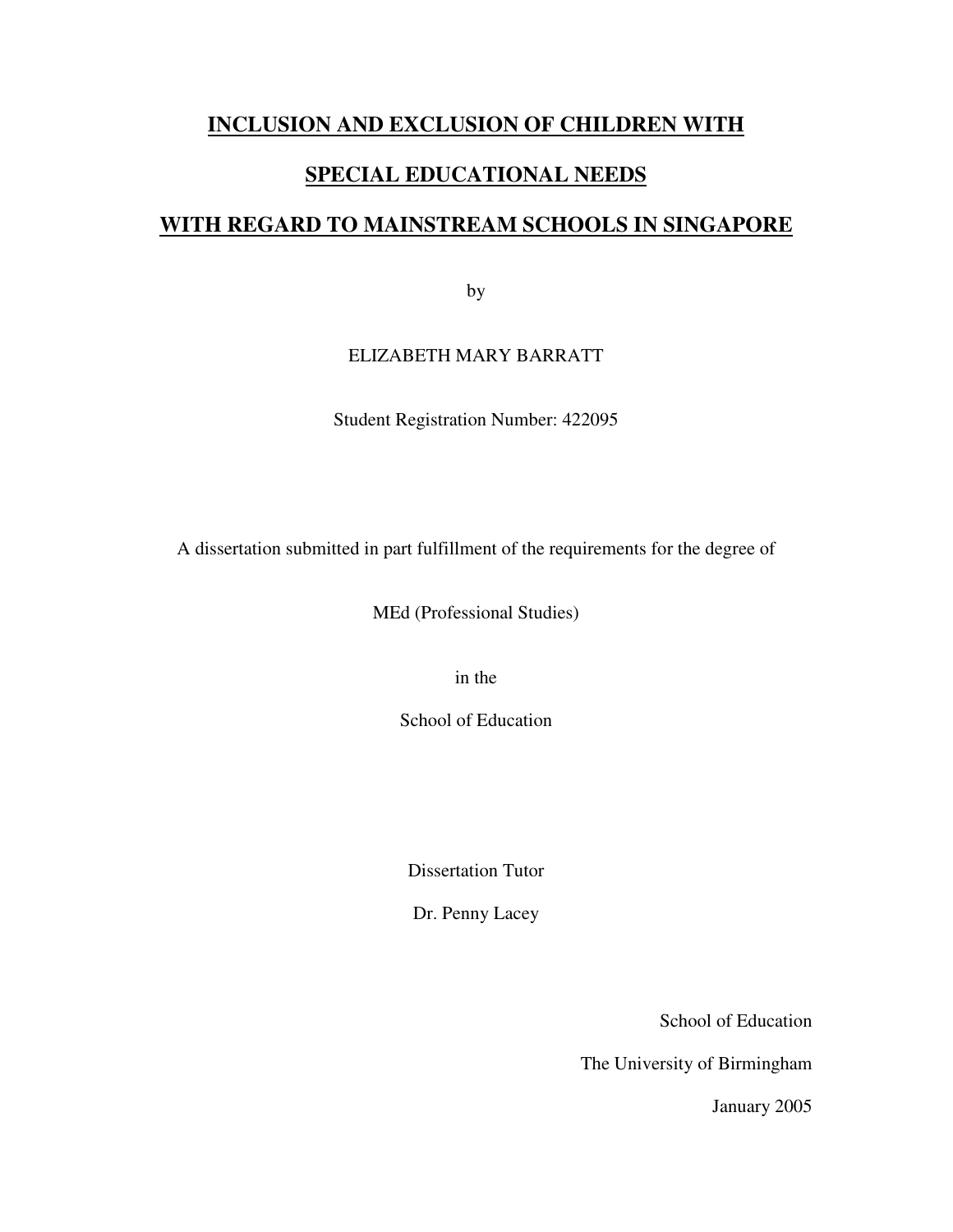### **ACKNOWLEDGEMENTS**

Firstly, I would like to thank Miles, my husband, for his continual support, encouragement and proof reading! Secondly, thank you to my tutor, Penny Lacey, for all her invaluable advice, prompt replies and friendly and approachable nature. Thank you, also, to my sister, Nicky, who has been an inspiration throughout my life as well as a constant support and wonderful listener. To my father-in-law, John, for hounding me during many telephone conversations on whether I have been working hard on my Med! Lastly, to my mother, whose compassion towards every living soul ignited my interest in children with special needs. The vocation that I have chosen and so greatly enjoy is all down to her encouragement from young to treat all people equally, to see the best in everyone and to help those in need. The most wonderful mother and Guardian Angel I could ever be blessed to have.

**Thank you to you all.**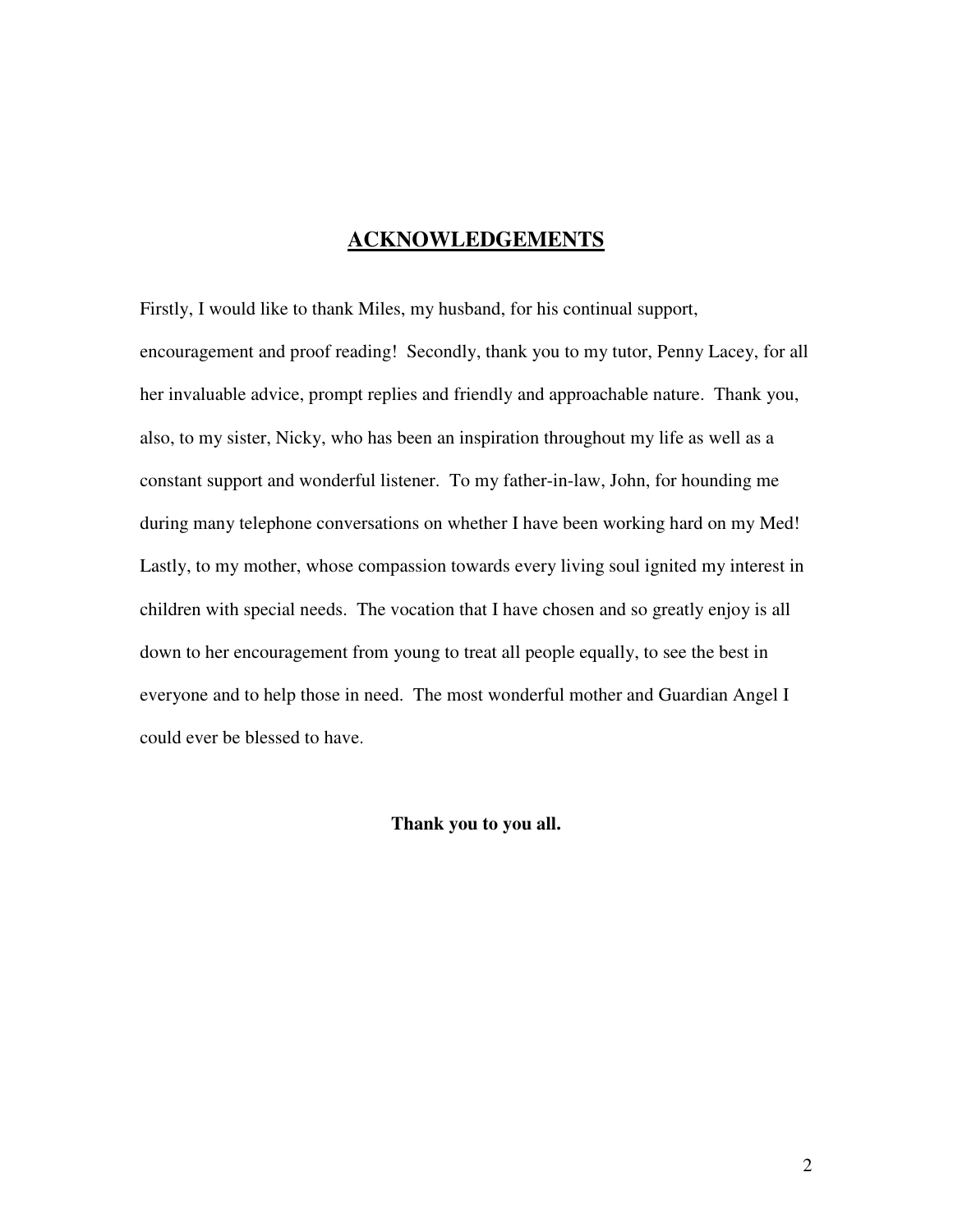## **CONTENTS**

| <b>Chapter 1 - Introduction</b> |                                               |                                                                                                                                                                                                                                       |
|---------------------------------|-----------------------------------------------|---------------------------------------------------------------------------------------------------------------------------------------------------------------------------------------------------------------------------------------|
| <b>Chapter 2</b>                | $\bullet$ - $\bullet$ - $\bullet$ - $\bullet$ | <b>Review Of Background Literature</b>                                                                                                                                                                                                |
| <b>Chapter 3</b>                | $\bullet$ - $\bullet$ - $\bullet$ - $\bullet$ | <b>Methodology And Methods</b>                                                                                                                                                                                                        |
| <b>Chapter 4</b>                | $\blacksquare$                                | <b>Results and Discussions relating to:</b><br>The Local Mainstream School System &<br>$\bullet$<br><b>SEN Provision</b><br>• The Children<br>• The Teachers<br>• The Parents<br>Developments in the Local School System<br>$\bullet$ |
| <b>Chapter 5</b>                | $\blacksquare$                                | <b>Conclusions</b>                                                                                                                                                                                                                    |
| <b>Chapter 6</b>                | $\bullet$ - $\bullet$ - $\bullet$ - $\bullet$ | <b>Self Reflection</b>                                                                                                                                                                                                                |

**References**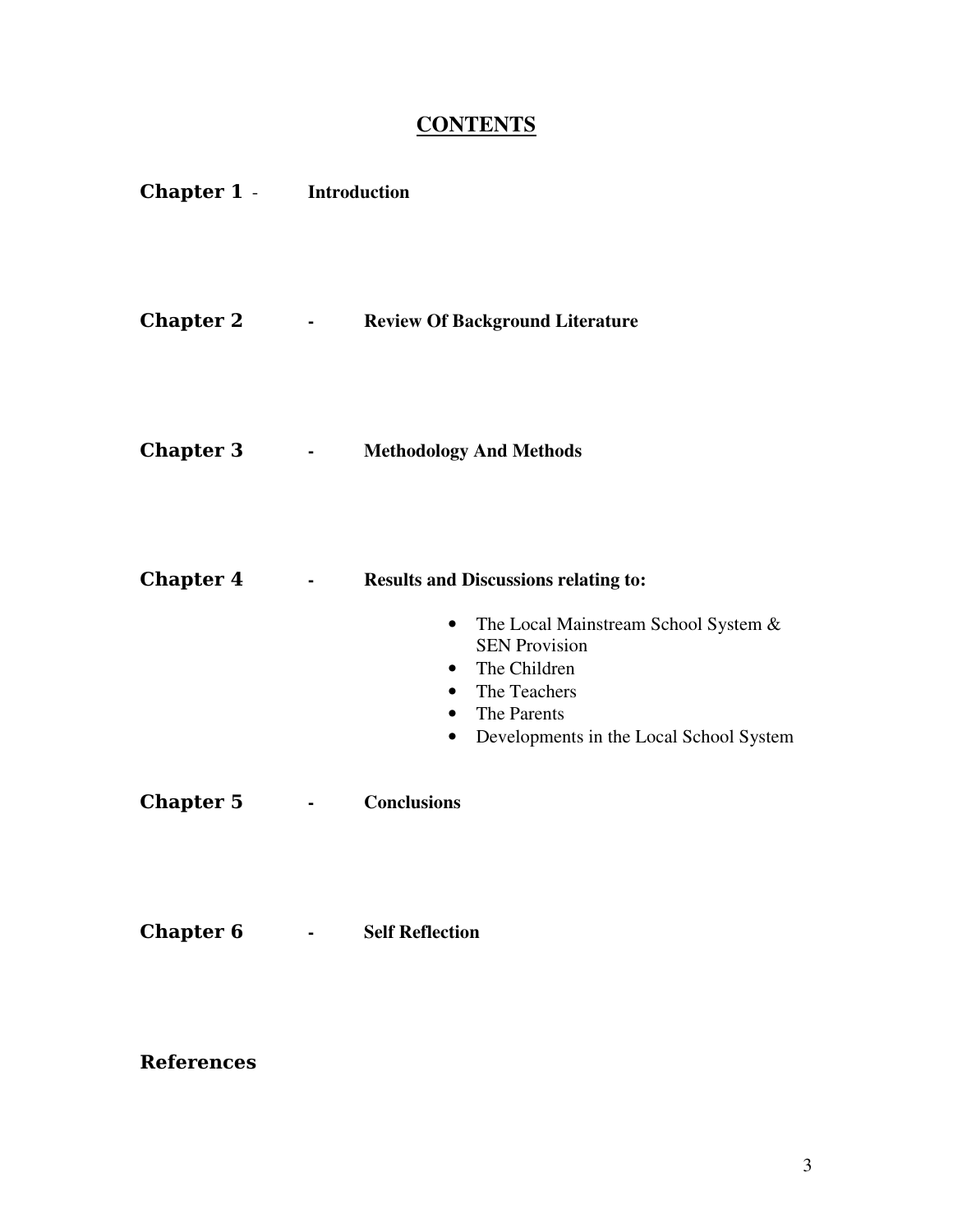|                                                                                                                |                                                           | <b>Appendix 1 - Questionnaire for Parents</b>         |
|----------------------------------------------------------------------------------------------------------------|-----------------------------------------------------------|-------------------------------------------------------|
|                                                                                                                |                                                           | <b>Appendix 2 - Questionnaire for Students</b>        |
| Appendix 3 and the Appendix 3 and 3 and 3 and 3 and 3 and 3 and 3 and 3 and 3 and 3 and 3 and 3 and 3 and 3 an |                                                           | <b>School Streaming</b>                               |
| Appendix 4 -                                                                                                   |                                                           | <b>School Sessions</b>                                |
| Appendix 5 -                                                                                                   |                                                           | <b>School Support Roles</b>                           |
| <b>Appendix 6</b>                                                                                              | <b>Contract Contract</b>                                  | <b>Local Special Needs Schools in Singapore</b>       |
| <b>Appendix 7</b>                                                                                              | $\bullet$ - $\bullet$ - $\bullet$ - $\bullet$ - $\bullet$ | <b>Singapore - An Unfriendly Disabled Environment</b> |
| <b>Appendix 8</b>                                                                                              | <b>All Contracts</b>                                      | <b>Inclusion – A View from Within</b>                 |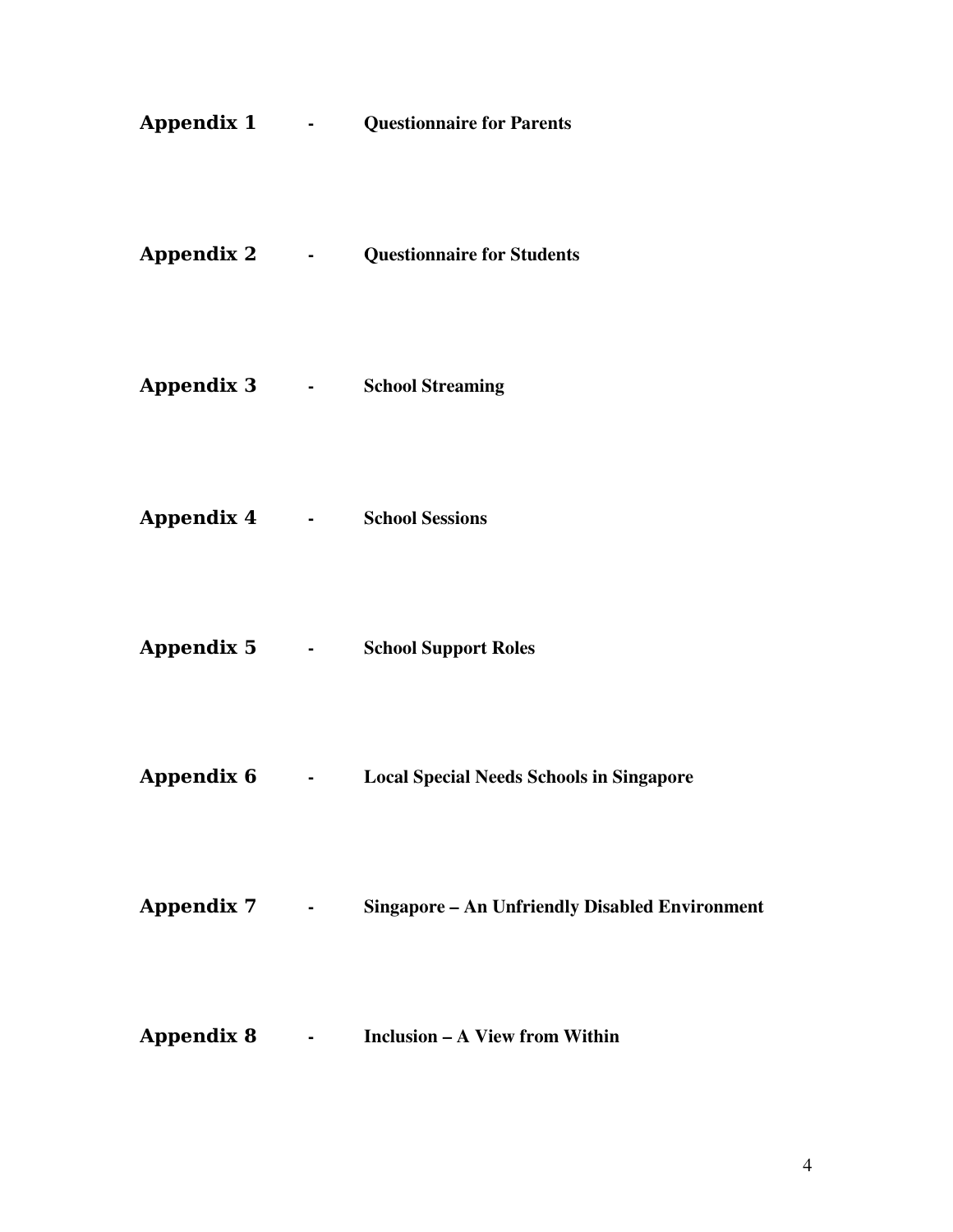### **ABSTRACT**

The theme for this dissertation was chosen due to recognizing a deficient area of knowledge in my field of occupation. I understood how the mainstream system within International schools in Singapore worked and how children with special educational needs (SEN) fit within this, however, I lacked awareness of the mainstream system within local schools. As a result, I decided to conduct a study to allow me to gain insight in how the local school system within Singapore works and how children with special educational needs fit within this. I aimed to gain information on whether children with SEN are freely included within mainstream schools and, if so, what support they are provided with, or whether they are excluded from local schools and instead have to attend local special schools.

In order to gather information on this topic I wanted to obtain details from a reliable source ideally involved within the local system. The best person for this, I believed, was an Educational Psychologist working for the Ministry of Education who would be knowledgeable not only in the area of the local mainstream system but also in the field of SEN. I aimed to acquire information through the use of an interview in order to gain face-to-face contact, have flexibility in the discussion and obtain in depth information rather than short prescribed answers. Additionally, as part of my research, I wanted to gather details from both parents of children with SEN and from the children themselves as this, I believed, would provide me with a range of personal views and experiences of the local school system. I decided to do this through the use of a questionnaire, which I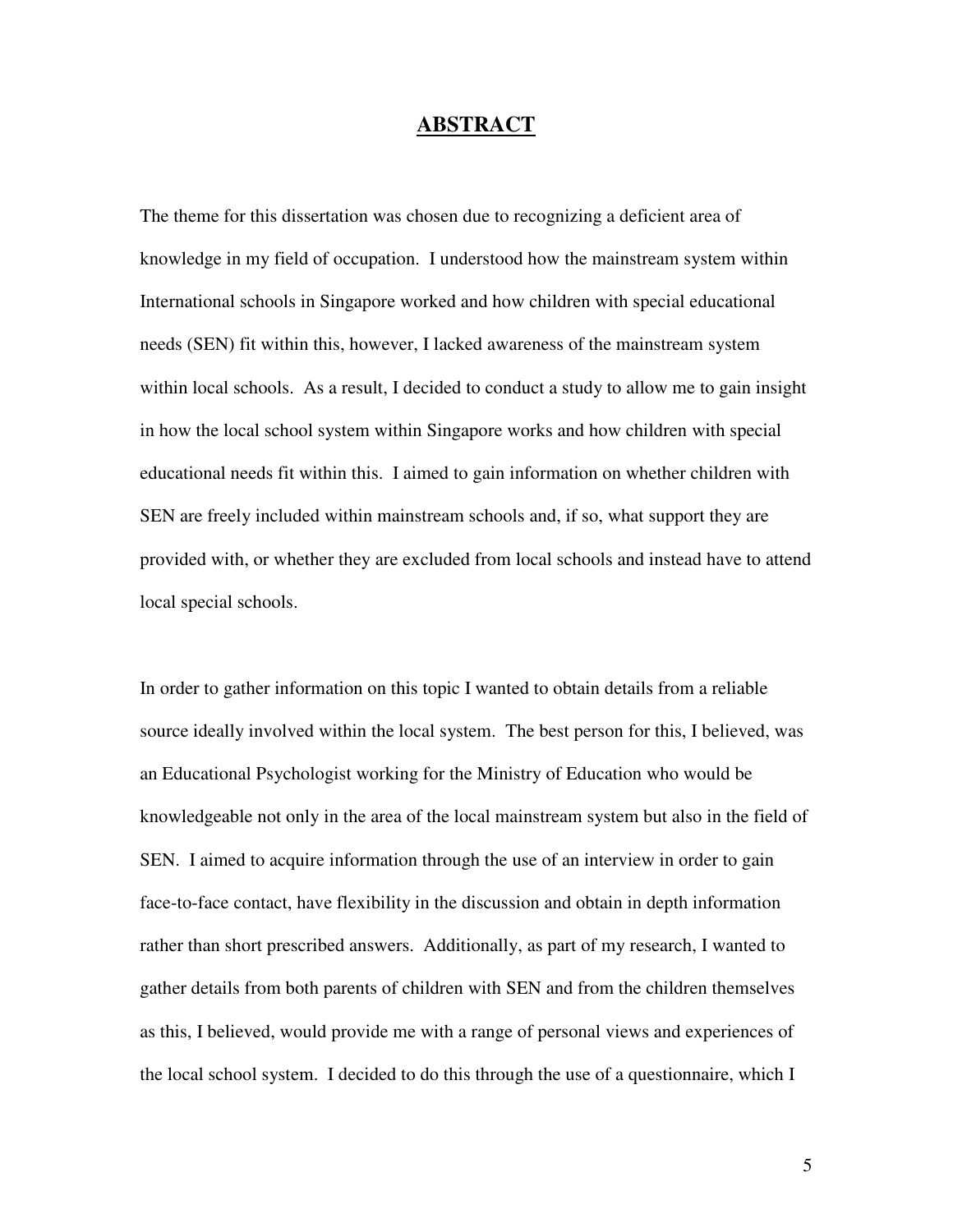hoped to be the least time consuming method in order to reduce the additional pressures and commitments for both parties.

I had many preconceived ideas about the local system prior to beginning this research and the more I investigated the more I was able to realize how many of these were incorrect. My research enabled me to gain in depth details on how the local mainstream school system works as well as answers to what support is provided, how the parents and children feel about their child's / own school placements and in what areas they experience difficulties or lack of support. The research also enabled me to gain information on the local special needs school system and the views parents have towards special education. I gained information on the public's attitude towards people with SEN and how this affects parent's views on schooling choices as well as opportunities within society for people with SEN. Furthermore, I obtained details on the future aims and objectives the Government and the Ministry of Education have planned for the local school system.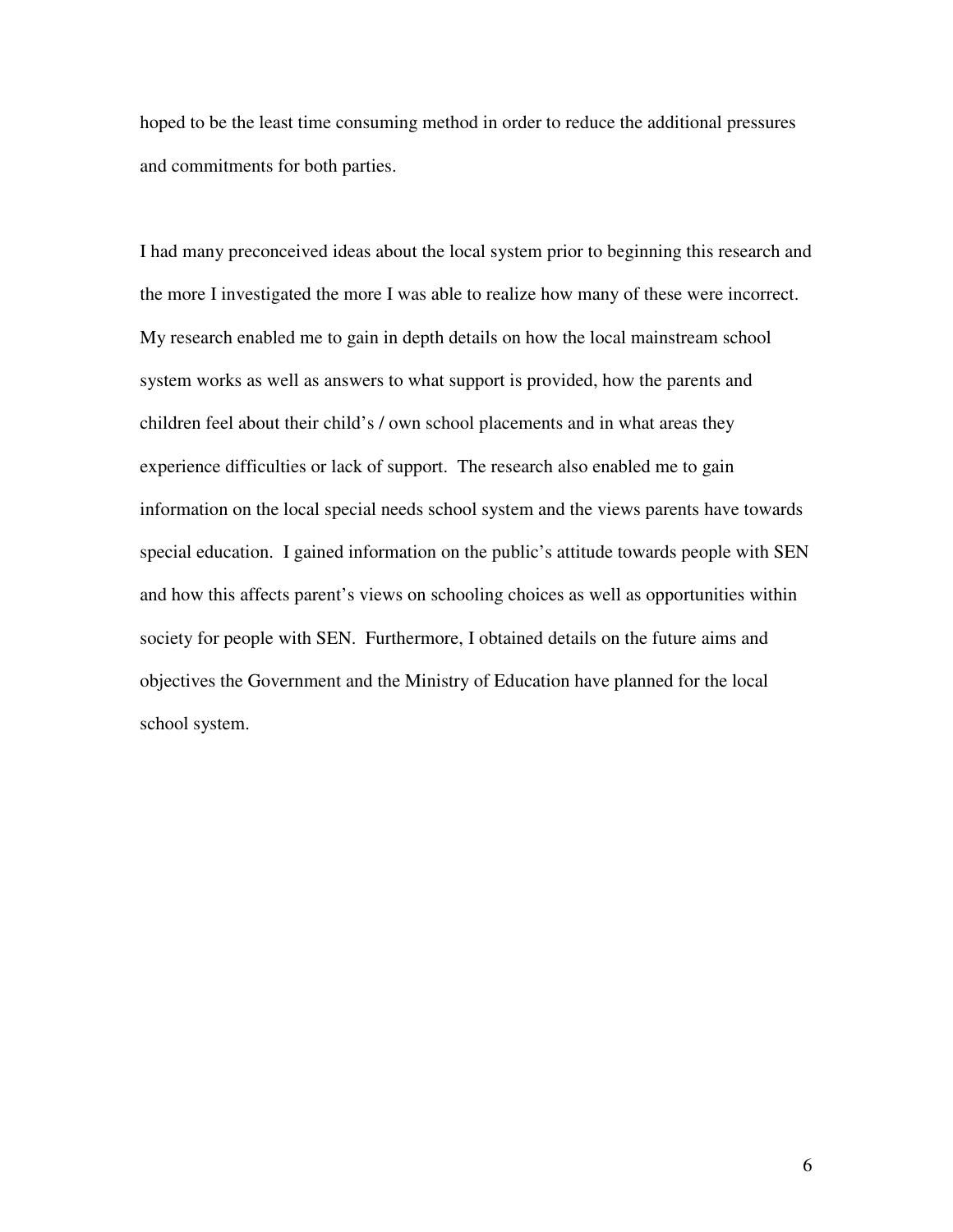# CHAPTER 1 **INTRODUCTION**

In working with expatriate children with special educational needs (SEN) in an International School in Singapore I have obtained knowledge in the field of inclusion and exclusion policies within the international sector. Additionally, through setting up a private service, I have had the opportunity to work and liase with Singaporean families and school authorities. In the relatively new experience of working with local children I quickly became aware, however, that the local school system and its special needs policies and practices were areas which greatly interested me, yet something I knew little about. I was aware that Singapore had a number of special needs schools, yet noticed how many local parents of children with special needs chose to enrol their children into mainstream schools. Also, I realized that there seemed to be a vast number of children accepted within mainstream local schools. Why this was and whether placement of each child was agreed to, with former knowledge of their special needs, was an area in which I was not sure and felt I wanted to investigate. Furthermore, I wanted to find out how these students coped, if any were excluded and what special needs policies were in place.

In planning for this dissertation, I realized that the main research questions I wanted to explore were:

1. What are the inclusion and exclusion policies / procedures for children with SEN within mainstream local schools?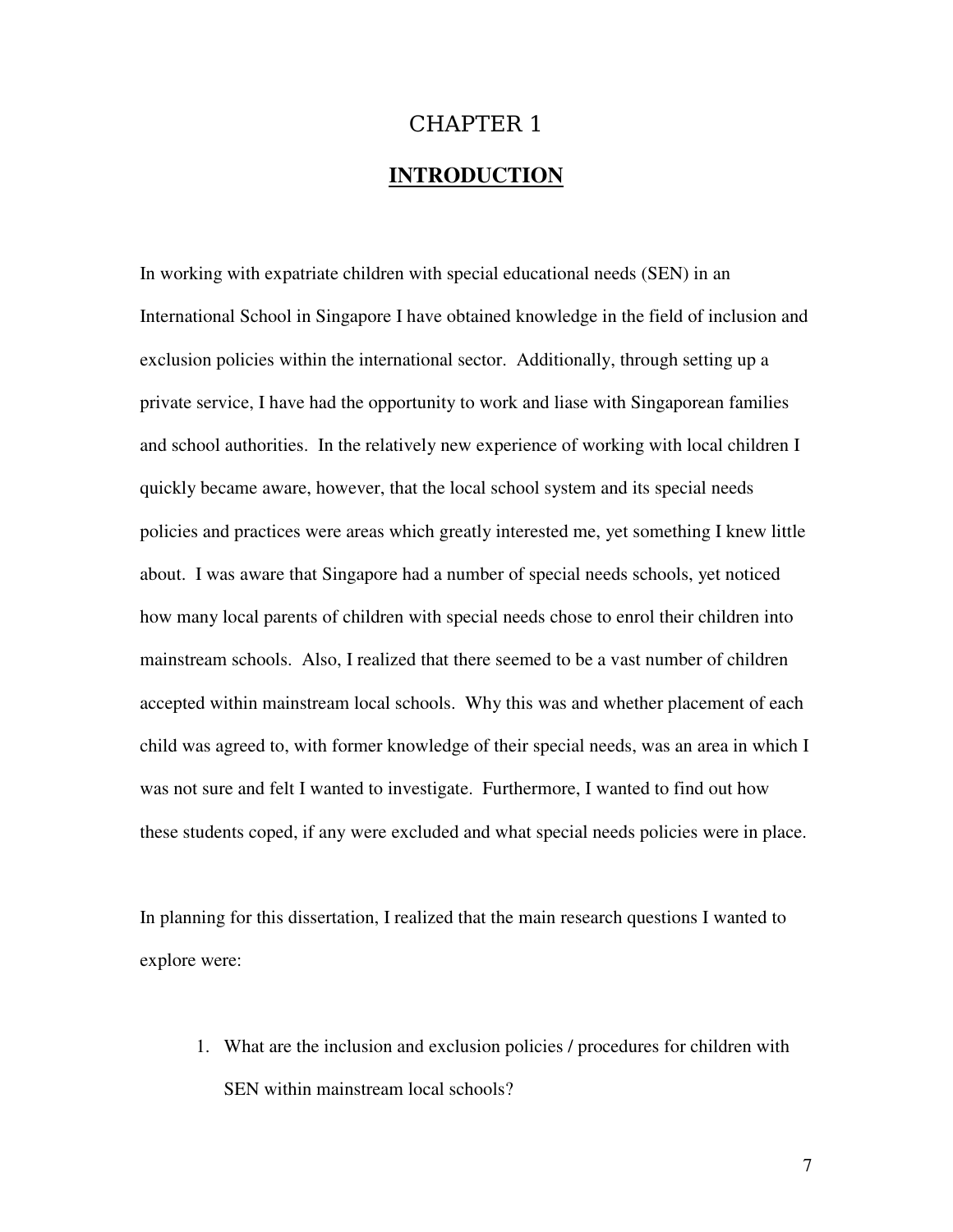- 2. What support is offered to the child?
- 3. What are the parent's views on alternative placements?
- 4. What benefits and / or difficulties can arise from inclusion?
- 5. What benefits and / or difficulties can arise with alternative placements?

I decided, due to the vast extent of special needs diagnosis, to narrow my dissertation research to those children on the high functioning range of the Autism Spectrum Disorder (ASD), as this is the field in which I work. I gathered information, through the design and distribution of two questionnaires. One was provided for twenty-five parents of children with ASD and focused on whether they felt their child's inclusion was successful and what support was provided for their child. An example of this questionnaire can be found in Appendix One. The other questionnaire was provided for five children<sup>1</sup> with ASD and focused on obtaining their personal views on their school and school experiences. An example of this questionnaire can be found in Appendix Two. Furthermore, I gathered additional information through an interview with an Educational Psychologist (EP) from the Ministry of Education (MOE).

My data and conclusions are based on the information gathered from the above sources as well as from literature research.

<sup>&</sup>lt;sup>1</sup> These five children were unconnected with the parents that completed the other questionnaires.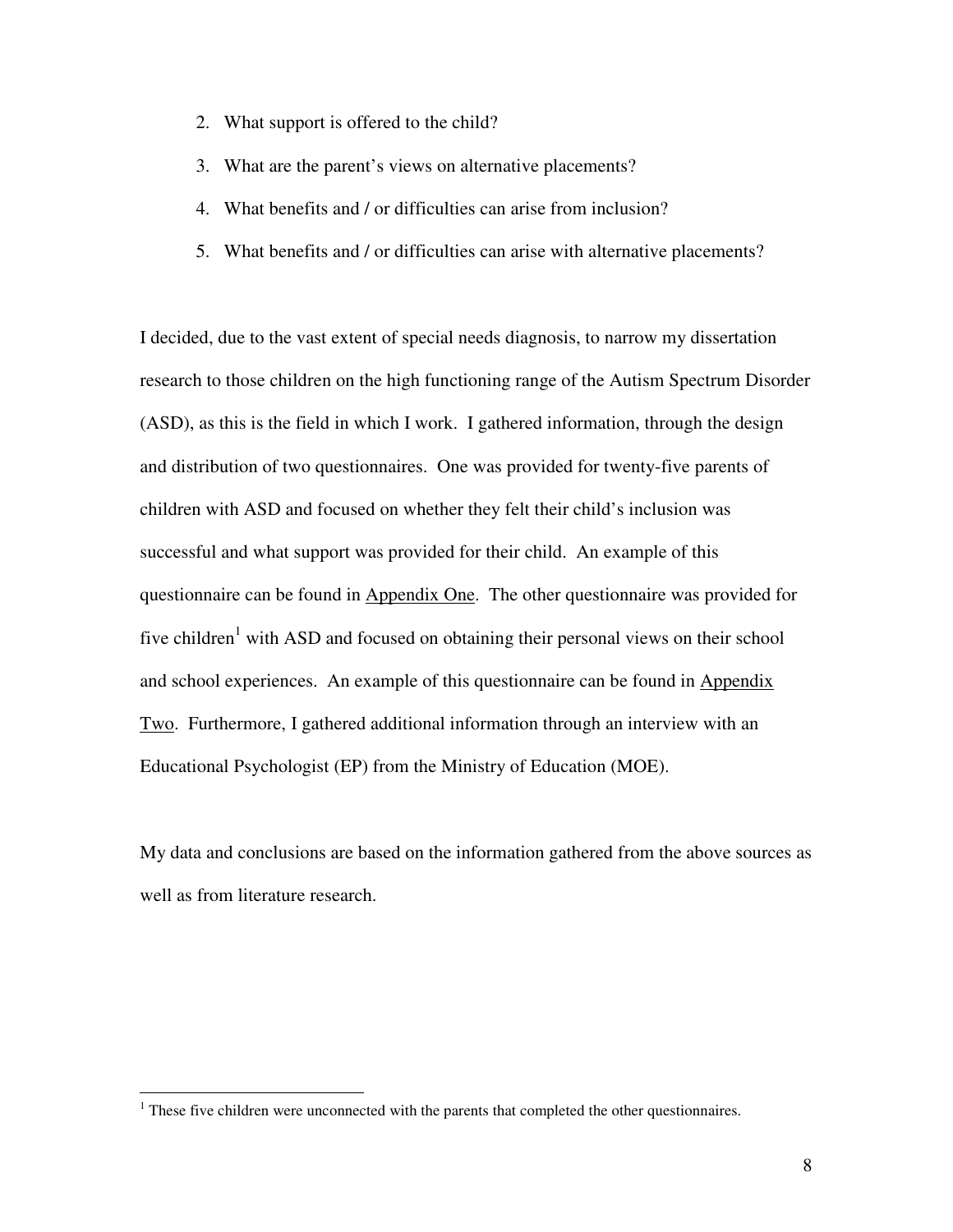### CHAPTER 2

#### **REVIEW OF BACKGROUND LITERATURE**

In researching the topic of inclusion of children with special educational needs within the Singapore school system, little could be found. Much of the literature gathered was from the Ministry of Education (MOE) website (2004) which, in addition to detailing information on school structuring, provided records of the minutes taken at every Government speech given on education and proved invaluable. Further information was obtained through a book written by the 'Movement for the Intellectually Disabled' (MINDS) entitled 'Many Dawns – A brief History of Services for Individuals with Intellectual Disabilities in Singapore', published in 2002. Success also prevailed on discovering an article on Special Education in Singapore, by Levan Lim from the University of Queensland, Brisbane, written in 2000. Lim confirmed, in her study, the limited literature available on this subject other than a few papers written in the nineties. She did, however, acknowledge Quah, a writer who had also published articles on SEN and schooling in 1990. Despite Lim's paper being very informative and enlightening the reader on the available provision in 2000, much has changed since then and naturally even more drastically since Quah's article in 1990. Singapore has experienced a change in Minister of Education as well as a recent change in Prime Minister and provision for children with SEN appears to be an increasing priority for the MOE. For example, Lim (2000) describes sixteen special schools and centers in action when writing her paper. Now, there are twenty. Quah [(1990) cited in Lim (2000)] on the other hand, refers to only eleven schools. Additionally, Lim states twenty primary and secondary schools had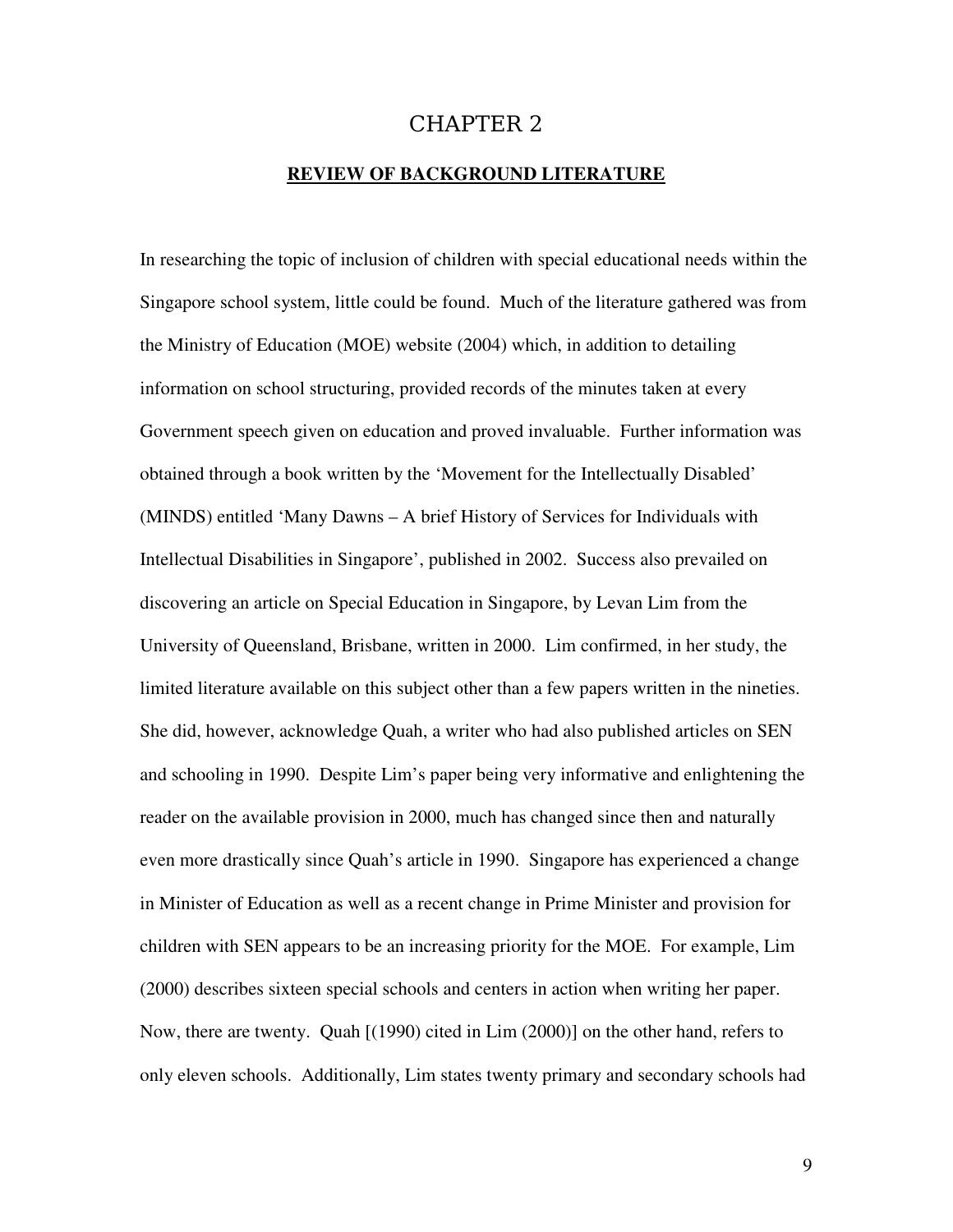recently been equipped with facilities for students with disabilities. According to the MOE speech in 2003, however, this number has now increased to fifty-one. Consequently, this dissertation will bridge the gap between Lim's paper and the current situation. It will identify the additional advancements that Singapore has made in meeting the needs of children with SEN, the new services and support systems now in action and others in the process of being implemented.

Researching literature on the more general topic of 'inclusion', however, was plentiful. According to Booth (1999),

"Inclusion in education is about increasing access to, participation within and reducing exclusion from, local centers of learning. It is about creating inclusive cultures, policies, curricula and approaches to teaching and learning."

Within schools, inclusion often takes a variety of forms including:

- Integration: children from special schools or units integrate into mainstream schools for certain lessons.
- Supported Inclusion: as above, however, a support teacher is supplied for the child while in the mainstream school.
- Full Inclusion: a full time mainstream placement without a support teacher.

Research suggests that integration of children with special needs can benefit all involved, including the child itself, its peers, teachers and parents. (Stainback, S., Stainback, W.  $\&$ Jackson, 1992) Furthermore, it can cause benefits to children in all areas of learning including cognitive, academic, social and emotional development. (Barnard, Prior  $\&$ Potter, 2000)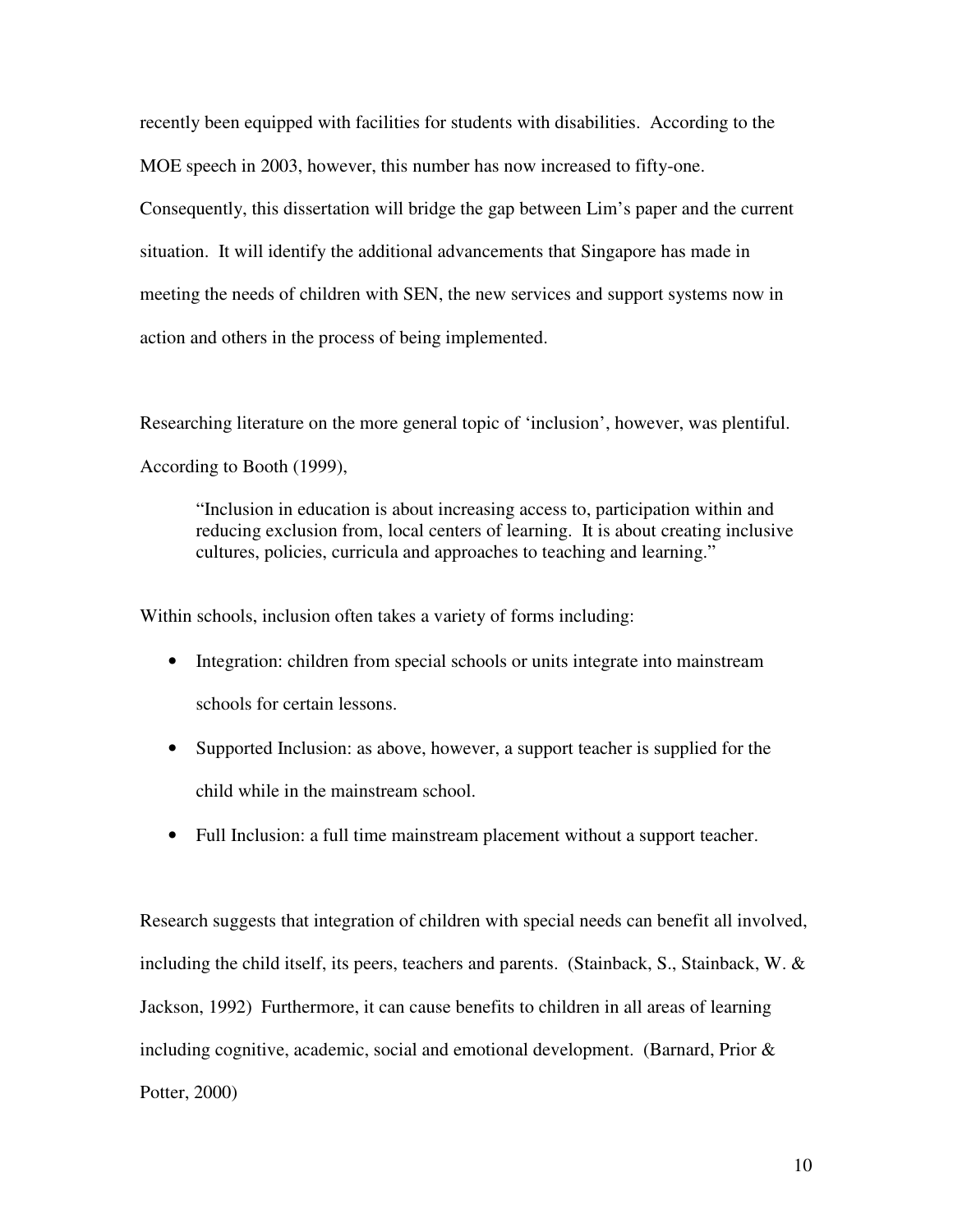The passing of laws appears to impact the development of acceptance and inclusion of people with special educational needs within society. Certain Countries have already targeted this situation. In the United Kingdom the Green Paper, presented to Parliament in October 1997, stated the Country's aim to increase the level and quality of inclusion within mainstream schools and provide more specialised provision for children with special educational needs. (Department for Education and Skills, 1995 – 2002) Similarly, in the UK, the 'Disability Discrimination Act' (1995) declares the country will "improve the standard of education for children with SEN and make it unlawful for education providers to discriminate against disabled pupils, students and adult learners." (Department for work and pensions, 2002) In 1990, the United States passed two laws, the 'Individuals with Disabilities Act' stating the right for "all children with disabilities to be given a free and appropriate public education" and the 'Americans with Disabilities Act' stating "all individuals with disabilities to nondiscriminatory treatment within the community." (U.S. Department of Justice, 2002) Furthermore, in Australia, the passing of the Federal 'Disability Discrimination Act' 1992 (D.D.A.) aims to "provide[s] protection for everyone in Australia against discrimination based on disability." (Australian Human Rights and Equal Opportunity Commission Disability Rights, 2002) Implementing inclusion policies within schools worldwide could perhaps help mould future generations into more understanding, accepting and collaborative societies.

Wagner supports inclusive education, yet warns, "Placement in regular education alone does not ensure success." (1999, p.6) She explains how thorough planning is essential for inclusion to work. The 'Programme of Action' for 'Meeting Special Educational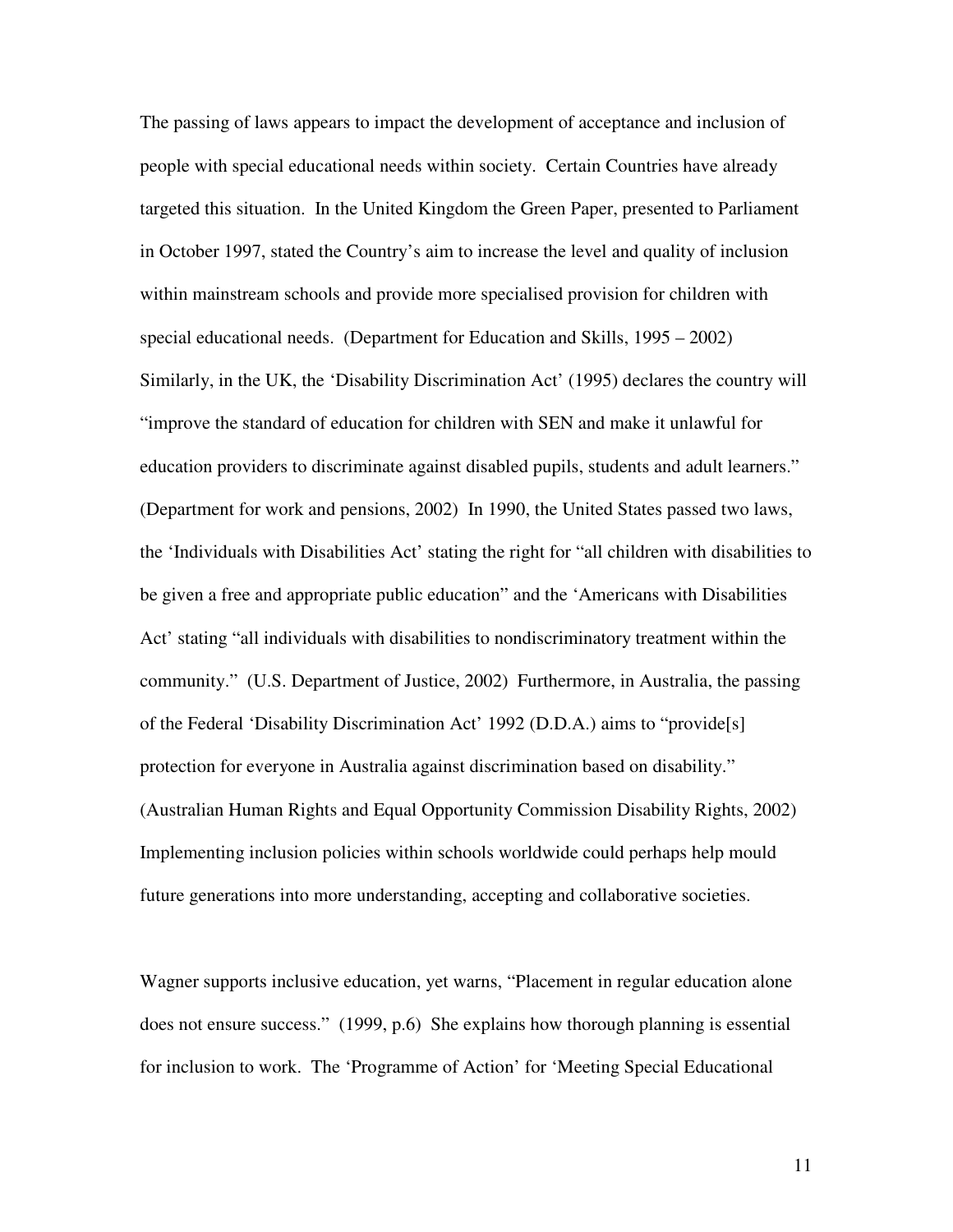Needs' within the United Kingdom highlights the government's promotion of regular staff training in understanding inclusion and how it can work most effectively. (Booth, 1999) Wedell believes that meeting a child's needs can only occur if teaching staff: "saw it as their obligation to increase their teaching repertoire accordingly." (2000, p.100) Similarly, Harrison (1998) highlights the importance in understanding the needs, strengths and weaknesses of each child included in mainstream education. Yet, it appears that these views can only be made possible if staff have the knowledge and training.

Further suggestions on the success of inclusion involve the implementation of an 'interprofessional collaboration' within schools. Graham & Wright state, "Collaboration, to provide an environment in which inclusive education can occur, is dependent on factors including therapy service, delivery models and school ethos, organization and flexibility." (1999, p.40) Wagner (1999) similarly agrees that collaboration between professionals is imperative and encourages regular meetings between staff to discuss the included child and to support one another as well as meetings between staff and parents. She also advises schools to use 'teacher aides', stating, "At least partial support of an aide or teacher is usually necessary for optimal academic and social progress." (Wagner, 1999, p.10) Wagner has devised an 'Inclusion Model' which highlights these and additional components necessary for successful inclusion, as can be seen in the following diagram: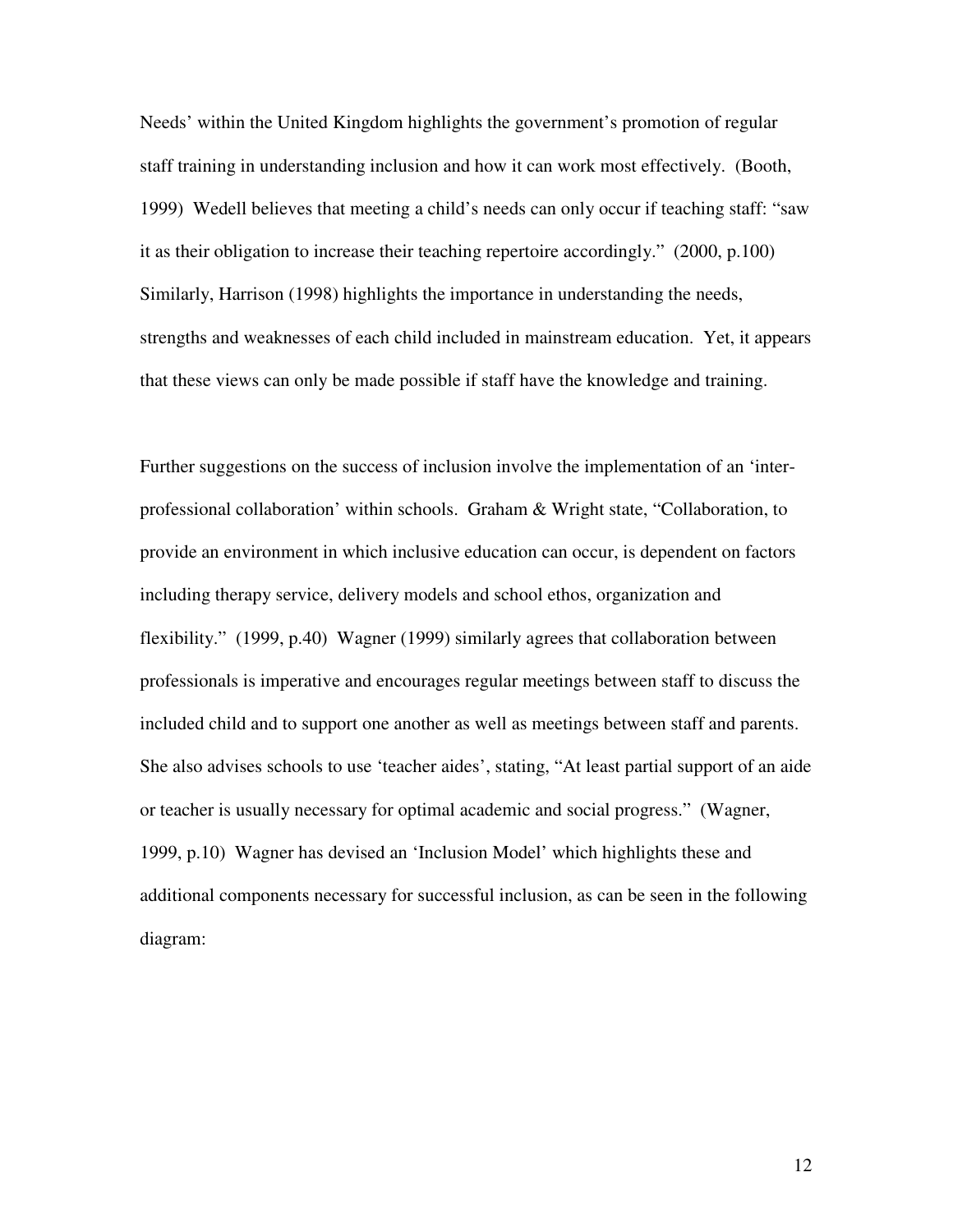

(Wagner, 1999, p.13)

Cohen (2001) agrees with many of Wagner's suggestions and additionally suggests the use of effective classroom organization, directed 'buddy' systems, social skill classes and 1-to-1 teaching sessions. Both Cohen and Wagner have identified many idealistic goals, yet how feasible these components are within mainstream schooling is a concern. The issue of resources, manpower, finances and priorities need to be targeted first in order for such inclusion models to be implemented. An important and feasible issue which both Cohen and Wagner have highlighted, however, is the importance of having an "administration that supports effective inclusion." (Cohen, 2001, p.13) This certainly seems crucial as it reveals whether a school is committed to making the inclusion successful or whether it is simply allowing inclusion to occur because it has to.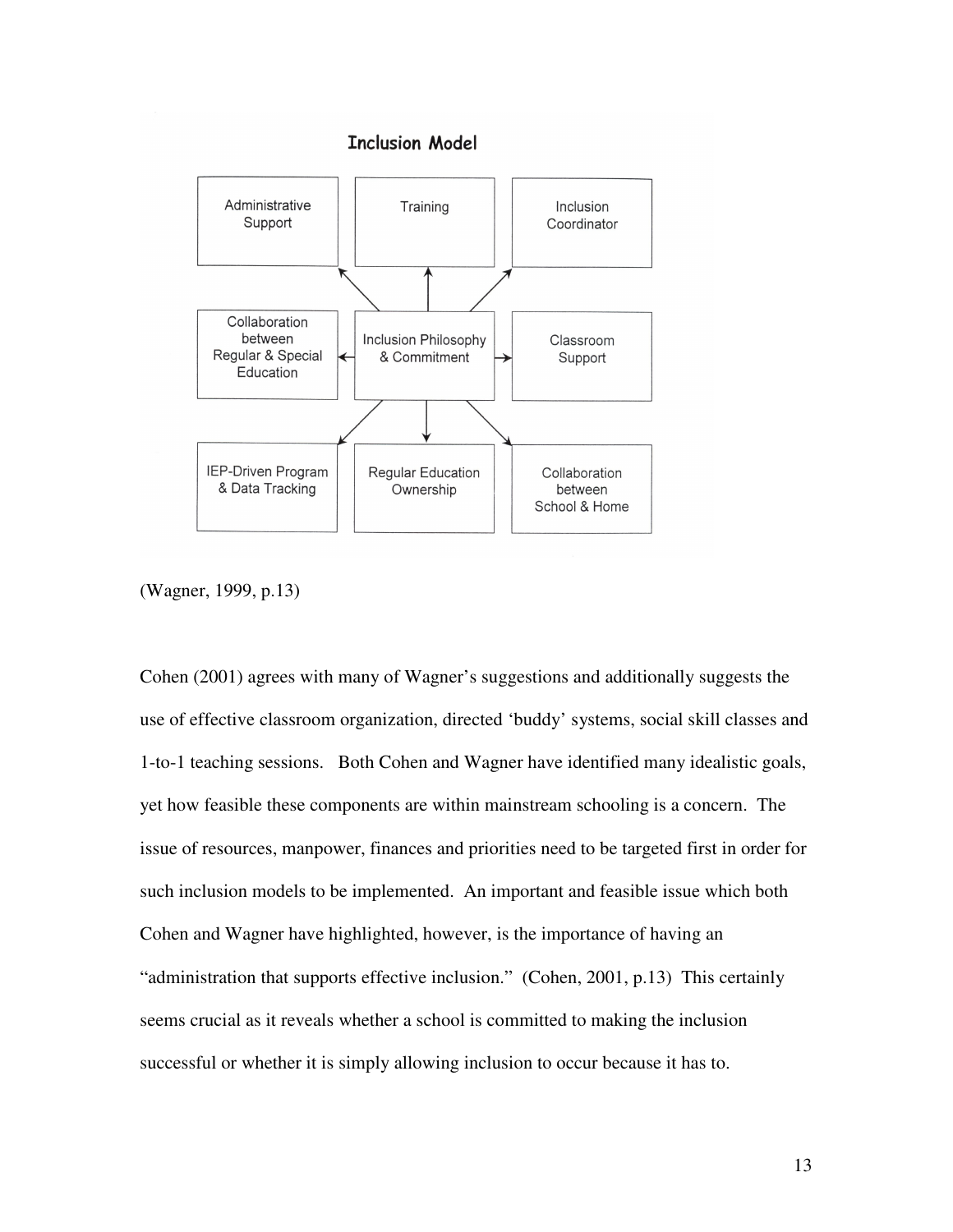On the topic of inclusion of children with ASD into mainstream, Powell expresses the importance of firstly understanding how children with ASD learn. Powell states,

"Autistic learning is of a disconnected kind and therefore pupils with autism need to be shown what connections are as well as what the specific connections are within the particular learning experience with which they are engaged." (2000, p.9)

Powell explains that the use of visual cues, such as pictures, photos, symbols and video footage can help the child with autism make these connections. Again, it appears that the provision of resources and appropriate training to obtain knowledge and therefore understanding would, however, be necessary in order to implement Powell's suggestions into the mainstream setting. Powell continues by describing,

"There is a need to address the fundamental issue of how the thinking of these children can be made more effective, always accepting that teachers need to address this issue at the level at which children are able to operate." (2000, p.11)

Powell's beliefs therefore support the use of differentiation within schools and in using a variety of teaching strategies based on the individual needs of each child to ensure they are receiving the most effective means of learning. Jordan (2001) reinforces Powell's views and additionally suggests ways in which to adapt the learning environment through "flexible use of space; flexible timetables;… monitoring and 'trouble-shooting' of problems and accessible communication systems." (p.30)

Harrison (1998) discusses Haring & Breen's (1992) implementation of peer support networks at school to assist children with autism in mainstream classes. Harrison herself encourages teachers to educate the mainstream peers in ways of communicating, understanding and supporting those with autism and by setting up shared activities to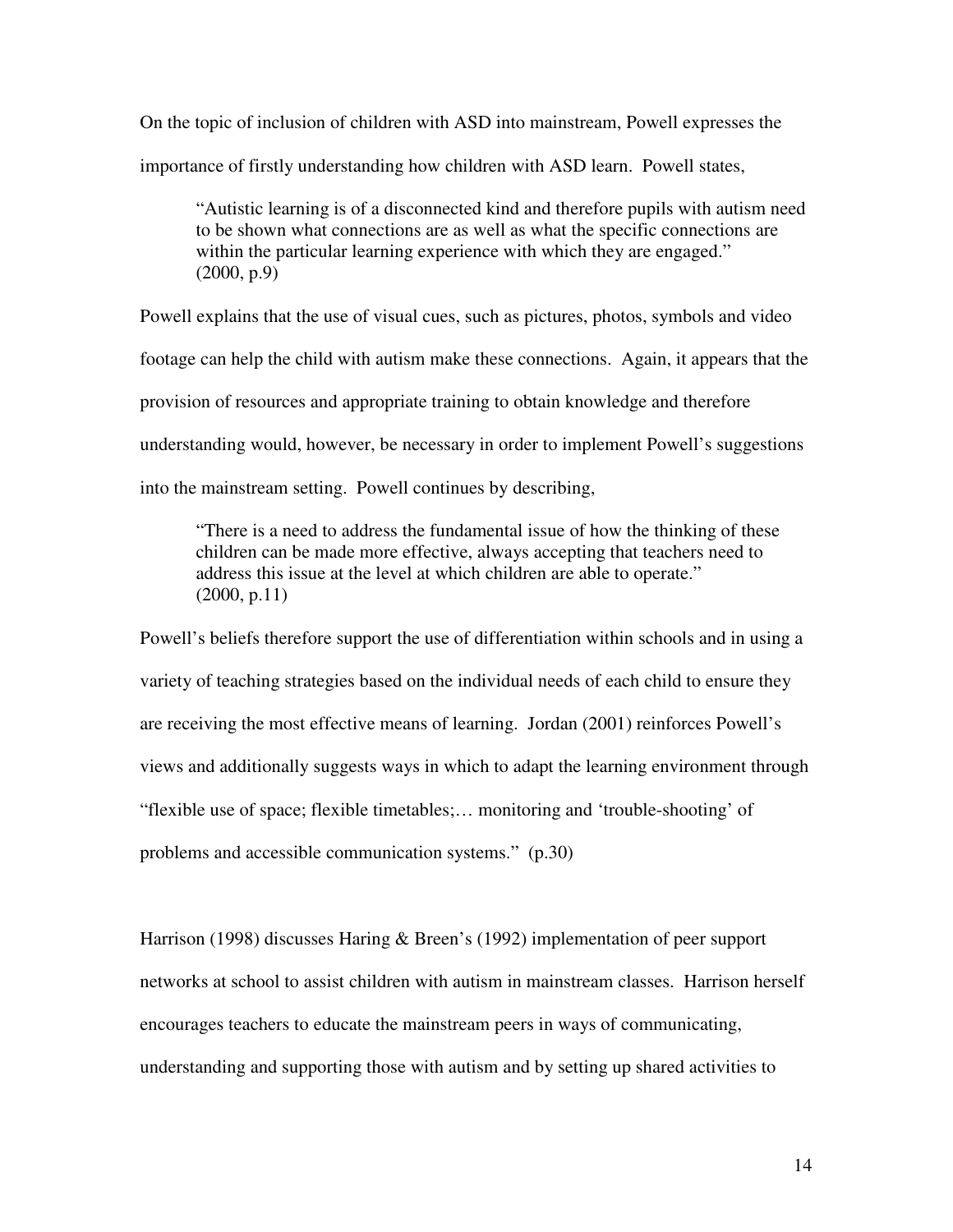promote successful integration. Wagner (1999) suggests activities whereby 'teachers actively prompt and then reinforce the interactions between the student with autism and the peers'. (p.5) Mesibov [(1984) cited in Harrison (1998)] recommends using the 'idiosyncratic interests' of those children with autism to initiate conversations and interactions between students. These suggestions are again problematic, however, if teachers are not trained in appropriate skills. In a recent Special Needs Forum in the United Kingdom an issue was raised on the negative repercussions that can occur when a child with special needs is not given adequate support. Reports were given on students in this situation being ostracized and sometimes bullied and that in such cases a student could "be made to feel 'more disabled'." (Wedell, 2000, p.100)

Wagner (2002) highlights two common situations children with ASD often experience when in inclusive education, stating, they either "slip through the cracks socially, remaining isolated" or are returned to special school due to not meeting the academic or behavioural expectations of mainstream. (p.27) Wagner also believes that children with ASD placed in middle school experience greater demands with less support and are therefore more likely to struggle.

On the topic of social integration, Jordan describes how difficulties experienced by people with Autism are often caused by society rather than the Autism itself. She expresses, "the social situation and attitudes of others may be creating the difficulties we observe." (2001, p.29) Jordan encourages a change in outlook towards how people with disabilities are generally perceived and treated.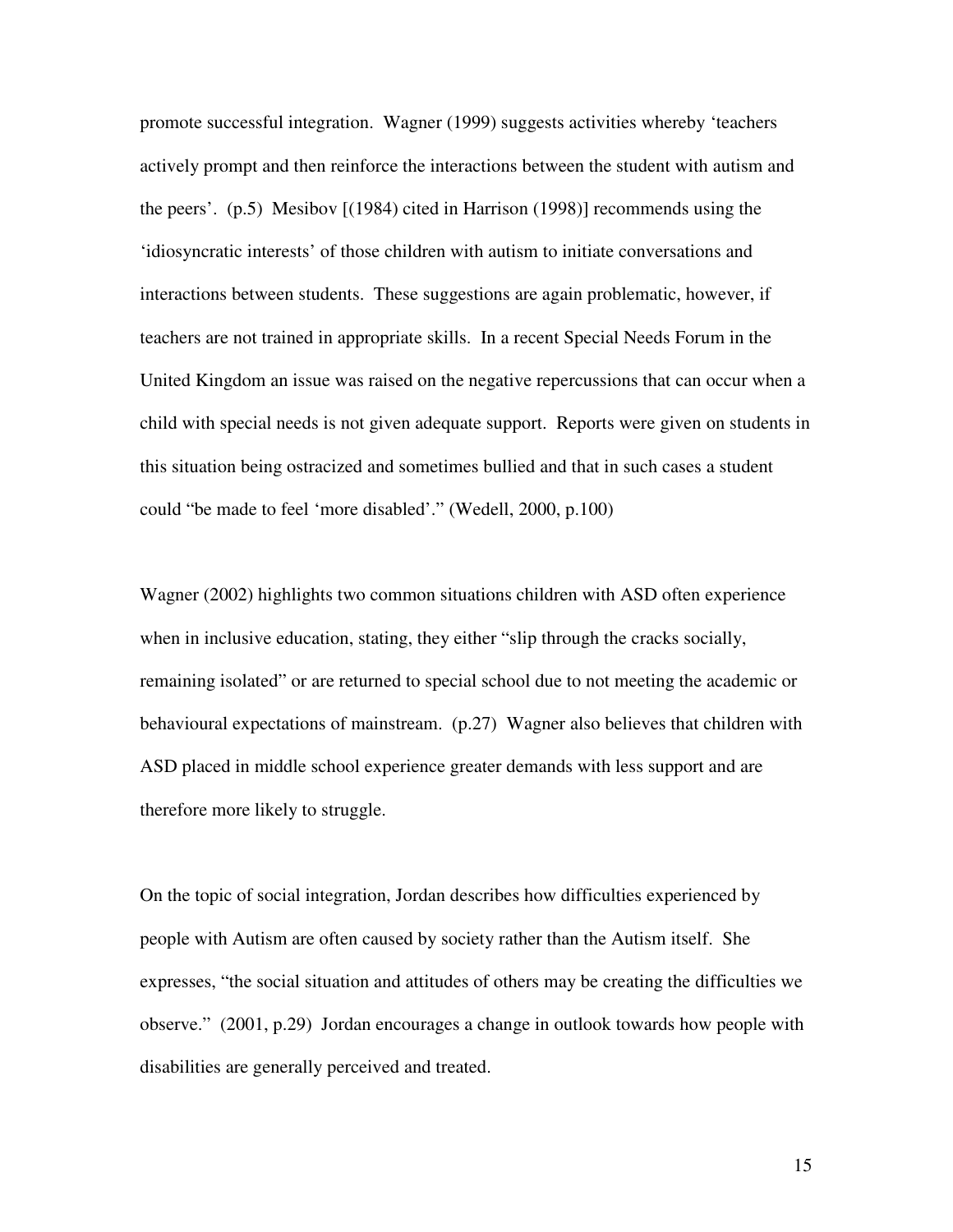### CHAPTER 3

### **METHODOLOGY AND METHODS**

Researchers appear unanimous on which main issues should be addressed when beginning a research project. For example, Lewis & Munn (1997) state you must firstly consider what you are going to investigate, followed by why and lastly, how. Hite (2001) shares views akin to Lewis & Munn, believing "the first element of the research review process is identifying the purpose and problem(s) stated for the research… The purpose is the reason for conducting the research." (p.55) My objectives, for this research, were to gather detailed information on the current local education system in Singapore and to identify quantitative and qualitative views on inclusion within mainstream schools. My research was directed, firstly, at an Educational Psychologist from the Ministry of Education, secondly at the parents of children with ASD who attend mainstream schools and thirdly, the students themselves. Answers were obtained through the use of an interview for the former and questionnaires for the latter two respondents. The interview explored topics such as: 1) the structure of the local education system, 2) the policies, procedures and support for children with SEN, 3) the support and training provided for teachers, 4) future plans for the education system. Each questionnaire focused on the parents and childrens views on: 1) the success and appropriateness of the inclusion, 2) the predominant difficulties the children encountered, 3) the support provided, 4) the changes / additional areas of support each would like implemented within school.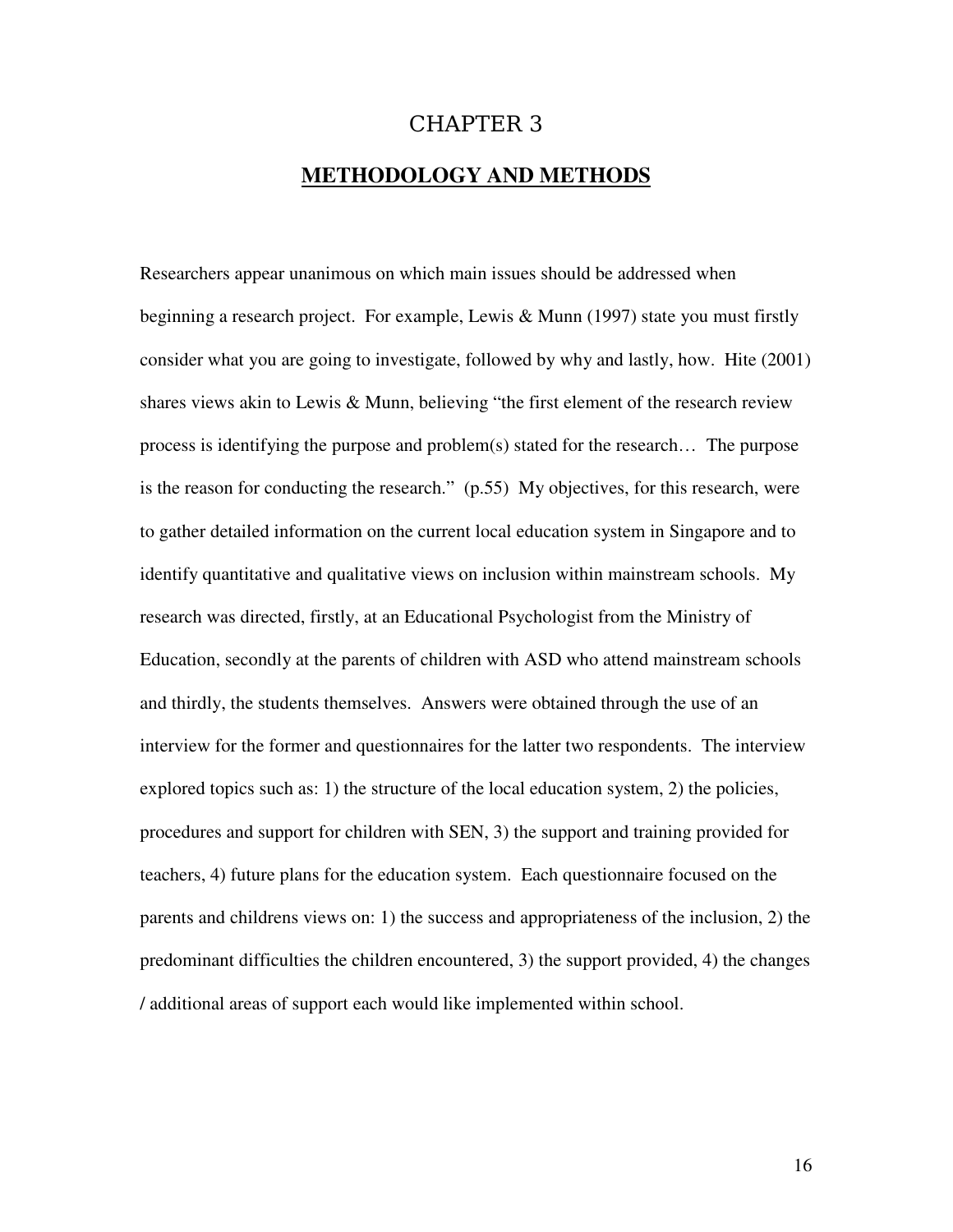Similar views to Lewis & Munn (1997) and Hite (2001) are also applicable when choosing a methodology. Knight (2002) suggests one should, firstly, decide why the methodology is the best way to gather appropriate information, secondly, choose what you aim to explore and why, and thirdly, outline how you will word and design the questions. In choosing which research methodology to use for my investigation I felt that a survey would be most suitable. As Hite (2001) affirms, other methodologies can produce similar results, yet I felt that neither the observational nor archival methods would be time efficient in obtaining the information I required.

When discussing questionnaires I refer to a paper-based set of questions to be selfadministered by specified respondents rather than face-to-face encounters. According to Robinson & Reed questionnaires are "typically used to gather large amounts of data in extensive samples whose members are relatively inaccessible or expensive to reach for purposes of interview." (1998, p.86) Lee (2000) advises the incorporation of face-toface inquiries with distance research methods and unobtrusive measures. The latter refers to methods such as non-participant observations, exploration of physical evidence and investigation of documented sources. Naturally, however, Lee's suggestion is not always viable unless one is working on a large research investigation with less time constraints. Questionnaires enable the researcher to survey and generalize and thus allowed me to gather quantitative information on whether student's needs are being met and qualitative information on the main difficulties experienced. Yet questionnaires can also be limiting compared to other methods. For example, interviews can often generate more in depth answers and can allow for greater personal opinions to be explored. The interview I held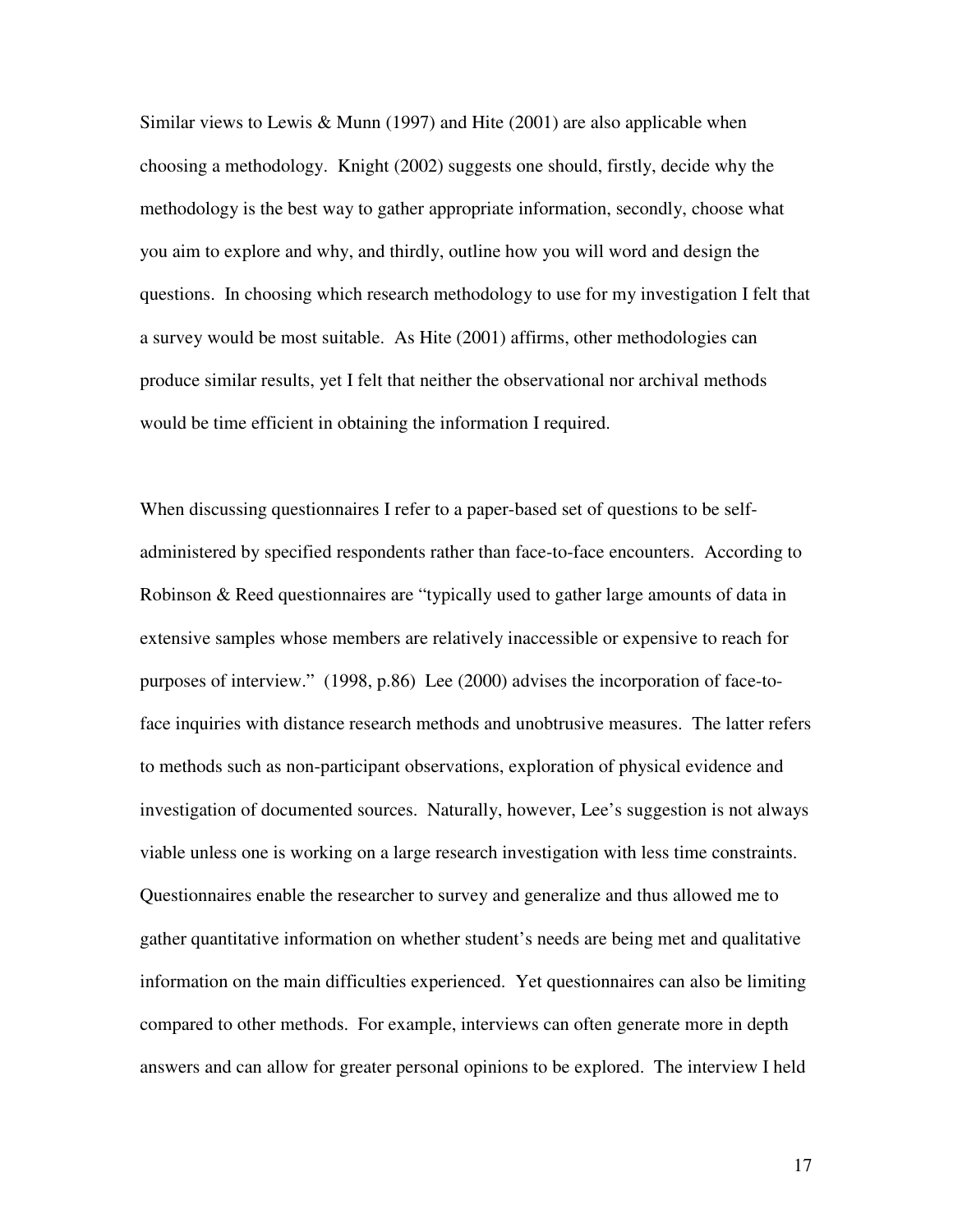enabled me to gain detailed information as well as feelings based on frustration, contentment and hope. The answers I received were a mixture of confirmed suspicions and surprises. According to Patton,

"We interview people to find out from them those things we cannot directly observe. The issue is not whether observational data are more desirable, valid or meaningful than self-report data. The fact is that we cannot observe everything." (2002, p.320)

Questionnaires, however, tend to encourage more highly structured answers through the use of lists, rankings, quantities, categories and so forth. Elliott  $&$  Elliot (1998) encourage the use of questions which involve yes / no choices or short answers. This enables questionnaires to be user friendly and less time consuming. Both my questionnaires and interview incorporated a mixture of 'open-ended' and 'closed-ended' questions. The former refers to questions which allow the interviewee to answer without any restriction of choice (i.e. yes / no options) and without any prejudice being inferred. The difficulty with answers to open-ended questions, however, is that they are harder to analyse by comparison or categorization. Closed-ended questions, however, refers to answers based on a given choice(s) and directs the respondent to an answer they may have not given without such fixed options. Knight supports this view stating, "Replies to open-ended questions inform the researcher, but replies to closed or fixed-response questions are just responses." (2002, p.511) Knight also expresses that open-ended questions cause 'incomplete' answers.

Fink states, "All surveys, regardless of format, should only contain questions or items that are pertinent to the survey's objectives." (1995, p.5) This advice is reinforced by Bell (1999), Hite (2001) & Lee (2000). Additionally, Gorard (2001), Knight (2002) and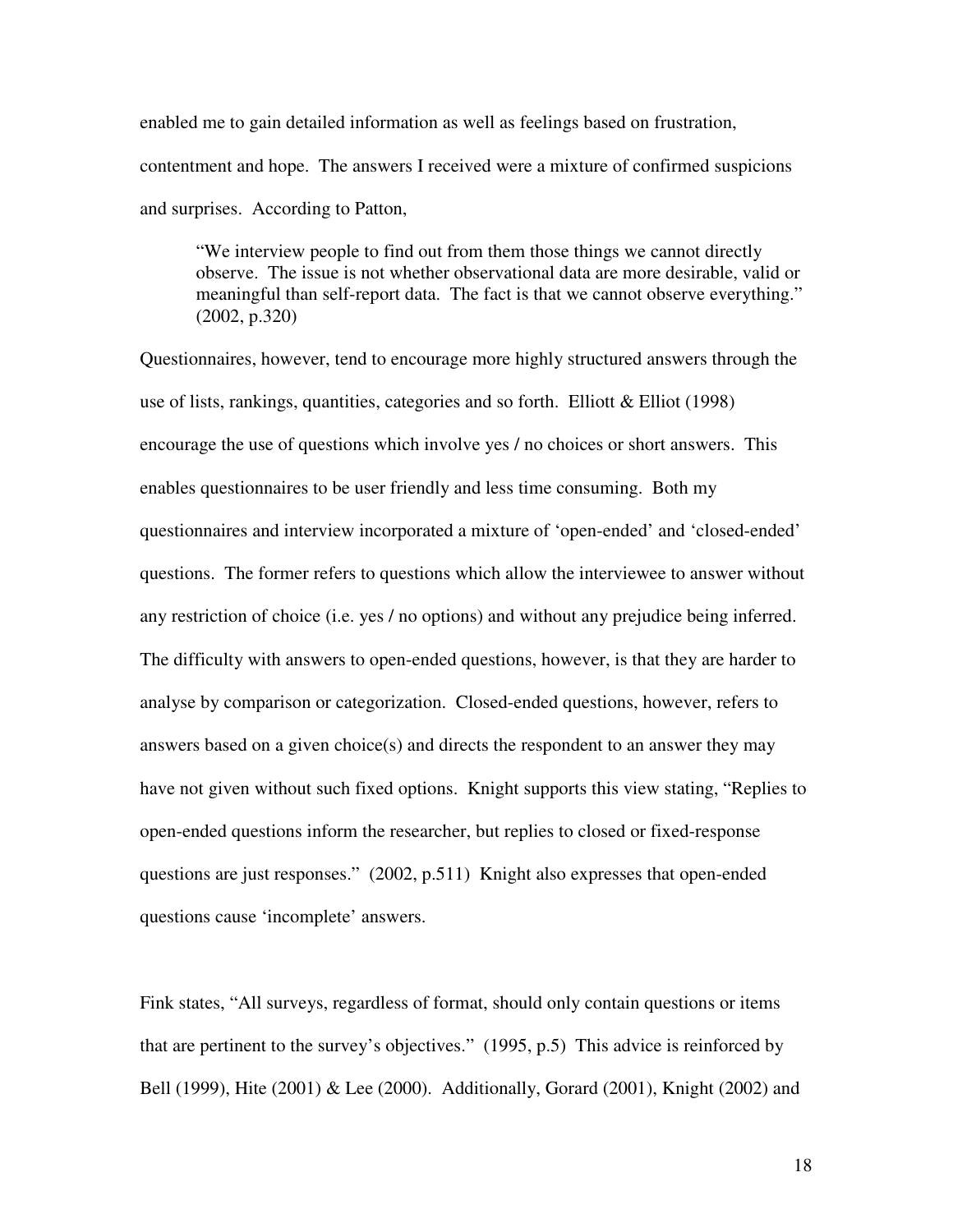Coghlan & Brannick (2001) warn us that the use of 'fuzzy' or ambiguous words and sentences must be avoided and instead questions must be kept clear, precise and relevant. Similarly, as reported by Gorard (2001), Lee (2000) and Knight (2002), in order to prevent the respondents to be guided into giving a particular answer, the use of leading, presuming and hypothetical questions should not be used. I suspected that many of the parents, who the questionnaire was designed for, would hold full time jobs as well as having to deal with the strains of bringing up a child with ASD. In consequence, the least time consuming method was most applicable. Additionally, the parents would perhaps come from a range of backgrounds, some speaking little English and many having little previous knowledge of ASD. It was therefore important that I devised a well-structured questionnaire incorporating the above suggestions. This was also applicable for the student questionnaire.

Marshall similarly advises us to "probe gently for more information when necessary." (1997, p.41) Marshall's thoughts are very applicable to the interview I held, as much of the information I was investigating was of a sensitive nature, especially when it acknowledged the negative aspects of the local education system, which I was aware the MOE would be reluctant to discuss. Marshall also encourages the interviewer to be attentive and show interest without rushing the interviewee or finishing their questions for them. Knight (2002) similarly supports Marshall's views on listening attentively. He also suggests one should show empathy and, if applicable, sympathy to the interviewee. This I was able to implement on hearing the enormous pressures Educational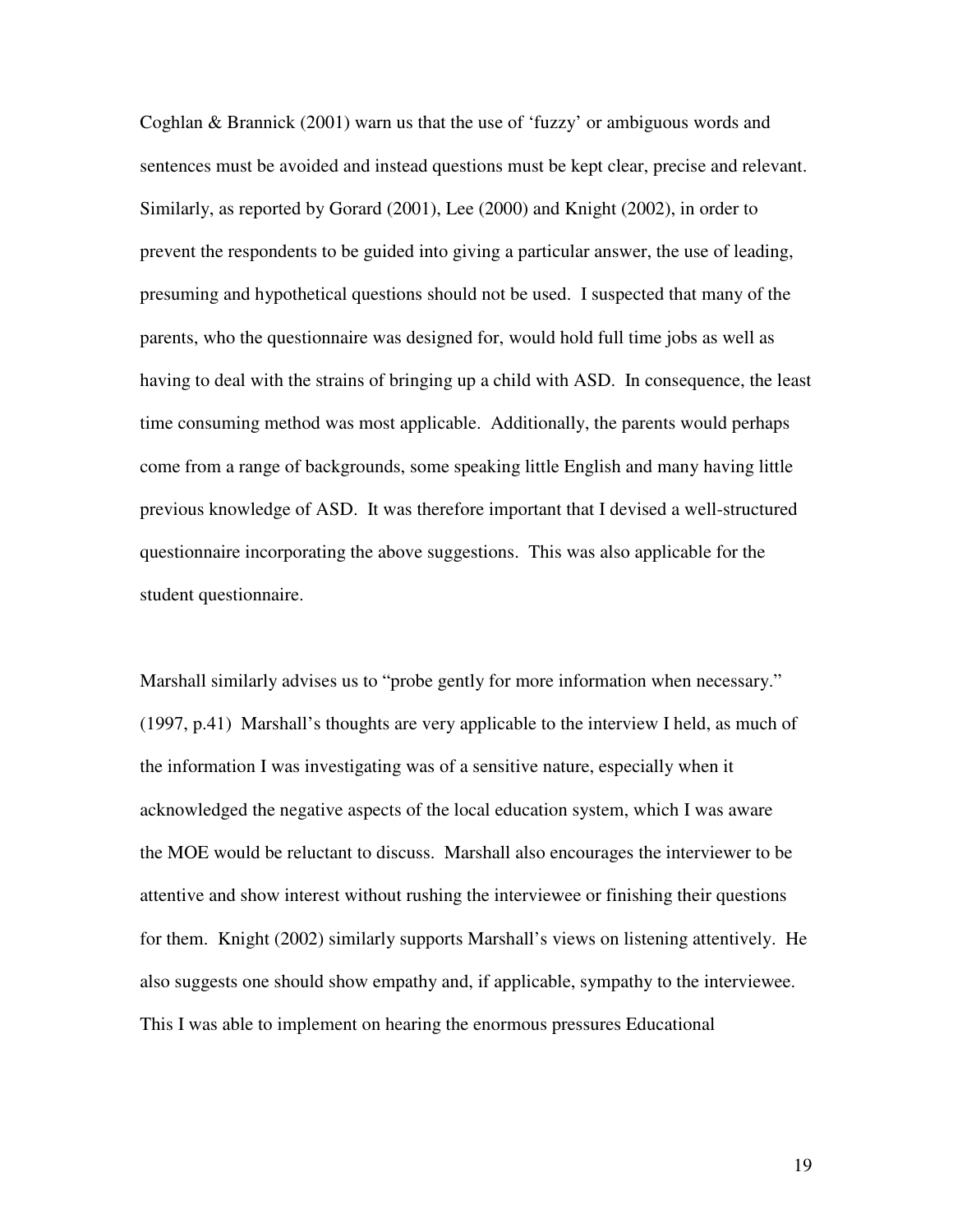Psychologists (EP's) have when working for the MOE, as will be described in my findings.

According to Knight (2002), the order of questions is also an issue to consider, reporting that the placing of some questions in certain orders can have an effect on the answers by guiding the respondent in a particular way. Bell (1999), however, contradicts Knight by suggesting that questions should be ordered from easy to complex. Piloting the questionnaire is one suggested way of identifying any poorly ordered, unclear or ambiguous questions, again supported by Bell (1999), Gorard (2001), Knight (2002) and Glesne (1999). Knight and Glesne suggest that this will give opportunity for feed back on issues such as how user friendly the questionnaire was, how long it took each person to complete, whether they felt any important issues were missing that should be included and how you might begin to analyse the data. Bearing this in mind, I piloted my questionnaire by initially sending it to five parents of the students I currently teach, encouraging them to provide me with feedback based on Knight and Glesne's suggestions. The feedback received, however, was positive and this encouraged me to continue by distributing the remaining questionnaires.

Cohen, Manion & Morrison (2000) express the importance of maintaining ethical behaviour when carrying out any action research. Official channels must be carried out, approvals must be sort and confidentiality, if promised, must be preserved at the expense, if necessary, of the gathered data. For part of my investigation I initially sort and obtained approval from the director of the 'Autism Resource Centre' (ARC) to hold discussions with the staff and to distribute the questionnaires through the center. This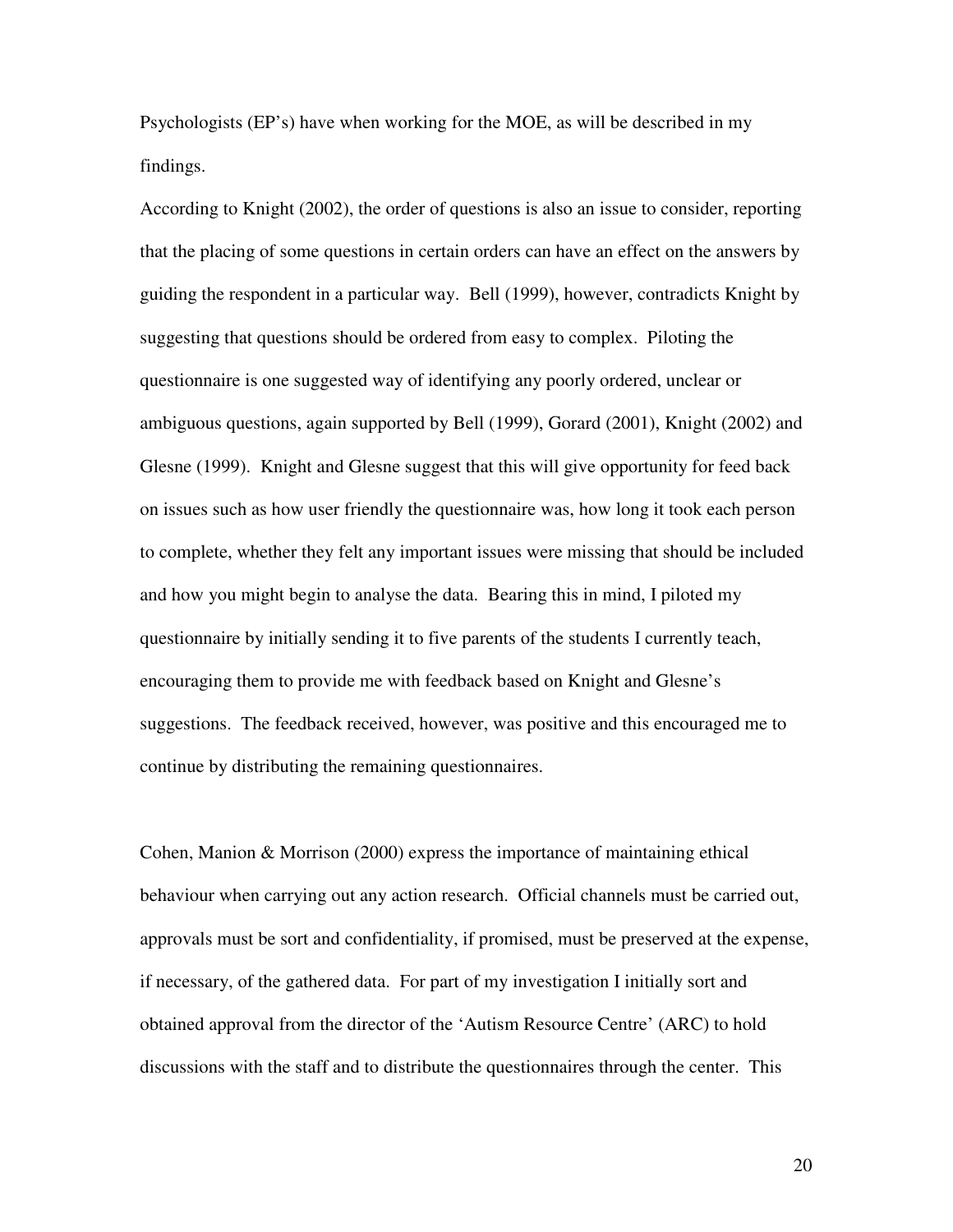was to enable me to have contact with the respondents I required. However, when the time arose it coincided with the ARC moving to new premises and setting up a new special needs school and therefore proved unsuitable timing. As a result I contacted a Speech Therapy Center, which kindly distributed the remaining questionnaires to the parents of students who attended mainstream school. To arrange an interview with an Educational Psychologist I contacted the MOE but was initially refused permission. After much persuasion, however, I was granted authorisation based on the understanding that the interview could not be recorded. The interviewee was restrained with her answers and at times requested that I did not quote her on certain answers given which, as Cohen, Manion & Morrison (2000) advise, I honoured.

Likewise, in the questionnaire, I reassured the parents and students that their answers would be anonymous, meaning that no names or referrals to the child's school would be made and that the answers would only be used for the purpose of my dissertation. I hoped this would encourage them to be honest with their answers without feeling deceitful to the school if reporting any negativity. Lee verifies the importance of anonymity in a report stating: "the more anonymous the method, that is, the less it involved face to face contact, the more likely respondents were to admit to socially undesirable behaviours." (2000, p.3) A concern with questionnaires, however, as warned by Hite (2001), is the reliability and accuracy of the answers. Hite's concern is relevant to the aforementioned issue where some respondents feel uneasy in acknowledging flaws in the local education system. Reliability is, therefore, a concern in Singapore when a high number of parents of children with SEN want their child placed in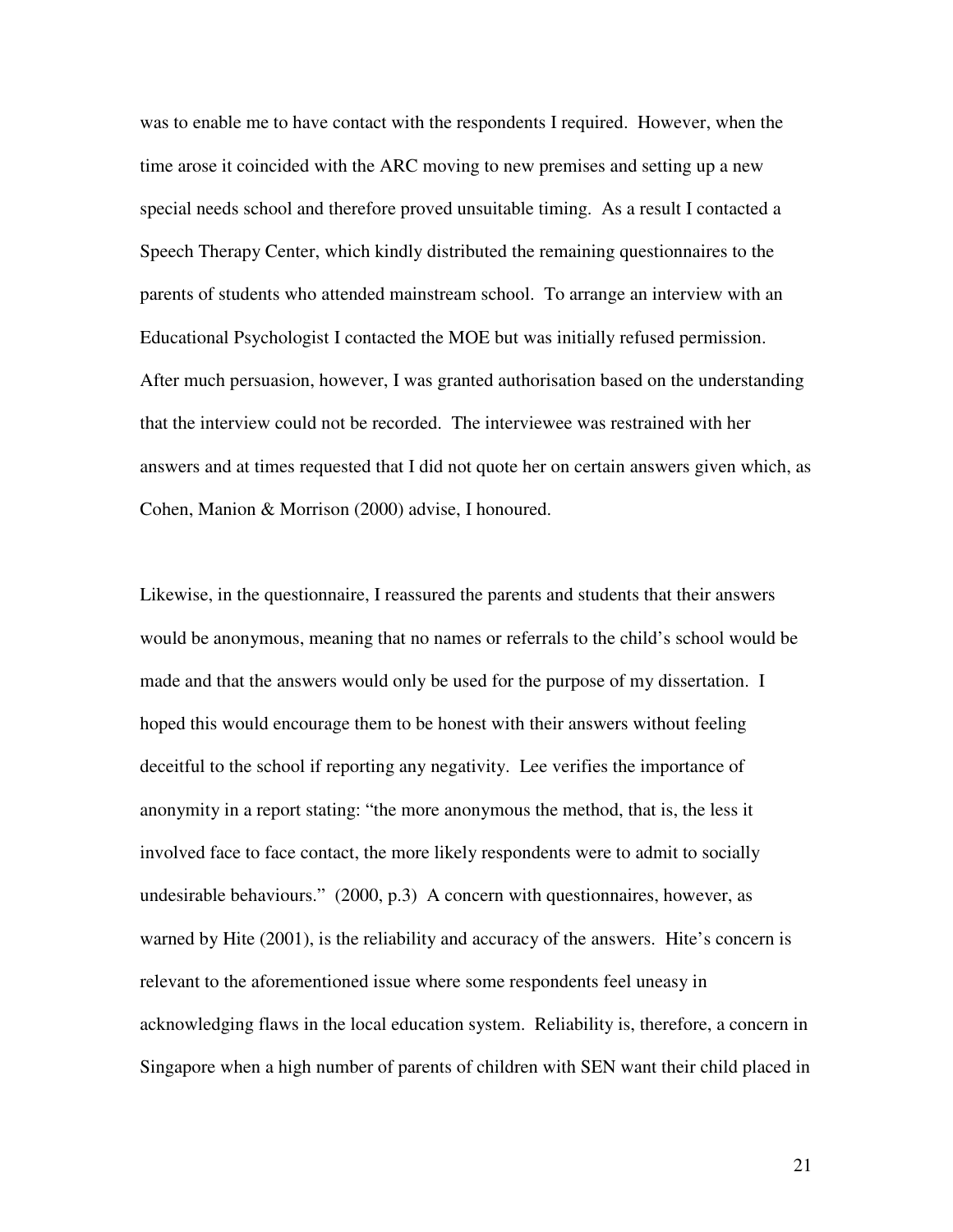mainstream settings rather than special schools. This issue will be discussed in greater detail later in the dissertation, however, it does acknowledge the possibility that some parents may provide inaccurate information due to being happy that their child is in mainstream and wanting to believe that they are coping well. Additionally, children's views cannot always be fully relied upon. I therefore had to bare both of these issues in mind when analyzing the returned data.

Bell (1999) suggests that one advantage in distributing questionnaires is when the researcher is able to gain personal contact with the respondents and physically hand them out. Bell's suggestion seems likely, yet I predict is rarely viable. Lee warns, however, that "characteristics of interviewers can under some circumstances affect the answers respondents give to particular kinds of questions," which he believes is applicable with all methodologies involving any form of contact with the clientele. (2000, p.3) In following Lee's advice for the questionnaires, I decided that if contact were to happen, discussion on the topic should be kept minimal to avoid any influential opinions. Consequently, discussion prior to distributing the student questionnaire was avoided and distribution of the parent questionnaire was accomplished without personal contact.

A significant problem with distributing questionnaires impersonally, as reinforced by Knight (2002) is the low responses that will be received. Often many are ignored and it is difficult to follow these up when completed ones are anonymous. This unfortunately happened to my situation and, on distributing twenty-five parent questionnaires, only eleven were returned. To avoid this situation reoccurring, I encouraged my students to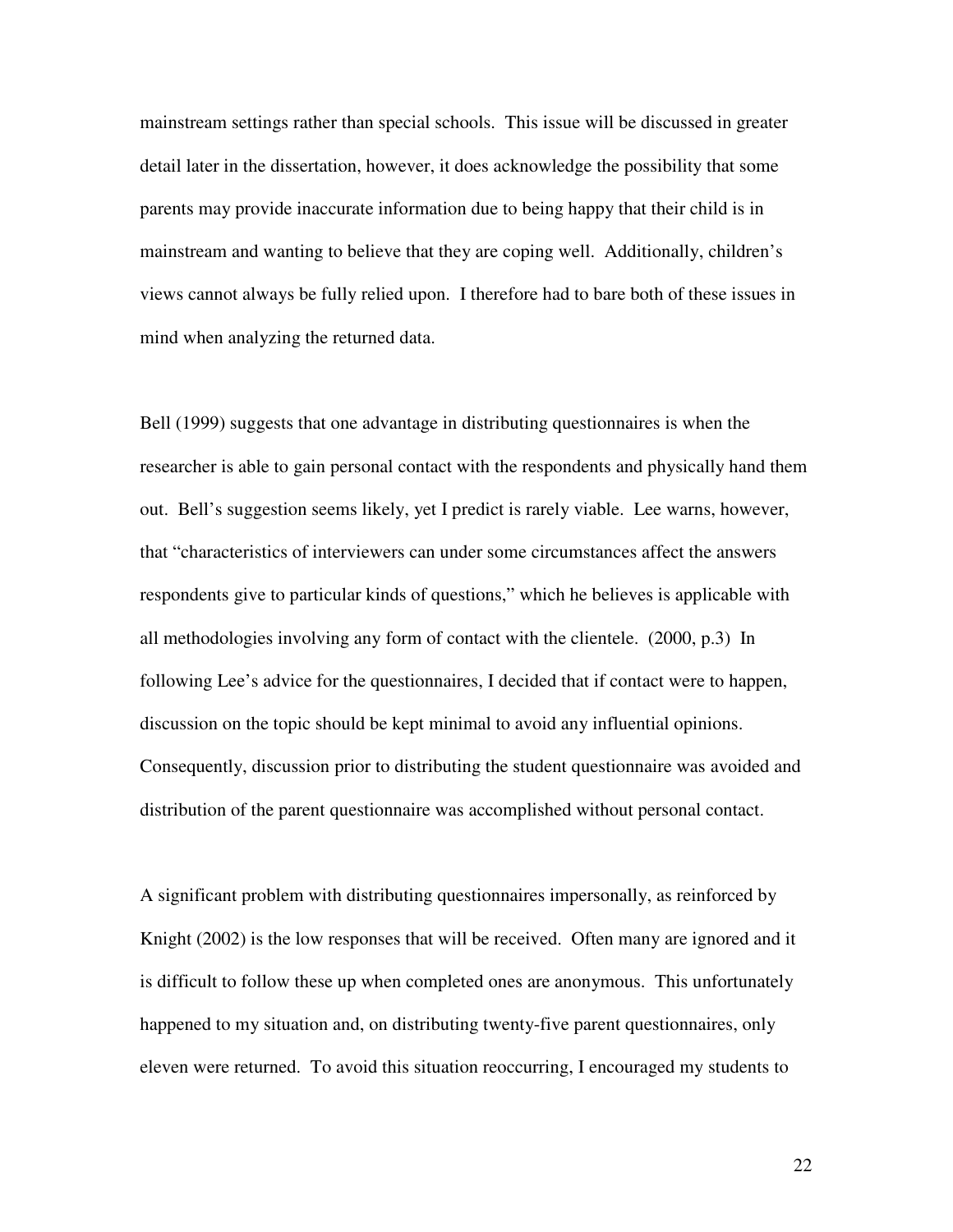complete their questionnaires at my work place before going home. This enabled me to obtain five completed student questionnaires for my data collection and thus reinforces Bell's (1999) aforementioned beliefs.

Fink (1995) suggests the importance of conducting the research methodologies in the arranged environment applicable to the topic. For example, if the parents and children were to complete the questionnaire while on school premises they would be more focused than completing it while at home. I think that Fink's advice is valid, and the questionnaire is more likely to be forgotten when out of the contextual environment yet, again, this is rarely a viable option due to hectic lifestyles.

Having investigated the design and application of research methodologies I was able to incorporate many of the above views into both my questionnaires and interview.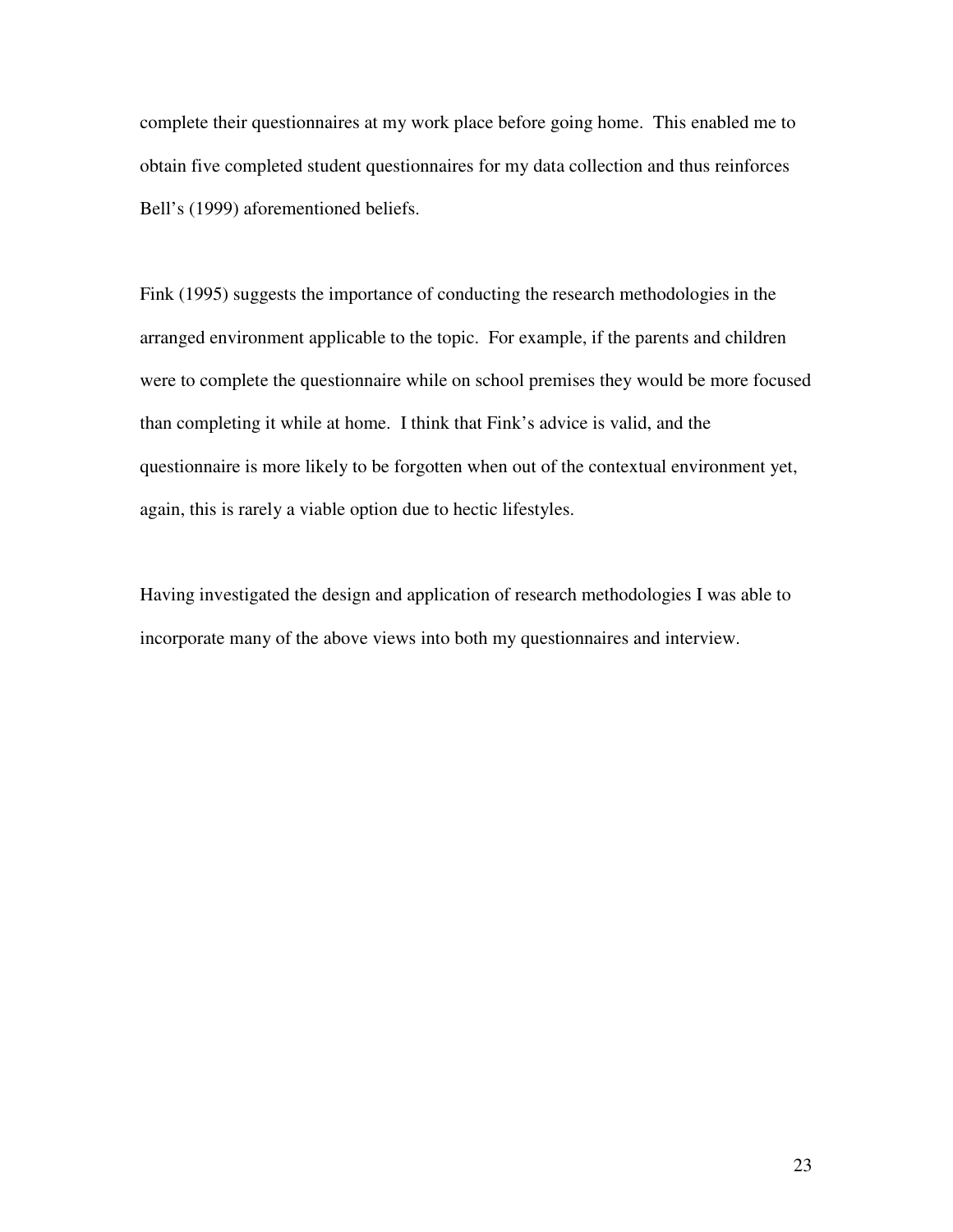### CHAPTER 4

### **RESULTS AND DISCUSSIONS**

### THE LOCAL MAINSTREAM SCHOOL SYSTEM

### AND SEN PROVISION

In an interview with an Educational Psychologist<sup>2</sup> (EP) currently working for the Ministry of Education (MOE), the following information was gathered on the local school system and SEN practices in Singapore.

#### SEN POLICIES

At present, there is no Government legislation on special educational needs or equal opportunities in Singapore and, according to the interviewee, there are no known plans for such. This, she explained, was due to the fact that inclusion does not seem to be an educational priority for the Government. Similarly, there is no formal written special needs policy on education in Singapore, however, all mainstream schools are expected to follow the same regulation, enforced by the MOE, stipulating that every child must be freely accepted within mainstream school regardless of race, religion and learning ability. Consequently, all children with SEN, no matter what diagnosis they have, must be allowed to attend a mainstream school, even if their needs could be more appropriately met in a special school.

 $2^2$  The Educational Psychologist has requested to remain anonymous.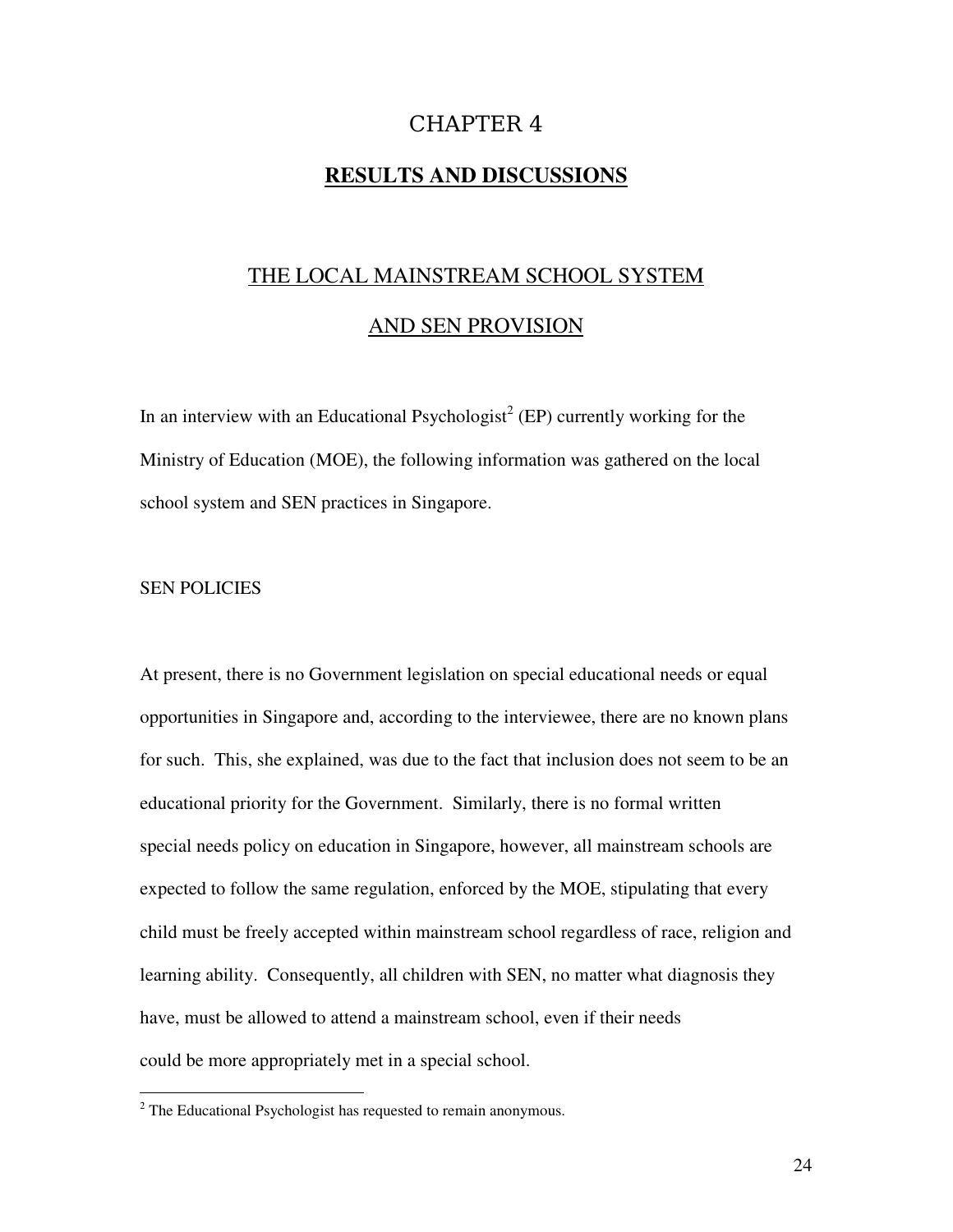Evidently, some principals have occasionally refused entry to children because of their special needs. According to the interviewee, this has resulted in some parents withholding from informing schools of their child's diagnosis in order to guarantee a placement. The results of the parent questionnaire reveals that seven of the eleven students were diagnosed with an ASD before attending their current school, however, only five of the schools were made aware of this diagnosis prior to offering a placement. This confirms that two parents withheld this information and thus substantiates the interviewee's information. She expressed that parents should not hide their child's diagnosis as it causes the child to miss out or be delayed in extra support services. By all accounts, if a school does refuse entry, parents are able to contact the MOE to take action on the school. The interviewee claimed that the MOE are, at present, finalising a letter to be sent to every mainstream school principal reminding them that refusal of entry is not permitted.

#### SCHOOL STRUCTURE, EXPECTATIONS AND PRESSURES

The Singapore schooling system is highly academic. Streaming is involved from an early age and examinations take place at the end of every school term *3* . For details on the former please see Appendix Three, under 'School Streaming'. In order to meet the school demands most children, regardless of special needs, attend private tuition outside of school hours. The questionnaire results identify nine of the eleven children receive tuition in academic subjects. The most common subject being Mother Tongue, followed

 $3$  There are three school terms per year in the Singapore school system.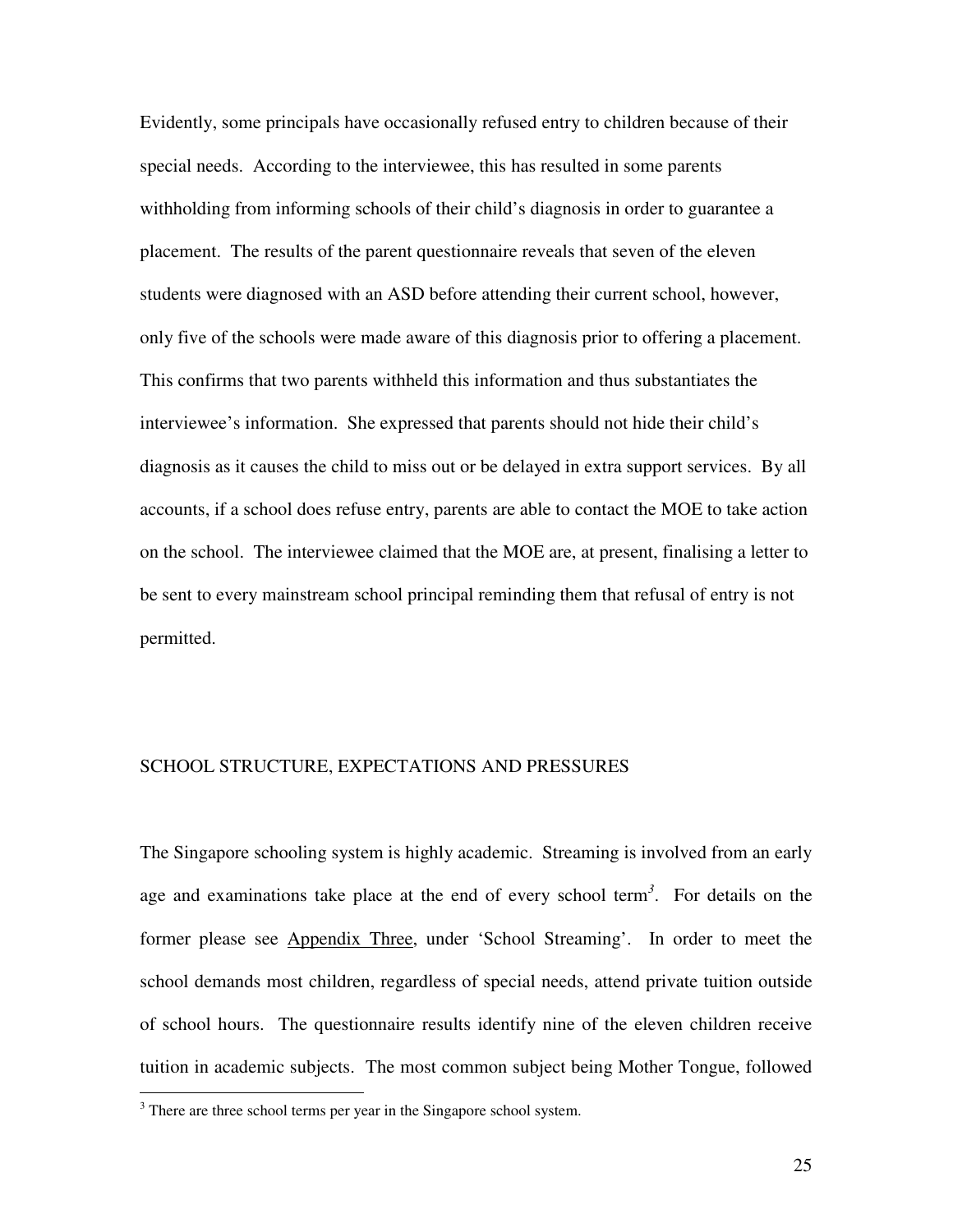by English. The amount of extra support ranged from a minimum of two hours for one child to ten and a half hours for another.

Schools compete against each other in having the highest examination pass rate and up until early 2004, the results of each individual school have been published in the national newspaper. This is in order for parents to see which are the top schools in academic achievement and which would therefore be the best to send their children. A consequence of school rating is that teachers experience a huge amount of pressure and stress in order to obtain high pass rates. In March 2004, schools were instead rated in 'bands' (groups), in order to alleviate some of this pressure. This change occurred due to continuous requests from schools. According to a number of newspaper reports, however, many parents are unhappy with the change.

Teachers in the local system work five and a half days a week $\alpha$ <sup>4</sup>, as well as attend school for meetings and administrative duties during some holiday time. The Government are currently in the process of cutting the half-day schooling on Saturdays by 2005. For further details on the school structure please explore Appendix Four, under 'School Sessions'.

Mainstream school classes tend to have approximately forty students to one teacher with no classroom assistant. Due to the pressure to complete the syllabus and achieve high pass rates teachers tend to distribute a large amount of homework to the children regardless of weekends or holidays. Seemingly, children unable to understand or follow

<sup>&</sup>lt;sup>4</sup> Saturday being a half-day and Sunday a day of rest.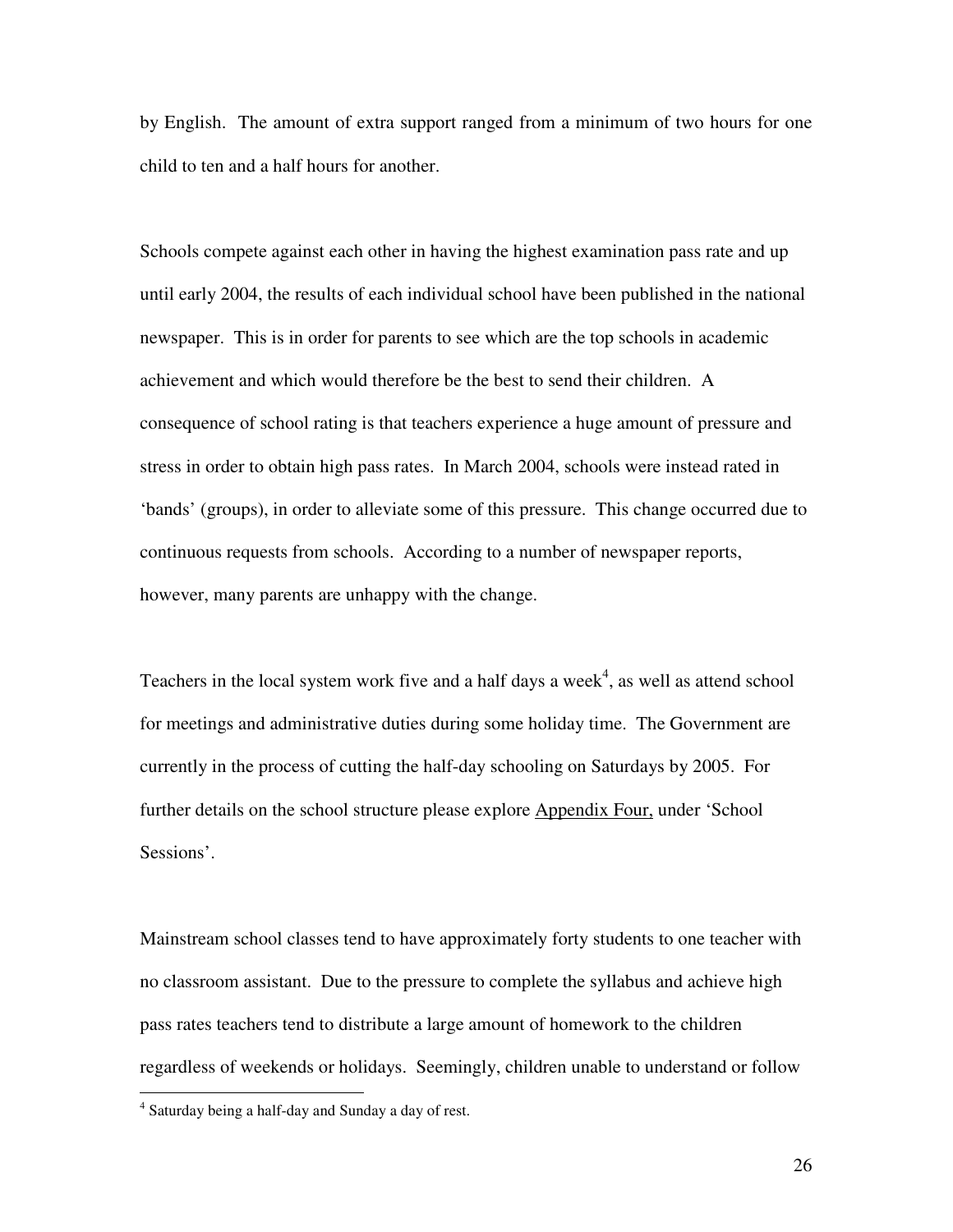the class subjects often get left behind as teachers rarely have time to go over material in more detail. 'Remedial Classes' are provided by teachers for those unable to meet the subject criteria, yet, often, learning is down to the student's ability and willingness. The MOE, however, has planned to reduce class sizes in 2005 from forty to thirty students in Primary One and Two (P1 and P2) in order to improve some of these problems.

#### EXAM ALLOWANCES

Mainstream schools apparently offer 'Special Exam Arrangements' (SEA), implemented by the MOE, in which schools with children unable to cope with 'normal' exam arrangements can apply. In order to obtain this, the student's situation must be reviewed by a panel of professionals including MOE Educational Psychologists. According to the interviewee, however, the MOE are strict in offering SEA's. If successfully obtained, students are either allowed extra time to complete exams or allowed to complete the exam in a separate room from the rest of the class or both, depending on the student's needs. Schools can also apply for exemption of Mother Tongue where another panel, again with EP's present, will review the situation. Despite the Mother Tongue exemption, however, children still have to take another language but at a lower level.

According to the parent questionnaire results, only one of the eleven children has an SEA. This student's mother is apparently an ex-teacher at her son's school. It is possible, therefore, that she may have been more aware than other parents of SEA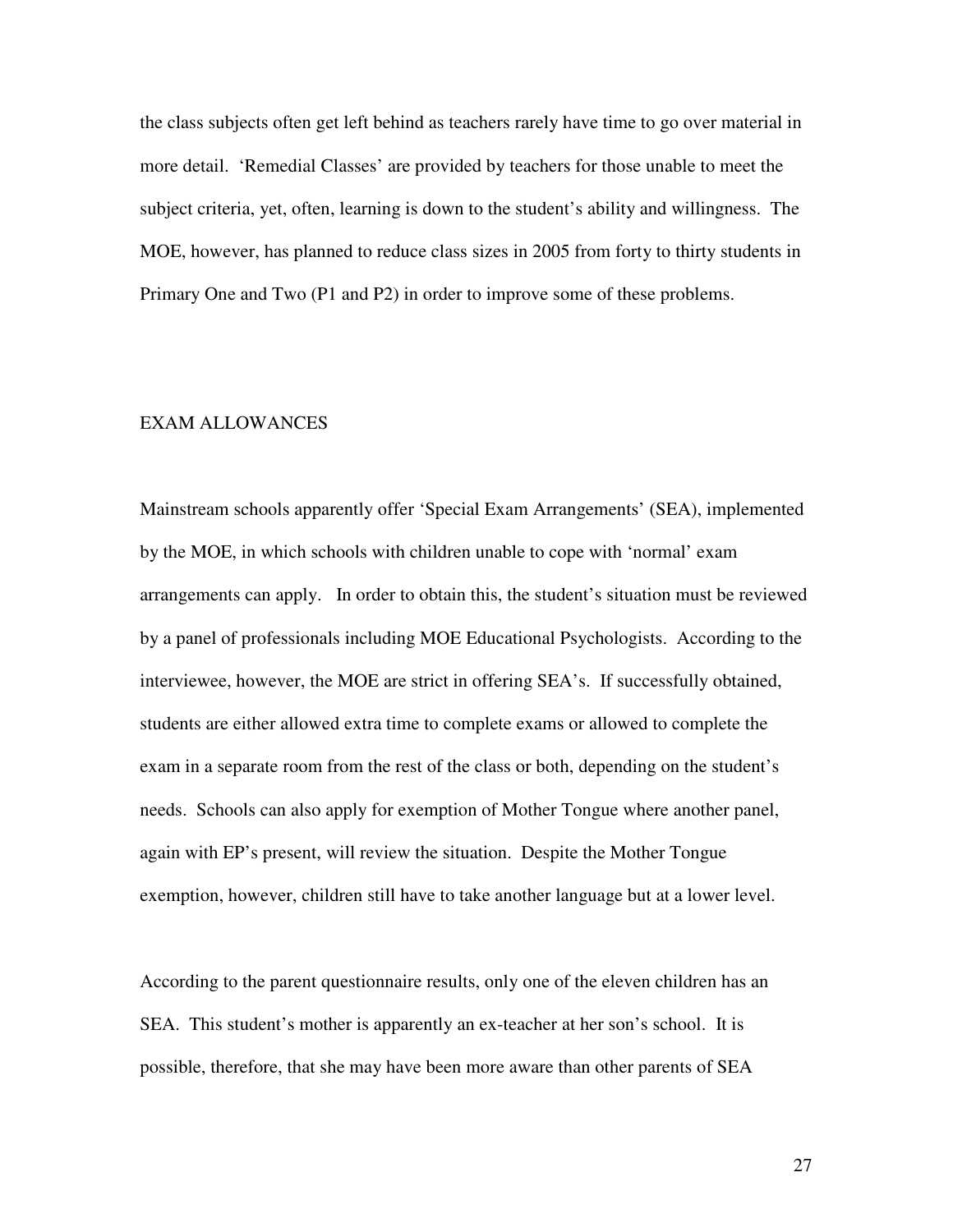opportunities and fought for such privileges. This suspicion is further supported by the knowledge that five of the ten parents who claimed their child did not have any SEA believed that such an option would benefit their child, if given the opportunity. Furthermore, none of the five children involved in the student questionnaire claimed to have an SEA, yet two felt they would be able to achieve higher results if allowed to complete their exams in a separate room. Only one, however, stated they would like this opportunity, perhaps this is due to the others feeling it would single them out as being different from the rest of their class. Such arrangements are obviously practiced, however, the question arises as to how many children are offered such privileges and how many schools actually employ such a service?

#### SCHOOL SUPPORT ROLES

There are various support roles in operation within mainstream schools; these include titles such as 'Disciplinary Teachers' (DM), 'Teacher Counselors' (TC) and 'Learning Support Co-ordinators' (LSC). A brief synopsis of these can be found in Appendix Five, under 'School Support Roles'. In addition to these roles, a 'Learning Support Programme' (LSP) is now provided in every primary local school for children in P1 and P2 who are weak in language and literacy<sup>5</sup>. Often these children come from families who use Mother Tongue at home rather than English. According to the interviewee, children with ASD and dyslexia regularly attend these classes. She believed, however, that the

 $<sup>5</sup>$  The children are withdrawn from class and study in the 'LSP Resource room', with a maximum of ten</sup> attending at one time. Classes are held daily for one hour during the class English lesson.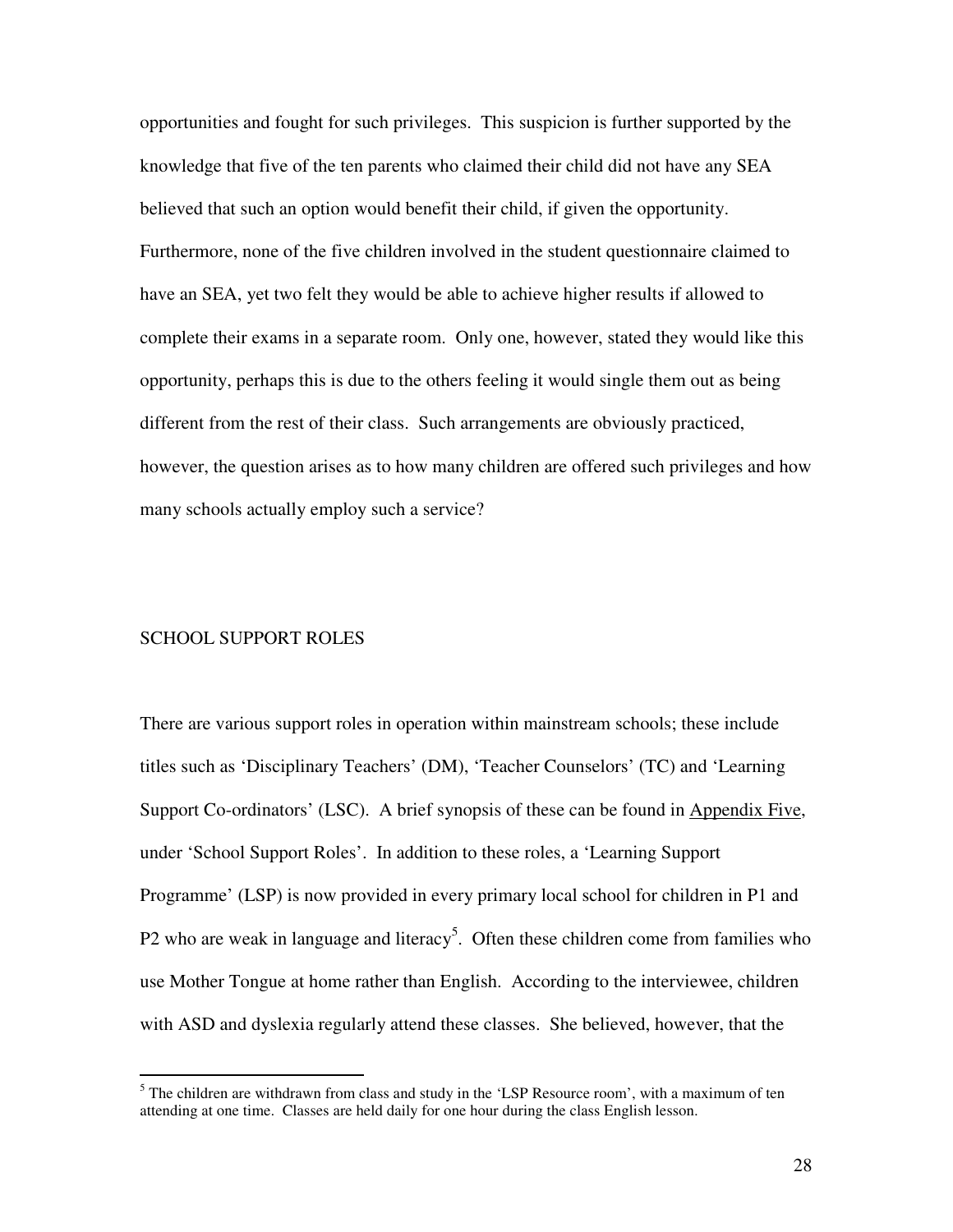LSC is not always effective in helping children with ASD due to not being trained in the relevant skills.

Despite the available support roles and services mentioned, according to the parent questionnaire, only four students receive extra support in school. This is provided by the School Counselor, Form Teacher, Chinese Teacher and in a Remedial Class, respectively. This indicates that only a limited amount of extra support is provided for students with SEN, little of which appears to be specialized, apart from by the Counselor for one student. The results of the student questionnaire reveals that three out of the five students receive extra help in school, yet again in class subjects rather than in specialized areas. One of the two children that claimed not to have extra help expressed that such an opportunity would benefit him, if provided by the school. Furthermore, none of the students in either questionnaire were said to be attending or used to attend the LSP, despite eleven of the sixteen students<sup>6</sup> still being in primary school. This could possibly be due to the students having all ready been in P1 and P2 before the LSP was set up. Or, perhaps again it identifies a service implemented within schools that is not being provided to those with ASD, despite the interviewee's beliefs.

In investigating whether SEN children tend to have the support of a buddy system at school, the response from the student questionnaire identified three of the five children do have such support. Additionally, the parent questionnaire revealed six of the eleven

<sup>&</sup>lt;sup>6</sup> This number indicates the five children from the student questionnaire plus the eleven students from the parent questionnaire.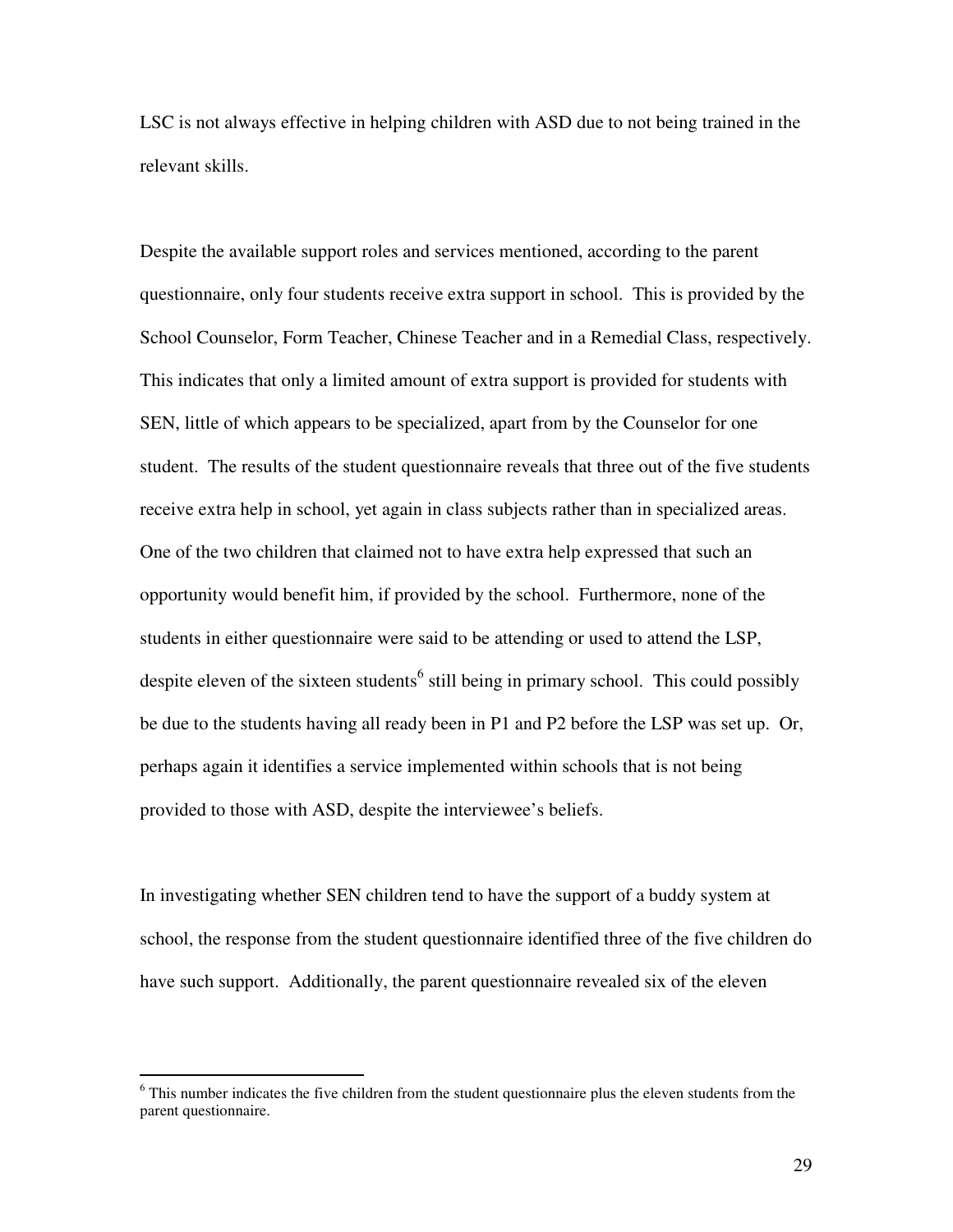students to also have buddies<sup>7</sup>. Out of these six, only four parents claimed, however, that their child benefits from this service. Another parent claimed that it both helps and hinders, by stating, "Yes, [it helps] when he needs the help but no, when the help is imposed on him." Another parent remarked, "What is lacking is to help  $[X']$  find a suitable buddy to help him mix and socialize with the right group of friends." This identifies that such a system may well be in action for some students however, how much teacher involvement is provided to ensure the support is useful for the child with ASD is questionable. Without teacher input and direction, the buddy system can be detrimental, mainstream children can abuse the role and thus provide inappropriate support or too much support to hinder the child's independence and learning. Again, it is another proactive service provided by schools, yet its effectiveness will be challenged without appropriate adult guidance.

# ACTION TAKEN WHEN CHILDREN ARE UNABLE TO COPE ACADEMICALLY IN MAINSTREAM SCHOOL

According to the MOE (2002), teachers are the "front-line managers who have primary responsibility in meeting the needs of their pupils." It is their responsibility to identify learning difficulties and to complete a Psychological and Guidance Services Branch (PGSB) Teacher Referral Form<sup>8</sup>. When a referral is made, the parents have to complete a consent form which highlights all the procedures the MOE may take when working with

<sup>&</sup>lt;sup>7</sup> One child was reported to have previously had a 'buddy' in school yet no longer requires one. <sup>8</sup> The MOE supplies Teacher Referral Forms to every local school and trains all teachers in how to complete them accurately.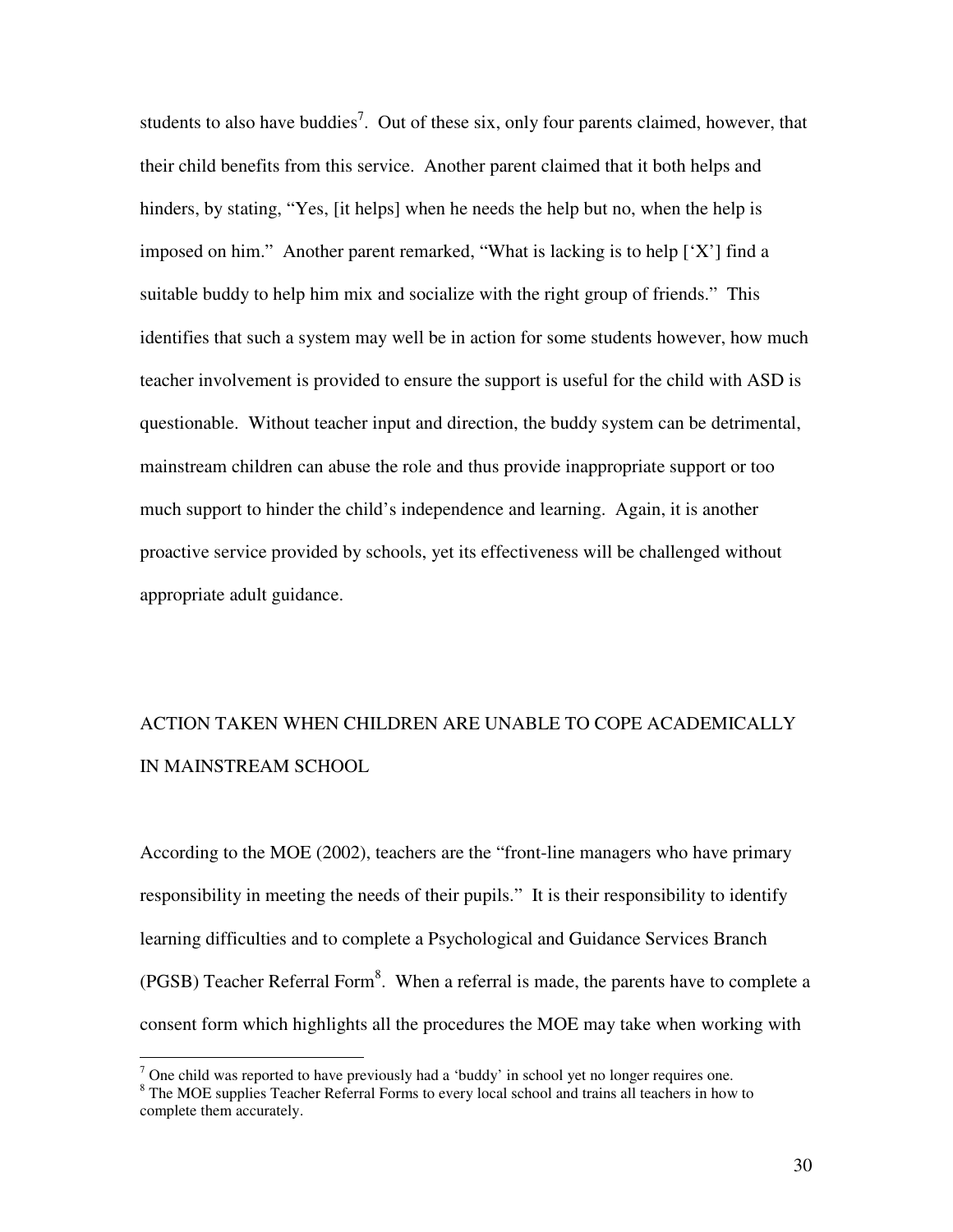their child and his / her school. If parents do not sign the consent form the MOE cannot make an assessment or take any further action. Once the consent form is signed, however, the MOE will firstly, prioritise the case and then formally assess<sup>9</sup> the child. According to the interviewee, prioritising is essential due to the heavy case-load and lack of Educational Psychologists. She continued to explain that EP's are recent additions and previously only Guidance Counselors dealt with referrals. Now, one EP is assigned to each local school.

Following the assessment, a list of interventions<sup>10</sup> are provided by the EP for the teacher to implement. According to the interviewee, however, this list cannot be compared with an IEP due to the lack of resources and time. Similarly, reviews of each case are rarely possible for the same reason. As a result, it is apparently very hard to follow up on the child's / teacher's improvements or further difficulties. "When face-to-face feedback is able to happen it is always very rewarding but unfortunately it is a rare opportunity," claimed the EP.

Surprisingly, no mention is made, in the either questionnaire results, of any child being referred to the PGSB or in having an assessment provided by an EP. Such support services are obviously in action yet it does cause for speculation when none of the children involved in the questionnaires appear to experience these services. The interviewee previously commented on the limited number of EP's working for the PGSB

<sup>&</sup>lt;sup>9</sup> Assessments take place in school and are usually based on specific tests such as 'WISC' from the Wechsler series of Intelligence Scales for Children or 'WORLD' which is a local version of assessment, based on reading, spelling, comprehension and language skills.

<sup>&</sup>lt;sup>10</sup> Interventions include the implementation of buddy systems, environmental changes and use of visual cues for children with ASD.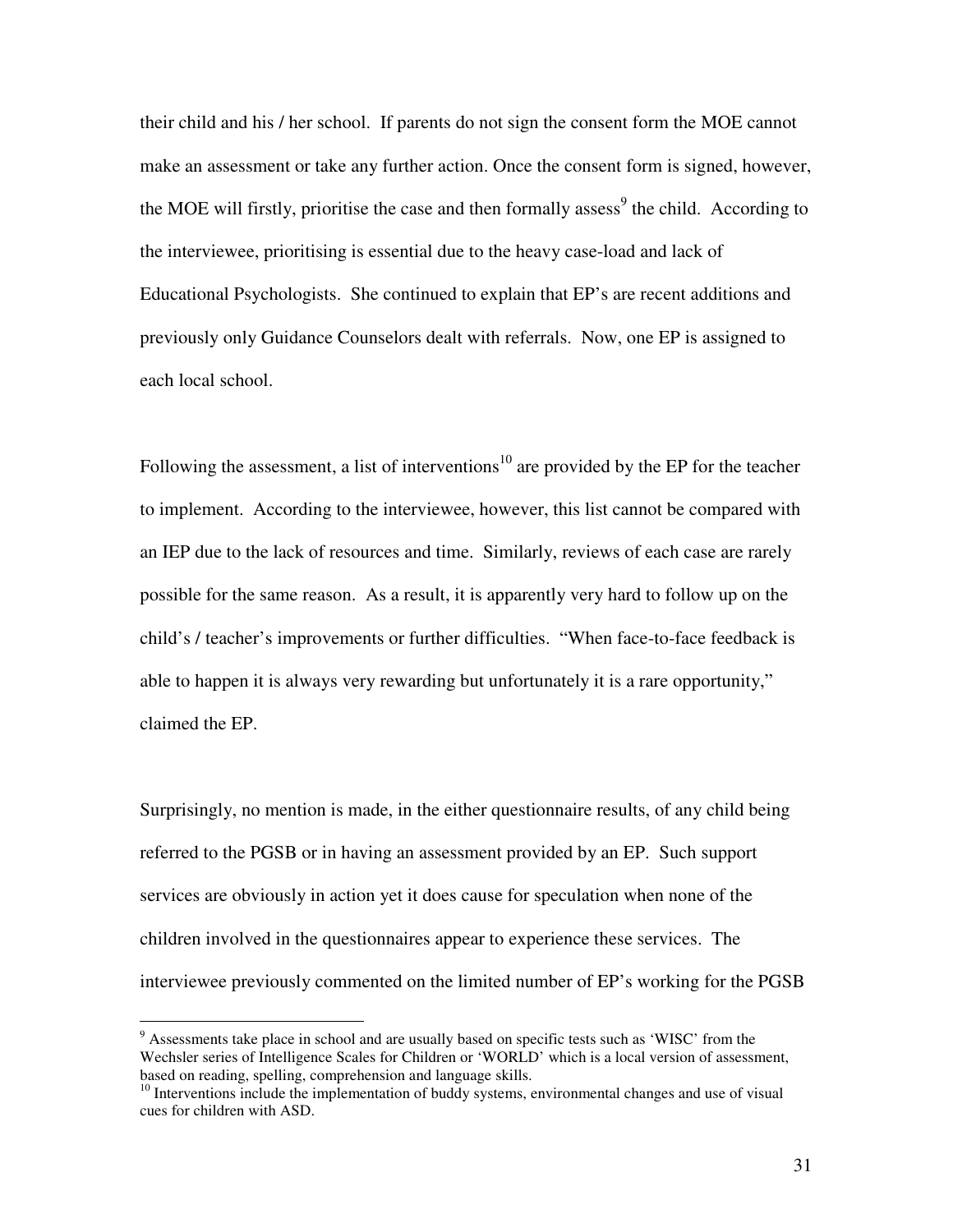and the heavy workload each have. Could this consequently be the cause for children slipping through the system without being referred? Additionally, are children with ASD, especially those on the high functioning range, more likely to escape assessment due to being low priority compared to children with other SEN's? Furthermore, is this perhaps due to an increase of children with SEN in Singapore?

When asked if the interviewee felt there are more children being diagnosed recently, she replied: "Yes, definitely. There appears to be a huge increase in children with dyslexia and ASD but not so much of children with ADHD." She believes this is because more teachers have become able to recognize difficulties and now have the opportunity to refer them for an assessment rather than because there are more children with SEN.

#### EP'S: A HELP OR HINDRANCE?

When asked how teachers react to the EP's, the interviewee explained that many think of them as a threat. Firstly, because they have the ability to report back to the principal and MOE those teachers that are not working to a satisfactory level, and secondly because: "Educational Psychologist spells work to many teachers." Evidently, some teachers avoid referring children or are reluctant to do so due to the extra time and work involved in implementing interventions. This confirms the suspicion that some children with SEN are not being referred and again identifies another possible reason why none of the students involved in the questionnaire appear to have been involved in the PGS services.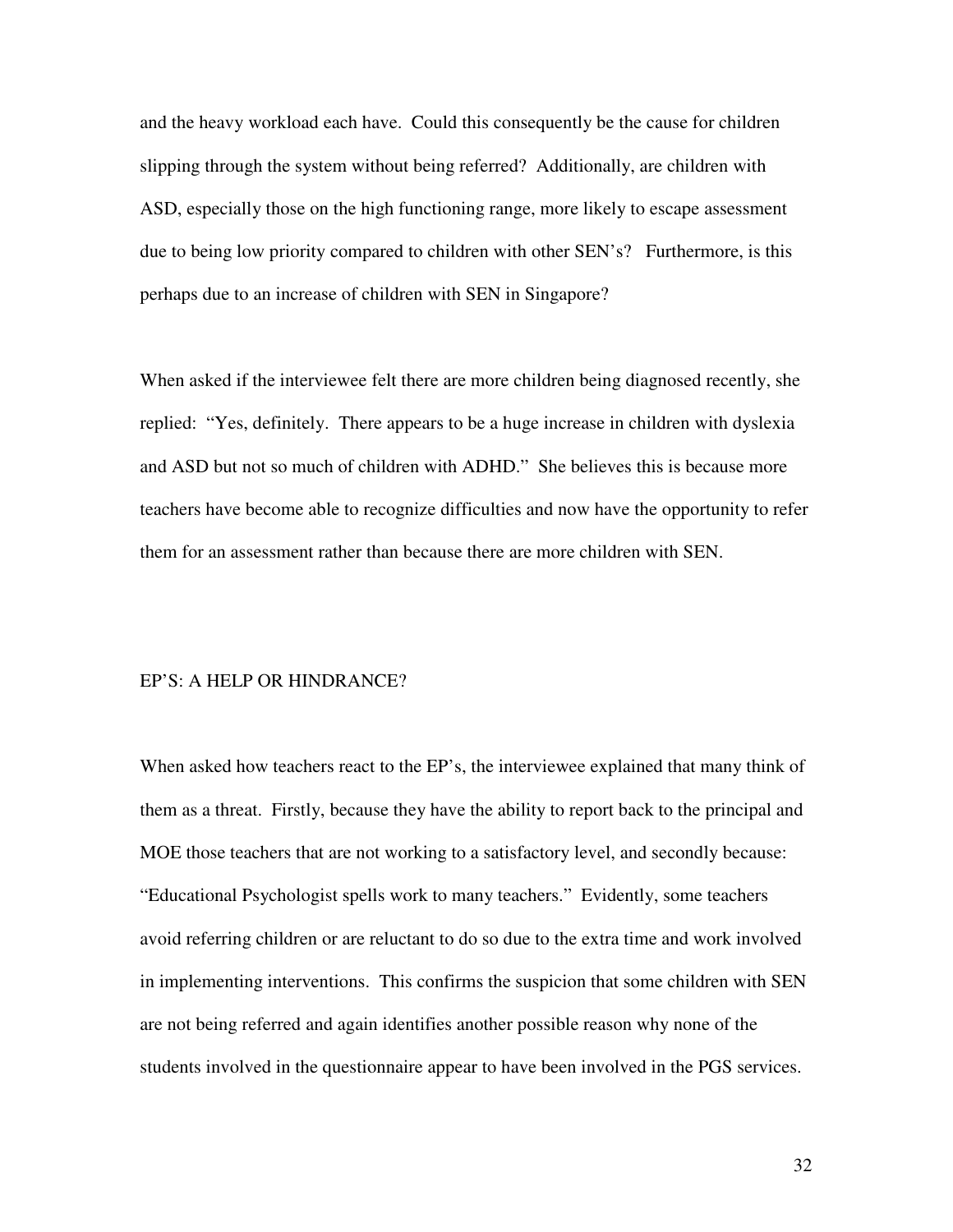The interviewee mentioned, however, that in other situations some teachers of children with ASD are under such stress that they welcome EP's with great relief, in hope that they will improve the situation.

In response to being asked if teachers implement the interventions suggested, the interviewee described how this was a concern due to not having enough resources or time to be able to have reviews to check this. "It is a problem we need to tackle but it is not currently possible with such a limited numbers of EP's," she claimed. Apparently, the EP's have, on occasions, revisited schools and found teachers not implementing the interventions suggested or doing so very reluctantly. When this occurs the teachers are given warnings and are then reported to the principal and the MOE.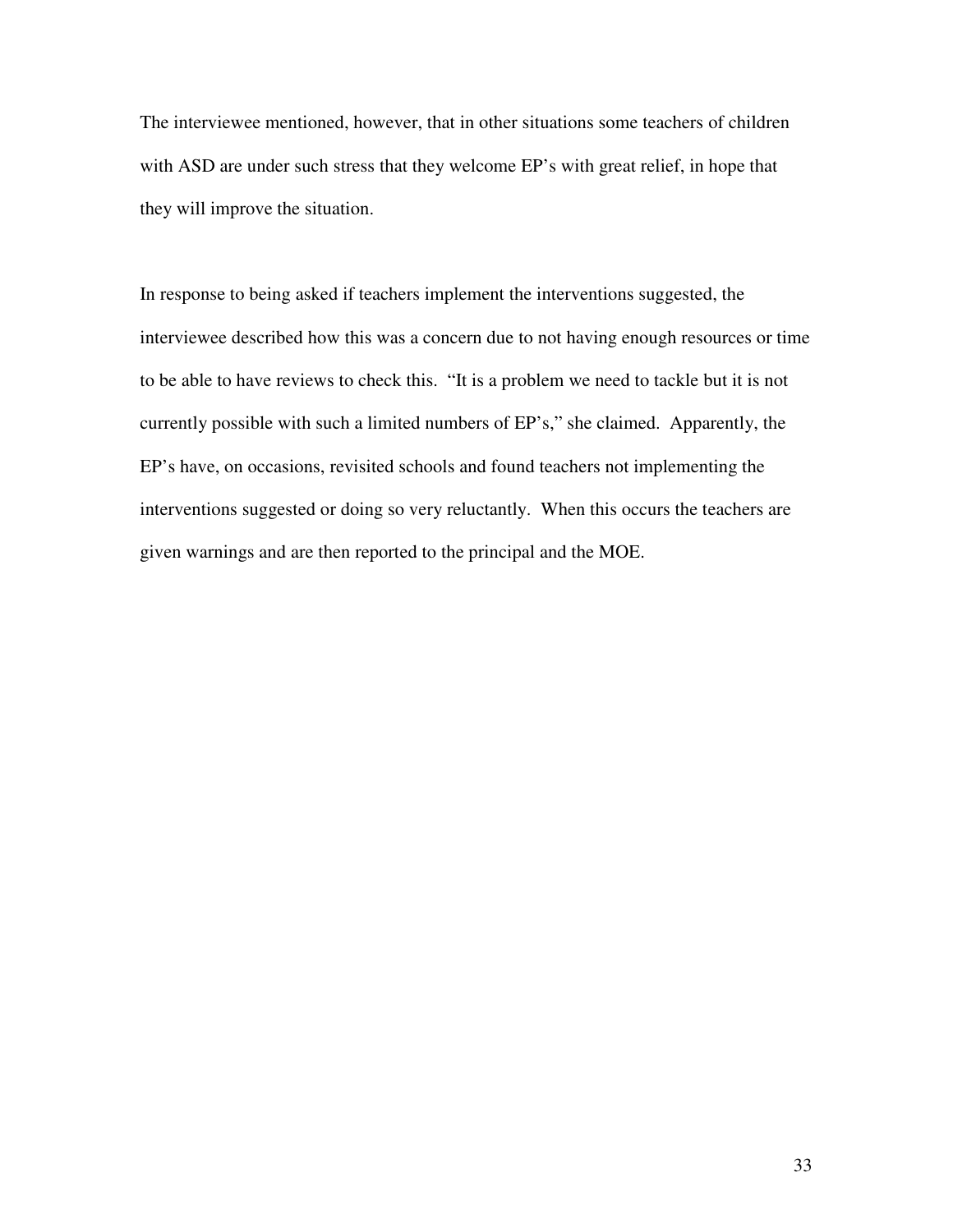### THE CHILDREN

#### DO SEN CHILDREN COPE IN MEETING SCHOOL DEMANDS?

According to the interviewee, from her experience, the majority of students do cope with the school demands, especially those with dyslexia or mild learning difficulties, however those with ASD or severe learning difficulties generally find it very hard. She believed that this is often because it is not so easy for the teacher to apply what they have been taught with regard to teaching children with SEN, especially when it involves following the curriculum. The parent questionnaire results confirm these views, revealing that eight of the eleven students experience varying degrees of difficulty in meeting the school demands<sup>11</sup>. Figure one depicts those children who struggle to meet the school demands.

Figure One:



<sup>&</sup>lt;sup>11</sup> Incidentally, one child was reported not to struggle due to still being in Primary school, yet, the parents feared this would change when in secondary school.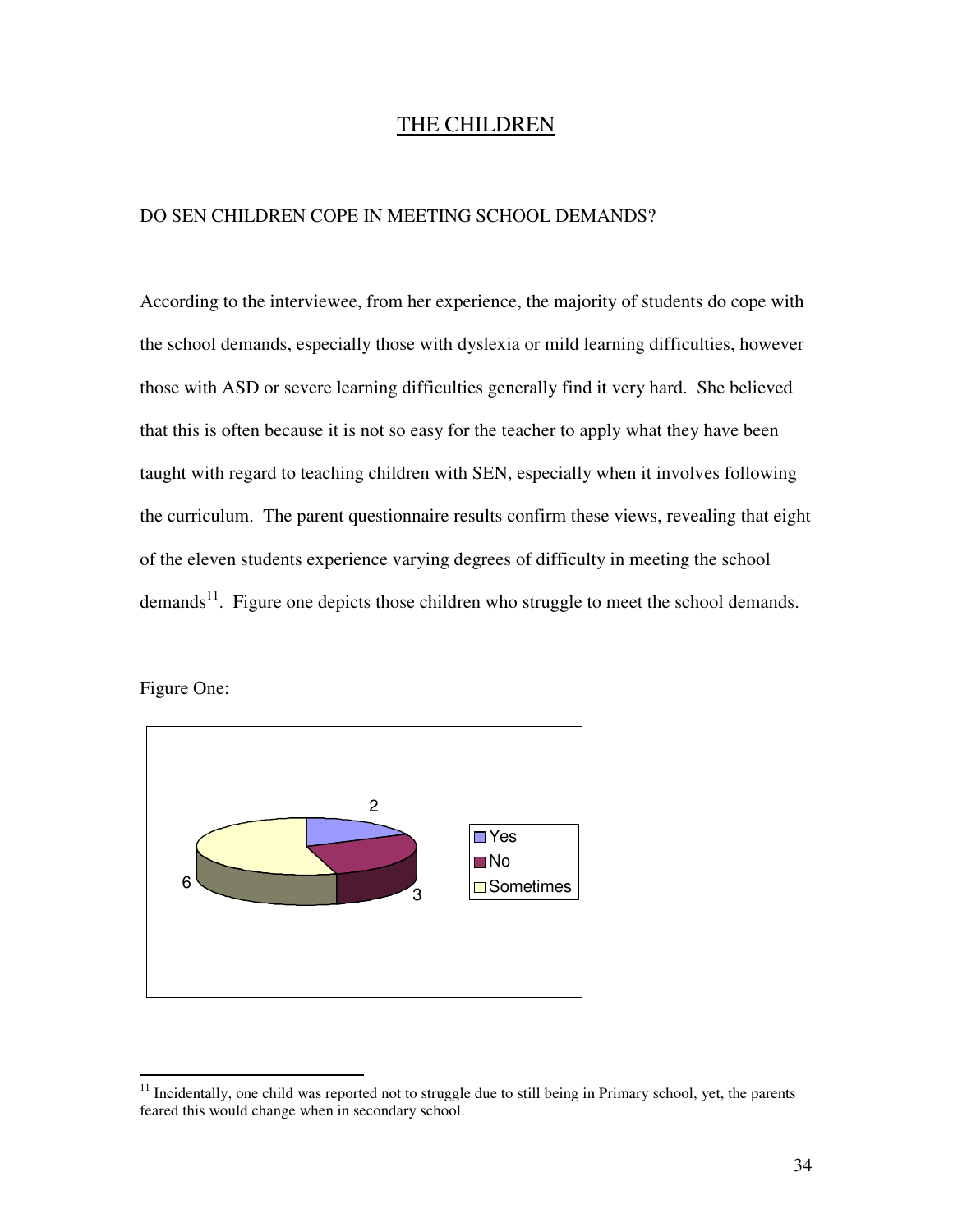According to the student questionnaire, three children found their most recent school exams 'okay' and the other two found them hard. Figure two, however, illustrates the parent questionnaire results relating to how they felt their child performed in their most recent exams.

Figure Two:



Issues to consider regarding these results, however, are that they are based on the personal views of the parents and students, which can be biased. Additionally, children in lower primary classes may find the current exams easy yet could struggle when in higher grades. The results, although undependable, do identify that some of the children are able to cope academically with the mainstream school demands. Figure three, however, represents the areas of difficulty the children with ASD experience at school, according to the parental questionnaire results.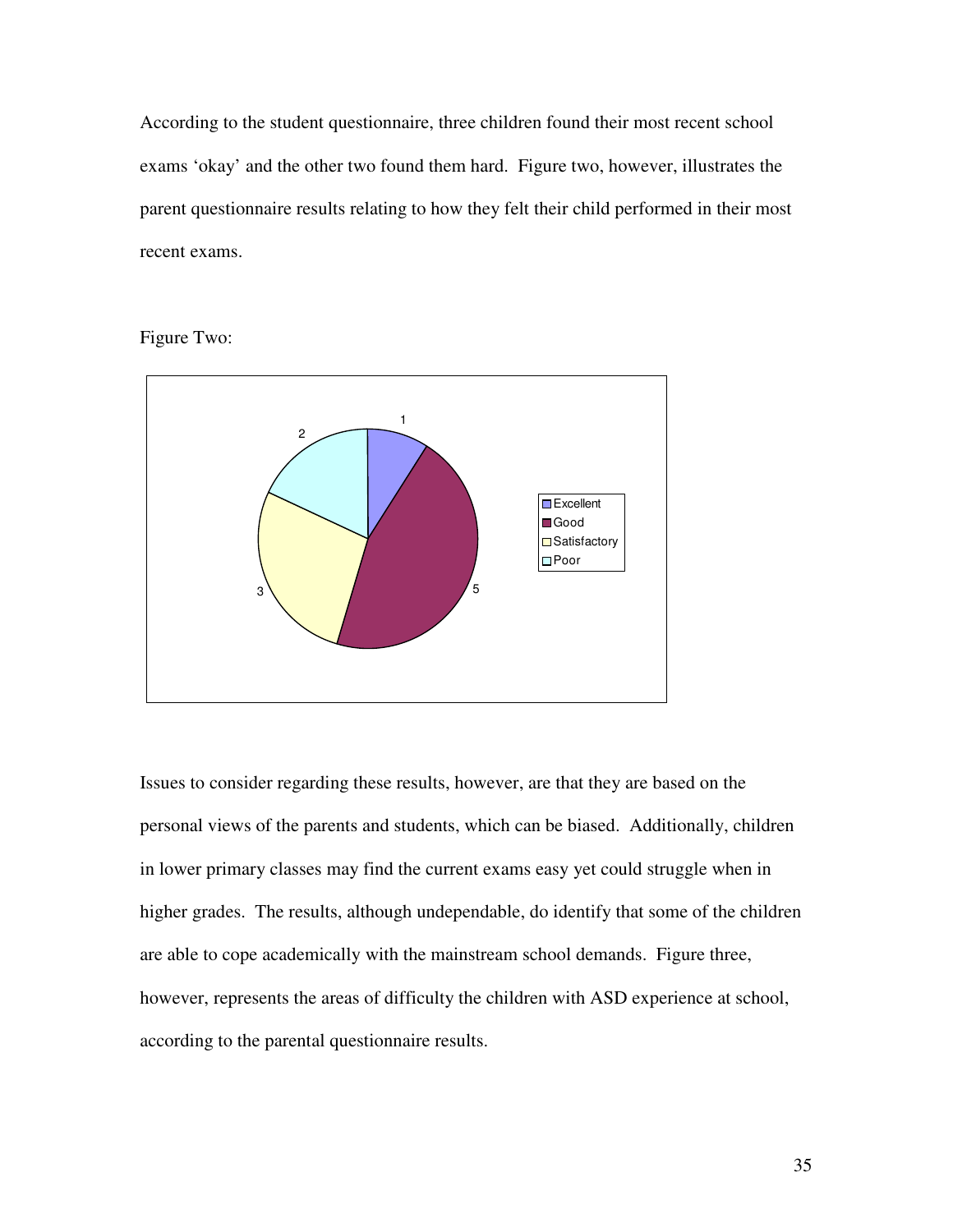#### Figure Three:



This demonstrates that many of the students experience a number of similar difficulties, the most common being in social skills. Of the seven skills listed, three children were recorded to have difficulties in every area and seven children were recorded to have difficulties in over half. These findings reveal that some children appear to struggle in a number of areas in both an academic and social level. Additionally, it reinforces the situation where some students appear to be coping academically yet in other skills they show vulnerability. According to the questionnaire results, seven schools have contacted the parents regarding concerns for their child's above difficulties exhibited at school.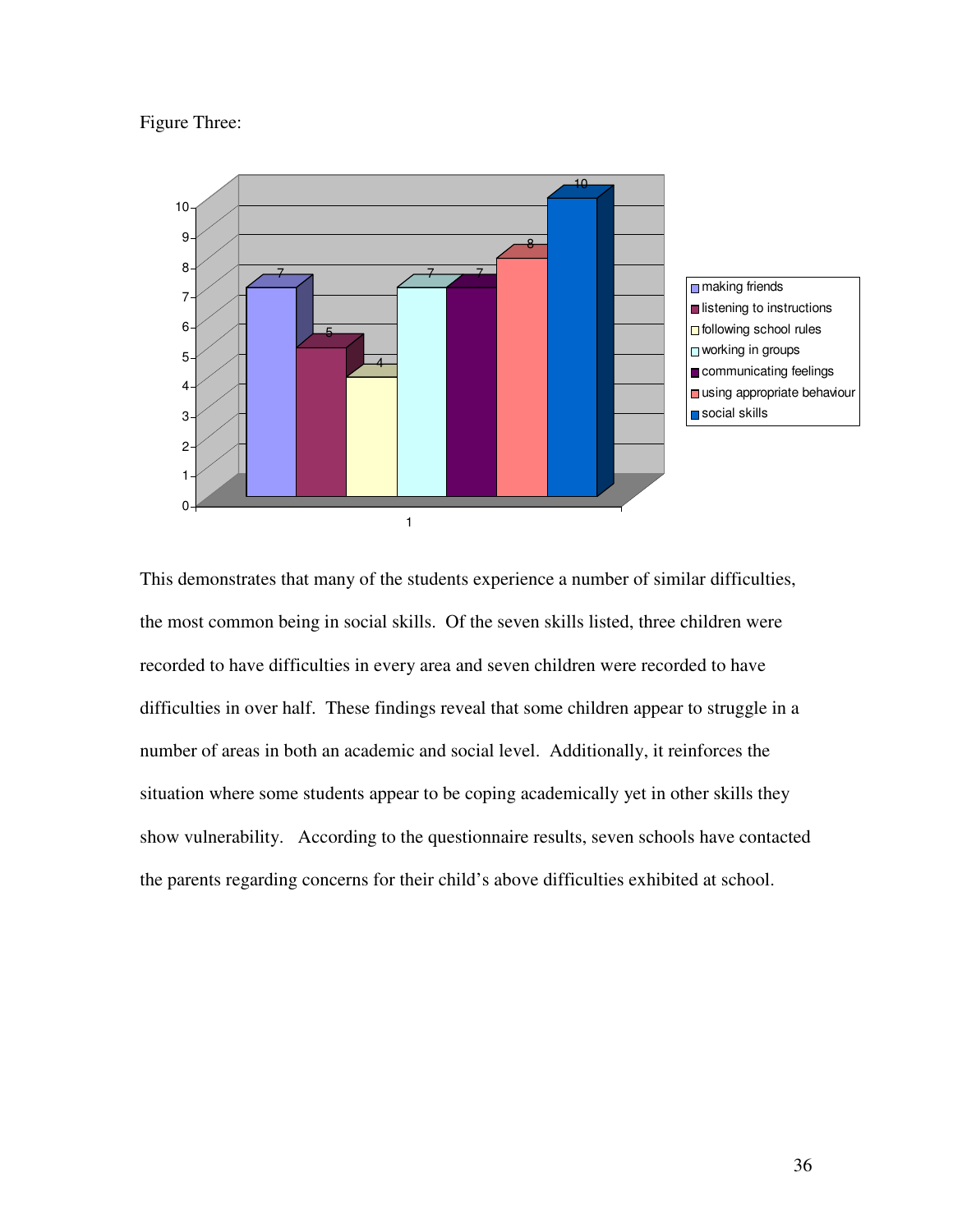#### 'SOCIAL MISFITS'

When asked what action tends to take place if a child is able to cope academically but unable to cope socially / emotionally in a mainstream school the interviewee acknowledged that this was a big problem, especially for those children with Aspergers Syndrome. "Often," she explained, "teachers will perceive the child as being shy or odd rather then having a specific problem and so they will not think it necessary to refer them." This identifies yet another possibility why none of the students involved in the questionnaire appear to have been involved in the PGS services. Furthermore, apparently if a teacher is able to identify that the child has specific problems and makes a referral, these cases are not high priority compared to those with learning difficulties and so their needs are not always met, which reinforces a concern previously mentioned. As a result, no specific action tends to take place at present. This is a cause for concern as ignoring the problem can often result in the child being bullied and gaining low self-esteem.

According to figure three, the results reveal that ten of the eleven students struggle socially at school. In discussing ways in which this matter could be improved the interviewee suggested the use of Shadow Assistants  $(SA's)^{12}$ . She explained, however, that SA's were strongly promoted by the EP's but that many principals do not allow it. Apparently, a further problem is employing willing SA's. According to the interviewee, a future plan by the MOE in dealing with this situation is to have a pool of SA's. Parents could then have the opportunity to pay for full or part time SA's to help implement their child's interventions, set by the EP, while in school. This could consequently help deal

 $12$  Otherwise known as Teacher Aids (TA's).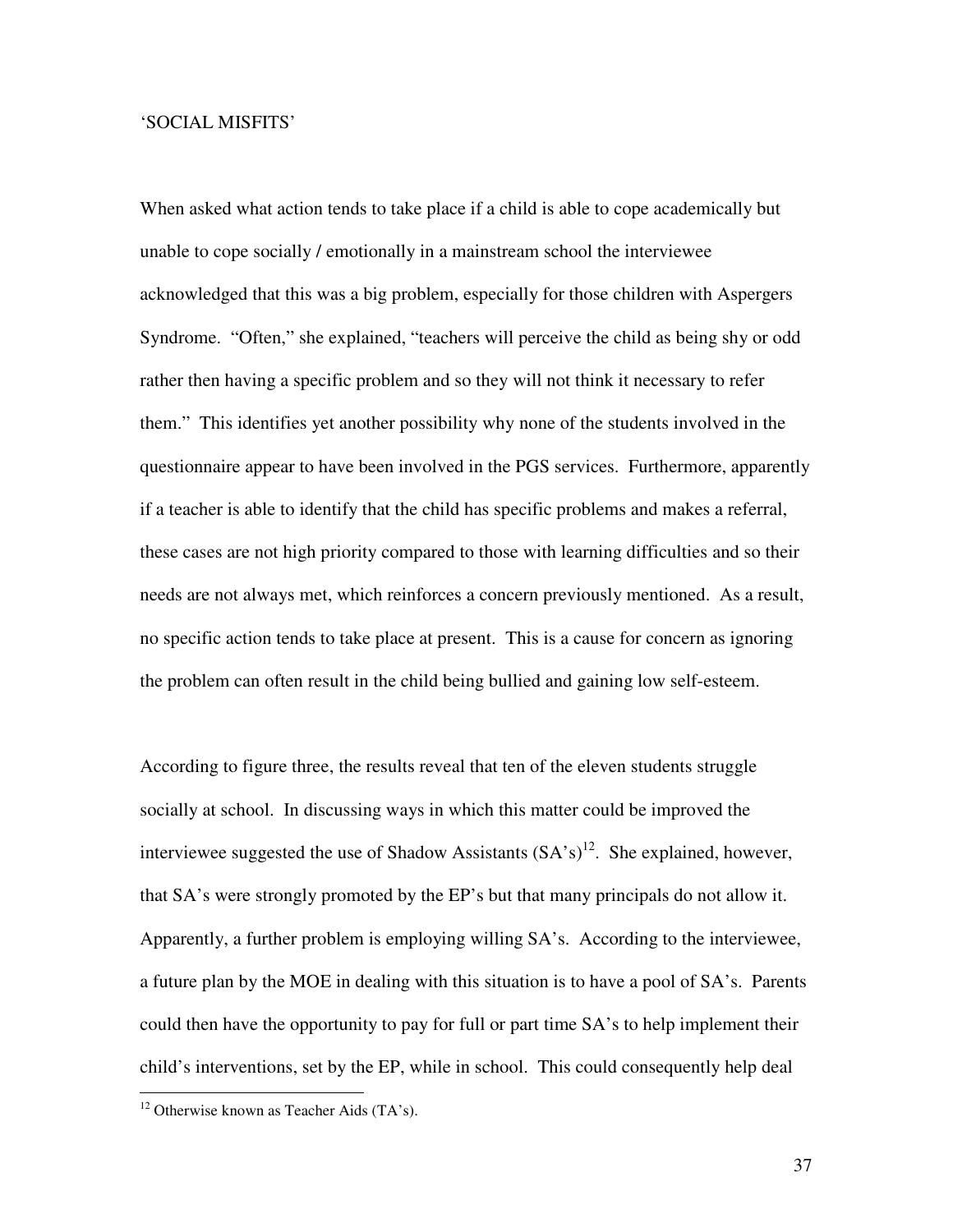with the academically and socially weak, as well as help alleviate some of the teacher's pressures. Whether this plan will eventuate, however, is questionable, based on the fact that principals are reluctant and SA's are so difficult to find. Additionally, if found, training of the SA's is an issue, especially when EP's are already so overworked. On a positive note, however, the opening of the Pathlight School in 2004 has provided the opportunity for children with IQ's above 75 who have ASD to experience mainstream education in small groups with teachers trained in ASD. This is the first school in Singapore to target children of this nature. Pathlight aims to target the social issues these children experience.

Additional ways to help children with poor social skills to cope better in school could be to provide:

- more support in school from both teachers and peers,
- extra lessons in social skills,
- more adult-directed buddy systems,
- more education in SEN for mainstream students,
- more directed group activities and Co-Curricular Activities  $(CCA^s)^{13}$ .

<sup>&</sup>lt;sup>13</sup> This could encourage teamwork and provide opportunities for a social life at school with greater possibilities for making friends and improving social skills.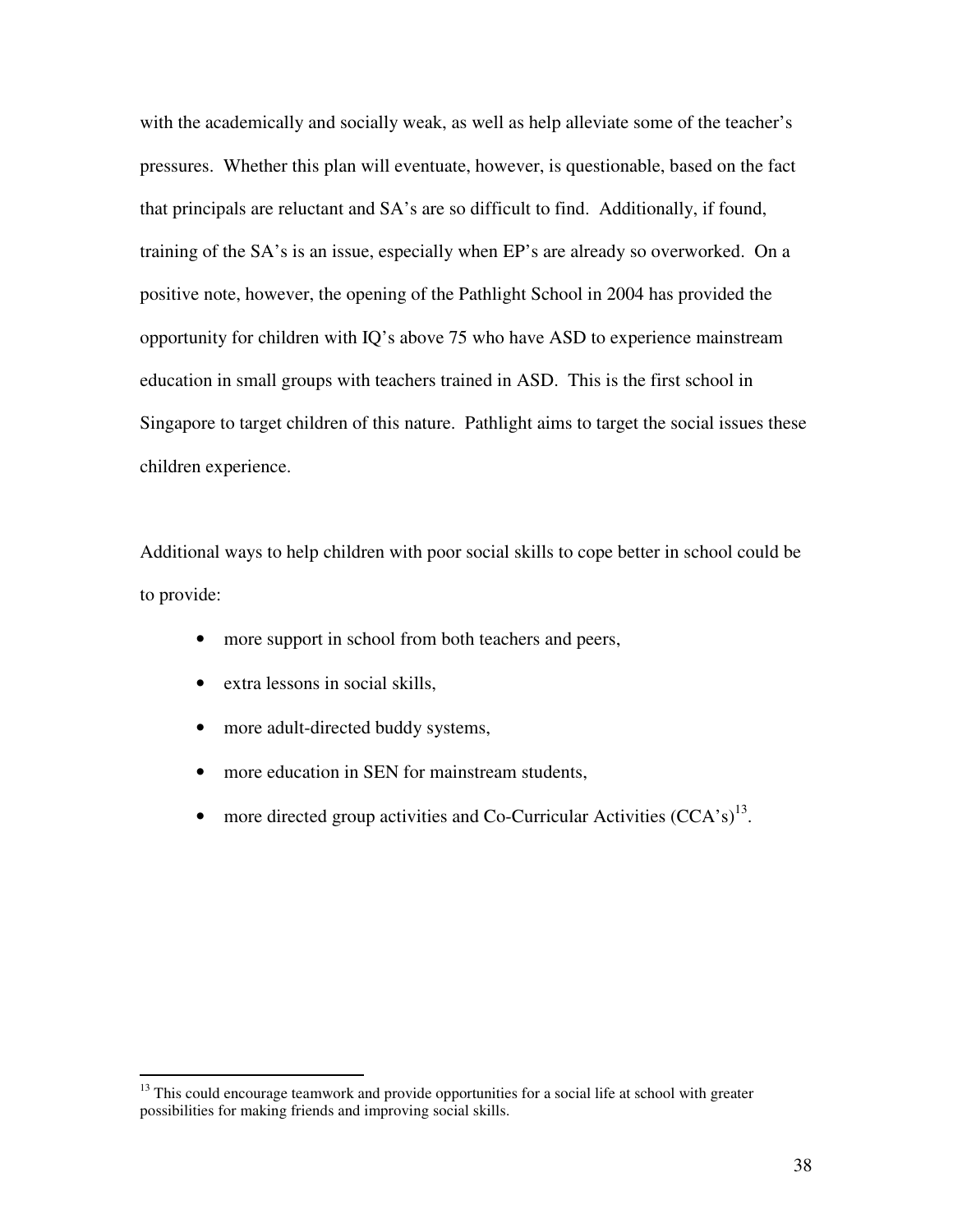### CHILD SUPPORT / LACK OF

Figure four represents the most common issues to upset the children with ASD at school, as recorded in the questionnaires.

### Figure Four:



Worryingly, being bullied / teased is highlighted as a cause for all eleven children, two of which were reported to be by physical means. Additionally, all five of the children involved in the student questionnaire refer to being bullied at school. This gives the impression that bullying is prevalent in mainstream schools towards those children with SEN. In fact, bullying seems to commonly occur for many children, mainstream and SEN, as is evident in a recent survey by the Singapore Children's Society which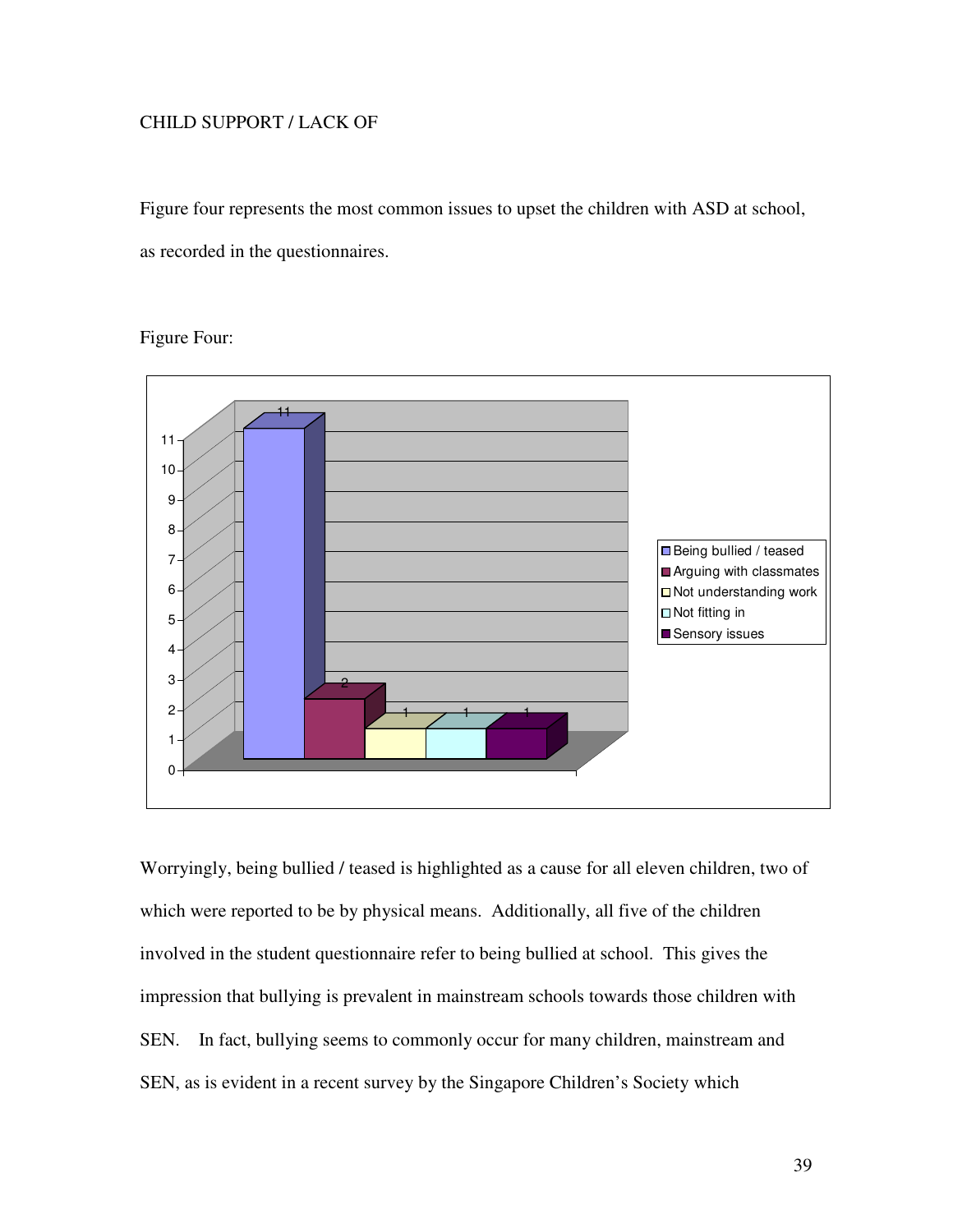identified 92% of secondary school students to have experienced bullying in school. (Swee, 2004) Consequently, this initiates the question, are schools / teachers doing enough to prevent this situation and are students provided with enough support? Evidently, some of the bullying experienced by the children with ASD occurs because of their unusual personalities and behaviours. Also, the mainstream peers seem quick to realize that these children are easy targets to take advantage of as many are unable to stand up for themselves. Many of the above suggestions given to help children with poor social skills could also be implemented to improve bullying situations at school.

Bullying could originate from a lack of awareness the Singaporean society has towards people with  $SEN<sup>14</sup>$ , as well as from certain mainstream teachers showing unwillingness in teaching children with SEN. Naturally, if children hear negative comments about people with SEN from their family members they will be heavily influenced by such beliefs. Similarly, if students observe unsupportive attitudes towards the children with SEN by the teachers this could again encourage them to show negative behaviour towards them.

According to the questionnaire, ten parents stated the teacher knew about their child's diagnosis, six of which were described as being understanding and supportive of their needs and difficulties. Three were reported to 'sometimes be / tried to be' and another was said not to be understanding or supportive. Results from the student questionnaire depict that two of the students felt their teacher was understanding when they have a problem and the other three teachers were 'sometimes / a little'.

<sup>&</sup>lt;sup>14</sup> This issue will be discussed in more detail later in the dissertation.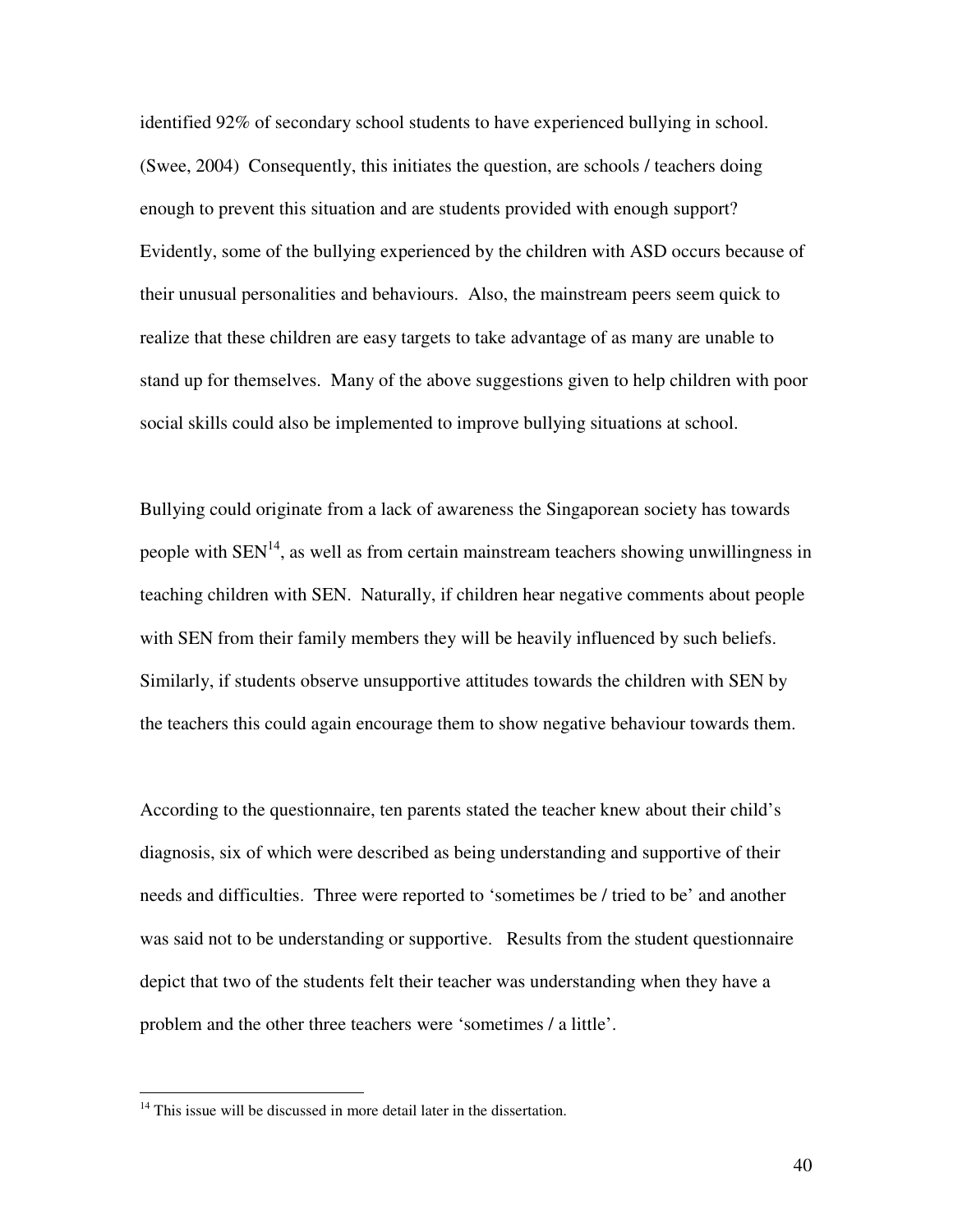Despite such a high number of children struggling to meet the school demands as well as experiencing bullying and the other issues identified in figure four, eight of the eleven parents claimed that their children appeared to enjoy school. To support this, four of the five students that completed their own questionnaire stated they also enjoyed school. When asked what they liked about school the majority of students listed their friends and some teachers. When asked what they didn't like, all stated 'bullies'. One student described, "Bullies who have little remorse, even when they know I've ASD" and "teachers who don't give a hoot about me, especially when I'm in need." This signifies that some teachers and students do appear willing to befriend and help the children with ASD, but there also seems to be others who cause problems for these children.

Only one of the five children involved in the student questionnaire claimed they would like to change school. The reason given was, "I do not really like the working environment, the number of projects and the high standard of mother tongue which I doubt I can make it to with the problems I am facing now." Whether changing school would solve this child's problems, however, is debatable, as all mainstream local schools seem to have the same pressures.

#### BEHAVIOUR PROBLEMS

.

Six of the eleven children reportedly have difficulties in using appropriate behaviour in school, as can be seen in Figure three. In discussing behaviour difficulties and behaviour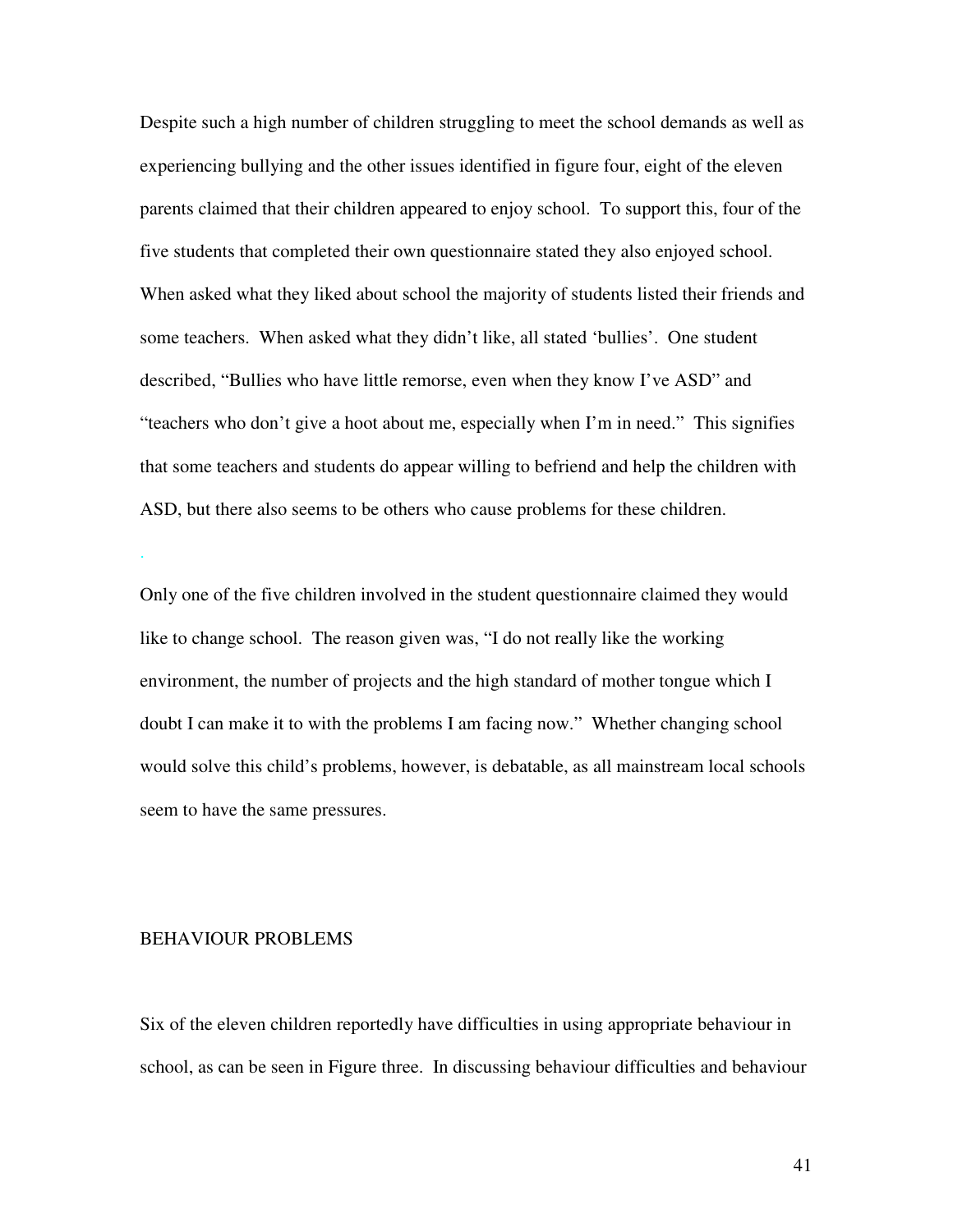modification programmes, the interviewee claimed that there is no systematic approach used in mainstream school for dealing with challenging behaviour relating to SEN. She described how teachers, due to lack of training, often perceive challenging behaviour as a discipline problem rather than a specific SEN issue. As a result, the child is generally sent to the Disciplinary Master (DM) who will generally use a punitive approach. If the problem continues to persist, the DM may refer the child but these referrals are generally sent to a Guidance Specialist from the PGS who will use a counseling approach to deal with behavioural issues. If the problem continues without improvement, the Guidance Specialists generally refer the child to the Family Service Centre for further counseling or to hospital for tests. If, however, the child's behaviour is suspected to be due to a SEN issue they may be referred back to see an EP at the PGS. As a result, the children can often come full circle due to lack of awareness in identifying the cause of the challenging behaviour which can naturally cause detrimental effects for the child as well as prolong the situation.

When asked if the EP's encourage teachers to use behaviour programmes<sup>15</sup>, the interviewee confirmed that the MOE were very in favour of these, yet often experience difficulties with teachers being against reward systems. This is apparently due to a range of reasons including, not wanting to give preferential treatment towards those children with SEN and also because many teachers find it difficult to implement programmes with the ongoing syllabus pressures. The EP's deal with these situations by sometimes encouraging the teacher to discuss with the rest of the class the reasons why the child with SEN is receiving these rewards, in order to help them understand and accept the

<sup>&</sup>lt;sup>15</sup> Such as reward systems and visual cues.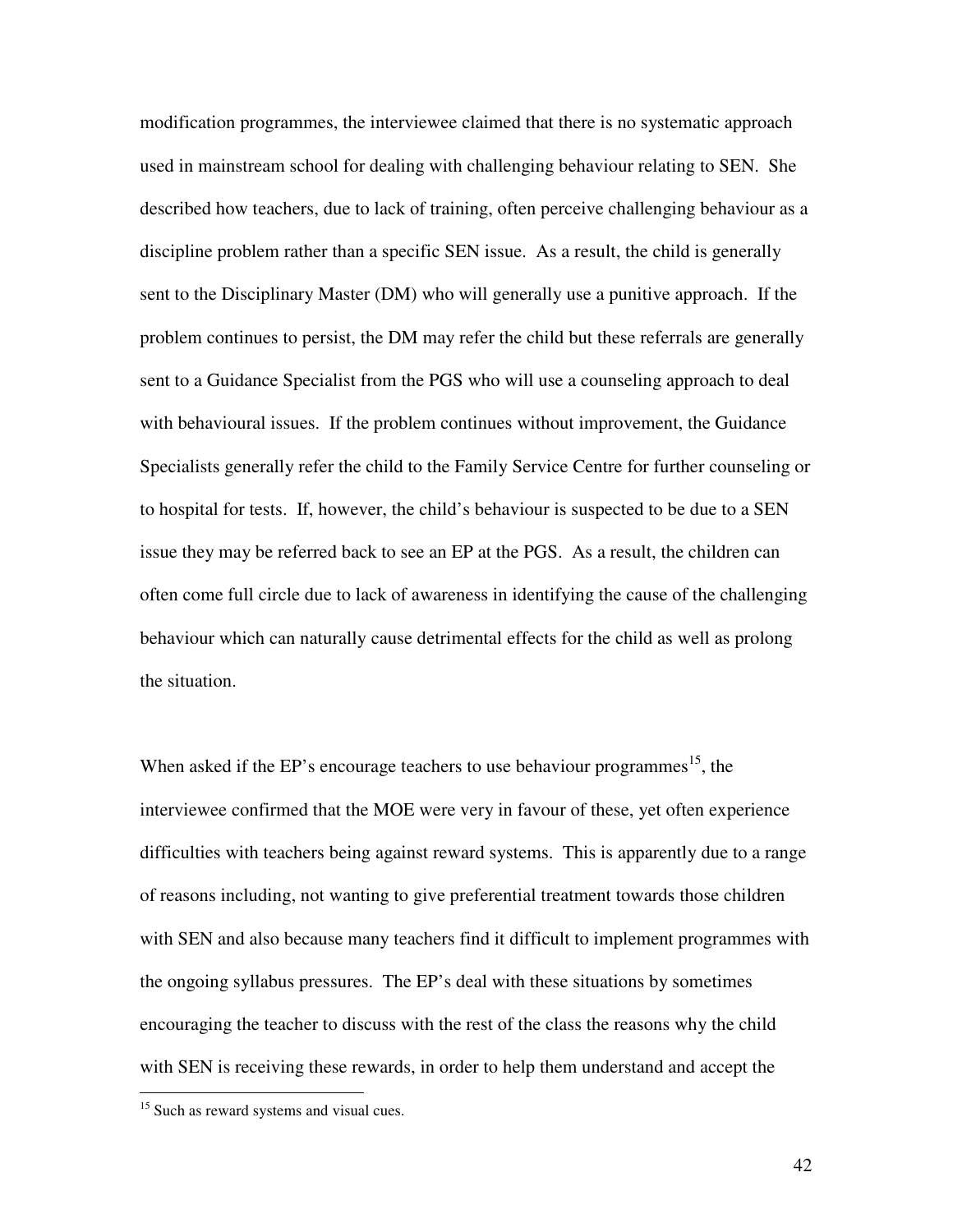situation. Most of the time, however, she stated, "we often have to tame down the behaviour programme to meet the needs and abilities of the teacher." This, she described, can generally be achieved by asking the teacher what system they are already following and, if possible, using and building on it.

In response to discussing the benefits and repercussions involved in informing class students of the child's SEN, the interviewee described how sometimes it can help the other children become more understanding of the child once they realize they have a specific problem. The difficulty, however, is that it identifies the child as being different. She described that if the latter is a concern, it is then necessary to make the behaviour programme more private or flexible. "It is important to be flexible and adapt our programmes to meet the needs of both the children and the teachers," she stated. According to the questionnaire results, students in five of the classes possessing children with ASD were said to be aware of their peer's diagnosis. Only one of these five, however, was recorded as being understanding and supportive towards the child. Three parents claimed that some of the students were occasionally understanding and another felt that none of them were. These findings, consequently, do not indicate that informing the other students of their peer's diagnosis has benefited their situations.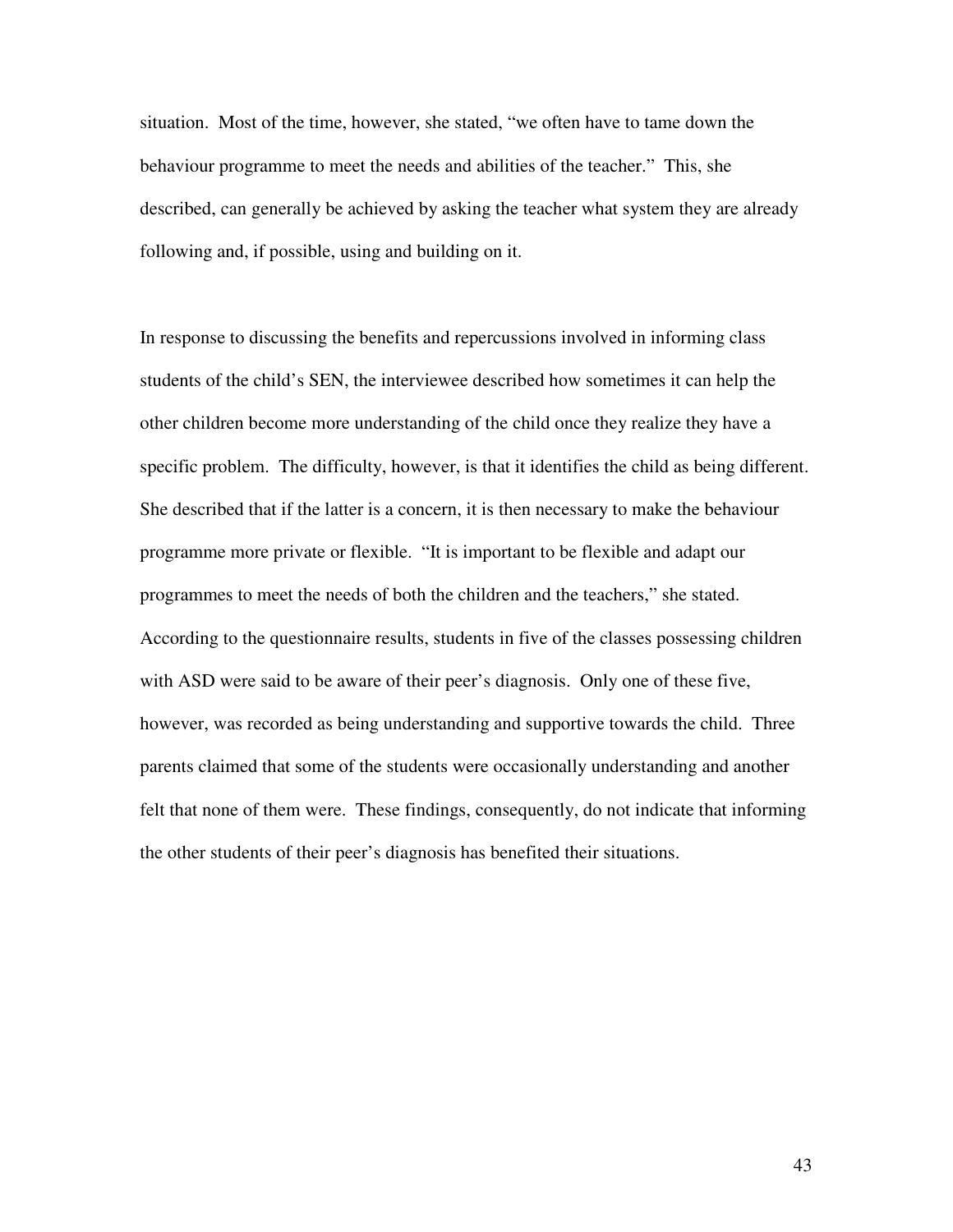#### **EXPULSION**

In seeking information on the policy and procedures for expulsion, the interviewee was unable to provide answers but suggested that the 'School's Division' would be able to assist. On contacting the MOE School's Division, Mr. Tan from the Compulsory Education Unit, explained that since the 'Compulsory Education Law' was implemented in January 2003, schools are now trying their best to deal with problem children through various disciplinary methods and are refraining from expulsion of children. He maintained that, if the child is thought to have special needs they will be referred to the PGS. The information provided by the interviewee has all ready highlighted problems in this area, however. Mr. Tan continued by saying, if the child does not have special needs and the school is unable to deal with the problem child, the Principal and School's Division will work together to form a plan. This, he explained, may involve transference to another school. Mr. Tan stated, however, that this situation has not occurred since the passing of the Compulsory Education Law and schools generally prefer to keep these problems 'in house'.

According to the questionnaire results, only one of the students has changed school due to being unable to cope with the standard. Two of the eleven children, however, have reportedly been excluded from school, although apparently both occurred at kindergarten schools. Evidently, however, this appears to be common practice in pre-schools. An article written by a parent described, "Most childcare centers refused to accept him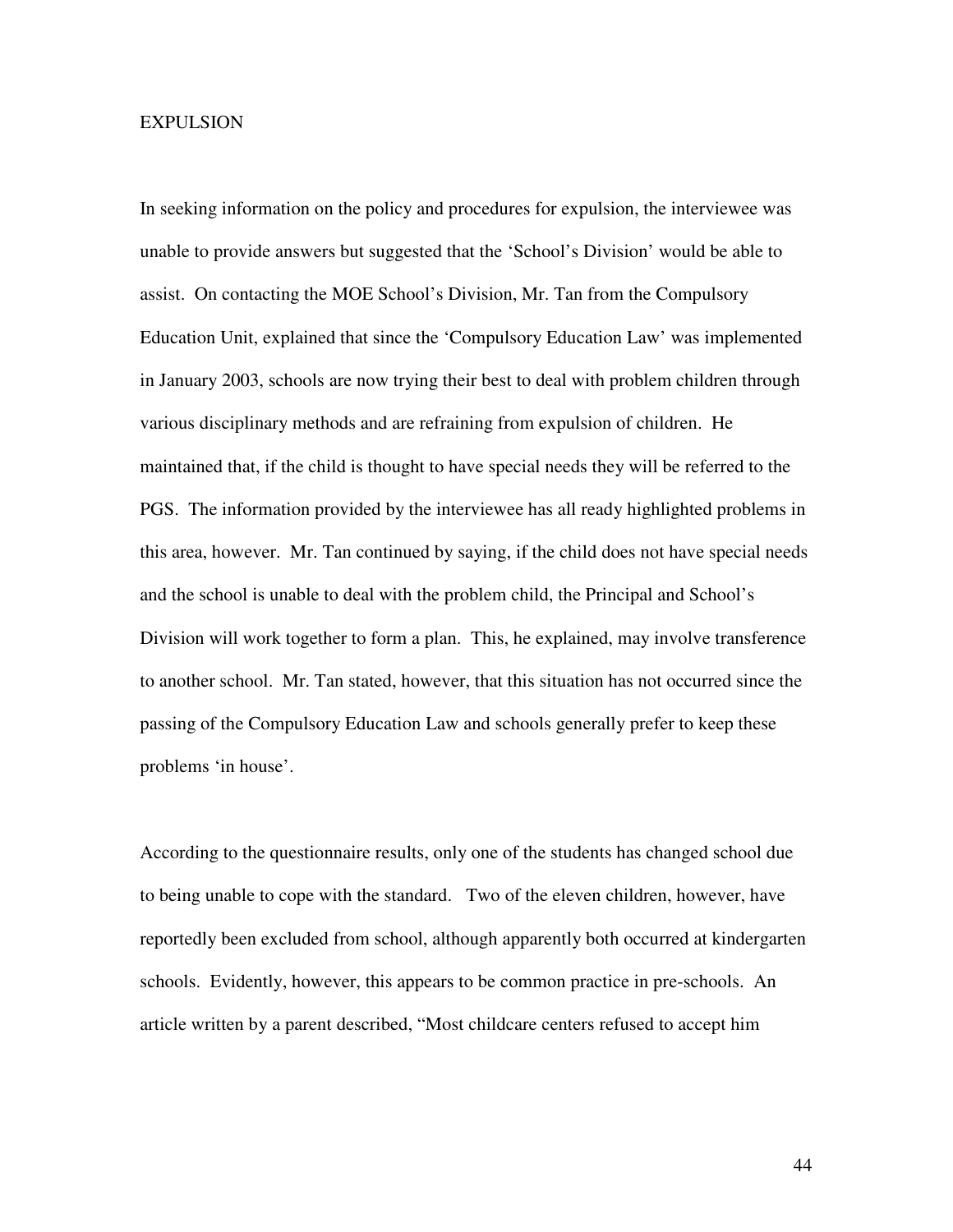because they couldn't spare an extra teacher to give him special attention." (Niazi, 2004. p.157)

#### INCLUSION

In response to discussing whether the interviewee felt that the needs of children with SEN are generally being met within the mainstream sector, she stated, "Our mainstream schooling system is very inclusive in that we do not exclude anyone. However, it is a very crude policy in the way that children with SEN are included yet their difficulties are not supported. We do not have a clear inclusion policy in dealing with SEN difficulties. There is a lot of potential to be undertaken."

#### IMPROVING THE SITUATION

Clark et al (1999) [cited in Ainscow (2000)] claim the importance of needing to "transform the mainstream in ways that will increase its capacity for responding to all learners." (p.76) In discussing the interviewee's thoughts on this statement she believed that in order to do this effectively the number one priority is to train teachers to understand the condition of ASD and increase awareness of SEN. "We also need to stop detrimental behaviour used by teachers due to their lack of awareness," she said. Additionally, she commented on the importance of working to increase the capability for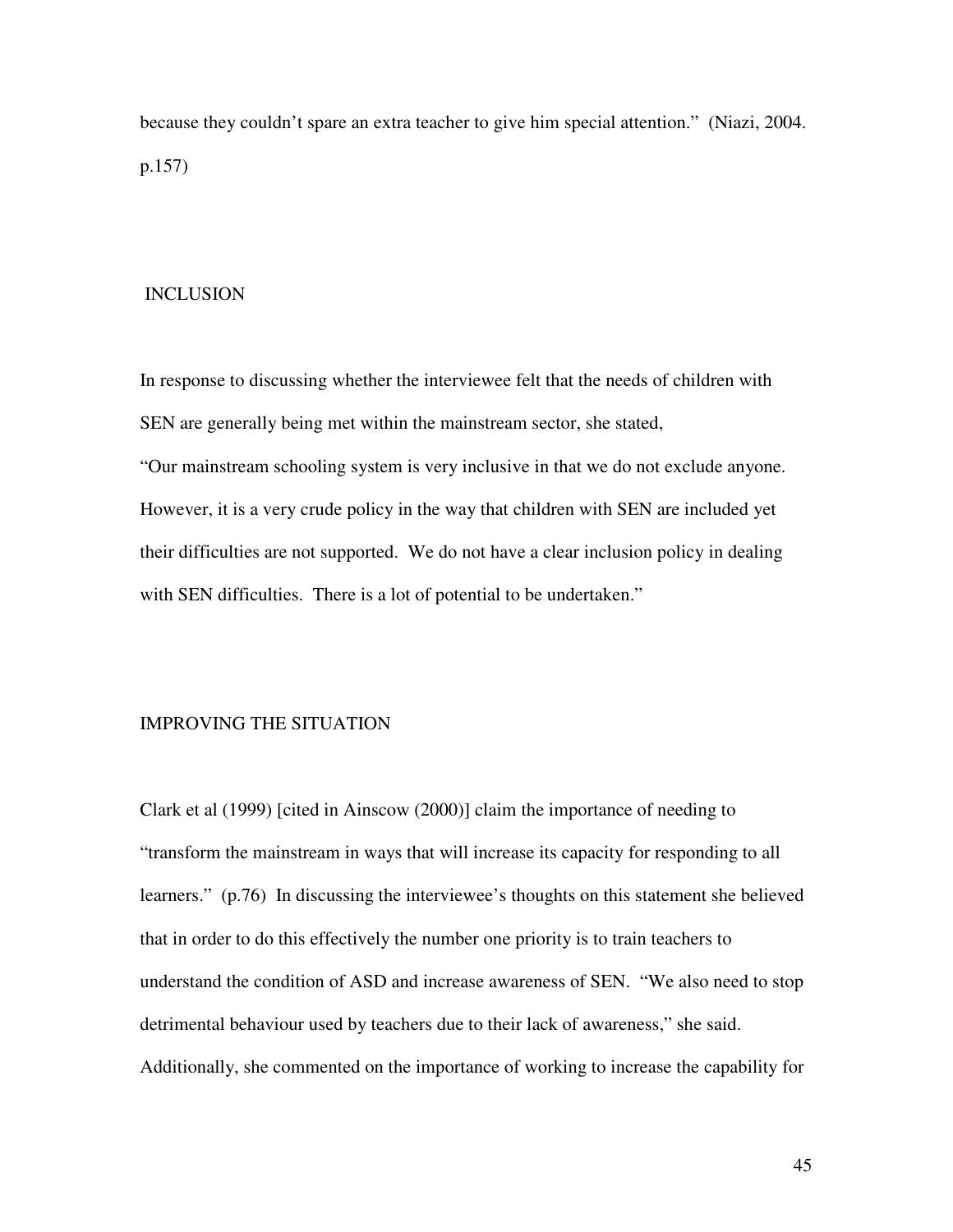schools to accept and support all children. She described how some schools have recently had younger principals join them, who tend to be more willing and enthusiastic towards change. Another positive outcome she mentioned was the recent integration of a mainstream school with a special needs school, in which very encouraging feedback was been reported. This, apparently, was a private arrangement between the principals of the two schools initiated by the special school. The interviewee claimed that the MOE are very wary of turning such practice into a policy, however. Teacher training, she believed, is a viable option, yet teacher aids, extra funding and support are things the MOE want yet are not so viable.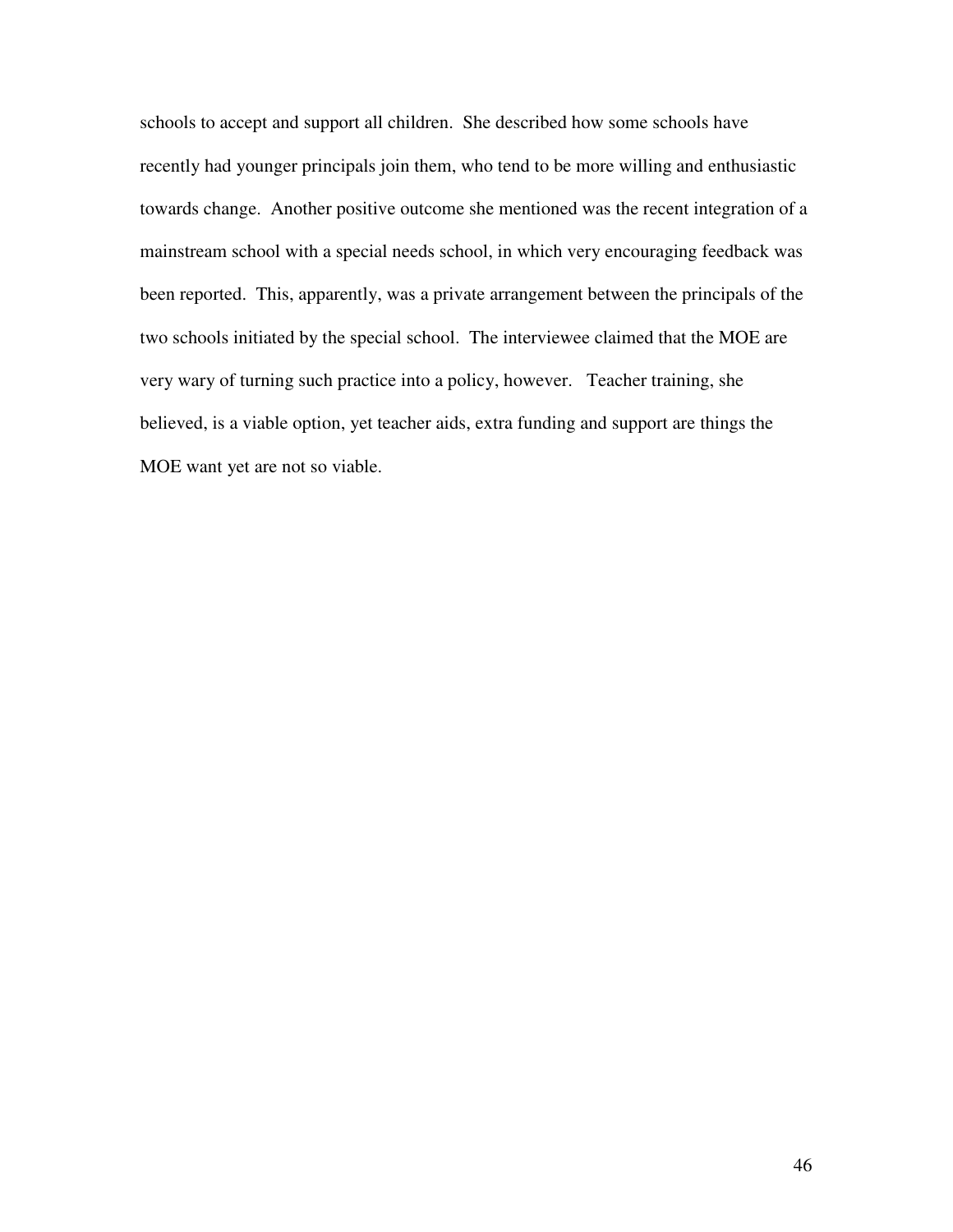### THE TEACHERS

#### STAFF TRAINING

The course to train as a special needs teacher is the same length as a mainstream teaching qualification but with SEN modules. Special needs teachers, however, get paid significantly less than mainstream teachers, which has resulted in numbers being few. As a result, due to the great need for people to work as teachers in special schools, qualifications are not deemed necessary. Instead 'on the job training' is available, which, according to the interviewee, causes an either 'sink or swim' effect. When questioned on this, the interviewee claimed that payment for special education teachers was currently under review, yet was unable to disclose further details.

At present, teachers in mainstream schools have to obtain a teaching qualification but primary teachers do require a degree and many do not. Professional Development Leave (PDL) is available for mainstream teachers in which teachers can apply to take time off from school to obtain further qualifications and are guaranteed their job back when they return. This is unpaid leave, however, and the courses have to be paid for by the teacher. The MOE does offer generous scholarships for certain teachers wanting to take PDL, if agreed to by a selection panel. The interviewee, described, however, that often it is necessary to have many years of teaching experience behind you before you are allowed to go on PDL.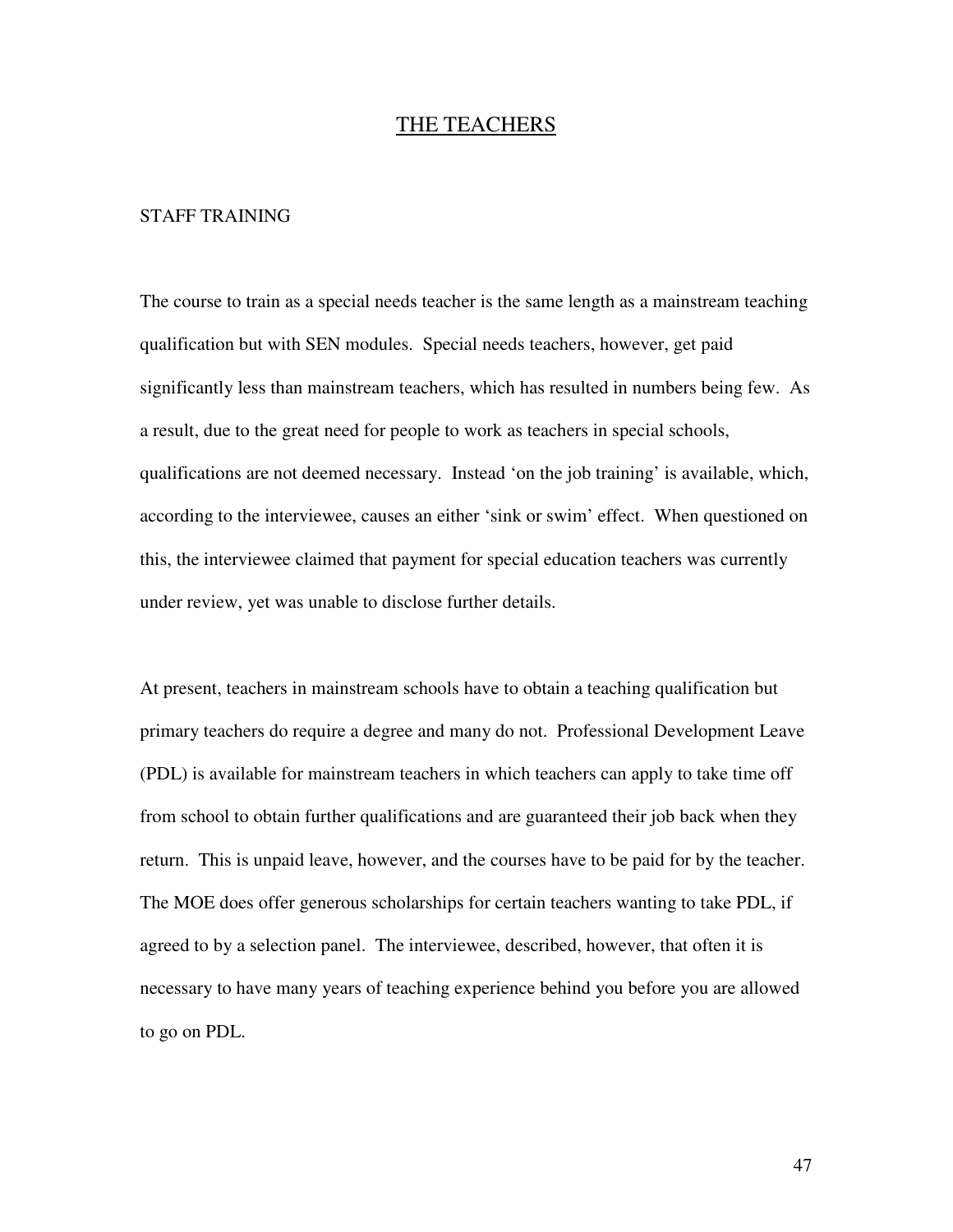When questioned on staff training in SEN, the interviewee agreed that teachers would benefit greatly from receiving more training. She described the optional module in SEN which trainee teachers can choose during their teacher qualification course, yet concurred that very few students choose this option as they do not feel there are children with SEN in mainstream schools. This, she emphasised, is very wrongly thought. Teachers are therefore unaware of how to deal with SEN. The EP stated that the MOE are currently in debate over the possibility of making this SEN module compulsory, in order to improve this situation.

According to the interviewee, teachers have one hundred hours of training time allowed per year, which can be taken during school time, while a supply teacher covers their class. Teachers are allowed to choose any courses or seminars they feel would benefit them as a teacher. Their choice, however, must be approved by the School Supervisor and, if cleared, is paid for by the school. Despite this, however, it is uncommon for teachers to choose training in SEN. Another difficulty is that SEN training in Singapore can often be expensive and consequently may not be approved.

In order to improve situations in SEN, the EP's at the MOE have started providing complimentary two-day workshops in learning difficulties, dyslexia and ASD, once a year at every primary local school. Additionally, a complimentary three-hour workshop on dyslexia, run by the MOE, takes place yearly in every primary school. Furthermore, in 2001 a publication on Learning Difficulties was written by the MOE and distributed to every primary and secondary school teacher to improve their awareness.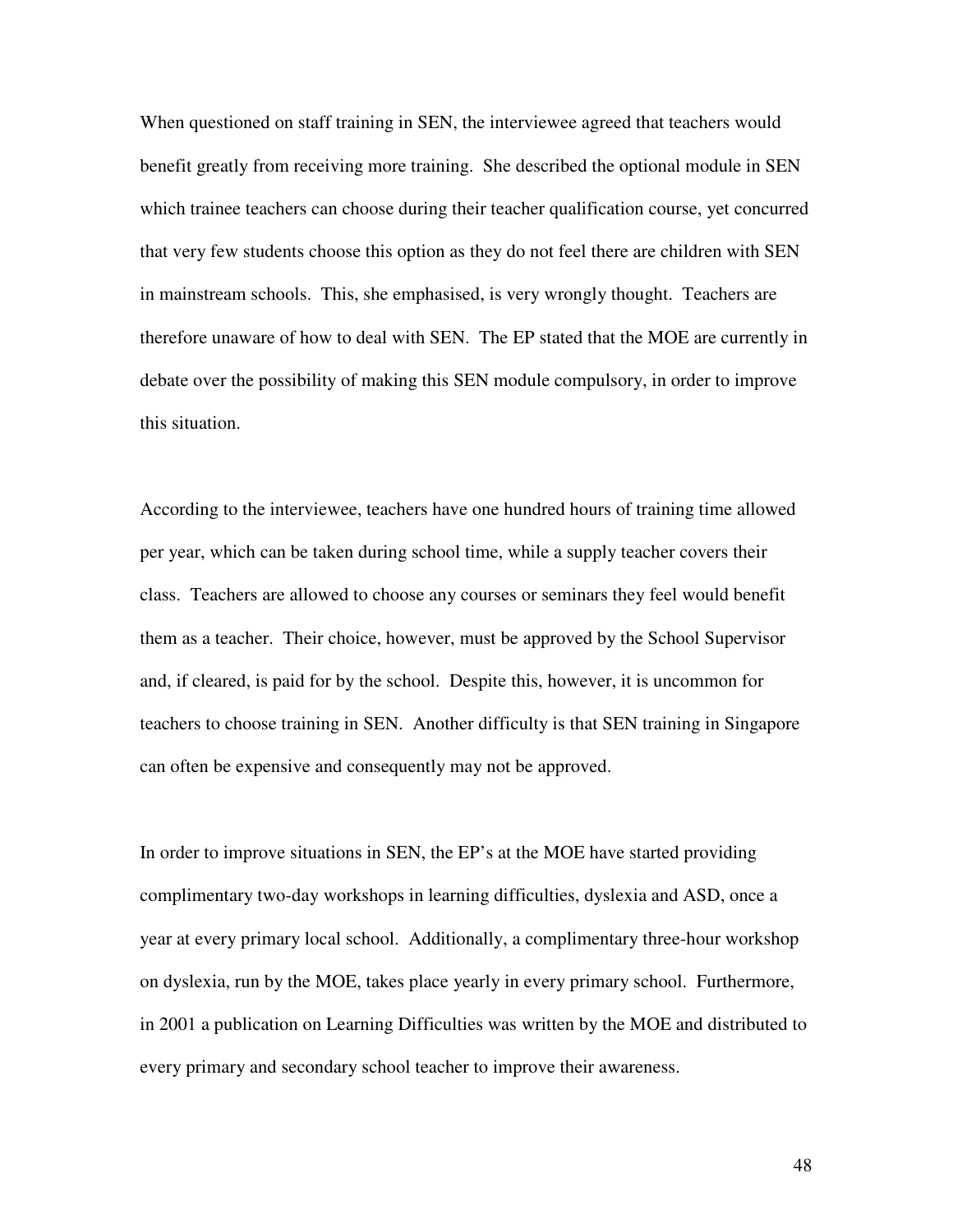When asked if schools are allowed to bring in external professionals for specialised training and advice the interviewee declared that all schools are given block funding by the MOE in which they can spend on anything they feel is important. It is therefore possible for them to bring in external professionals for specialised training if they so wish, subject to approval, but it rarely happens, she stated, and they will generally choose to spend their money on other areas.

#### DIFFERENTIATION

In discussing the use of differentiation in mainstream school the interviewee described how differentiation is something teachers are taught during their teacher training course and encouraged by the visiting EP's, yet it is rarely implemented and is a great source of frustration. "They are trained in it but it is not seen," she complained. When asked, if the interviewee felt this was due to the large class sizes and pressures on the teacher, she agreed yet added that the reduced class sizes for P1 and P2 in 2005 may make a difference but teachers would still need to implement differentiation for it to have a positive effect. "It is something that needs to be employed now," she stated, "reduction may not help unless differentiation is implemented."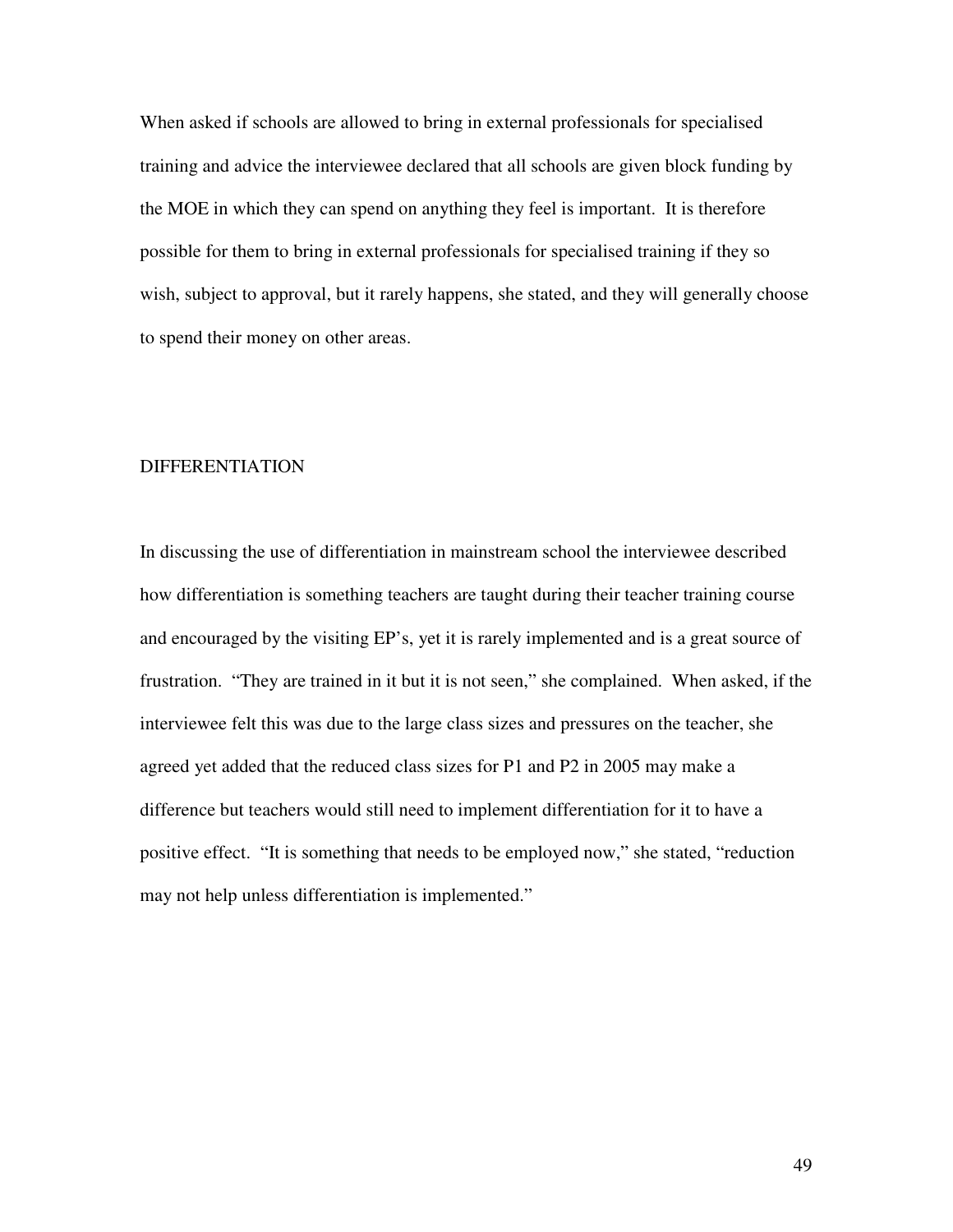#### COLLABORATION

When asked if collaboration occurs between teaching staff, the interviewee admitted that unfortunately it rarely occurs. She stated that, when a meeting is arranged, the EP's try to insist that all teachers attend but they regularly complain and do not understand why it is necessary. She claimed that often they will arrive late and will lack positivity. Yet, the meetings, she felt, nearly always end successfully when teachers share their views and experiences. "We, as EP's try to devise a network where teachers support one another, increase consistency and collaborate regularly," she commented. Accordingly, these meetings, despite being very positive on the outcome, rarely occur and without them collaboration is not apparent. "Teachers are so busy they do not see it as a priority," she mused. In collaboration appearing to be rare, it highlights the situation that consistency in teaching strategies and behaviour management must also be absent.

#### TEACHER SUPPORT

In discussing support for teachers, the interviewee stated that inadequate support is provided for teachers, especially for those dealing with children with SEN in their classes. She reinforced this by commenting on the high number of resignations from teachers and the regular referrals for teachers with stress related problems to the 'Institute of General Health'. Junior teachers, she remarked, are assigned a mentor for the first two years of teaching but from then on there is nothing. Evidently, the MOE provides a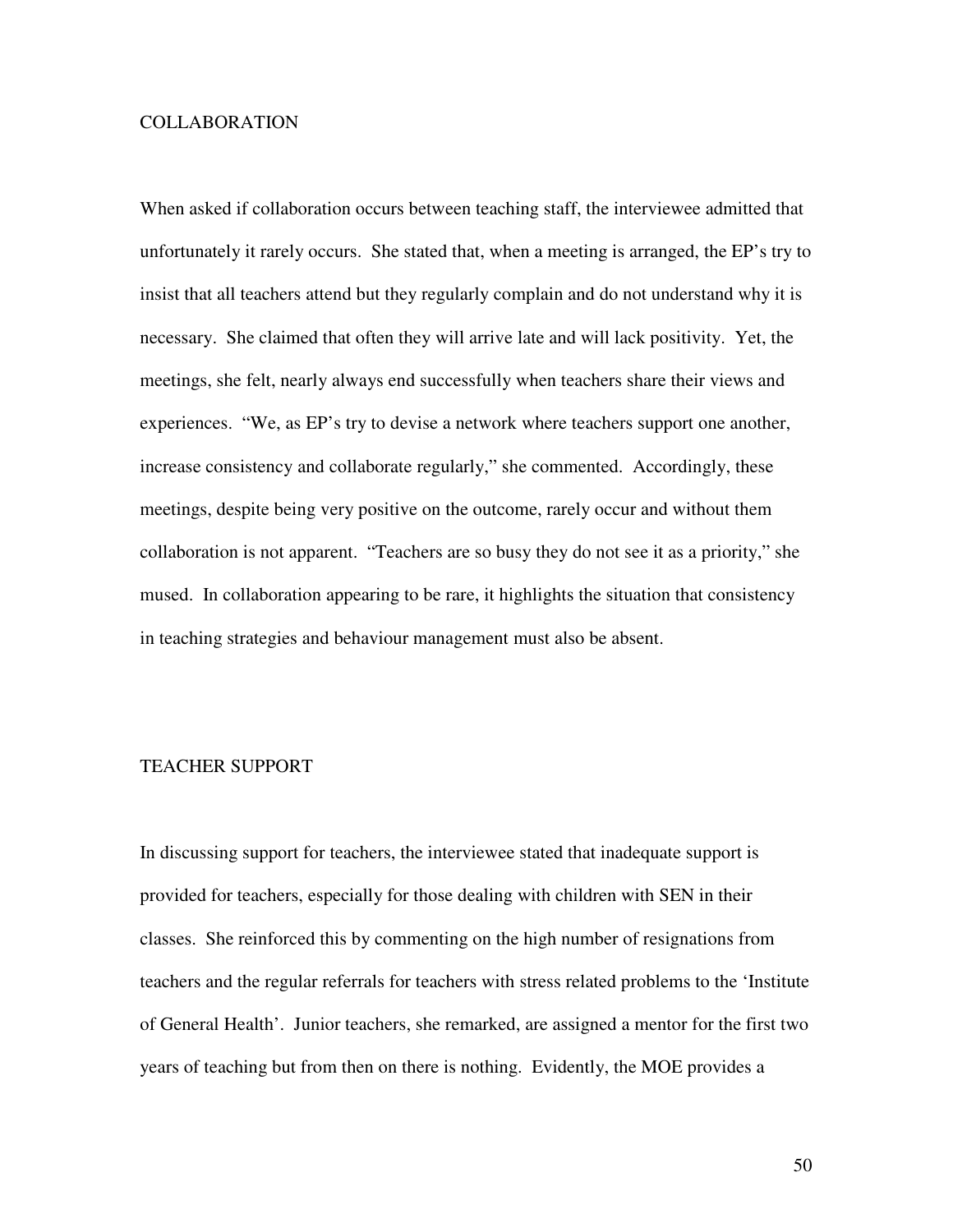counselling service for teachers called the 'ICARE Lodge' but referrals for this are extremely low. "It is also a cultural issue because Singaporeans tend to avoid seeing counsellors or sharing problems with strangers," she professed. This is supported by Dr. Chua Hong Choon, the chief of the Institute of Mental Health, who states: "There is still a great amount of stigma associated with mental health disorders and people are therefore reluctant to come forward because of that." [Cited in Lim, C. (2004)] The interviewee agreed that teachers experience greater pressure and stress when a child with SEN is in their class.

#### IMPROVING THE SITUATION

The interviewee suggested that such pressure could be reduced by increasing the support in school through the use of Reporting Officers and Supervisors. She also agreed that staff training, (with the possibility of gaining qualifications), extra resources and funding, extra incentive points, smaller class numbers, greater staff support and counselling would all help this issue. When asked if she believed any of these were viable options she replied, "We are reviewing the situation at the moment and are open to any form of innovation and enterprise to improve this area."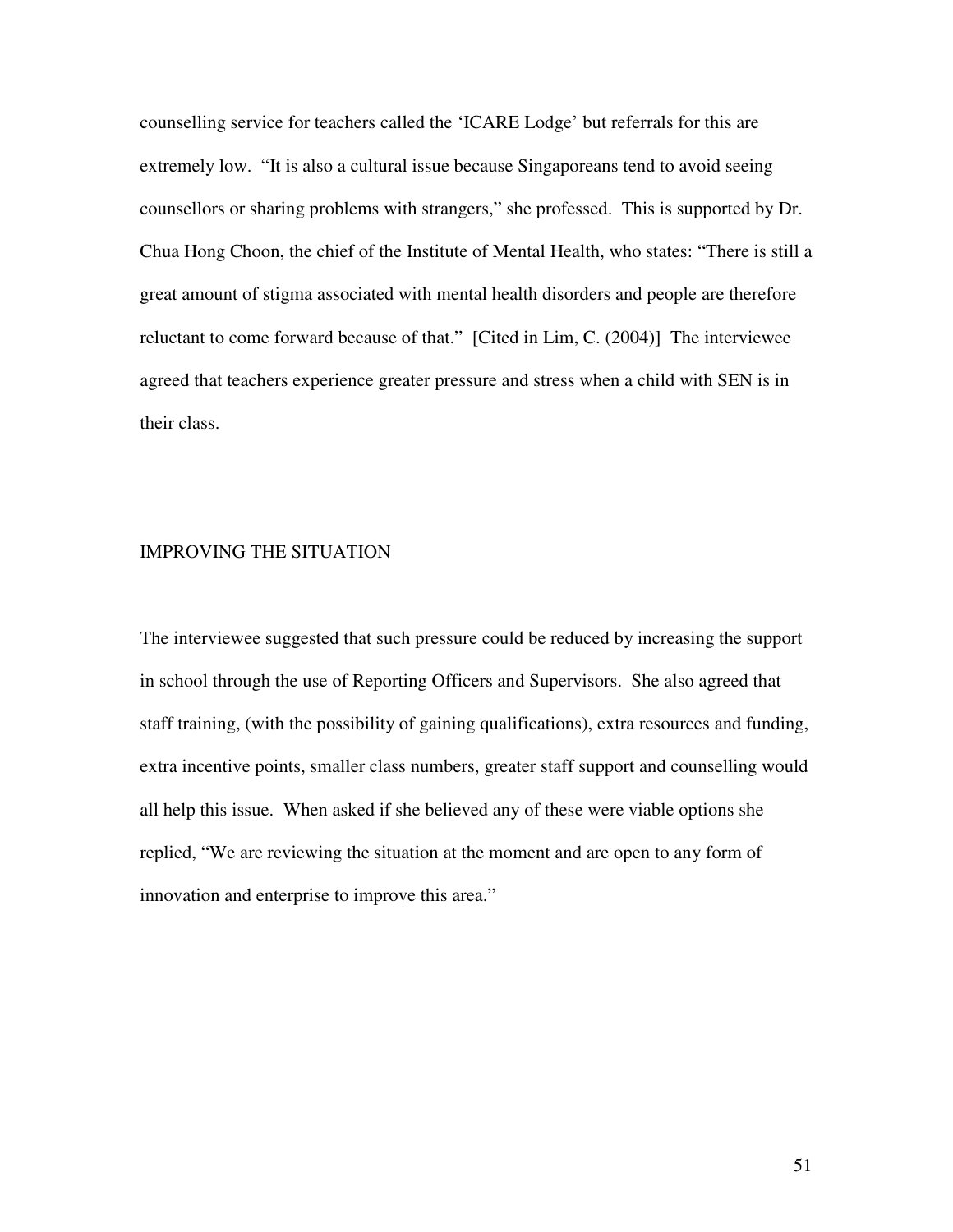## THE PARENTS

The questionnaires reveal that less than half of the parents feel supported by their child's school. Figure five exposes their answers.

## Figure Five:



They claimed they would like more parent-teacher communication regarding their child as well as more mainstream teachers trained in ASD. One parent stated, "The Education Ministry should be more proactive to acknowledge / identify these students and [provide] at least one trained teacher equipped with skills / know-how to help these pupils." Another parent remarked that schools needed to be more aware of the children's needs and should seek help from the MOE to improve situations. Yet another parent stated, "It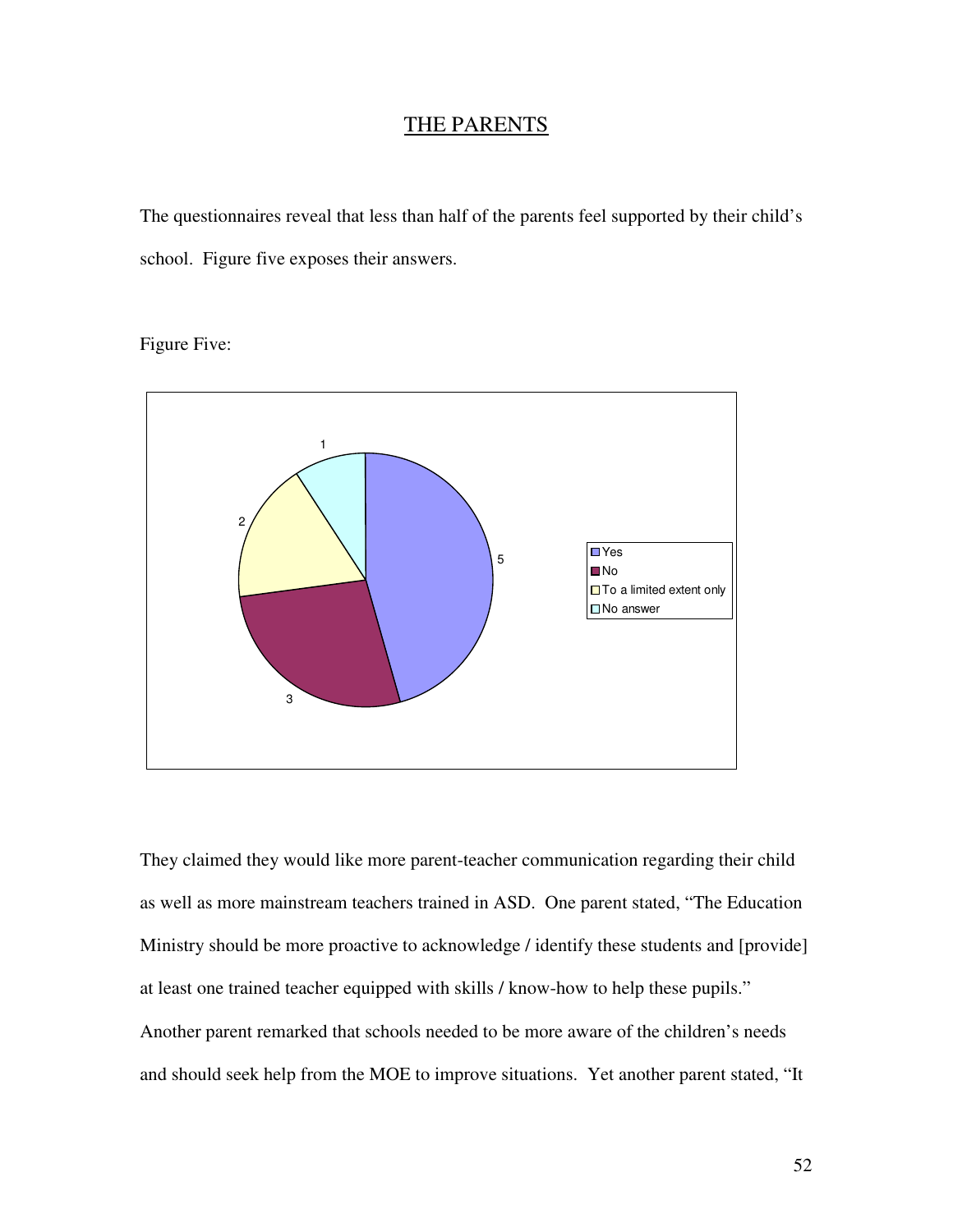would help better if a school Educational Psychologist could be arranged to periodically follow-up and review  $[X's]$  progress in school  $\&$  support the teachers in their understanding in working with ASD children." These answers indicate that some parents are aware of the support available by the MOE yet realize that referrals are not being provided for all children and that there is a lack of provision in following up interventions.

Similarly, four of the five children involved in the student questionnaire claimed they would like to see changes in school that would help them feel happier and more settled. These included, "more understanding teachers" and "more education among students on learning disorders."

Ominously, only two of the eleven parents claimed to feel there was more support available for them as parents of children with ASD. One parent claimed that support was limited unless it was through private practices. The interviewee stated, parents are frustrated with the lack of support they receive and they are definitely becoming more demanding. She continued by explaining that they have an increased level of education these days and are more aware of what they are not getting and what they want. Instead of complaining to the MOE they now tend to go directly to the Minister. Accordingly, their push for change is getting stronger and they are forming more groups and collaborating to gain in strength. "Parents regularly compare Singapore to the facilities and services available overseas," complained the interviewee. This is supported in an article written by Samar Niazi, mother of a child with ASD, who claimed, "In the US,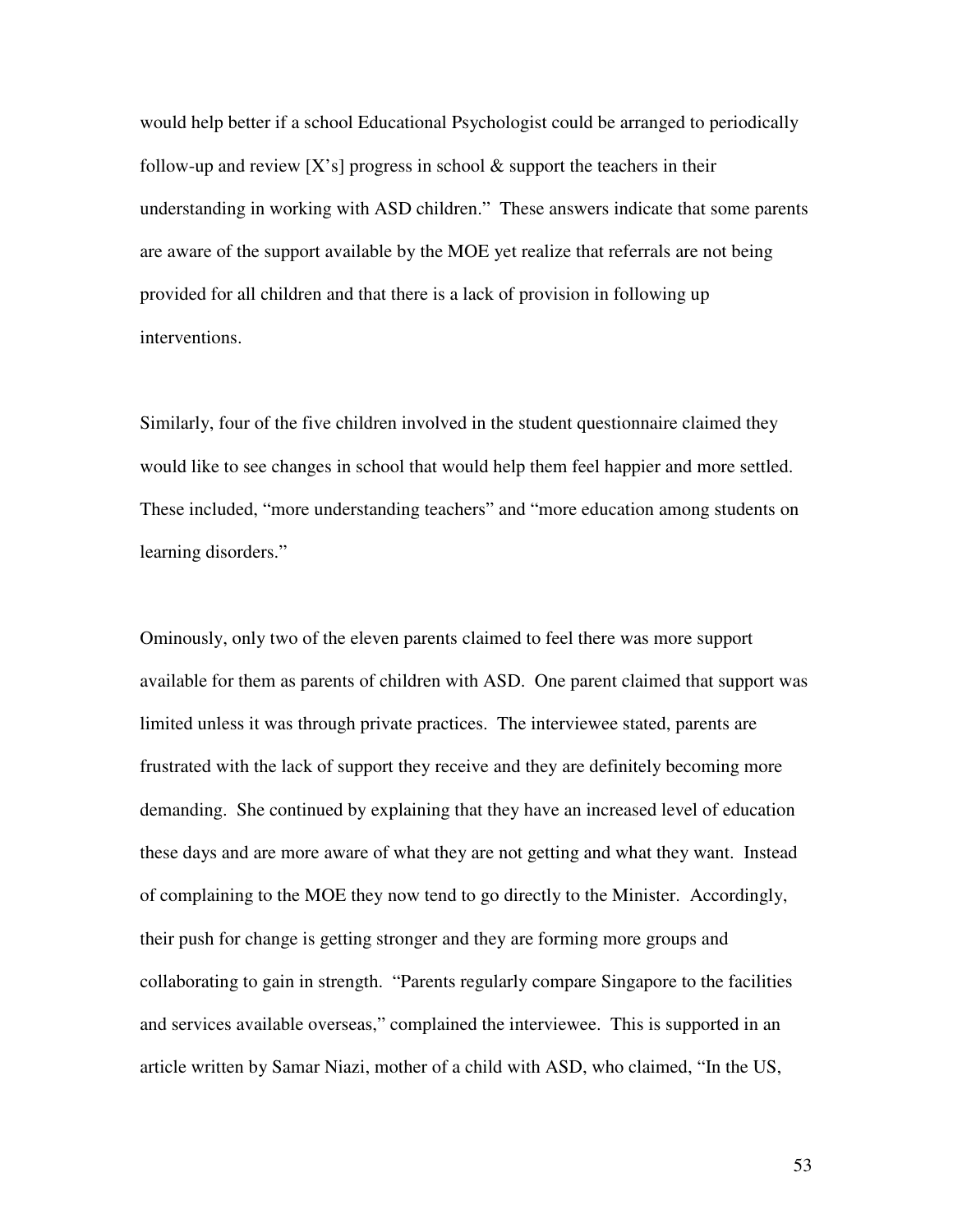Britain and Australia, kids like Ryan have a higher chance of success because of the understanding they receive from society." (2004, p.157)

Similarly, when asked if parents feel there is more provision available for their child and other children with ASD's, only three answered yes. Once again, one parent reported, "[Provision is] limited except for support or help from individuals / specialists in private practice." This is evident by the parent questionnaire results which reveal that four of the eleven children receive specialist services in behaviour therapy and social skills, each of which are through private practices.

On a more positive note, seven of the eleven parents reported that the public are more aware of ASD in Singapore. One parent stated, "The people in my social circle can recognize the symptoms of ASD compared to the last few years." They believed the increased awareness to be due to more talks, forums and media publications taking place, as well as through the recent opening of the Pathlight School. One parent, however, stated, "More needs to be done for them to be understood and accepted."

#### ALTERNATIVE PLACEMENTS

There are currently twenty local run special needs schools (given the abbreviation 'SPED' for 'Special Education') in Singapore, the most recent having opened in January 2004. Each of these are run by 'Voluntary Welfare Organisations' (VWO) and funded by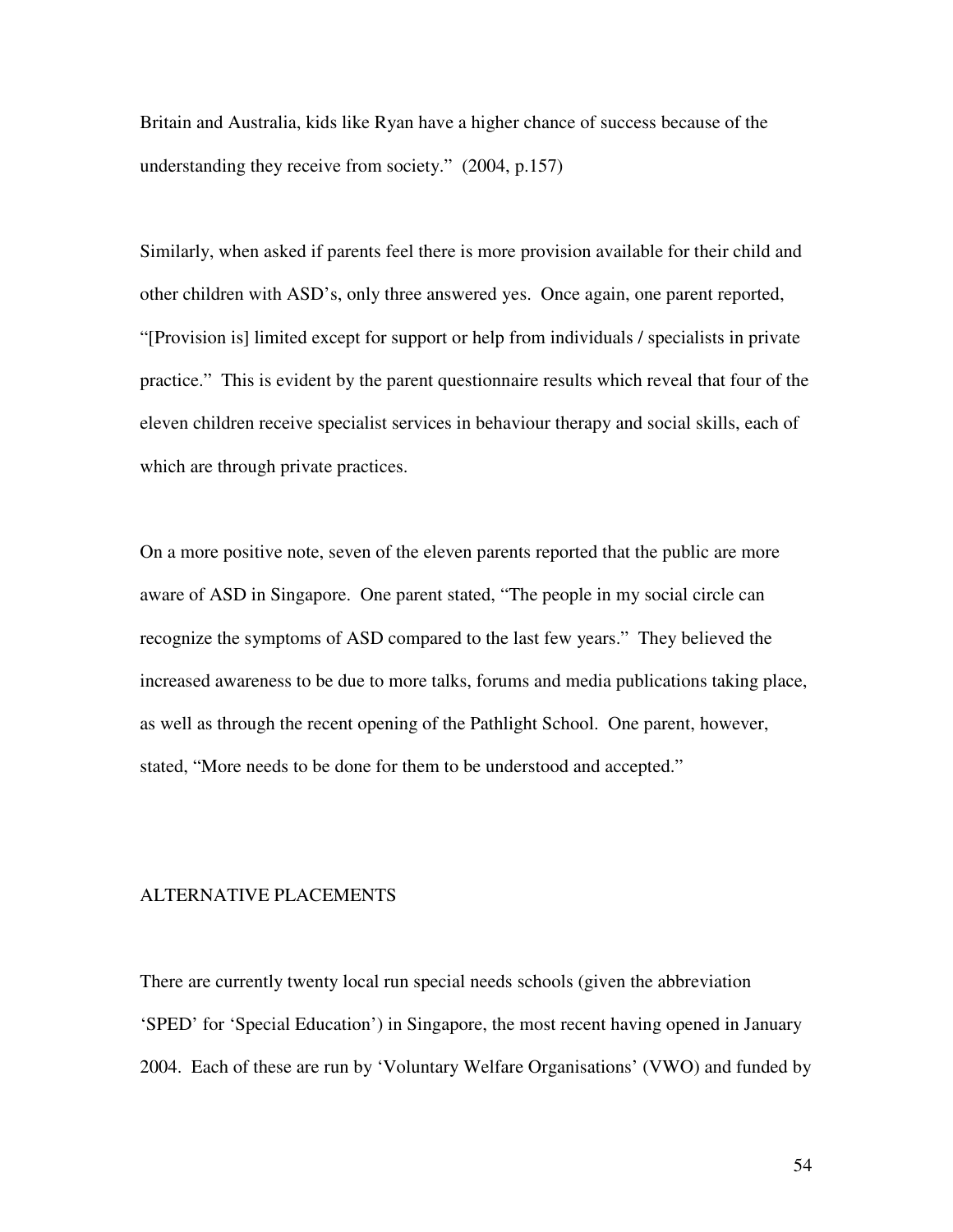the Ministry of Education (MOE) and the National Council of Social Services (NCSS). For details on each of these schools please see Appendix Six, under 'Local Special Needs Schools in Singapore'.

Apparently, if parent's heed the school's advice and agree to withdraw their child from mainstream school, the child is then referred to one of the most appropriate SPED schools, based on the child's age, intellectual ability and catchment area. According to the interviewee, however, if no alternative placements are appropriate or available for the child with SEN the child stays in mainstream. "It happens a lot," she sighed. It appears that most, if not all SPED schools are oversubscribed and waiting lists are consequently up to three and four years long for some, especially for placements of children with ASD. The Association for Persons with Special Needs (APSN), which is one of the VWO has a strict criteria and until very recently, used to be adversed to taking children with ASD claiming they had no resources to deal with such children. According to the interviewee, however, within the last two years the MOE have supplied money to SPED in order to train their teachers in ASD so that they must now accept children with ASD. This has helped to reduce waiting lists slightly.

Not only are the waiting lists a concern, but there is also a disparity of age ranges for SEN placements. For example, a child in mainstream school is educated up until the age of sixteen and older if able to meet the demands of further education. If a child attends SPED, however, some schools have a leaving age of twelve years old, yet the age acceptance for most Day Activity or Training Centres tends to be eighteen.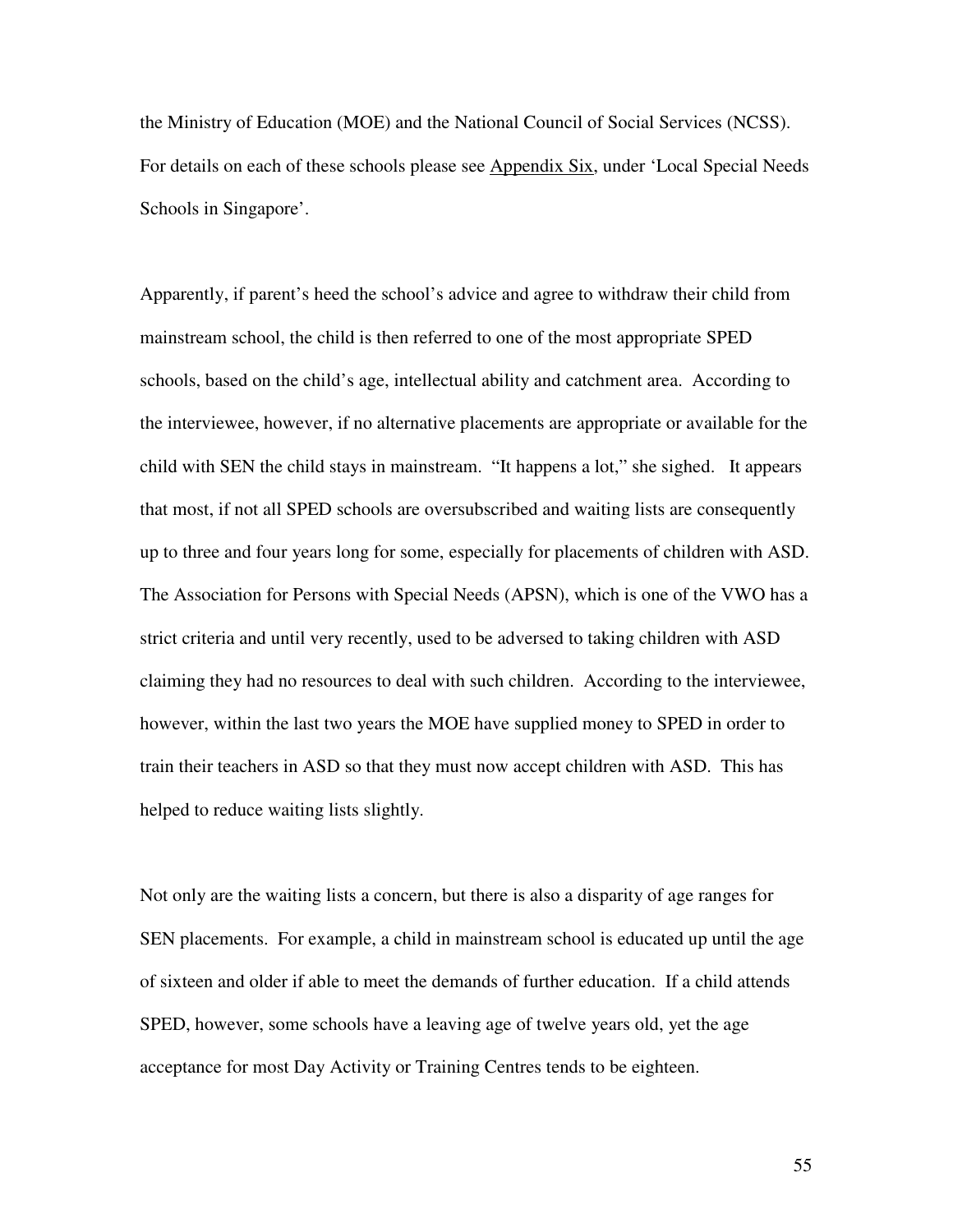Consequently, some children remain at home during these 'gap' years and often lose many of the skills obtained at school, as well as being deprived of the social benefits. This is certainly an area which needs to be targeted, not only through the opening of more schools, as is planned, but in providing the same mainstream school age range in order for smooth transitions to occur from one placement to another.

#### PARENTS VIEWS ON SEN SCHOOLS

Despite there being a number of SEN schools in Singapore, many parents prefer to send their children with SEN to mainstream school. The interviewee agreed with this, stating, "Many parents have a lack of understanding of special schools." Apparently, they think of MINDS rather than schools for less severe children. They also seem to have heard bad things about SPED schools and often feel that their children will worsen if mixed with other children with SEN. Another significant reason is because of the social stigma involved with sending their child to a special school. This is evident in two of the responses from the parent questionnaires, one of which stated, "We feel that he is not an extreme case of ASD… At the moment we do not want him to feel the 'stigma' of being in a special school." Another reason given was due to the higher school fees, which, according to the interviewee, is not always so and, if applicable, is not a substantial increase.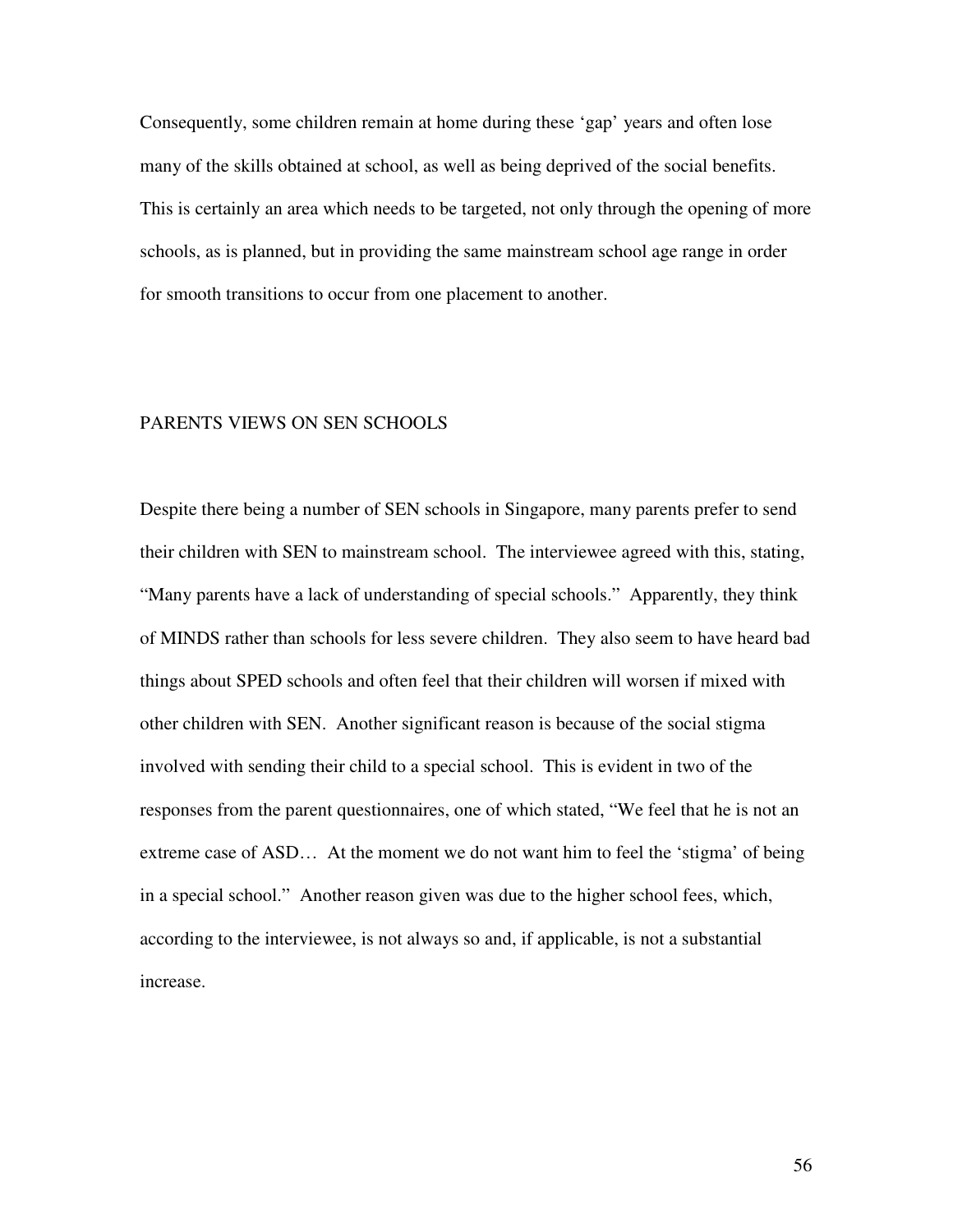Apparently, three of the eleven children's current schools have suggested that their needs could be more appropriately met at an alternative school, yet none of these parents have followed the schools advice. Two, however, have considered special school, due to the teaching provided by trained SEN teachers, yet being able to model mainstream peers seems to take priority for most parents.

#### IMPROVING THE SITUATION

In discussing with the interviewee whether this situation should be modified and if so, how, she replied, "It's a wider problem, in fact it's a nation wide problem. People with SEN are treated very separately in Singapore." People with disabilities tend to be treated with wariness and sometimes fear due to ignorance / lack of understanding and compassion. Additionally, society tends to believe that having a child with SEN is a fault on the parents part and consequently often an embarrassment to the family. Due to this, children with SEN are generally kept at home, when not in school. Due to the public rarely seeing people with SEN in society they appear uneasy when confronted with such an experience. They therefore tend to avoid a situation rather than go out of their way to help a person in need.

The interviewee explained how 'publicity' for people with SEN is rare, yet when it does happen, those with SEN are always highlighted as being extra special which consequently reinforces the differences between them and us. She wished the focus could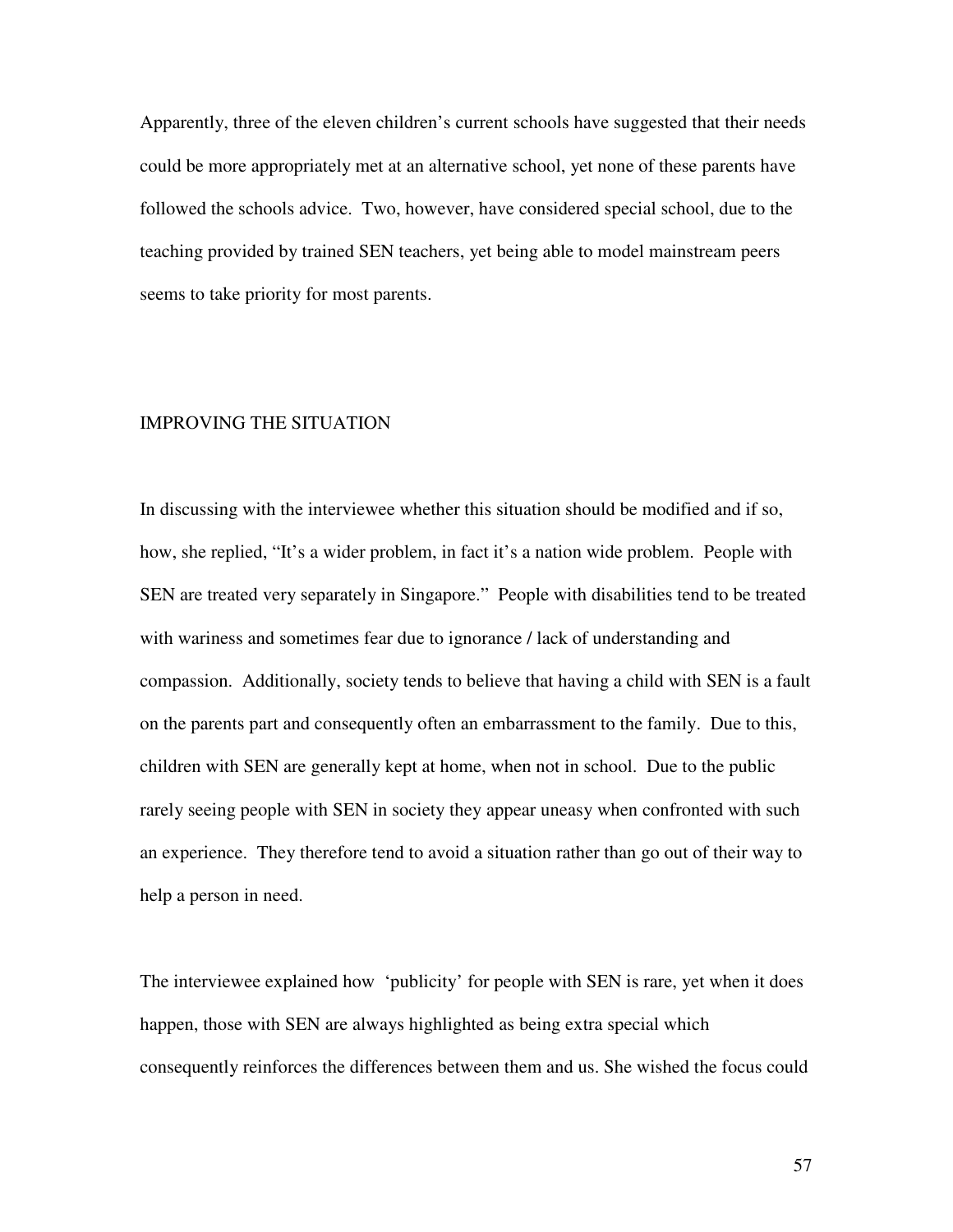instead be on how we are all the same and how people with SEN should therefore be readily accepted within society. Niazi similarly remarked, "I wish public awareness about children like Ryan could increase. This would help improve understanding about the dilemma these kids and their parents face, because despite their talents, their social inabilities create hurdles for them." (2004, p.157) Furthermore, the interviewee claimed, "Singapore is not disable friendly. It is hard for people with physical disabilities to get around and people often seem to perceive them with intrigue and sometimes fear rather than equal citizens." For more details on this situation please refer to Appendix Seven, under, 'Singapore: An Unfriendly Disabled Environment'.

The interviewee stated that she did not know how to change or improve this issue, although felt that failing to have SEN as a core-component in teacher training did not benefit the situation. She also mentioned that it comes down to how you are educated. Fullbrook states, "I try not to blame people for their ignorance. If you haven't been in a situation, it's not always obvious what's needed." (2000, p.11) The interviewee believed that if more people with SEN were seen in public places, greater understanding and acceptance would occur. "We need to focus on priorities and focus on placing enough importance on how people with SEN can contribute significantly to Singapore as well as non-SEN people," she commented.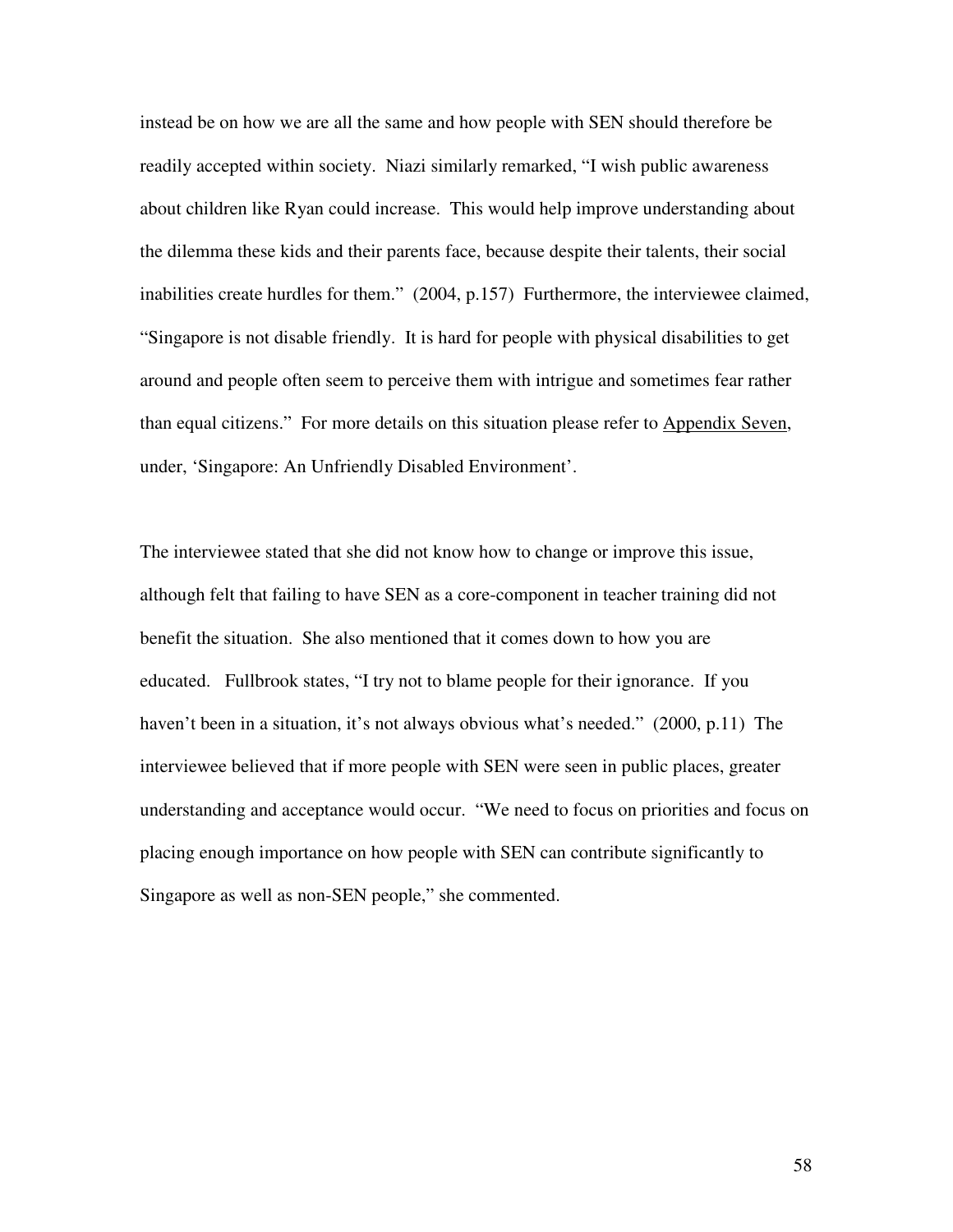#### BENEFITS AND DIFFICULTIES ARISING FROM ALTERNATIVE PLACEMENTS

In discussing the benefits and difficulties arising from alternative placements, the interviewee claimed that some children are better off in SPED. "They learn more and experience a more continued education." Yet, the difficulty with alternative placements, she felt, was that it detracts from inclusion. Additionally, she explained that there are often problems with students returning to mainstream. "If this was built in, it would make alternative placements better," she stated.

The interviewee described the Pathlight School as an example of offering both benefits and difficulties as an alternative placement. She considered it greatly beneficial for those children unable to cope socially and emotionally in mainstream school yet whose academic ability is capable of coping with the mainstream syllabus. However, she was concerned with the negative repercussions caused from segregating these children from 'normal' schooling to be in a school by themselves. In order for the outcome to be fully beneficial, she believed integration with mainstream children was vital, otherwise the gap between SEN and non-SEN children would become wider, even for those who are academically able.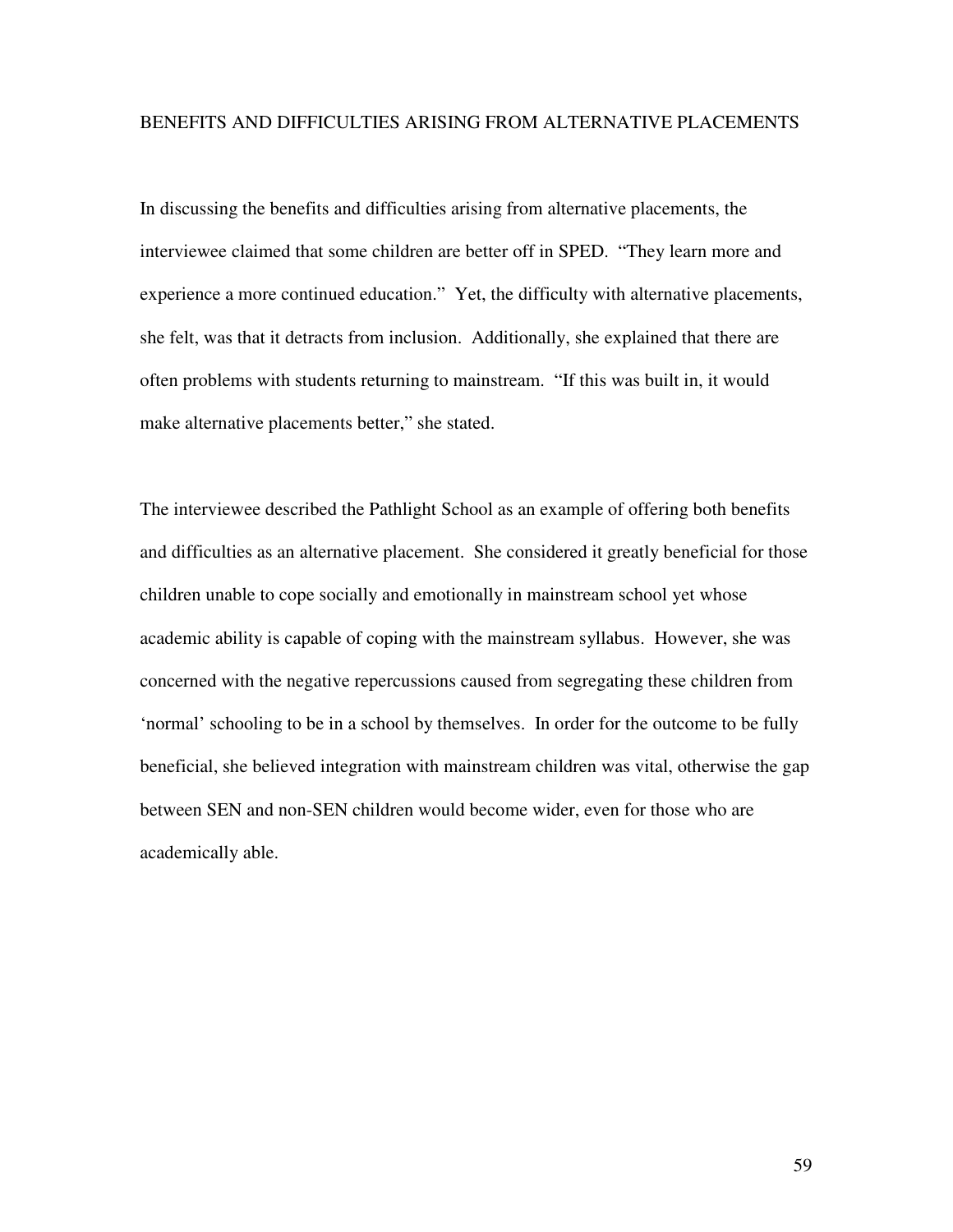#### BENEFITS AND DIFFICULTIES ARISING FROM MAINSTREAM PLACEMENTS

Bullying has been mentioned as a common problem to occur from mainstream placements, linked with the limited amount of support provided for children with SEN. Large student numbers per class also appears to restrict children with SEN from receiving extra assistance in both academic skills and pastoral care. Furthermore, due to the local school system being focused on achieving high results, children have high demands to meet. Often many become anxious over school exams and streaming situations, especially those with SEN, and this can lead to low self-esteem and sometimes depression. Additionally, staff lack training in SEN and are therefore unable to provide the guidance and appropriate teaching skills required when teaching these children.

An example of the benefits of inclusion can be found in Appendix Eight where the views from a student diagnosed with Asperger's on his inclusion experiences within mainstream secondary school are given. The benefiting factor for this student is that he is academically equal to his peers and is therefore able to survive without requiring additional learning support. He achieves good results in his exams and has benefited greatly from the local educational system. Socially, however, he is weak and is a solitary child while at school. On observation, it appears that his peers tend to think of him as odd and generally ignore him. This demonstrates that despite being able to cope academically in school, as previously mentioned, socially some children still require support and guidance.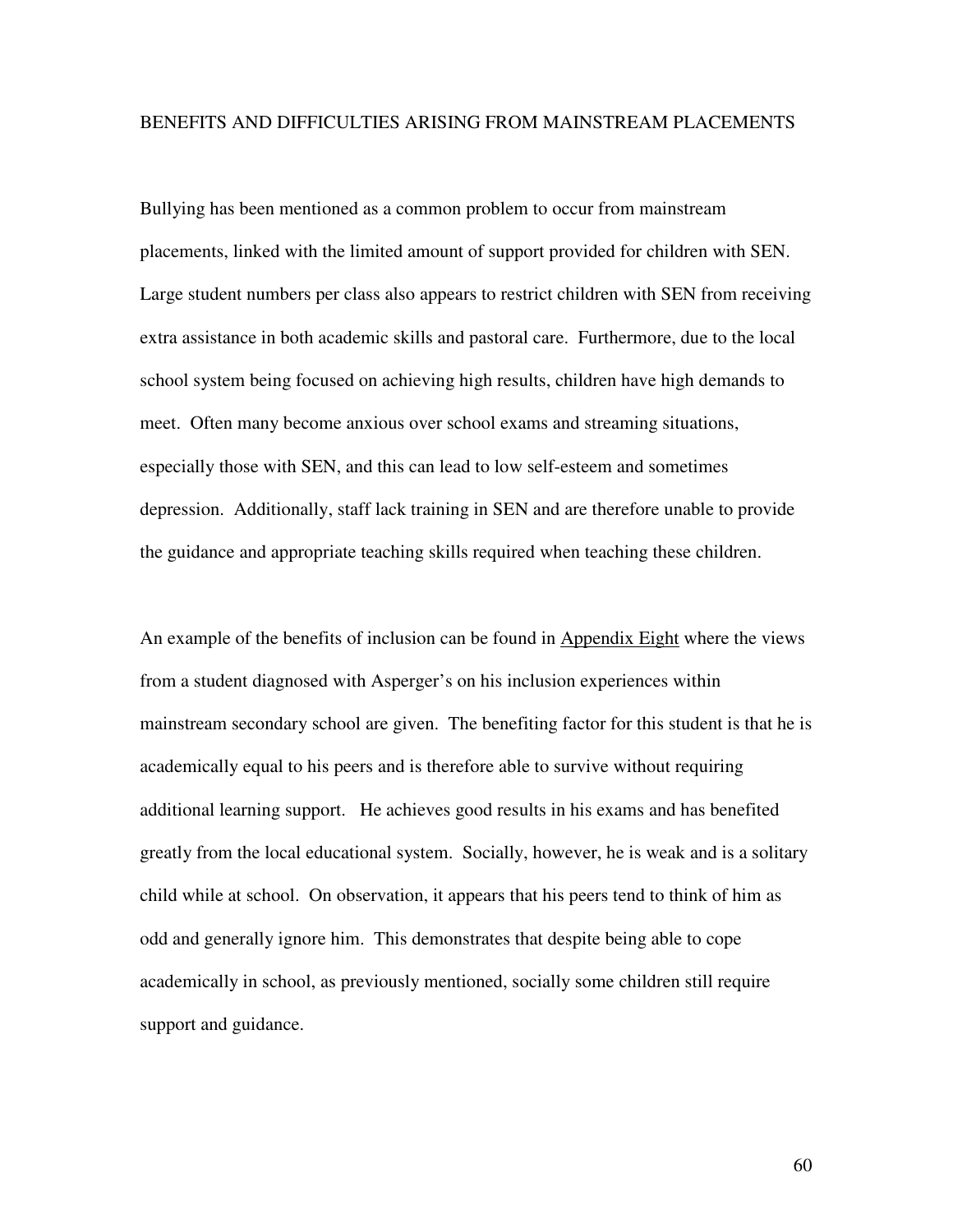Children with SEN in mainstream placements, however, experience full inclusion and have the opportunity to learn from their mainstream peers. They are provided with the same learning opportunities and experiences as their classmates. They are prepared for higher education and have the opportunity to work towards a range of qualifications. Students in Singapore appear to be more employable having come from a mainstream school than a special school, regardless of qualifications achieved. This is again due to the stigma associated with people with SEN. Another benefit is that mainstream schooling is provided consistently from nursery through to University without any age gaps as in some special schools and training centers.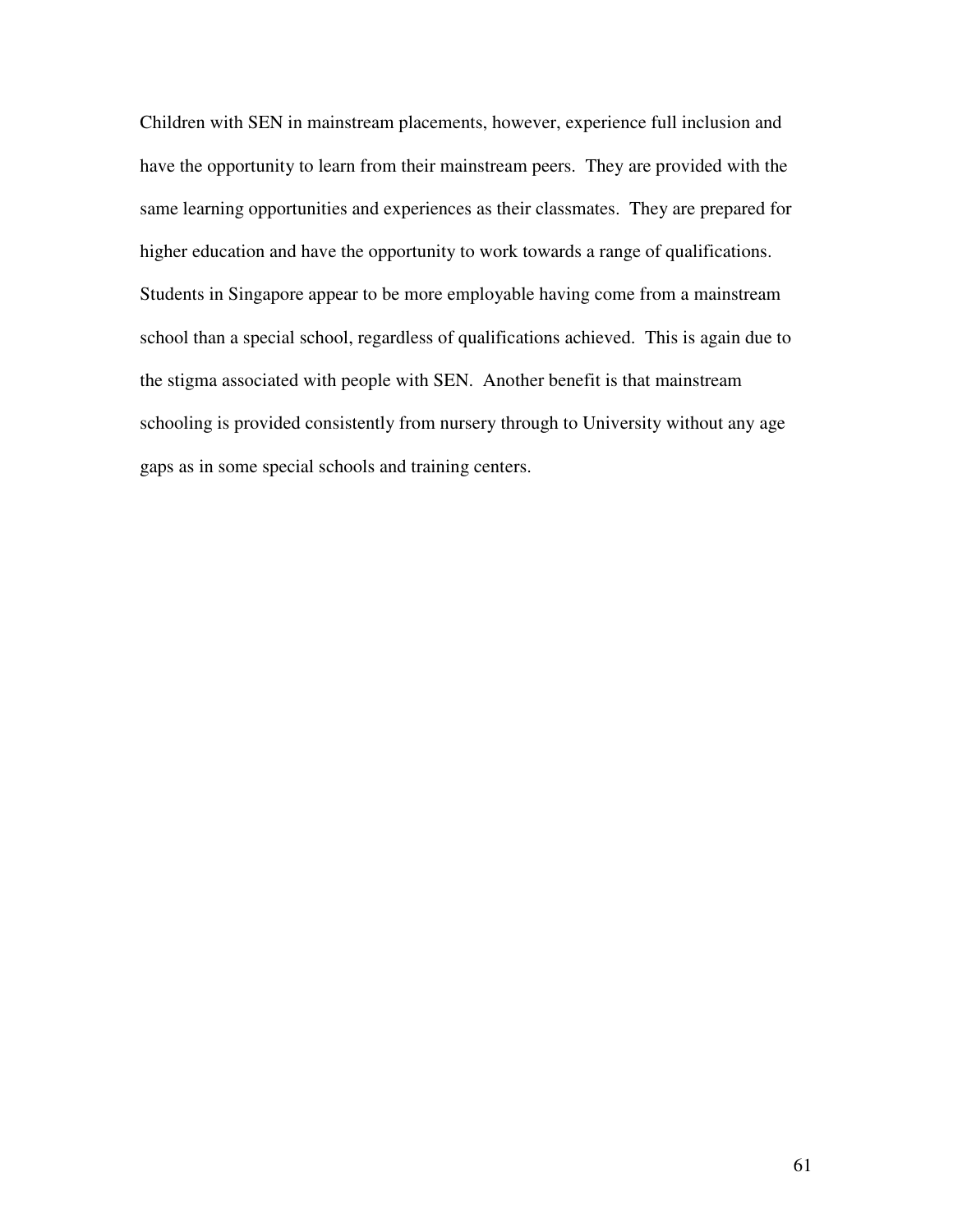## DEVELOPMENTS IN THE LOCAL SCHOOL SYSTEM

#### RECENT DEVELOPMENTS

Since 2000, Singapore has experienced many welcome changes and re-organisation in the field of education. This includes:

- the passing of the Compulsory Education Act;
- the implementation of the LSP for primary children;
- the designation of an EP for every primary school and the opportunity for children with SEN to be referred for assessments;
- the implementation of yearly workshops in SEN within primary schools;
- the publication of a booklet on Learning Difficulties, distributed to all mainstream teachers;
- the modification of school ratings to a band system;
- current plans to reduce schooling from  $5\frac{1}{2}$  to 5 days a week.
- future plans for 2005 to reduce P1 and P2 class numbers.

An additional change is that Mandarin is now no longer necessary to join University in Singapore. Evidently, this has been a stumbling block for many as it prevented those children exempt from taking Mother Tongue at school from achieving a place in University. This apparently resulted in many parents being forced to send their children to other Countries for further education. "This change should open far more doors for graduates," professed the interviewee.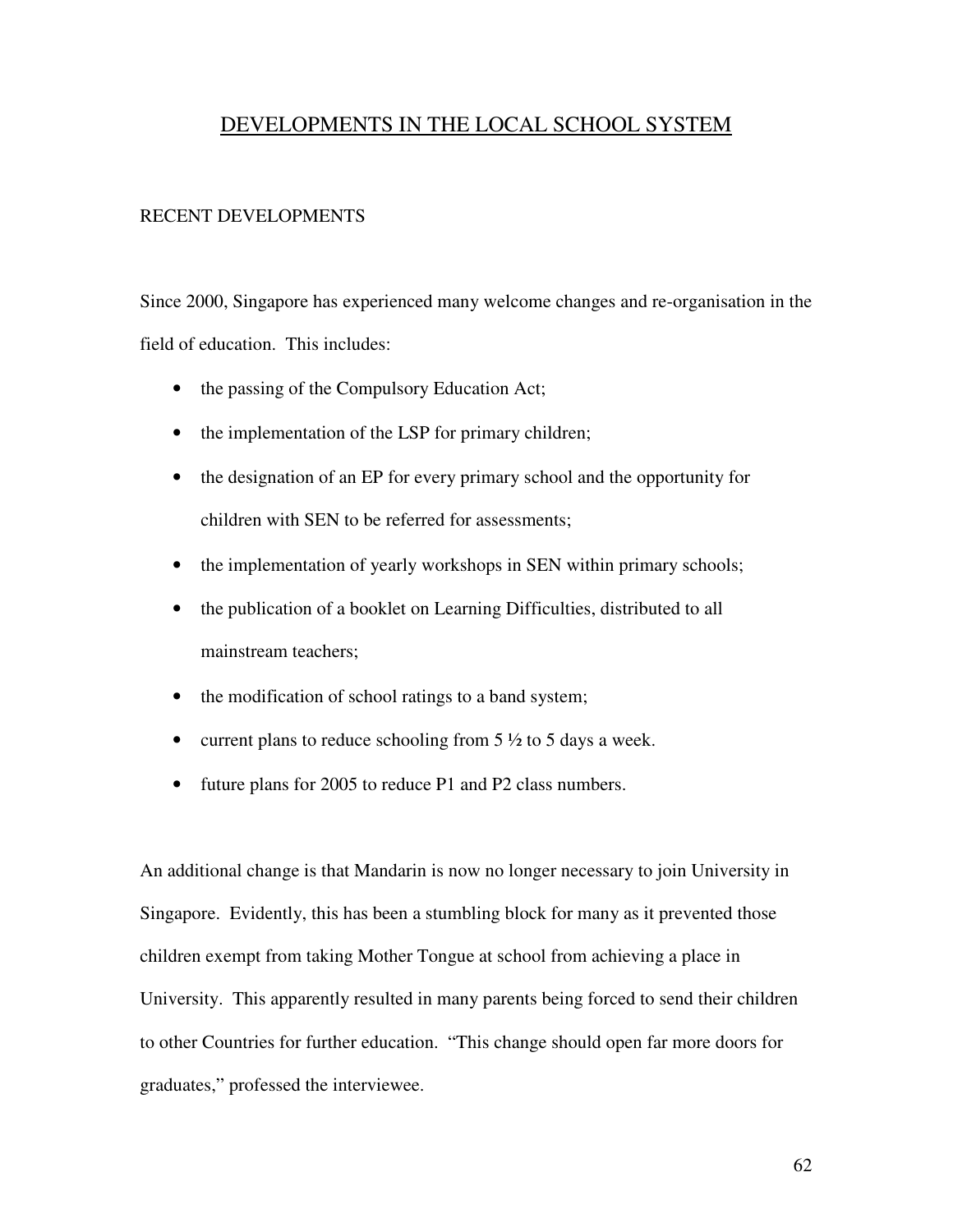Many of these changes seem to have coincided with the arrival of a New Minister for Education, Mr. Tharman Shamugaratnam. Mr. Shamugaratnam took over from Radm Teo Chee Hean on August 1<sup>st</sup> 2003. The interviewee also believed that Singapore has benefited from the former Prime Minister of Singapore, Mr. Goh Chok Tong, who has dyslexia and whose nephew has an ASD. "This," she stated, "has ignited a greater awareness of SEN in Singapore and in developing areas in this field."

#### TARGETING PRIMARY SCHOOL CHILDREN

In discussing the noticeable targeting of primary schools rather than secondary schools for many of the new changes, the interviewee declared, "We have to start somewhere… At the moment EP's and the MOE are overstretched with what they can do all ready." She explained that the reduction of class sizes can not physically be done throughout the school years due to the lack of teachers. She continued by stating that the future aim is to target secondary school staff and children but that the MOE have to work within their resources and therefore primary has to take priority. Apparently, assessments are available for secondary school children but the referral rate is low because staff have not been trained in how to identify SEN. In order to increase the awareness of secondary school staff the PGSB published a 'Teacher's Reference Guide on Learning, Emotional and Behavioural Difficulties faced by Pupils in School' in 2001 and distributed one to every school teacher in Singapore. Additionally, the interviewee remarked that secondary staff have the opportunity to attend the yearly SEN workshops if they wish to.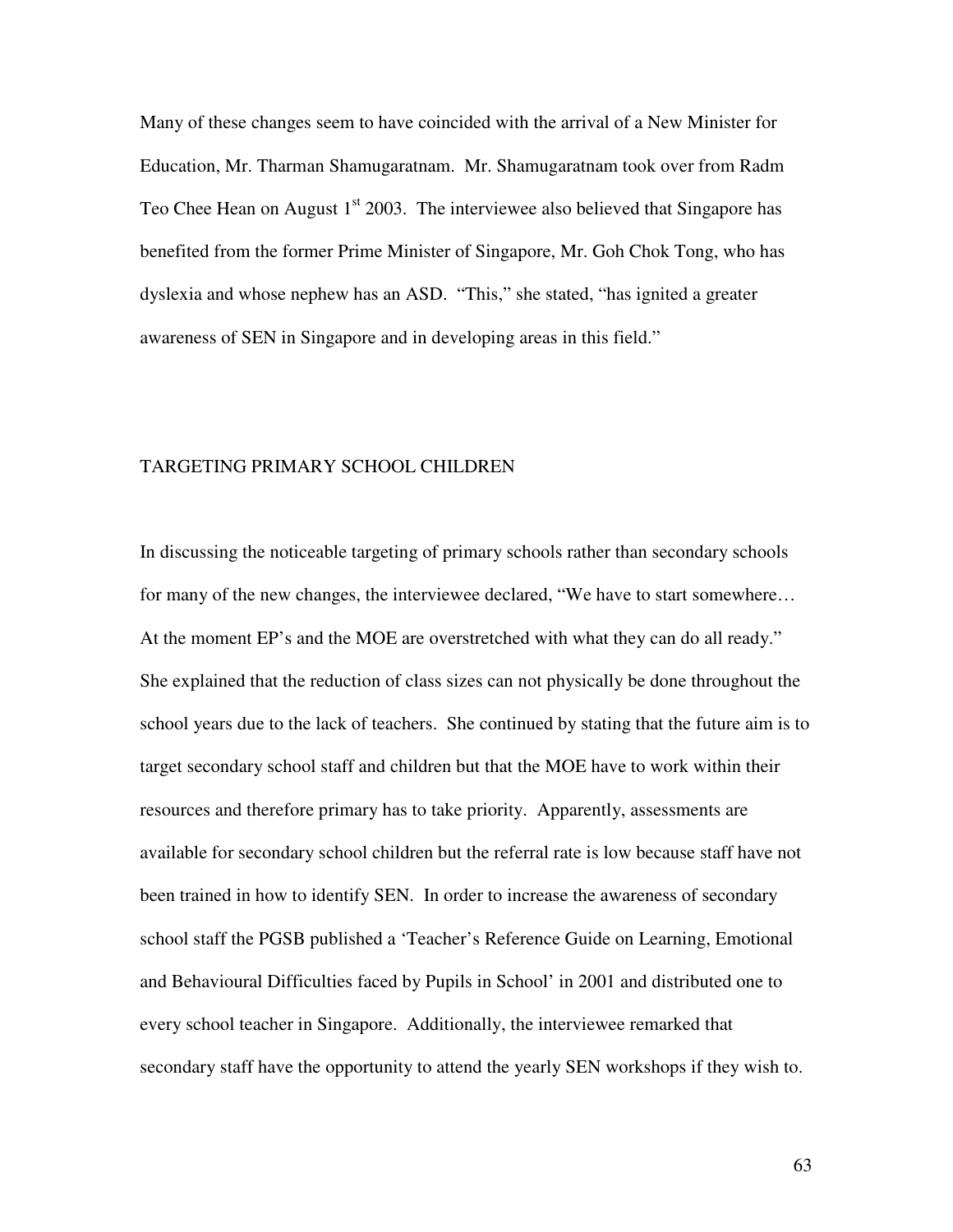#### FUTURE DEVELOPMENTS

In discussing future plans for SEN schools, the interviewee claimed that there are plans to open more SEN schools for children with below 75IQ. Additionally, according to the Dr. Ng Eng Hen, Minister of State for Education and Manpower, in the speech given on  $20<sup>th</sup>$ March 2003, he claimed that the MOE had started a 'redevelopment programme' aimed to improve the SPED schools facilities. "Once re-developed, our SPED schools [will] be purpose-built with facilities customized to their specific needs." (Ministry of Education, Singapore, 2003)

An article in the Sunday Times recently reported that the new Prime Minister, Lee Hsien Loong<sup>16</sup>, claimed that the MOE would be providing S\$220 million over the following four years to help improve schooling for SEN children. This plan is aimed to provide an extra \$12 million a year for the twenty SPED schools for the next four years. Reportedly, "Funds will help schools improve curriculum, recruit better-qualified teachers, and bolster staff training." (Teo, 2004, p.8) Additionally, the facilities and homes of nine SPED schools will be improved by 2008 instead of the originally planned 2012. Furthermore, more support is planned for mainstream schools. This is said to be through designating twenty primary schools and thirty secondary schools to cater for students with dyslexia and ASD. Evidently, 10% of all mainstream local school teacher's will be "trained to identify and manage children with mild learning disabilities," (Teo, 2004, p.8) and extra funding will be provided for the designated schools in order for these staff to help those children with learning difficulties.

<sup>&</sup>lt;sup>16</sup> Mr. Lee Hsien Loong took over the role of Prime Minister from Mr. Goh Chok Tong in August 2004.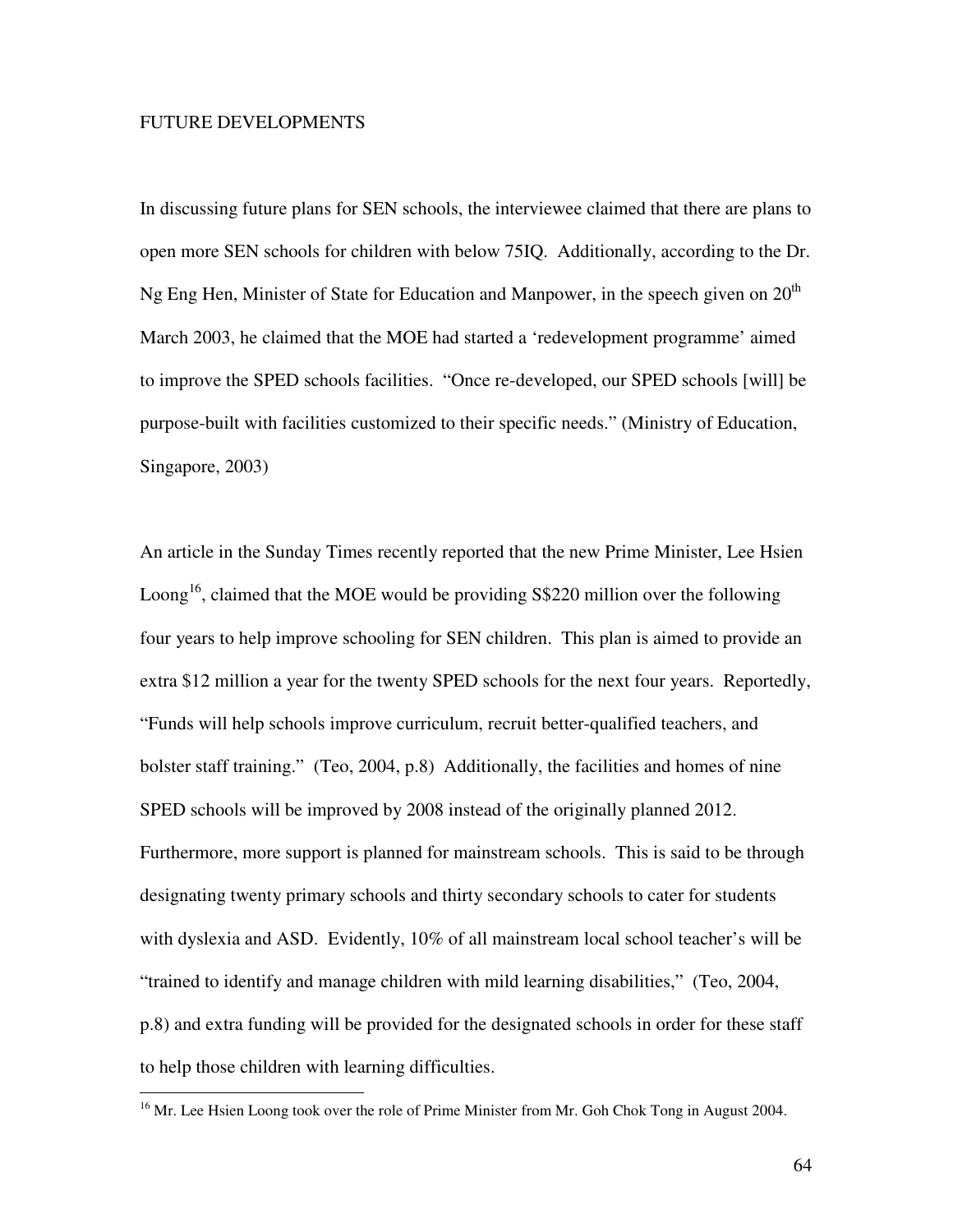Singapore seems to be focusing highly on improving situations for SEN children, which is very encouraging. There does appear, however, to be some discrepancy in how some of these plans will be achieved successfully. For example, who will provide the training is questionable, especially when there are currently so few EP's available and whose current working roles are all ready over loaded. Additionally, planning for 10% of teachers to willingly be trained is a very a proactive plan, yet will enough teachers want to volunteer for such a role when they are all ready under such work pressures and who have obviously chosen to be mainstream teacher's rather than special needs teachers when they did their initial training. The plans mention extra funding for schools but does this mean extra pay for the teachers? Without such an incentive volunteers may well be limited. Additionally, the report claims that teachers will be trained to work with children with mild learning disabilities but what does this mean for children with more severe learning difficulties as well as those with social and emotional difficulties? Will funding and training be provided for these and if not, will many continue to struggle in mainstream without their needs being effectively met?

In order for such goals to succeed it is possible that training may need to be provided externally by private practitioners who are specialized in the field of SEN. This is due to the limited number of professionals trained in SEN within the local system. Additionally, the training and use of shadow assistants within schools could be an alternative option rather than using the current teachers who, as mentioned, may not be willing to take on such a responsibility. The shadow assistants could then be used as classroom assistants to support the teacher and therefore minimize their pressures as well as to oversea SEN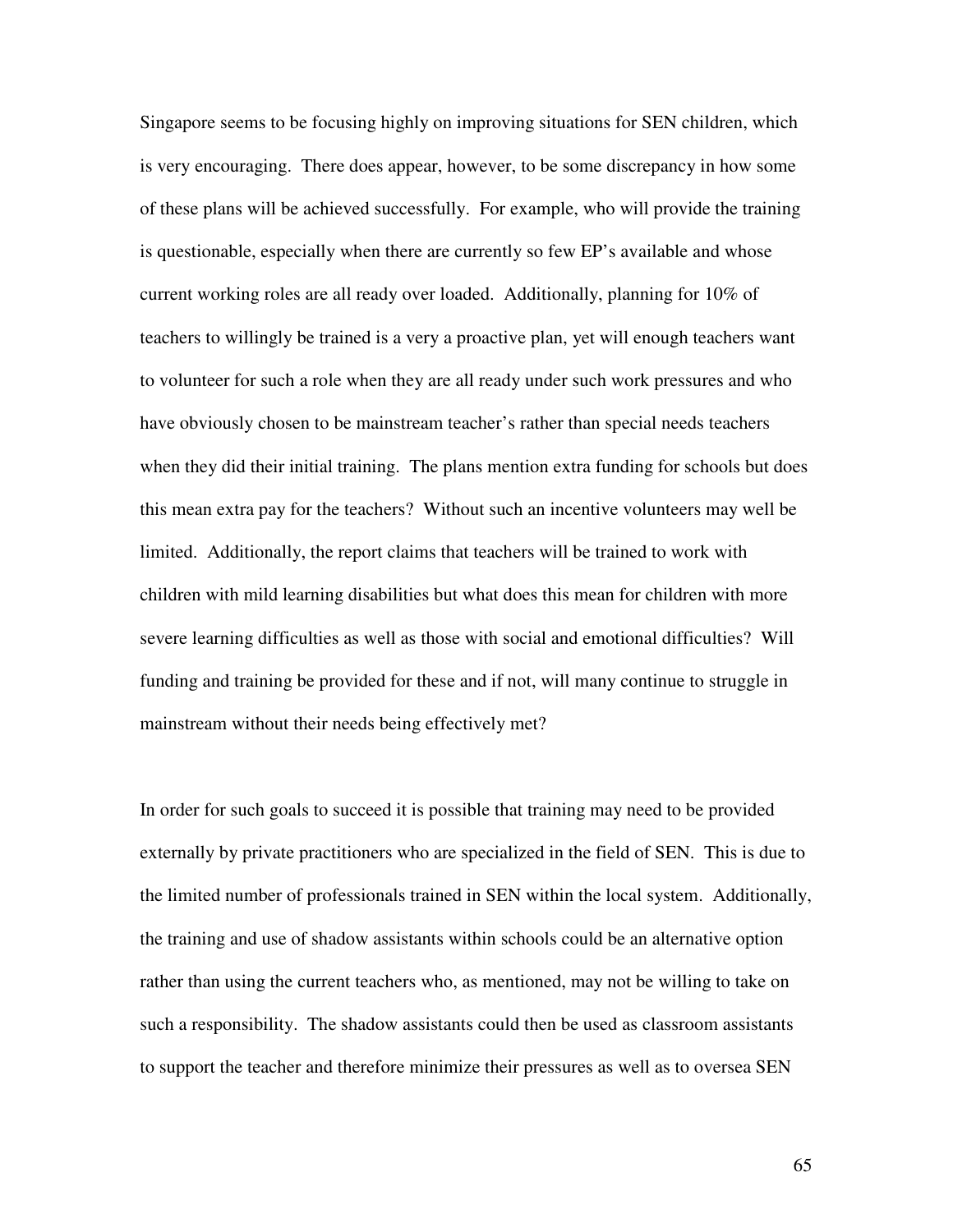interventions / behaviour programmes. Of course, in order to obtain a pool of SA's, as mentioned previously, will be difficult and this is how more publicity in SEN could encourage the public to become aware and consequently more willing to be involved. Naturally, a satisfactory wage could also benefit this situation. Similarly, an increase in teachers in both special and mainstream schools would greatly benefit and could perhaps occur if teachers were provided with more tempting pay schemes. This also extends to the recruitment of EP's in which extra funding and support may also encourage more people to opt for such a career. An increase in EP's would allow more teacher training to occur, more assessments to take place and could enable reviews to occur more regularly.

It is extremely encouraging that the new Prime Minister appears to be focusing on improving the current situation for people with SEN in Singapore. He recently stated, "We want ours to be a society that cares for all its members; one that does not ignore the needs of those who are born or afflicted with disabilities." Lee [(2004) cited in Teo (2004) p.1] With the current plans for improvement initiated by Prime Minister Lee, perhaps a change in Government legislation is no longer such an unlikely goal.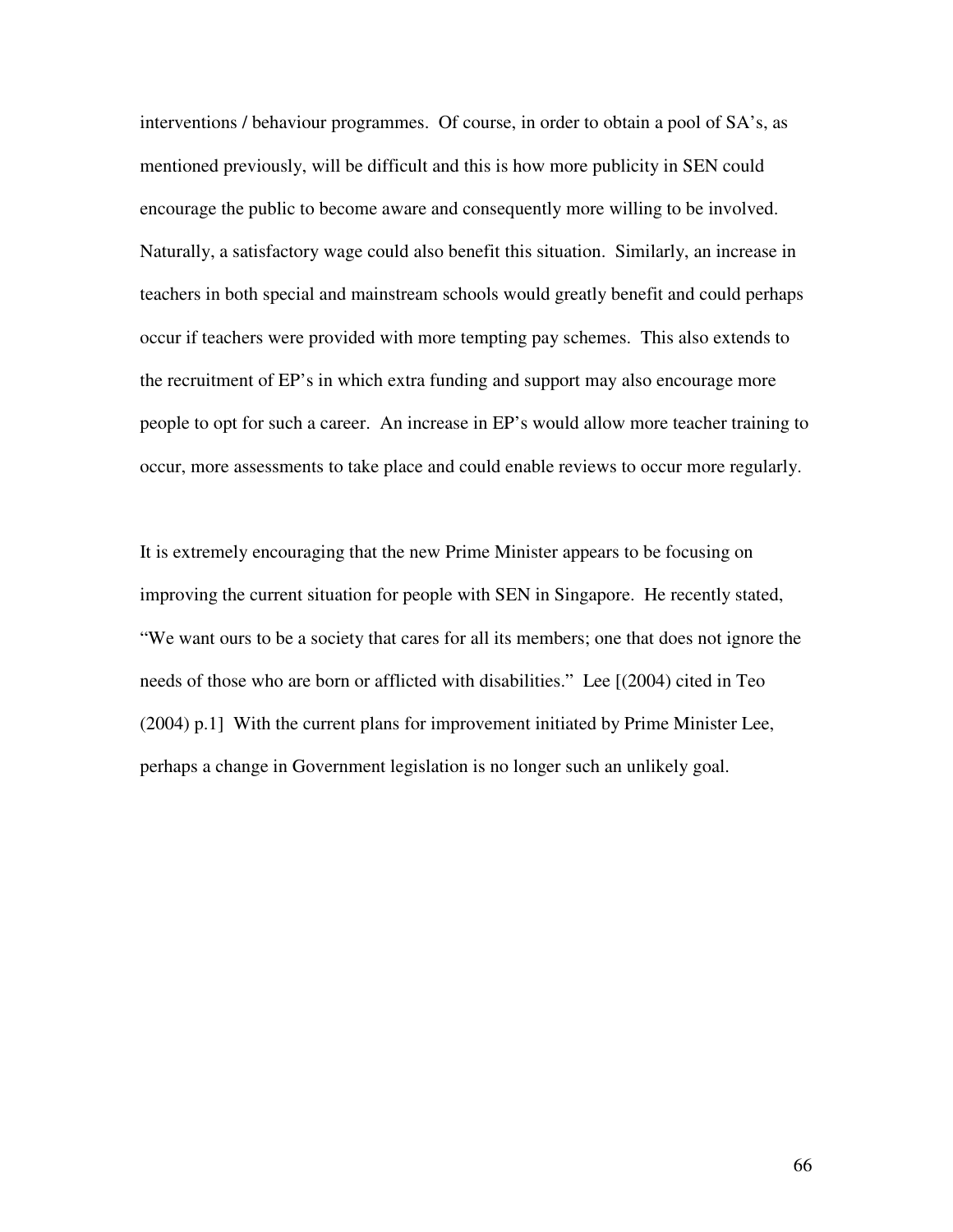# CHAPTER 5

## **CONCLUSIONS**

I now realize that when I began this dissertation I had a very incorrect view of the local school system in Singapore. I believed that children with SEN were not included within mainstream schools but that many 'slipped in' by default due to parents refraining from informing the school of their child's diagnosis. Although, the latter does occur, I now realize that the Singapore local system is a very inclusive one in that it accepts all. Additionally, I previously believed that a large amount of expulsions took place, which I again have found to not be true. On conclusion of the interview with the EP and in exploring the local system in detail I have also realized that a great number of positive developments in terms of SEN support and provision have been happening over the last few years and more continues to be made. In fact, throughout writing this dissertation I have had to make a number of changes regarding the school system, new services, future goals and funding being provided. Many of these appear to be influenced by the new Minister for Education and the former and new Prime Minister of Singapore. Disparities and problems involved in some of these current provisions and future plans have, however, been identified. These appear to be mainly due to lack of:

#### 1. RESOURCES:

• including teaching staff; staff and student support; EP's; teacher training; funding;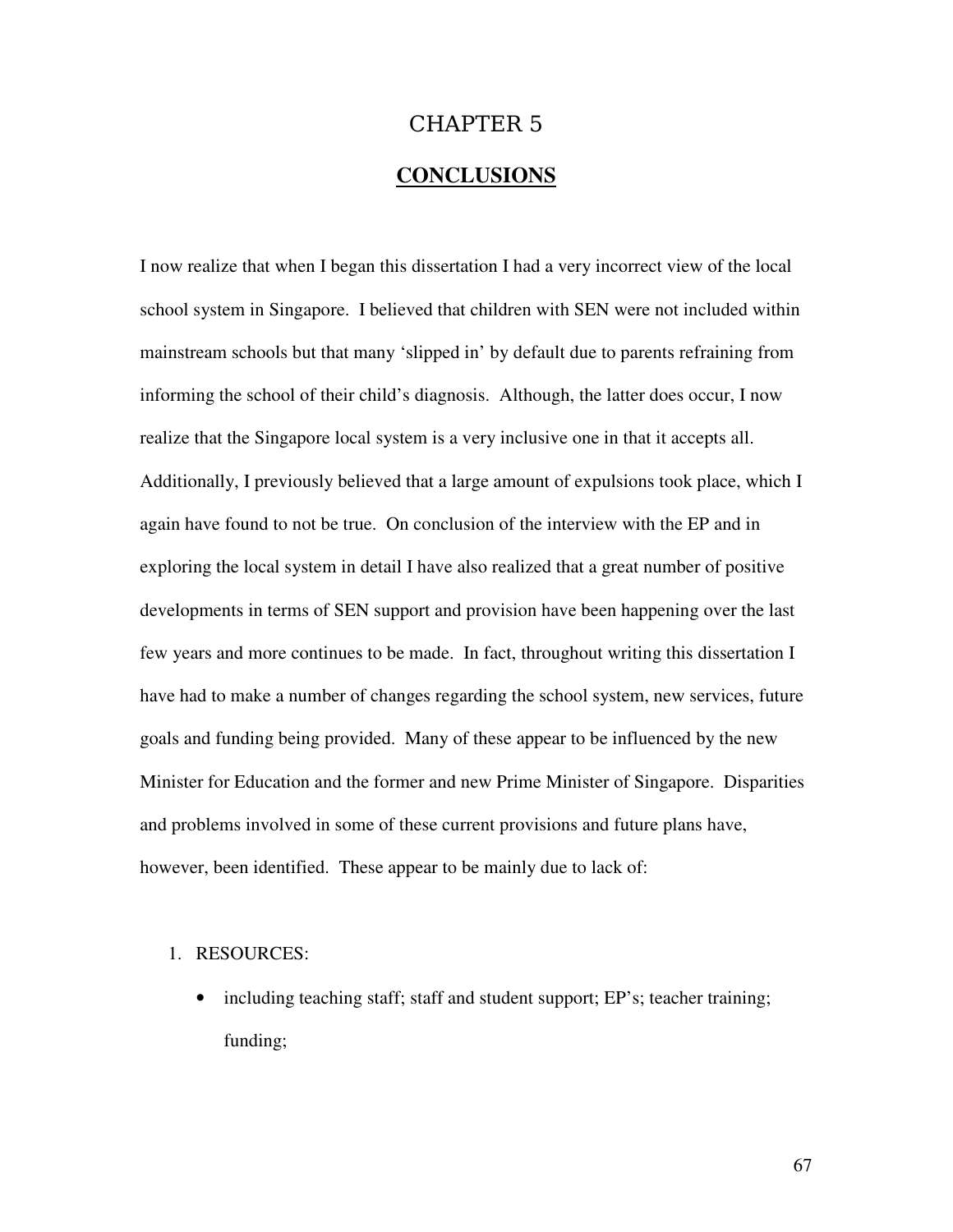- 2. SUFFICIENT AND REALISTIC PLANNING:
	- Despite monetary resources now being more readily available since the instatement of the New Prime Minister it is debatable that this money will be greatly beneficial if effective planning is not carried out.
- 3. TIME:
	- for EP's to provide more teacher training, assessments, follow up programmes and reviews;
	- for teachers to attend training, to provide specialist services / support groups, to carry out EP suggestions and programmes, to monitor and record behaviours and to attend reviews;
- 4. COMMITMENT AND DESIRE:
	- by some teachers<sup>17</sup>.
- 5. SOCIAL STIGMA:
	- the nation wide situation of the social stigma affiliated to people with SEN.

In addressing each of these issues, current and future plans to improve SEN provision will become more effective.

Support for students with SEN seems to be a common issue of concern within mainstream schools. It is apparent that support is provided for some students through the LSP, remedial classes, SEA's and buddy systems, yet evidently some children escape

 $17$  As mentioned, this is possibly due to a number of reasons such as syllabus pressures, school rating pressures, pressures from parents and the principal, large class sizes and administrative pressures. An additional reason could also be due to teachers choosing to train in and work with mainstream children and therefore being reluctant in having to deal with children with SEN.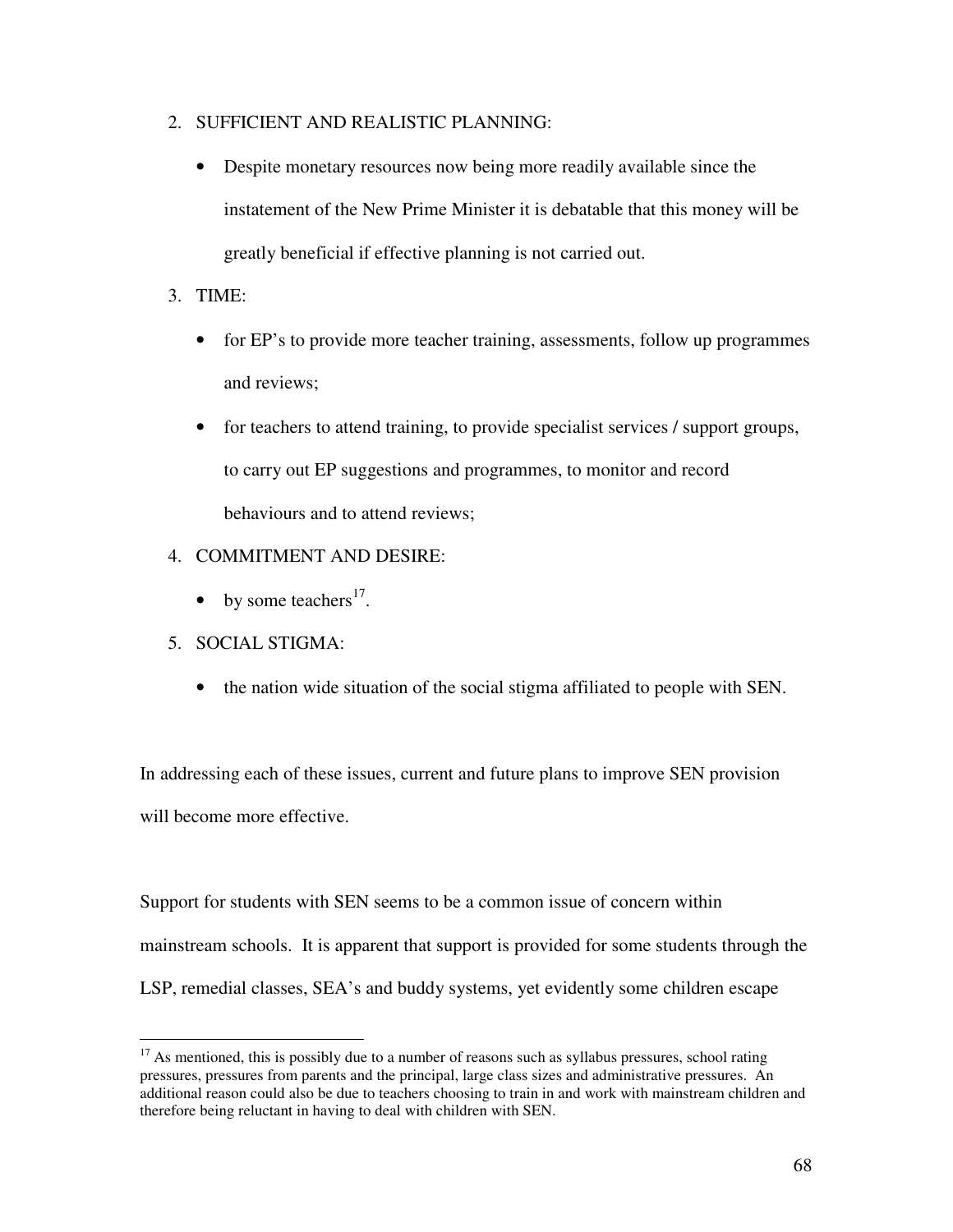such opportunities. It appears that schools can apply for certain services yet do not necessarily do so and many parents do not appear aware of such facilities unless involved in the teaching system themselves. Services therefore need to be made more readily available for more children of both high and low priority, including those with ASD, and schools need to be more willing to utilize these options. Furthermore, those provided with opportunities such as buddy systems do not appear to fully benefit due to lacking the guidance required when such a system is implemented. Additionally, support in specialized areas such as social skills and behaviour management appears lacking. This is probably due to teachers being untrained in how to deal with these issues and in lacking the time. In order to make more students with SEN meet the school demands, however, these areas need to be embarked. More teacher support in both social and academic areas could benefit this situation. The implementation of differentiation within subject teaching could also help to prevent children from falling further behind in subjects as well as reinforcing their ability of achieving. Differentiation is necessary for many children with SEN who are unable to effectively learn using conventional methods or in the same way as their mainstream peers<sup>18</sup>. Devising individual long and short-term goals for each student with SEN can also reinforce achievement, which can lead to an increase in self-esteem. Additionally, collaboration between teachers can encourage the use of consistency in both teaching strategies and behaviour management. Of course, the common denominator to enable this to occur is to increase training for teachers in order for them to have the knowledge in how to do this. Furthermore, teachers would need to find the time to include both training and implementing the new teaching strategies

<sup>&</sup>lt;sup>18</sup> Alternative methods of learning / understanding can, for example, be through small group activities, written instruction, pictures, symbols, the use of the computer and social stories, depending on the needs of each student.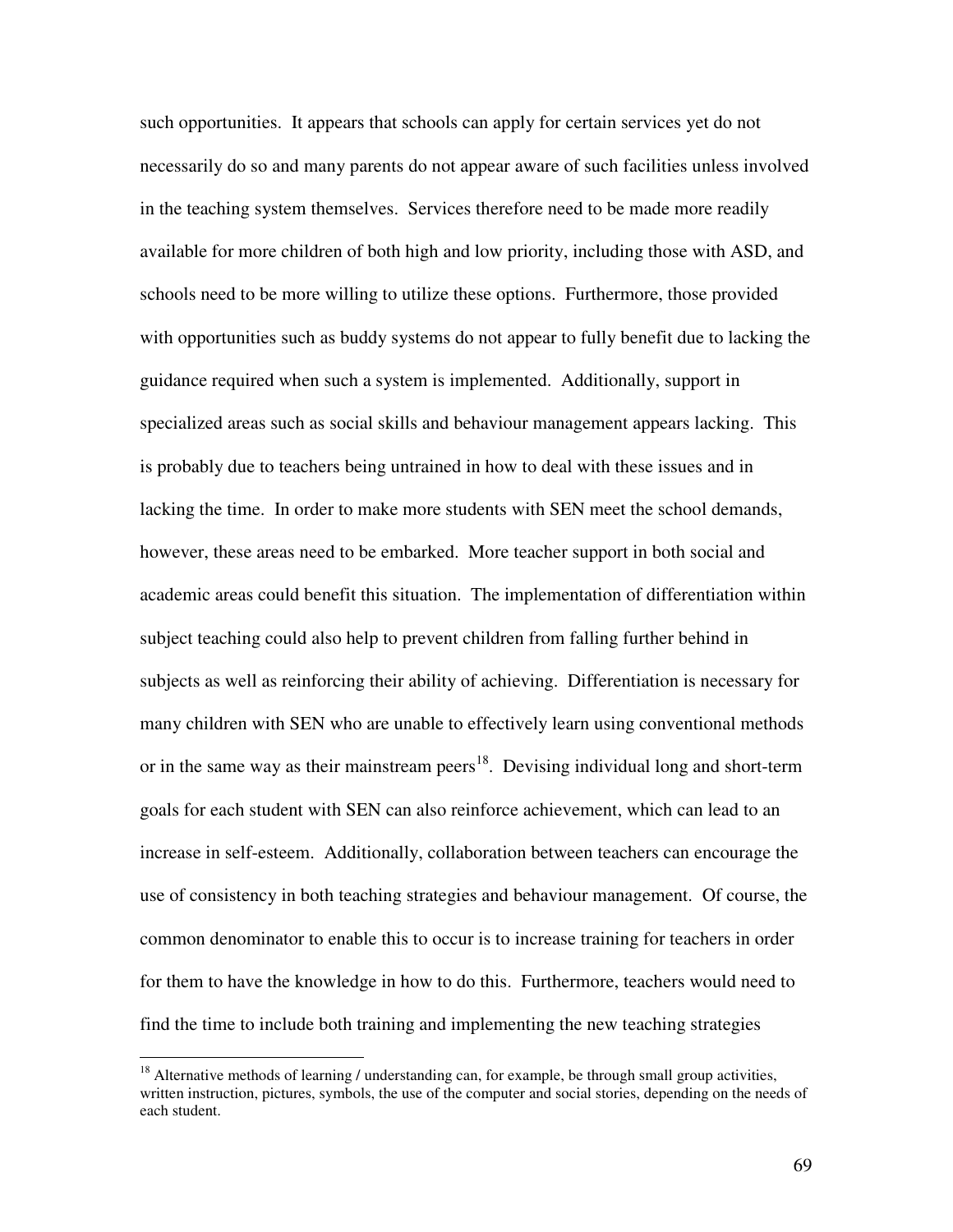within their busy schedules; in addition to monitoring and reviewing each student. The concern with this is; firstly, is this really viable and secondly, are we continually increasing the workload and pressures for teachers by expecting them to do this? As revealed in the questionnaire data, peers of children with SEN also require attention in order to increase their understanding and limit negative views. Support provided by the teacher could therefore assist in the education of mainstream peers in learning about SEN and in accepting and supporting each other. In increasing the awareness of today's generation, bullying and social stigma can begin to be targeted. Principals can focus on whole school education of people with SEN through assemblies and in initiating projects, school visits to SEN schools and centers and fundraising in attempt to change the current negative views and stigma associated with SEN. This would need to be an ongoing target.

There is also a need to change the opinion of teachers towards making referrals and in liaising with EP's. All teachers should view this service as a benefit rather than a cause for extra work. Teachers should be keen to receive help instead of being reluctant. As mentioned, the use of SA's could help this situation. Once again, this of course means that more EP's need to be available in order for more referrals to be carried out effectively. Teachers would also benefit in being trained in challenging behaviour. This would enable them to understand why behaviours occur and consequently implement appropriate behaviour management strategies. This would avoid the mistake of treating children as odd or shy instead of investigating any SEN issues. In teachers gathering a greater understanding of challenging behaviour they will be more likely to make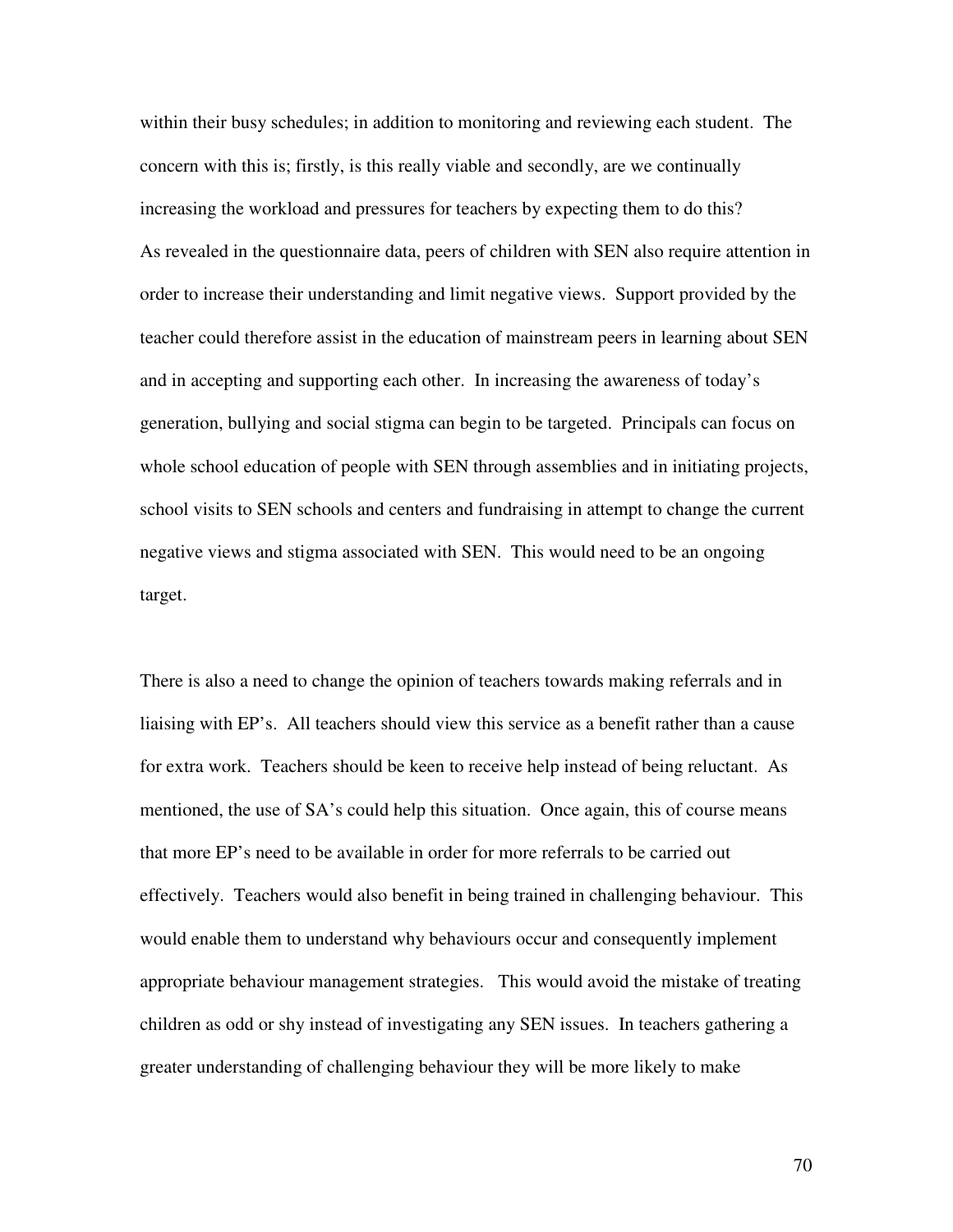appropriate referrals. Consequently, children will be directed to the correct service for assistance rather than being passed from one service to another, as described by the interviewee.

In reflecting on Booth's (1999) statement on 'Inclusion', first quoted in Chapter two<sup>19</sup>, and having now investigated the current school system in Singapore, I realize that the initial part of this statement is applicable to the local system. As we have discovered, however, this is in a slightly 'raw' context and not as effective as it could be if more support was provided. The latter part of Booth's statement, however, appears yet to be addressed by the education system and this is where action is required to improve situations.

<sup>&</sup>lt;sup>19</sup> "Inclusion in education is about increasing access to, participation within and reducing exclusion from, local centers of learning. It is about creating inclusive cultures, policies, curricula and approaches to teaching and learning." Booth (1999)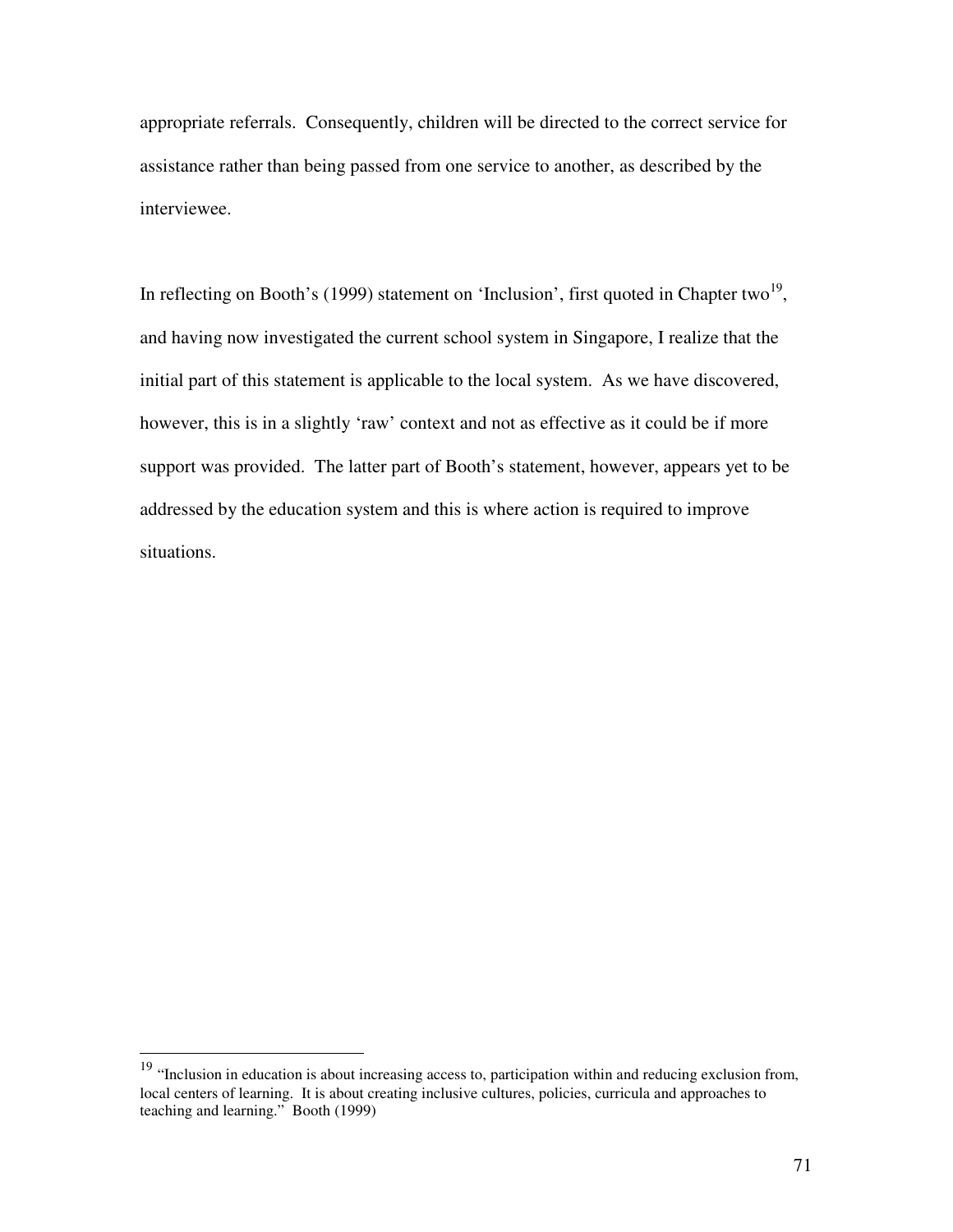## CHAPTER 6

## **SELF REFLECTION**

This dissertation has enabled me to gain answers to the questions outlined in the introduction and to obtain a deeper understanding and knowledge of the local school system; the role that society plays in the perception towards people with special needs; the development that Singapore has made with regards to meeting the needs of child with SEN; in addition to the areas in which continued provision, services and support need to be improved. As a result, I now feel I have an increased ability to give advice and guidance to local children with special needs, their families and school staff.

According to Coghland & Brannick (2001) the purpose of an action research is to build a collaboration between researcher and client. Additionally, Heron & Reason [(1997) cited in Coghland & Brannick (2001)] suggest it must "forge a more direct link between intellectual knowledge / theory and action so that each inquiry contributes directly to the flourishing of human persons and their communities." This action research has enabled me to gain in confidence in doing exactly this.

I also feel more able to provide more informed empathy towards situations that both children with SEN and parents experience in Singapore; to give encouragement in detailing how provisions and support have vastly improved and are continually being targeted by the MOE, and lastly to give hope that a greater priority by the Government will be made in the near future towards people with SEN in providing a formal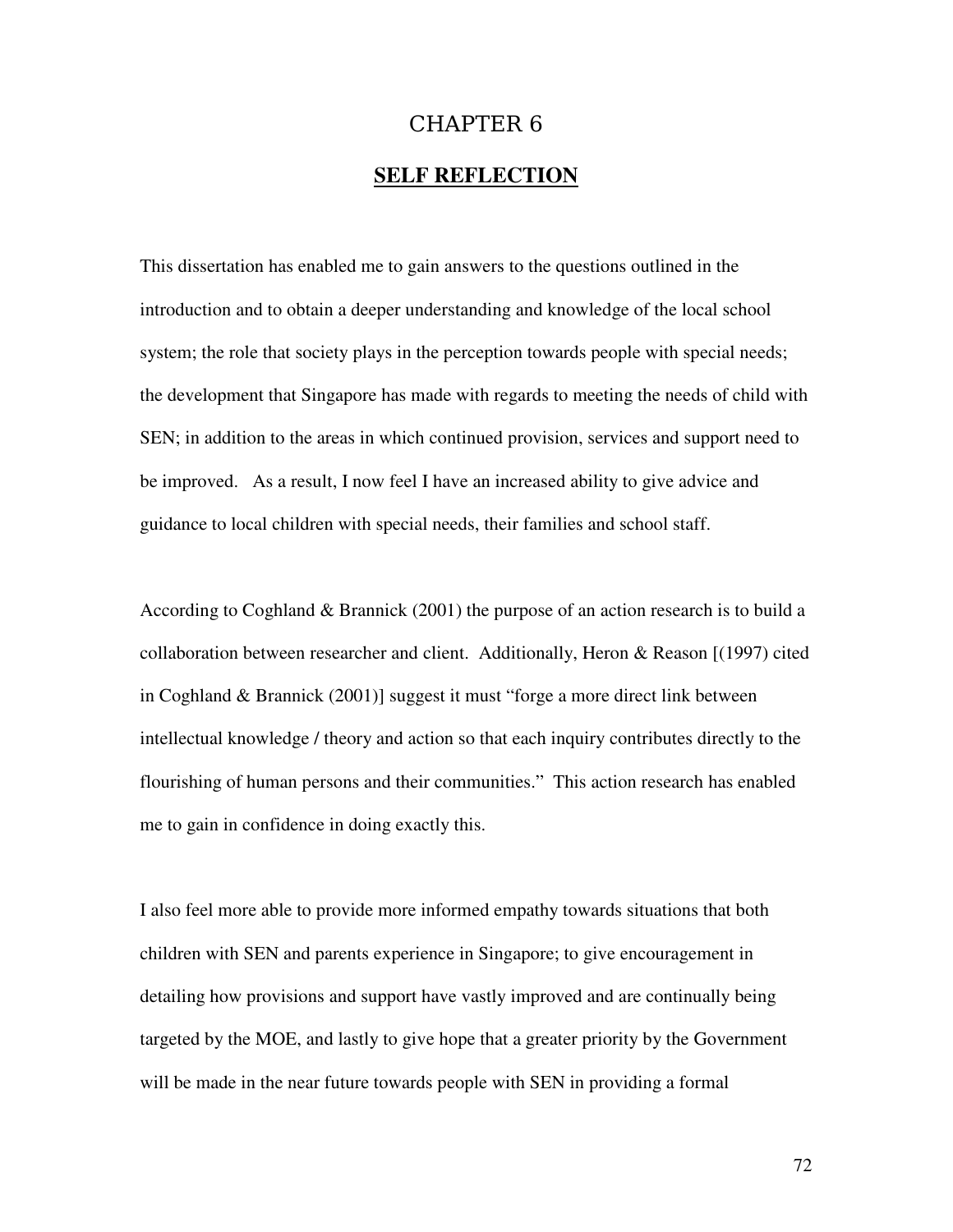legislation, more financing, more publicity and an emphasis to change current social attitudes. Perhaps much of this will happen sooner than expected with the recent change of Prime Minister in August 2004.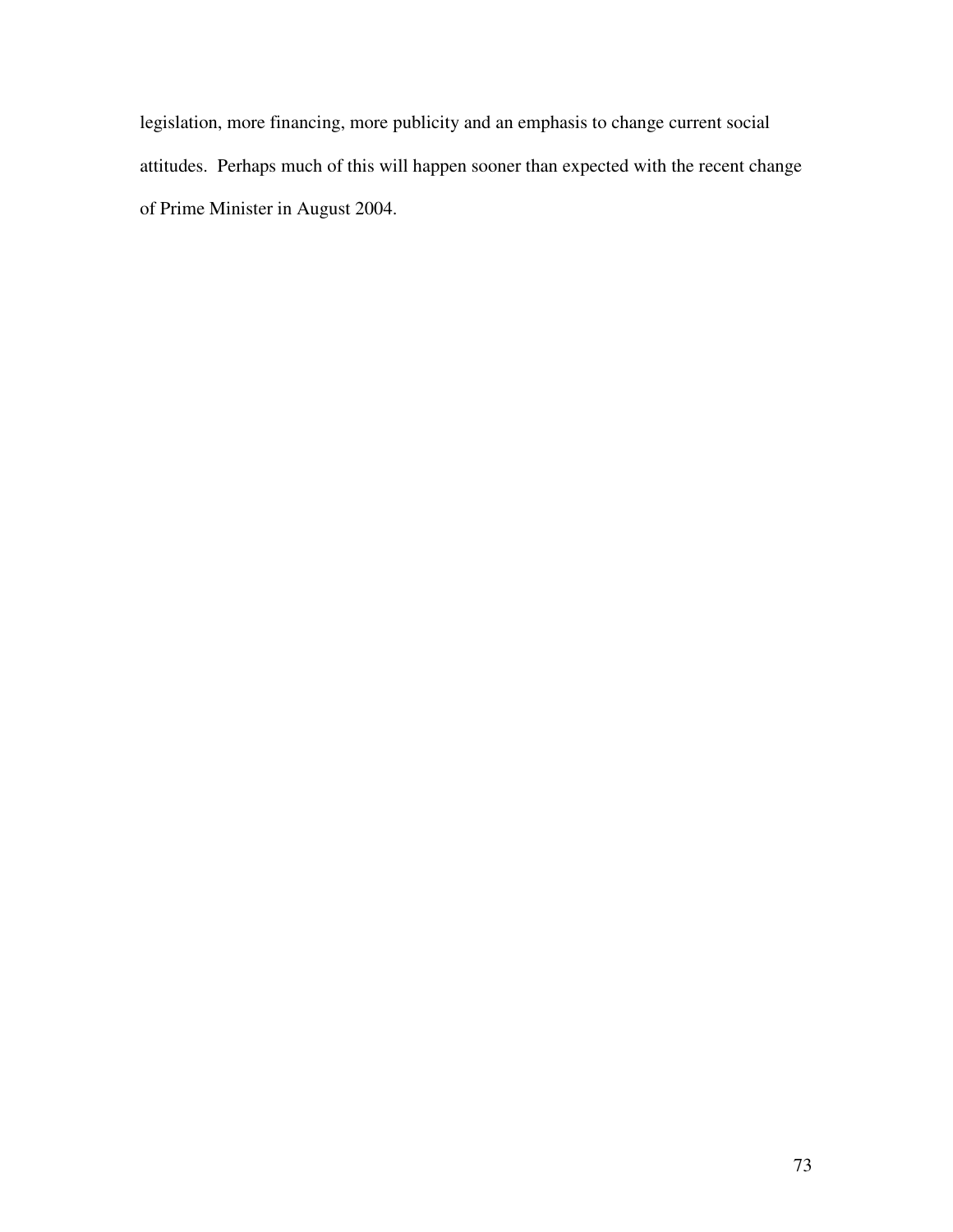## <u>REFERENCES</u>

Ainscow, M. (2000) The Next Step for Special Education: Supporting the Development of Inclusive Practices. British Journal of Special Education. Blackwell Publishers, Oxford. U.K. 27, (2) pp.76-80.

Barnard, J., Prior, A. & Potter, D. (2000) Inclusion and autism: is it working? The National Autistic Society, London. U.K.

Bell, J. (1999) Doing Your Research Project – A guide for First-time researchers in education and social science (3<sup>rd</sup> Edn). Open University Press, Buckingham. U.K.

Coghlan, D. & Brannick, T. (2001) Doing Action Research in Your Own Organization. SAGE Publications, London. U.K.

Cohen, L. Manion, L & Morrison, K. (2000) Research Methods in Education (5<sup>th</sup> Edn). Routledge Falmer, London. U.K.

Cohen, S. (2001) What does it take to do Inclusion of Children with Autism Well? Part I. Autism Aspergers Digest Magazine. U.S.A. Nov.-Dec. pp.12-15.

Elliott, R. & Elliot, J. (1998) Painless Research Projects. Barron's Educational Series, Inc. New York. U.S.A.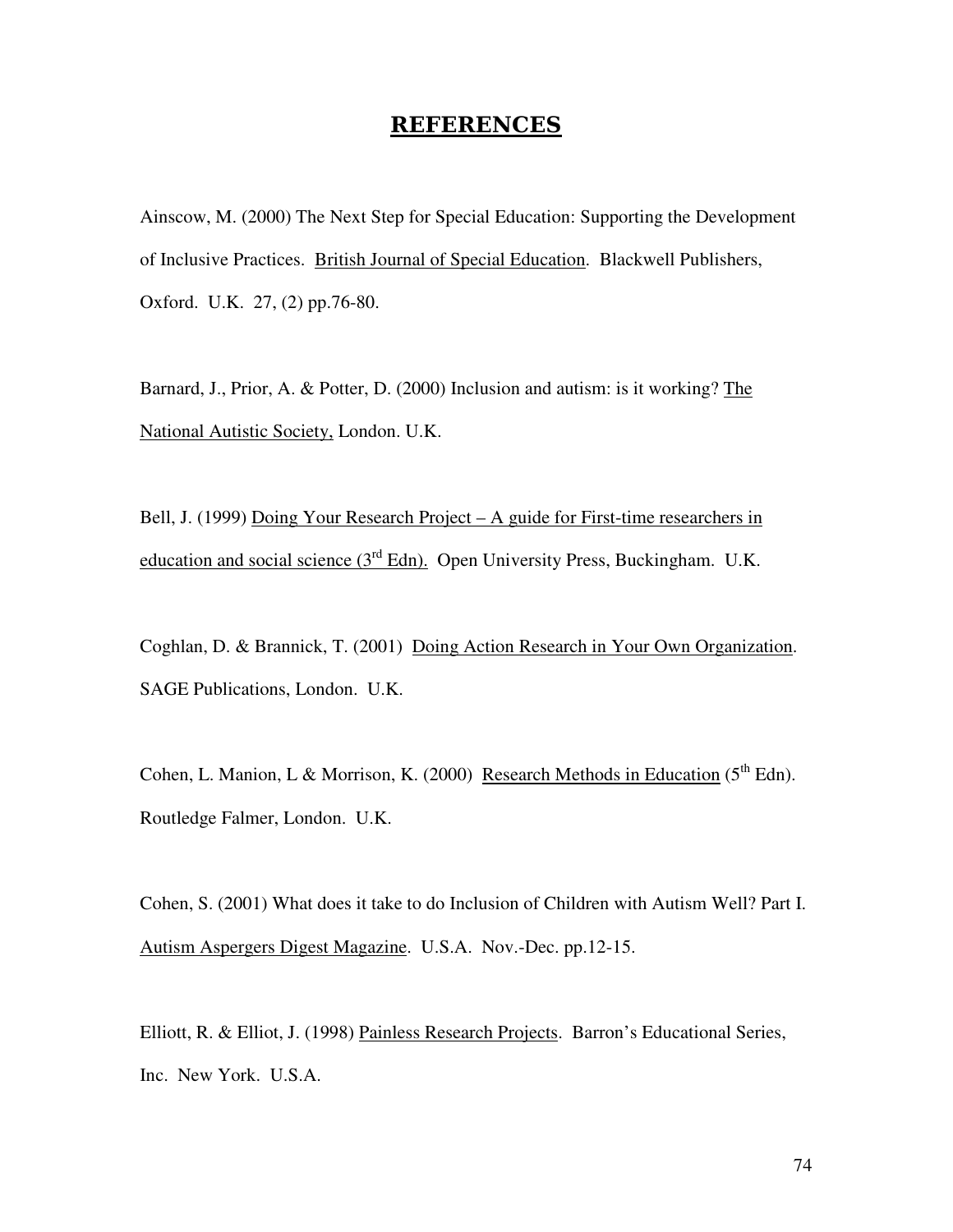Fink, A. (1995) How To Design Surveys. SAGE Publications, London. U.K.

Fullbrook, D. (2000) 'Best Foot Forward'. I-S Magazine. Asia City Publishing Pte. Ltd, Singapore. pp.11-12.

Glesne, C. (1999) **Becoming Qualitative Researchers** – an introduction ( $2^{nd}$  Edn). Longman, New York. U.S.A.

Gorard, S. (2001) Quantitative Methods in Educational Research – The role of numbers made easy. Paston PrePress Ltd, Suffolk. U.K.

Graham, J. & Wright, J. (1999) What does 'inter-professional collaboration' mean to professionals working with pupils with physical disabilities. British Journal of Special Education. Blackwell Publishers, Oxford. U.K. 26, (1) pp.37-42.

Harrison, J. (1998) Improving Learning Opportunities in Mainstream Secondary Schools and Colleges for Students on the Autistic Spectrum. British Journal of Special Education. Blackwell Publishers, Oxford. U.K. 25, (4) pp.179-183.

Hite, S. (2001) Reviewing Quantitative Research to Inform Educational Policy Processes. United Nations Educational, Scientific and Cultural Organization, Paris. France.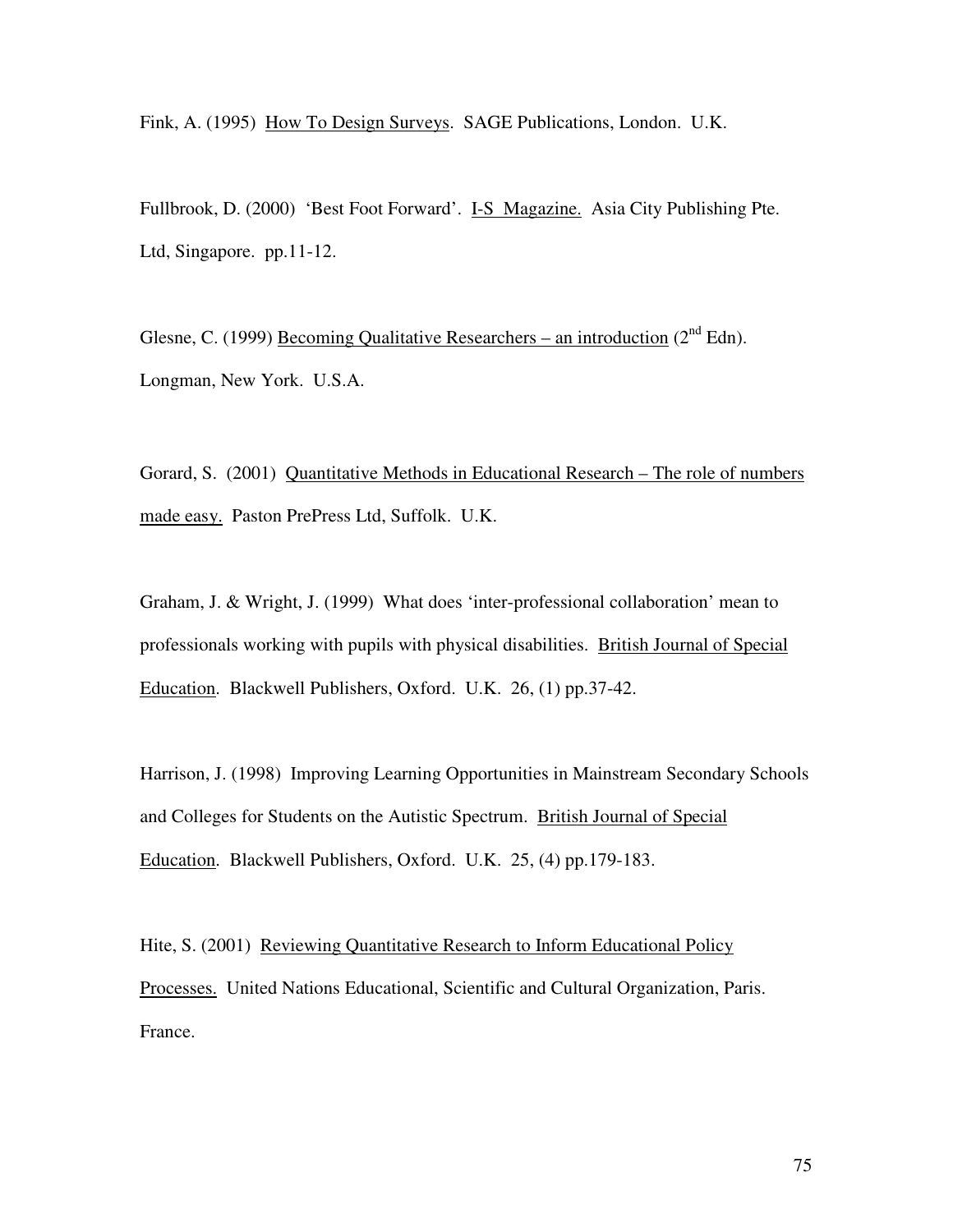Jordan, R. (2001) Autistic Spectrum Disorders. An Introductory Handbook for Practitioners. Cromwell Press Ltd. Wilts, U.K.

Knight, P. (2002) Small-Scale Research. SAGE Publications Ltd, London. U.K.

Lee, R. (2000) Unobtrusive Methods In Social Research. Open University Press. Buckingham. U.K.

Lewis, I. & Munn, P. (1997) So You Want To Do Research! The Scottish Council for Research in Education, Edinburgh. U.K.

Lim, C. (2004) Mentally ill Suffer in Silence. Streats Newspaper. Singapore Press Holdings, Singapore. September 30<sup>th</sup>. p1.

Marshall, P. (1997) Research Methods, How to Design and Conduct a Successful Project'. How To Books Ltd. Plymouth, UK.

Movement for the Intellectually Disabled of Singapore – MINDS. (2002) Many Dawns, A Brief History of Services for Individuals with Intellectual Disability in Singapore. World Scientific Printers, Singapore.

Niazi, S. (2004) 'My Child is Special'. The Singapore Women's Weekly. Singapore. May Issue. p.157.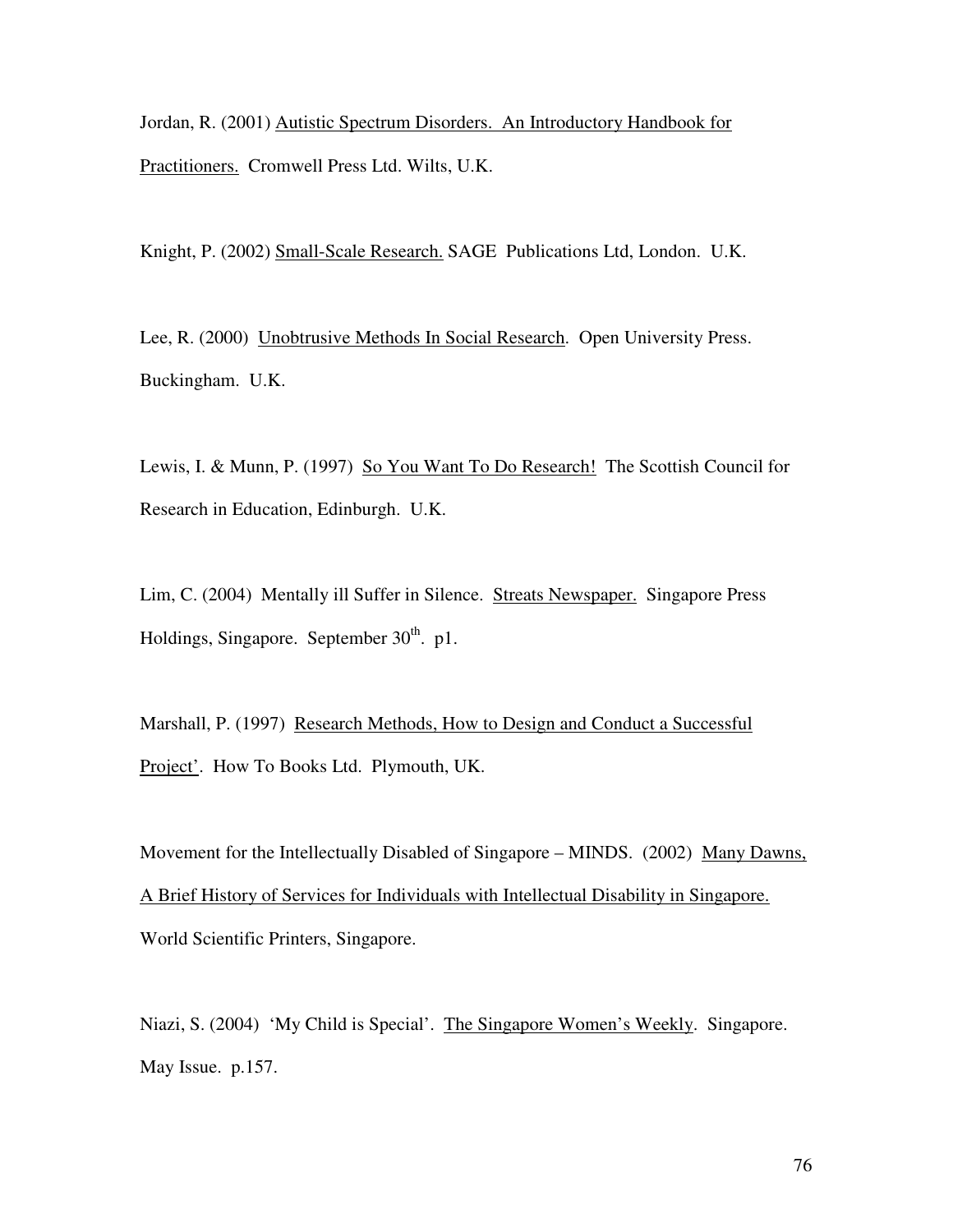Patton, M. (2002) Qualitative Research and Evaluation Methods. Sage Publications, Inc. USA.

Powell, S. (2000) Helping Children with Autism to Learn. David Fulton Publishers Ltd. London. UK.

Robinson, D. & Reed, V. (1998) The A – Z of Social Research Jargon. Ashgate Publishing Ltd., England. U.K.

Stainback, S., Stainback, W. & Jackson, H.J. (1992) Towards Inclusive Classrooms, Curriculum Considerations in Inclusive Classrooms. Baltimore Press, U.S.A.

Swee, D. (2004) Ex-bully gives tips on dealing with bullies. The Sunday Times. Singapore Press Holdings Publication, Singapore. September 19<sup>th</sup>, p.12.

Teo, L. (2004) \$220m School Aid for Disabled Kids. The Sunday Times. Singapore Press Holdings Publication, Singapore. September 19<sup>th</sup>. pp.1 & 8.

Wagner, S. (1999) Inclusive Programming for Elementary Students with Autism. Future Horizons, Inc., Arlington. U.S.A.

Wagner, S. (2002) Inclusive Programming for Middle School Students with Autism / Aspergers Syndrome. Future Horizons, Inc., Arlington. U.S.A.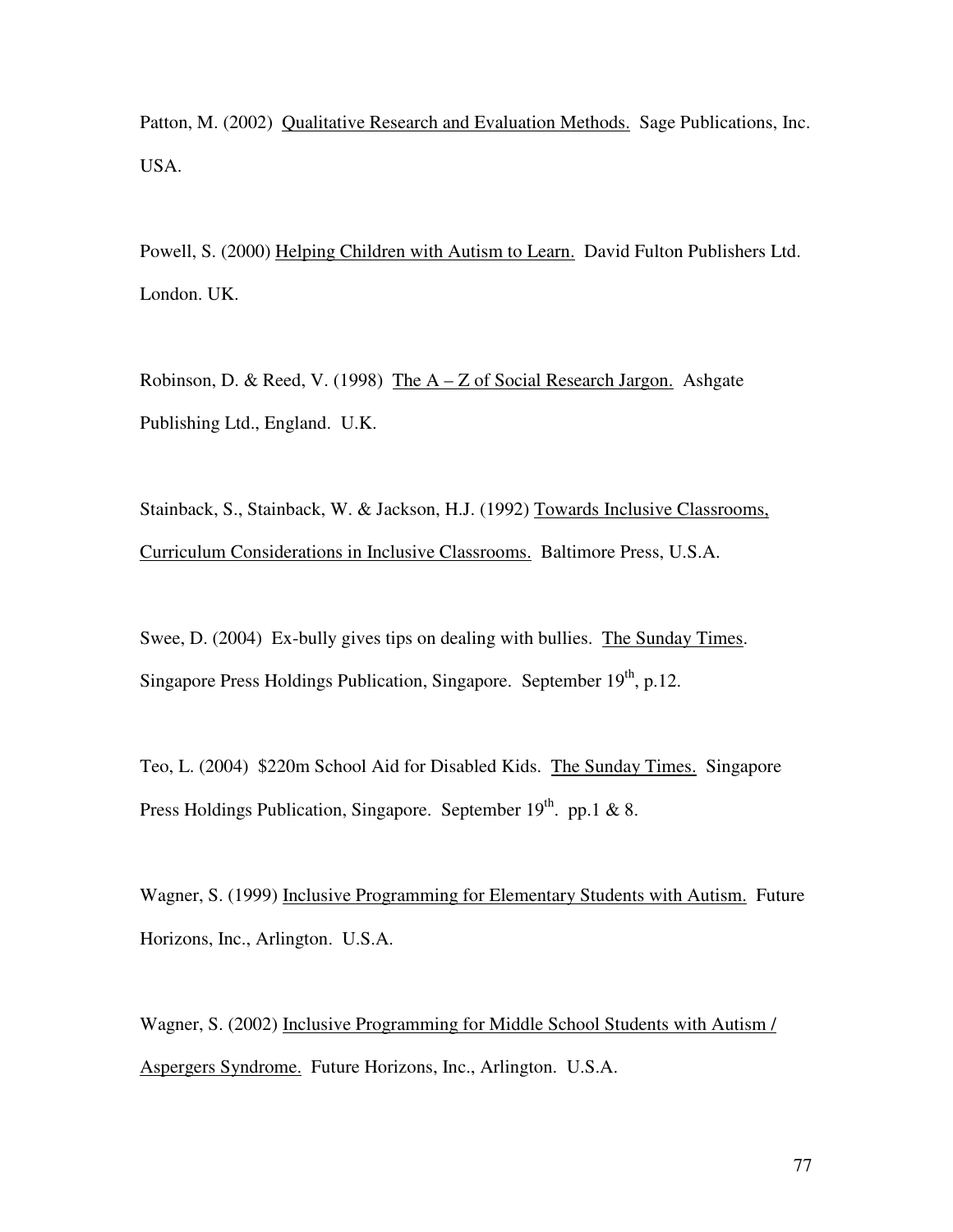Wedell, K. (2000) Putting 'inclusion' into Practice. British Journal of Special Education. Blackwell Publishers, Oxford. U.K. 27 (2) p.100.

## **REFERENCES FROM WEBSITES**

Australian Human Rights & Equal Opportunity Commission Disability Rights (Nov. 2002) Information on Legislation and Rights and Responsibilities. Disability Discrimination Bill 1992 & Amendment Bill 2002.

http://www.hreoc.gov.au/disability\_rights/index.html (4 November 2002)

Booth, T. (1999) National Policies on Inclusion in England: How well are we doing? http://www.eenet.org.uk/documents/papers/tbooth.shtml (10 July 2003)

Department for Education and Skills (1995 – 2002) 14 – 19: Extending Opportunities, Raising Standards. http://www.dfes.gov.uk/14-19greenpaper/ (10 July 2003)

Department for work and pensions. (Oct. 2002) The Disability Discrimination Act (1995) http://www.disability.gov.uk (4 November 2002)

Lim, L. (2000) Special Education in Singapore. Journal of Special Education. http://articles.findarticles.com /p/articles/mi\_m0HDF/is\_2\_34/ai\_76157539 (7 June 2004)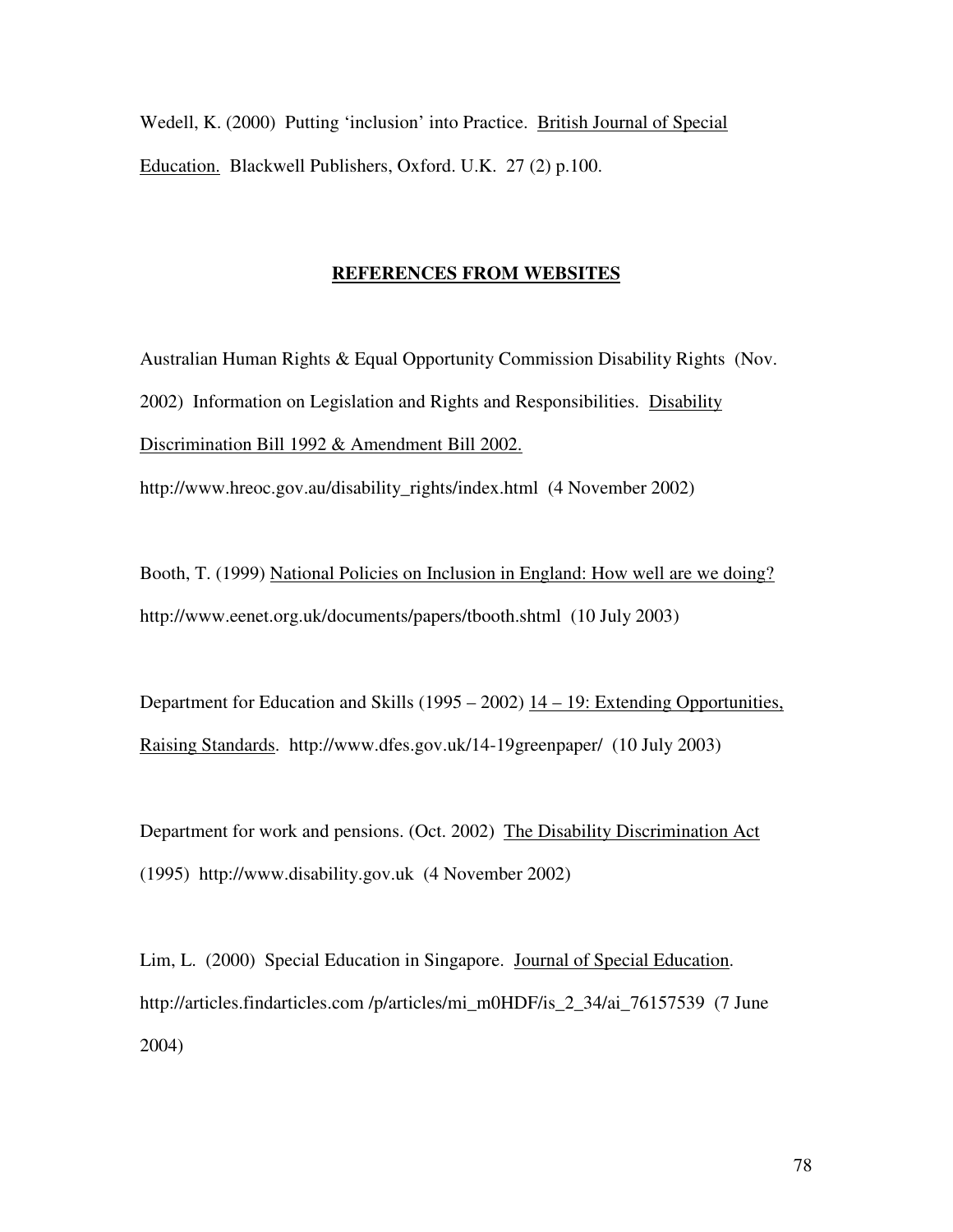Ministry of Education, Singapore (2004) Special Education in Singapore. http://www.moe.gov.sg/specialeducation/VWOs%202003.htm (14 June 2004)

Ministry of Education, Singapore (19 March 2003) FY 2003 Committee of Supply Debate http://www.moe.gov.sg/speeches/2003/sp20030320b.htm (7 June 2004)

U.S. Department of Justice (Oct. 2002) A guide to Disability Rights Laws (August, 2001) Americans with Disabilities Act (ADA) & Individuals with Disabilities Education Act. http://wwwusdoj.gov/crt/ada/cguide.htm (21 November 2002)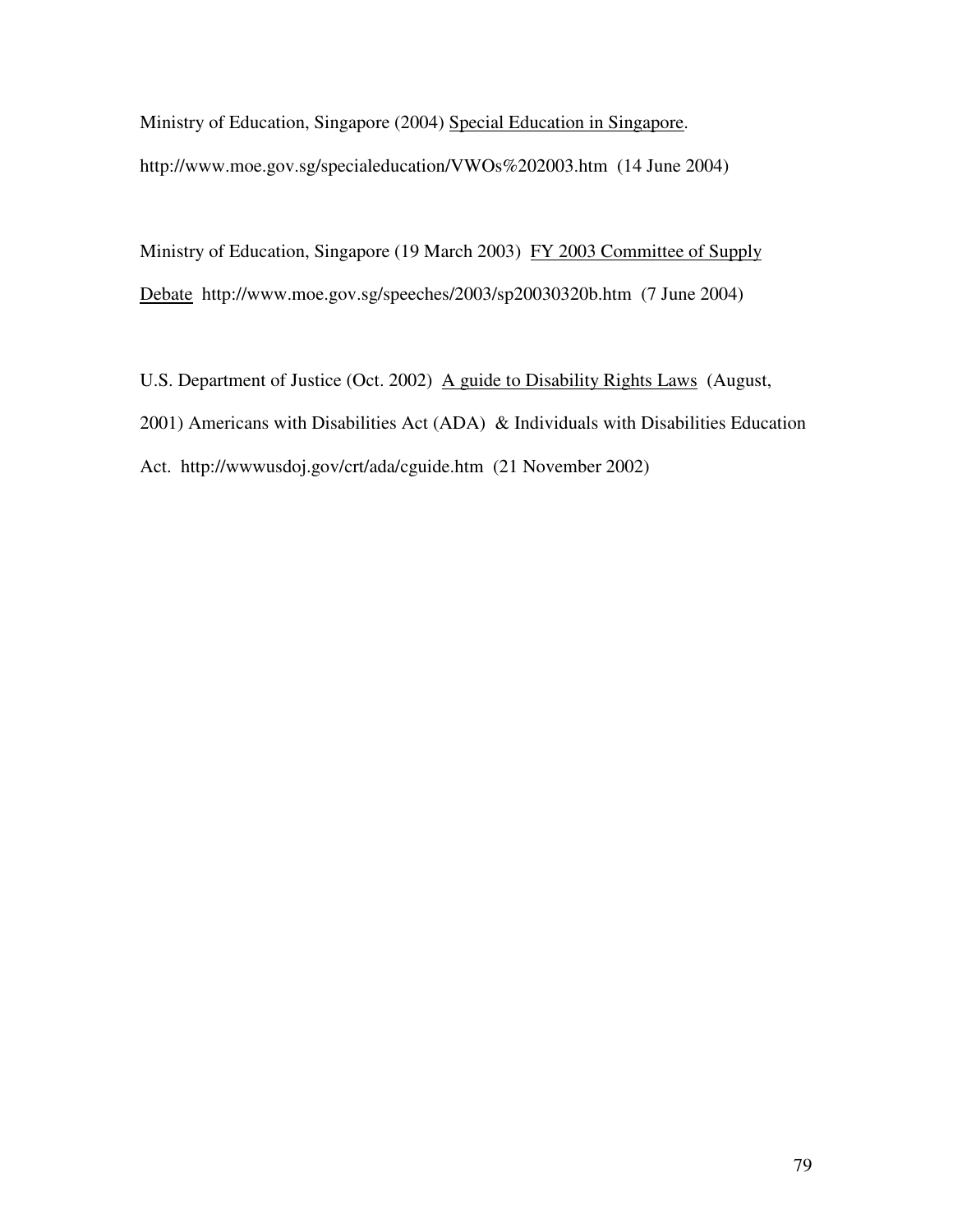# **APPENDIX ONE**

# QUESTIONNAIRE FOR PARENTS

1. Does your child attend Primary or Secondary school?

*Circle the one which applies:* Primary / Secondary

2. Was your child diagnosed with an Autism Spectrum Disorder (ASD) before attending their current school?

Yes / No

3. Was your child's school aware of this diagnosis prior to offering a placement?

Yes / No

\_\_\_\_\_\_\_\_\_\_\_\_\_\_\_\_\_\_\_\_\_\_\_\_\_\_

4. Who first identified your child as having difficulties? (Yourself, the teacher.)

4b. What age was your child? \_\_\_\_\_\_\_ years old.

5. Does your child struggle to meet the school demands?

Yes / No / Sometimes

6. Please rate your child's general level of ability in the following subjects:

 $1 =$  *excellent;*  $2 =$  *very good;*  $3 =$  *good;*  $4 =$  *satisfactory; 5 = below satisfactory; 6 = very poor; (leave blank if not applicable).*

Tick which level applies:

|                           |  | 3 | 4 | $\mathfrak b$ |                           |  |  | 6 |
|---------------------------|--|---|---|---------------|---------------------------|--|--|---|
| Art                       |  |   |   |               | Mathematics               |  |  |   |
| Chemistry                 |  |   |   |               | Mother Tongue             |  |  |   |
| <b>English Language</b>   |  |   |   |               | Music                     |  |  |   |
| <b>English Literature</b> |  |   |   |               | <b>Physical Education</b> |  |  |   |
| Home Economics            |  |   |   |               | Physics                   |  |  |   |
| Humanities                |  |   |   |               | Science                   |  |  |   |
| Any others:               |  |   |   |               |                           |  |  |   |
|                           |  |   |   |               |                           |  |  |   |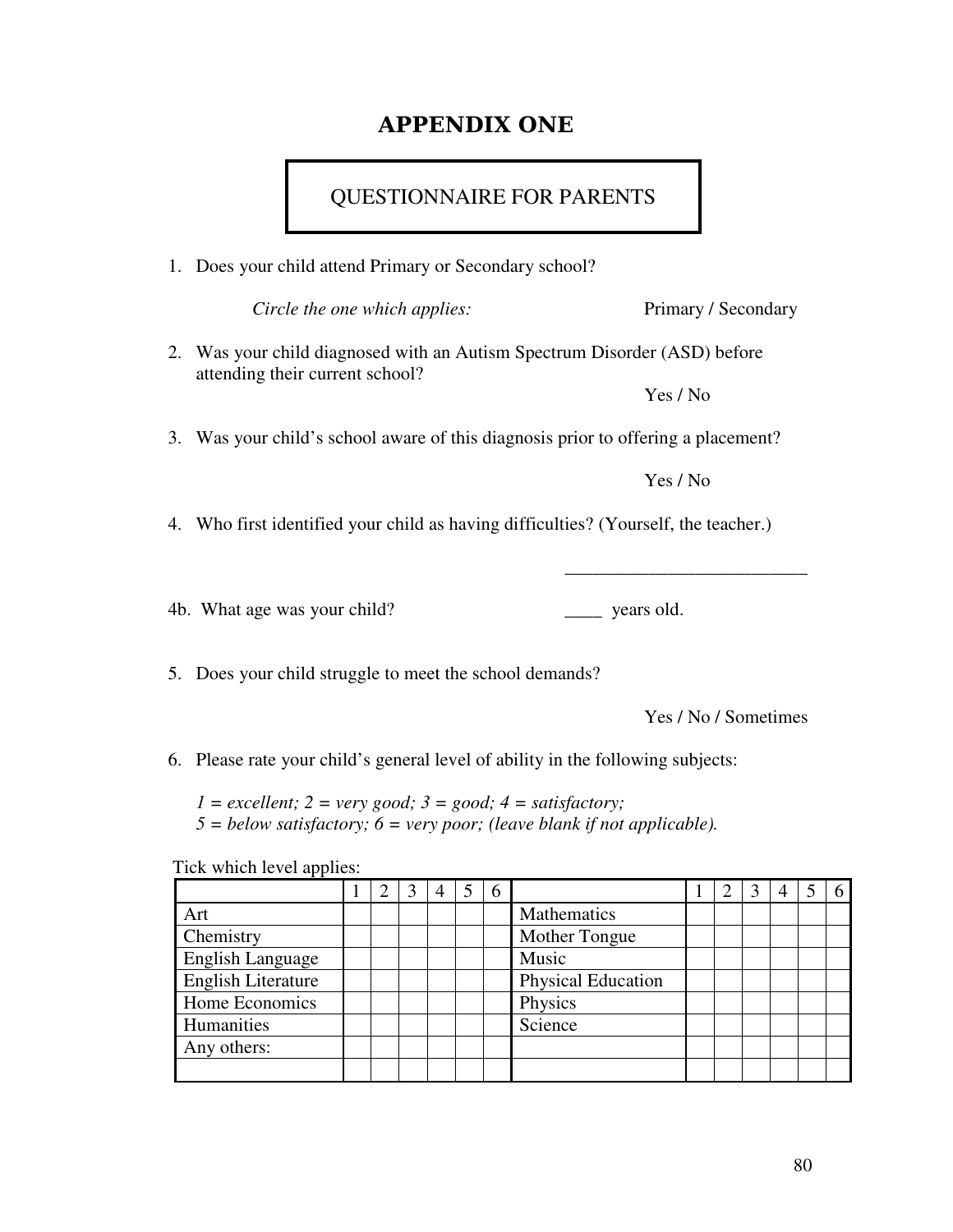7. Does your child have difficulties in any of the following areas: *Tick which box(es) apply:*

| Making friends              |  |
|-----------------------------|--|
| Listening to instructions   |  |
| Following school rules      |  |
| Working in groups           |  |
| Communicating feelings      |  |
| Using appropriate behaviour |  |
| Social skills               |  |

Any others, please list:  $\overline{\phantom{a}}$ 

8. Has the school mentioned its concerns regarding your child's difficulties, as highlighted in questions 6 and 7?

Yes / No

9. How did your child perform in the most recent school exams? *Tick the box which applies:*

| Excellent    |  |
|--------------|--|
| Good         |  |
| Satisfactory |  |
| Poor         |  |

\_\_\_\_\_\_\_\_\_\_\_\_\_\_\_\_\_\_\_\_\_\_\_\_\_\_

10. Are any allowances given to your child during exam time? (For example, longer time for completion, examination completed in a separate room from the other students.) Yes / No

10b. If yes, what allowances are given? \_\_\_\_\_\_\_\_\_\_\_\_\_\_\_\_\_\_\_\_\_\_\_\_\_\_\_\_\_\_\_\_\_\_\_\_

- 10c. If no, do you think this would benefit your child during future exams? Yes / No
- 11. Does your child receive any extra support in school? Yes / No / Used to
- 11b. If yes, by whom (i.e. Counselor, Learning Support Teacher, Form Teacher)

11c. How often? \_\_\_\_\_\_\_ hour(s) per week / month

12. Does your child receive extra tuition / support outside of school? Yes / No

12b. If yes, how often? \_\_\_\_\_\_\_\_\_ hour(s) per week

12c. In which subjects / areas?  $\frac{1}{2}$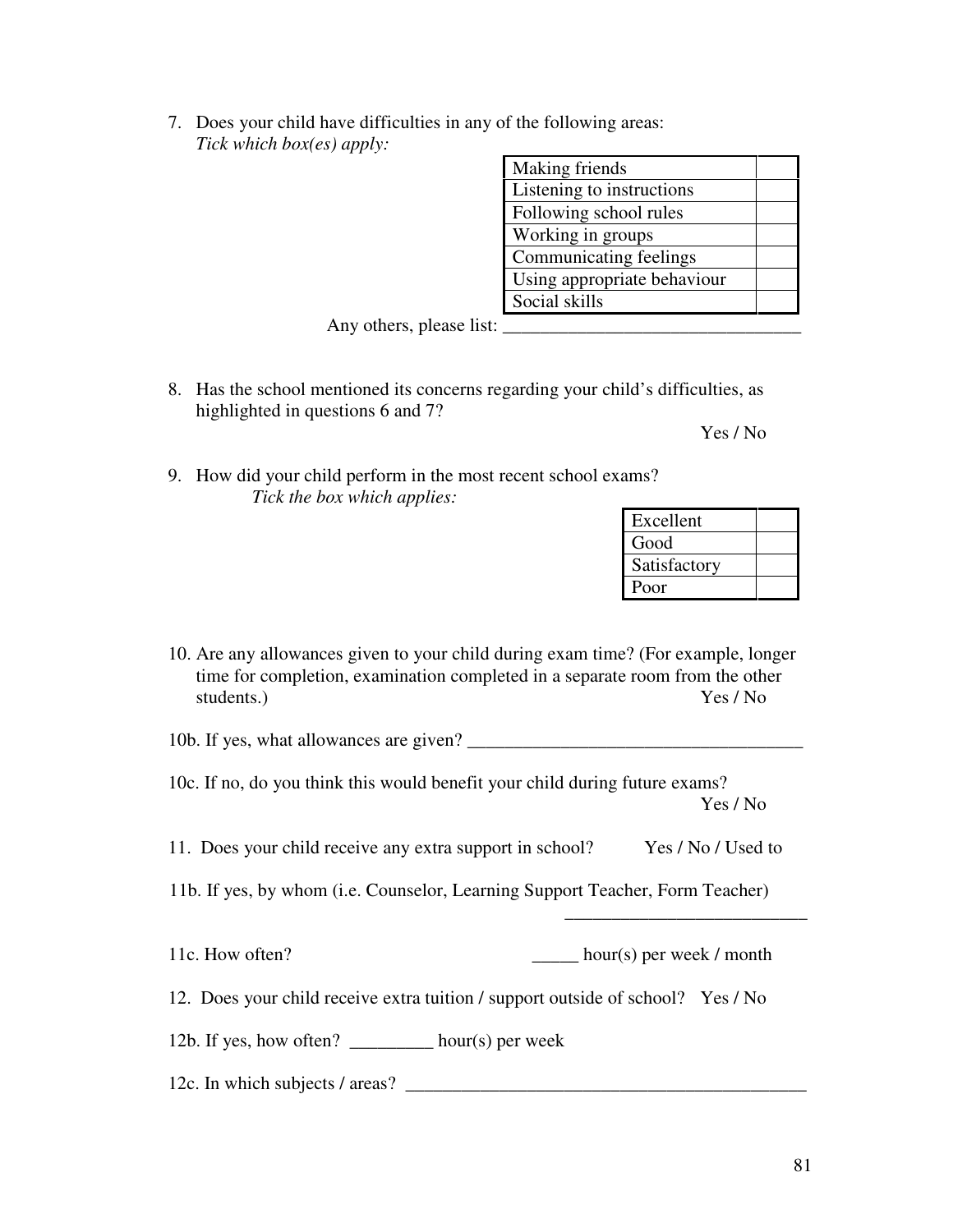13. Does your child get upset about certain matters at school? Yes / No / Sometimes

\_\_\_\_\_\_\_\_\_\_\_\_\_\_\_\_\_\_\_\_\_\_\_\_\_\_\_\_\_\_\_\_\_\_\_\_\_\_\_\_\_\_\_\_\_\_\_\_\_\_\_\_\_\_\_\_\_\_\_\_\_\_\_\_\_\_\_\_\_

\_\_\_\_\_\_\_\_\_\_\_\_\_\_\_\_\_\_\_\_\_\_\_\_\_\_\_\_\_\_\_\_\_\_\_\_\_\_\_\_\_\_\_\_\_\_\_\_\_\_\_\_\_\_\_\_\_\_\_\_\_\_\_\_\_\_\_\_\_

13b. If yes, which are the most common issues that upset your child? *Tick which boxes apply:*

| Being bullied/teased            |  |
|---------------------------------|--|
| Arguing with classmates/friends |  |
| Not understanding work          |  |
| In trouble with teacher         |  |
| Not fitting in                  |  |

Any others: \_\_\_\_\_\_\_\_\_\_\_\_\_\_\_\_\_\_\_\_\_\_\_\_\_\_\_\_\_\_\_\_\_\_\_\_

14. If your child has been bullied at school, what was the cause?

15. Does the teacher and / or the students know your child has an ASD?

|                                                                                               | Teachers:<br>Students: | Yes / No<br>Yes / No |  |  |
|-----------------------------------------------------------------------------------------------|------------------------|----------------------|--|--|
| 15b. If yes, are they understanding and supportive of your child's needs and<br>difficulties? |                        |                      |  |  |
|                                                                                               | Teachers:<br>Students: | Yes / No<br>Yes / No |  |  |
| 16. Is there a buddy system for your child at school?                                         |                        | Yes / No             |  |  |
| 16b. Does this appear to benefit your child?                                                  |                        | Yes / No             |  |  |
| 16c. If yes, how? If no, why?                                                                 |                        |                      |  |  |
|                                                                                               |                        |                      |  |  |
| 17. Does your child appear to enjoy school?                                                   |                        | Yes / No             |  |  |
| 18. Has your child ever changed school?                                                       |                        | Yes / No             |  |  |
| 18b. If yes, for what reasons?                                                                |                        |                      |  |  |

\_\_\_\_\_\_\_\_\_\_\_\_\_\_\_\_\_\_\_\_\_\_\_\_\_\_\_\_\_\_\_\_\_\_\_\_\_\_\_\_\_\_\_\_\_\_\_\_\_\_\_\_\_\_\_\_\_\_\_\_\_\_\_\_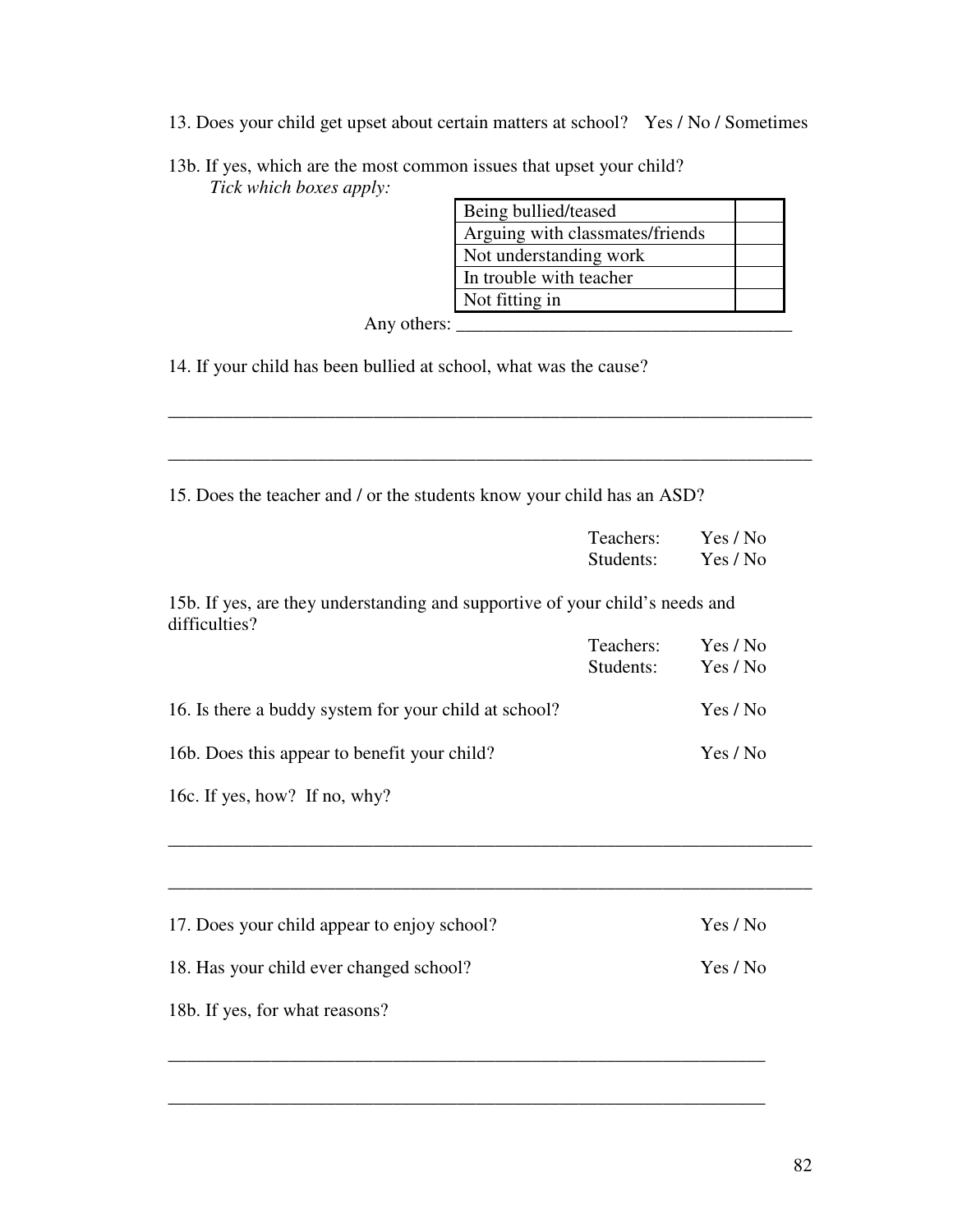| 19. Has your child ever been excluded from a school?                                                     | Yes / No |
|----------------------------------------------------------------------------------------------------------|----------|
| 20. Has the school ever suggested that your child's needs may be better met at an<br>alternative school? |          |
|                                                                                                          | Yes / No |
| 21. Do you, as a parent/member of the family, feel supported by your child's current<br>school?          |          |
|                                                                                                          | Yes / No |
| 21b. If no, what changes would you like to see?                                                          |          |
|                                                                                                          |          |
| 22. Have you ever considered sending your child to a special school?                                     |          |
| 22b. Why or why not?                                                                                     | Yes / No |
|                                                                                                          |          |
| 23. Do you feel the public is becoming more aware of ASD's in Singapore?                                 |          |
| 23b. If yes, how?                                                                                        | Yes / No |
|                                                                                                          |          |
| 24. Do you feel there is more provision available for your child and other children<br>with ASD's?       |          |
|                                                                                                          | Yes / No |
| 25. Do you feel there is more support available for you / parents of children with<br>ASD's?             |          |
|                                                                                                          | Yes / No |
| for taking the time in completing this                                                                   |          |

Thank you very much for taking the time in completing this questionnaire. If you have any questions or concerns please feel free to contact me.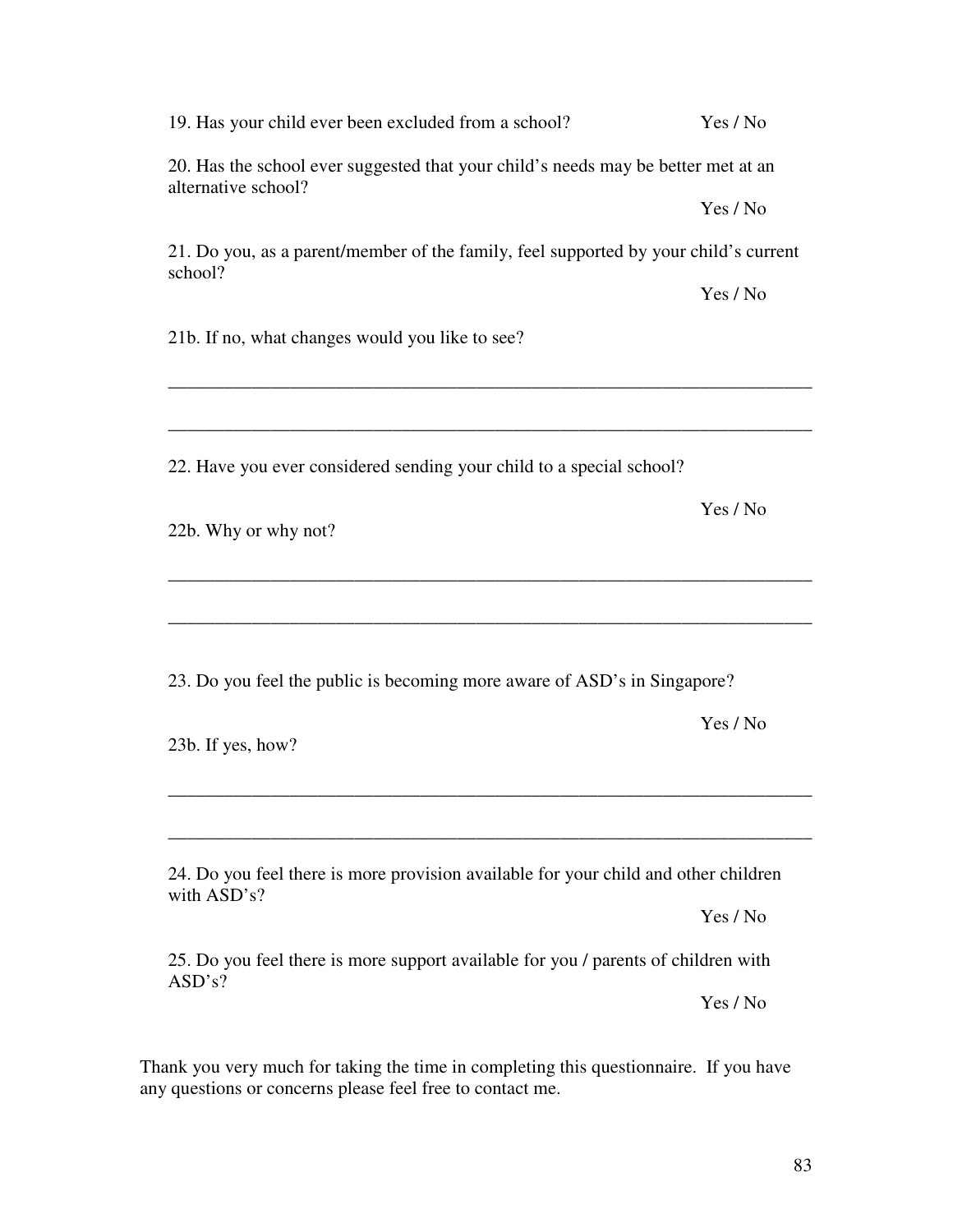# **APPENDIX TWO**

## **QUESTIONNAIRE FOR STUDENTS**

- 1. Do you attend Primary or Secondary school? *Circle the one which applies:* Primary / Secondary
- 2. Do you enjoy school? Yes / No

3. List three things you like and three things you dislike about school.

| Like $\odot$ | Don't like $\odot$ |
|--------------|--------------------|
|              |                    |
|              |                    |
| ◠            | 2.                 |
|              |                    |
| 3.           | 3.                 |
|              |                    |
|              |                    |

| Don't like $\odot$ |  |
|--------------------|--|
| 1.                 |  |
|                    |  |
| 2.                 |  |
| 3.                 |  |
|                    |  |

4. Do you find the following subjects easy, okay or hard? *Tick which boxes apply. Leave blank any subjects you do not take*.

|             | Easy | Okay | Hard |                           | <b>Easy</b> | Okay | Hard |
|-------------|------|------|------|---------------------------|-------------|------|------|
| Art         |      |      |      | Mathematics               |             |      |      |
| Chemistry   |      |      |      | Mother Tongue             |             |      |      |
| English     |      |      |      | Music                     |             |      |      |
| Language    |      |      |      |                           |             |      |      |
| English     |      |      |      | <b>Physical Education</b> |             |      |      |
| Literature  |      |      |      |                           |             |      |      |
| Home        |      |      |      | Physics                   |             |      |      |
| Economics   |      |      |      |                           |             |      |      |
| Humanities  |      |      |      | Science                   |             |      |      |
| Any others: |      |      |      |                           |             |      |      |
|             |      |      |      |                           |             |      |      |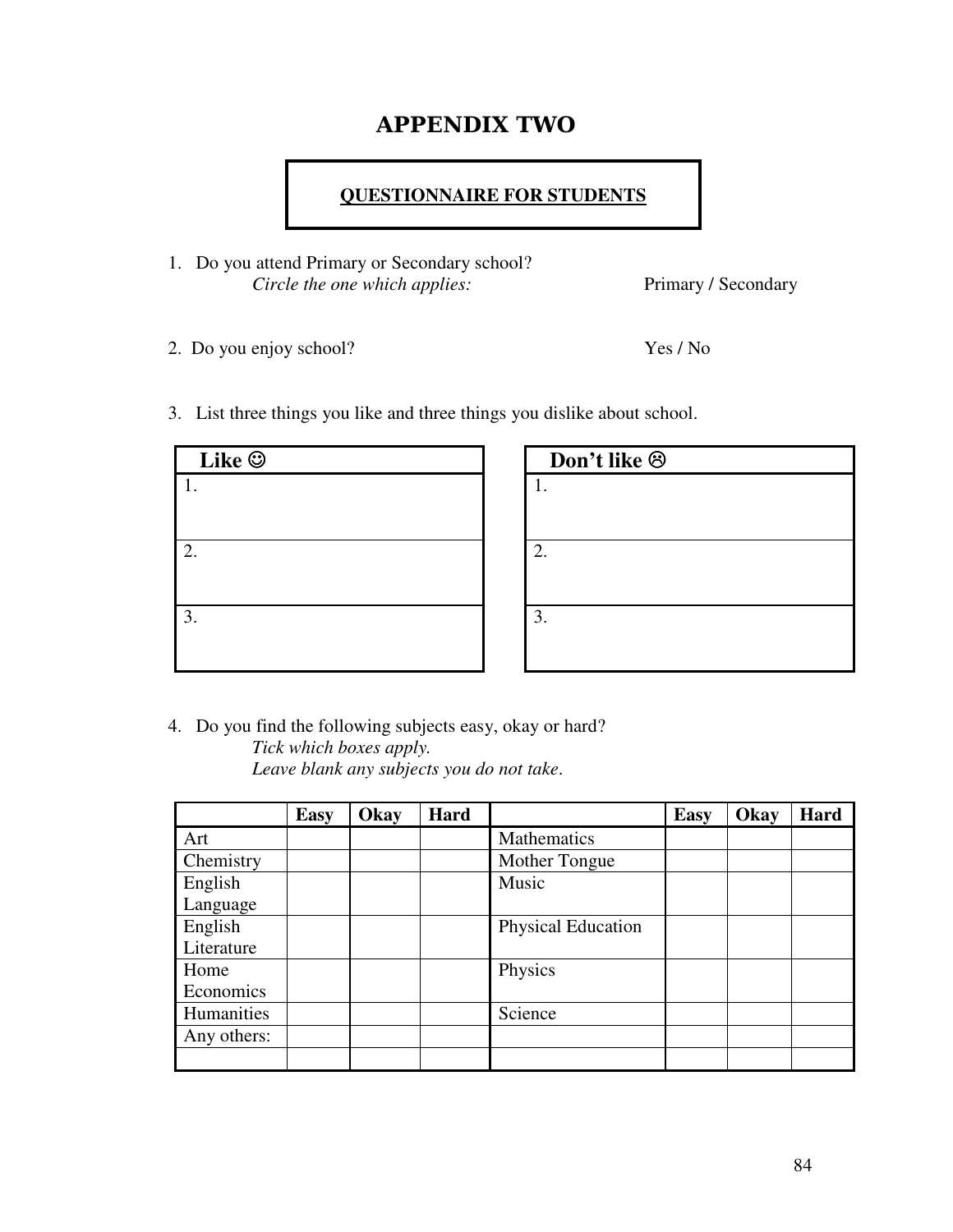5. Do you find the following areas easy, okay or hard? *Tick which box(es) apply.*

|                | <b>Easy</b> | Okay | Hard |                   | <b>Easy</b> | Okay | Hard |
|----------------|-------------|------|------|-------------------|-------------|------|------|
| Making friends |             |      |      | Working in groups |             |      |      |
| Listening to   |             |      |      | Communicating     |             |      |      |
| instructions   |             |      |      | feelings          |             |      |      |
| Learning new   |             |      |      | Using appropriate |             |      |      |
| topics         |             |      |      | behaviour         |             |      |      |
| Following      |             |      |      | Using appropriate |             |      |      |
| school rules   |             |      |      | social skills     |             |      |      |
| Any others:    |             |      |      |                   |             |      |      |

<sup>6</sup>a. Do you receive any extra help at school in the subjects you find hard? *Circle which applies*.

|  | b. If no, do you think this would benefit you? |  | Yes / No |
|--|------------------------------------------------|--|----------|
|--|------------------------------------------------|--|----------|

- 7a. Do you like the other students in your class? Yes / No / Some
- b. Give reasons for your answer.  $\Box$

\_\_\_\_\_\_\_\_\_\_\_\_\_\_\_\_\_\_\_\_\_\_\_\_\_\_\_\_\_\_\_\_\_\_\_\_\_\_\_\_\_\_\_\_\_\_\_\_\_\_\_\_\_\_\_\_\_\_\_\_\_\_\_\_\_\_\_\_\_

- 8. What do you usually do during recess? \_\_\_\_\_\_\_\_\_\_\_\_\_\_\_\_\_\_\_\_\_\_\_\_\_\_\_\_\_\_\_\_\_\_
- 9. How did you find your most recent school exams? Easy / Okay / Hard
- 10a. Do you think you could achieve higher results if you were allowed to complete your school exams in a separate room from the rest of your class?

|                                     | res / No |
|-------------------------------------|----------|
| b. Would you like this opportunity? | Yes / No |

Yes / No / Used to

 $\overline{y}$   $\overline{y}$  /  $\overline{y}$  /  $\overline{y}$  /  $\overline{y}$  /  $\overline{y}$  /  $\overline{y}$  /  $\overline{y}$  /  $\overline{y}$  /  $\overline{y}$  /  $\overline{y}$  /  $\overline{y}$  /  $\overline{y}$  /  $\overline{y}$  /  $\overline{y}$  /  $\overline{y}$  /  $\overline{y}$  /  $\overline{y}$  /  $\overline{y}$  /  $\overline{y}$  /  $\over$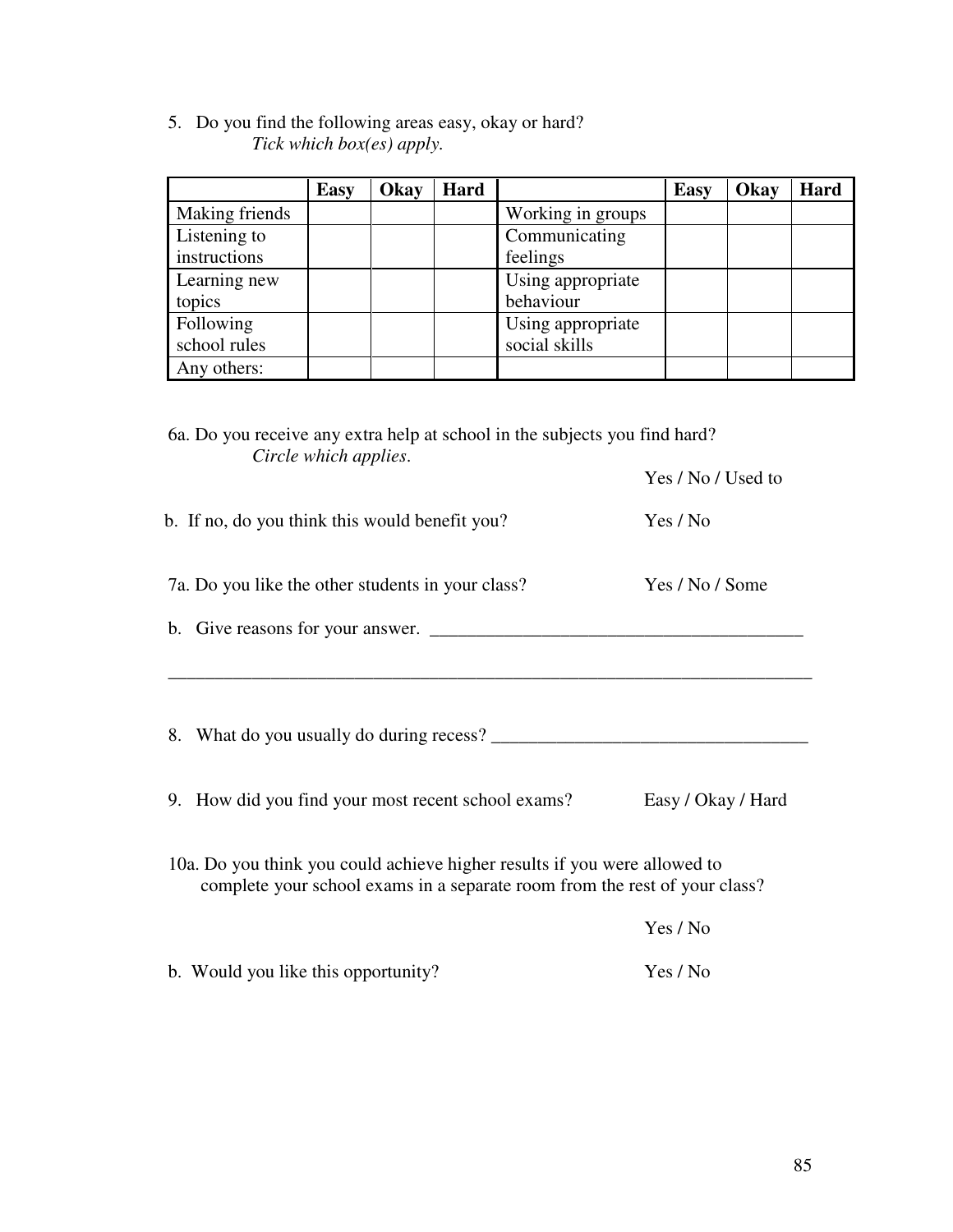## 11. Do the following things happen to you at school? *Tick which box(es) apply.*

|                                                                                                                                                                                                                                                                                  | <b>Often</b> | <b>Sometimes</b>     | <b>Never</b> |
|----------------------------------------------------------------------------------------------------------------------------------------------------------------------------------------------------------------------------------------------------------------------------------|--------------|----------------------|--------------|
| Being bullied/teased                                                                                                                                                                                                                                                             |              |                      |              |
| Arguing with classmates/friends                                                                                                                                                                                                                                                  |              |                      |              |
| Not understanding work                                                                                                                                                                                                                                                           |              |                      |              |
| In trouble with teacher                                                                                                                                                                                                                                                          |              |                      |              |
| Not fitting in https://www.archive.com/                                                                                                                                                                                                                                          |              |                      |              |
|                                                                                                                                                                                                                                                                                  |              |                      |              |
| 12. What do you tend to get into trouble for the most at school? _______________                                                                                                                                                                                                 |              |                      |              |
| 13a. Is your teacher understanding if you have a problem?                                                                                                                                                                                                                        |              | Yes / Sometimes / No |              |
| b. Are the other students in your class understanding if you have a problem?                                                                                                                                                                                                     |              |                      |              |
| Yes / Sometimes / No                                                                                                                                                                                                                                                             |              |                      |              |
| 14a. Do you have a buddy to help you in school?                                                                                                                                                                                                                                  |              | Yes / No             |              |
|                                                                                                                                                                                                                                                                                  |              |                      |              |
| 15a. Have you ever wanted to change school?                                                                                                                                                                                                                                      |              | Yes / No             |              |
|                                                                                                                                                                                                                                                                                  |              |                      |              |
| 16a. Are there any changes you would like to see in school that would help to make you<br>happier and more settled?                                                                                                                                                              |              |                      |              |
| b. If yes, what are they? $\frac{1}{2}$ [10] $\frac{1}{2}$ [10] $\frac{1}{2}$ [10] $\frac{1}{2}$ [10] $\frac{1}{2}$ [10] $\frac{1}{2}$ [10] $\frac{1}{2}$ [10] $\frac{1}{2}$ [10] $\frac{1}{2}$ [10] $\frac{1}{2}$ [10] $\frac{1}{2}$ [10] $\frac{1}{2}$ [10] $\frac{1}{2}$ [10] |              | Yes / No             |              |

\_\_\_\_\_\_\_\_\_\_\_\_\_\_\_\_\_\_\_\_\_\_\_\_\_\_\_\_\_\_\_\_\_\_\_\_\_\_\_\_\_\_\_\_\_\_\_\_\_\_\_\_\_\_\_\_\_\_\_\_\_\_\_\_\_\_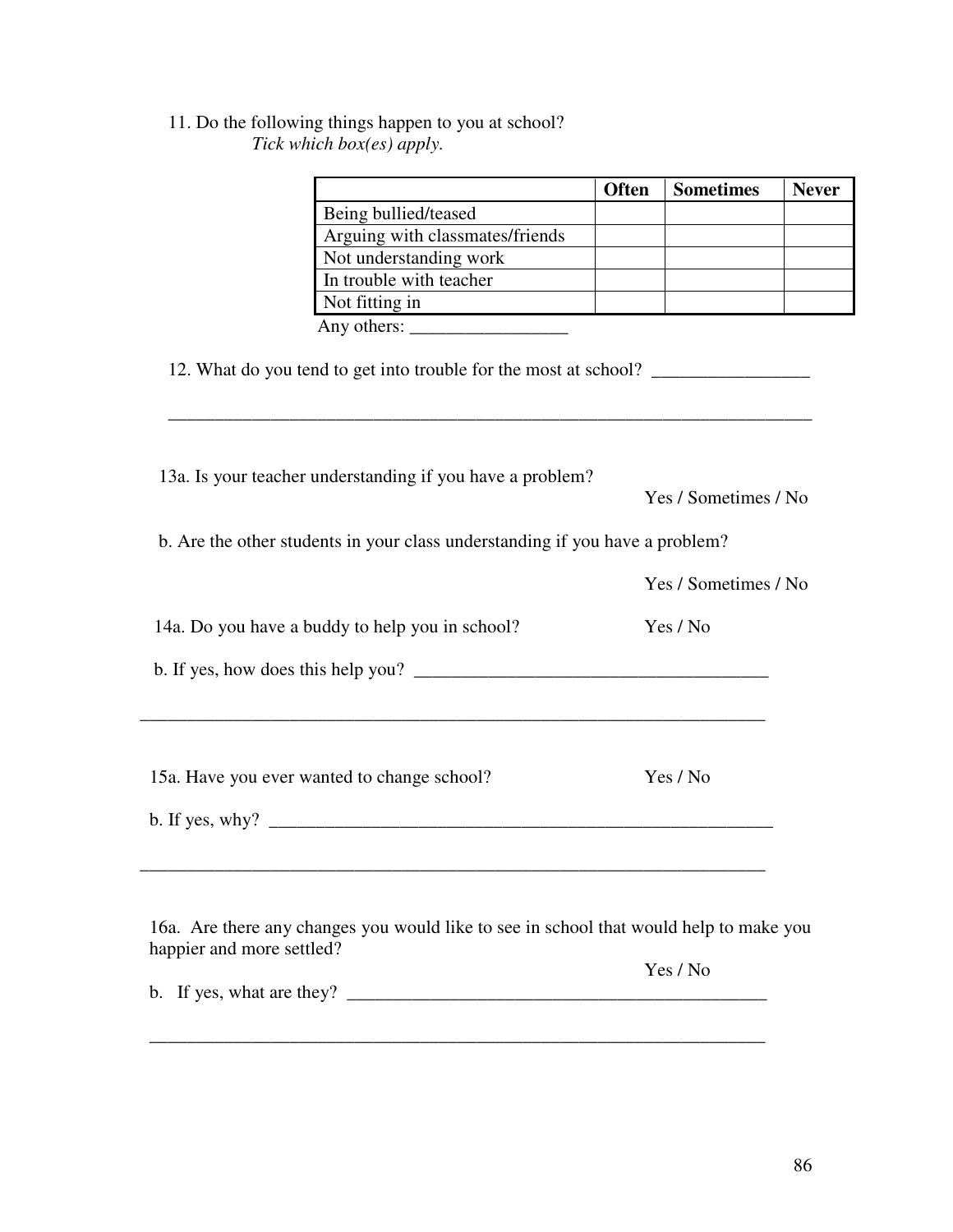## **APPENDIX THREE**

### **SCHOOL STREAMING**

All children in mainstream are assessed in English Language, Mother Tongue (Mandarin, Malay or Tamil) and Mathematics at the end of Primary 4 (P4). Streaming in P5 is based on these results. According to the MOE, "The purpose of streaming is to place your child in a language stream for which he is most suited so that he completes primary education successfully." (Ministry of Education, Singapore, 2004)

The streams in primary include EM1, EM2, EM3 and ME3. The lowest ability stream is EM3 and caters "for pupils less able to cope with English Language and Mother Tongue." (Ministry of Education, Singapore, 2004) Pupils in EM3 are taught 'Foundation English Language' and Mother Tongue at basic proficiency level. The Mother Tongue classes focus on aural skills, reading and listening comprehension and conversation. EM1 and EM2 prepares the students for higher level subjects and ME3 allows students to learn Mother Tongue at higher level and basic level English Language. All subjects in ME3 are taught in Mother Tongue. Not all schools provide ME3 unless there is sufficient demand. Children may be transferred to alternative schools if there is not enough demand in certain streams such as ME3.

At the end of P6 all children must take the PSLE, however, according to the interviewee, this is impossible to fail. The marks obtained dictate which course each child will follow in secondary school. There are four courses, one to cater for every child. According to

87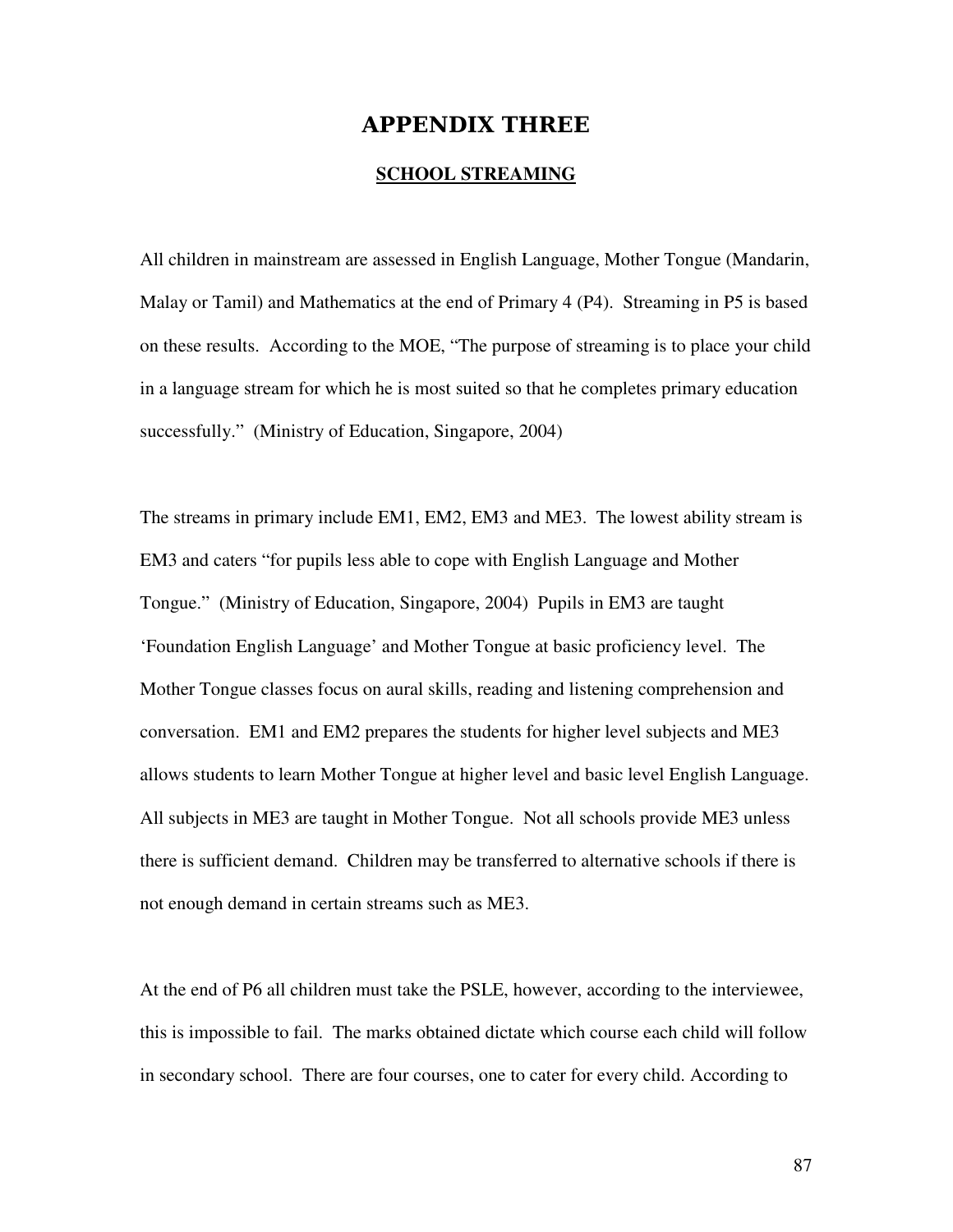the interviewee, however, those children with severe learning difficulties will still struggle with the syllabus of even the lowest course. The courses available are: 'Special', 'Express', 'Normal (Academic)' and 'Normal (Technical)'. Special and Express involve taking seven to eight subjects (with the possibility of nine) at GCE 'O' level examinations. This includes two languages, Higher English and Mother Tongue, Mathematics, Science and Humanities. The 'Normal (Academic)' course involves taking six to eight subjects in GCE 'N' level examinations and the 'Normal (Technical)' course involves taking five to seven subjects in GCE 'N' level examinations. Students placed in the 'Normal (Technical)' course are prepared towards 'technical-vocational education and training' in Technical / Commercial Institutes.

Ministry of Education, Singapore (2004) Special Education in Singapore. http://www1.moe.edu.sg/specialeducation.html (14 June 2004)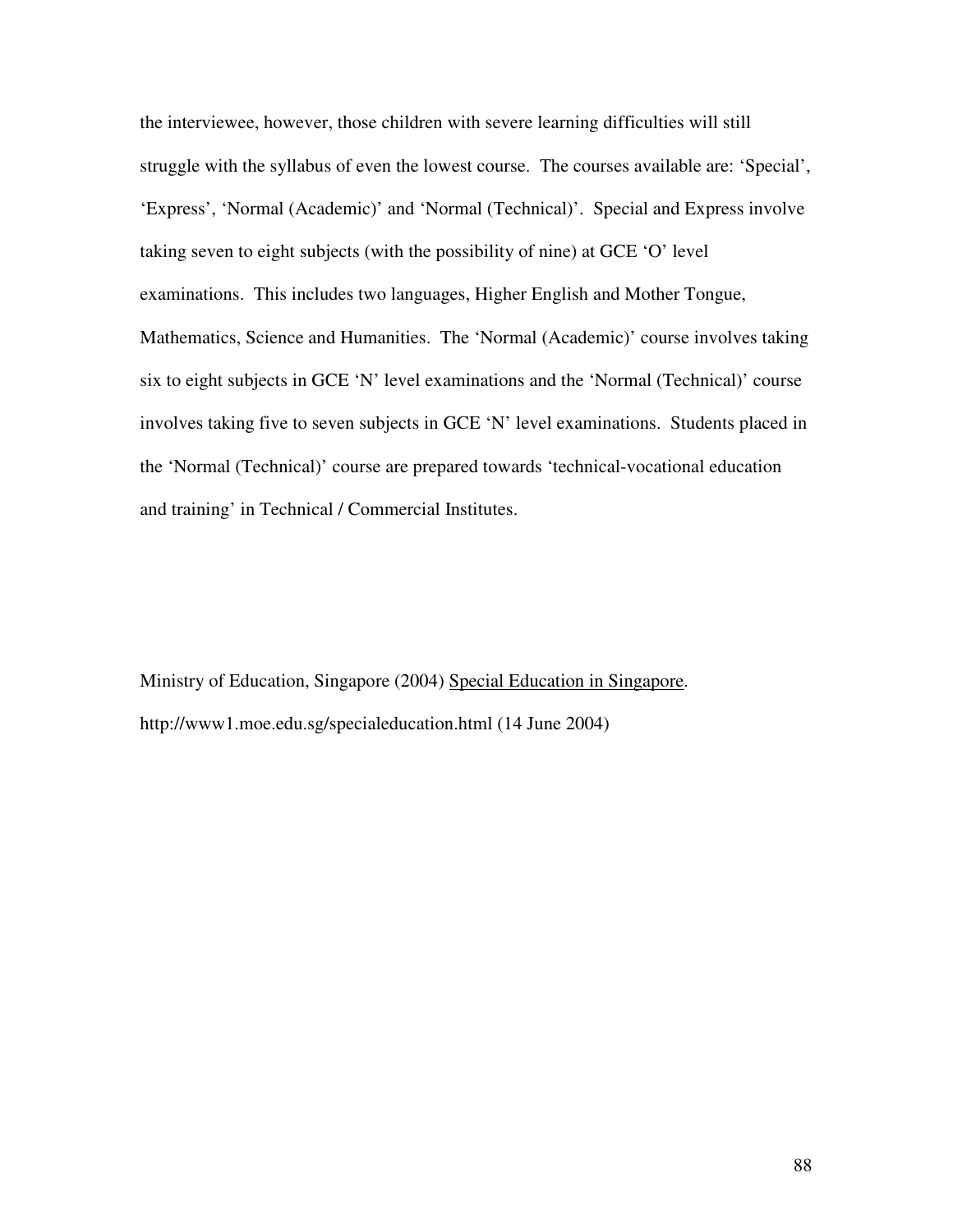## **APPENDIX FOUR**

## **SCHOOL SESSIONS**

Primary classes range from Primary 1 (P1) for six / seven year olds through to P6 (eleven / twelve year olds). Secondary classes range from Sec 1 (twelve / thirteen year olds) through to Sec 4 (fifteen / sixteen year olds). Students then continue on to Junior College. Most primary local schools follow a 'split session' system whereby children attend either morning or afternoon classes from Monday to Friday. Morning sessions are generally from 6am until 12.20pm and afternoon sessions from 12pm until 6.20pm. Children alternate between morning and afternoon school yearly. Teachers either teacher morning or afternoon classes, however, many are involved in 'Co-Curricular Activities'  $(CCA)$  or 'Remedial'<sup>20</sup> classes outside of teaching hours. Secondary schools follow a single session system from 7.30 until 2pm. Most schools also run on Saturday's for CCA and Remedial, although by 2005, Saturday schooling is planned to stop. Reportedly, this is "to allow teachers more time to reflect and improve on teaching methods." (Swee, 2004, p.39) Apparently, this is a welcome relief for teachers although the concern for such a move is that longer weekdays at school will eventuate. Students are also concerned about the repercussions of longer hours added to their extremely busy existing weekdays. One student stated, "My lessons already end late, at around 5pm, and with CCAs being pushed to the weekdays, I'll be exhausted mentally and physically." (Swee, 2004, p.39)

 $20$  Extra lessons for children unable to meet the subject criteria.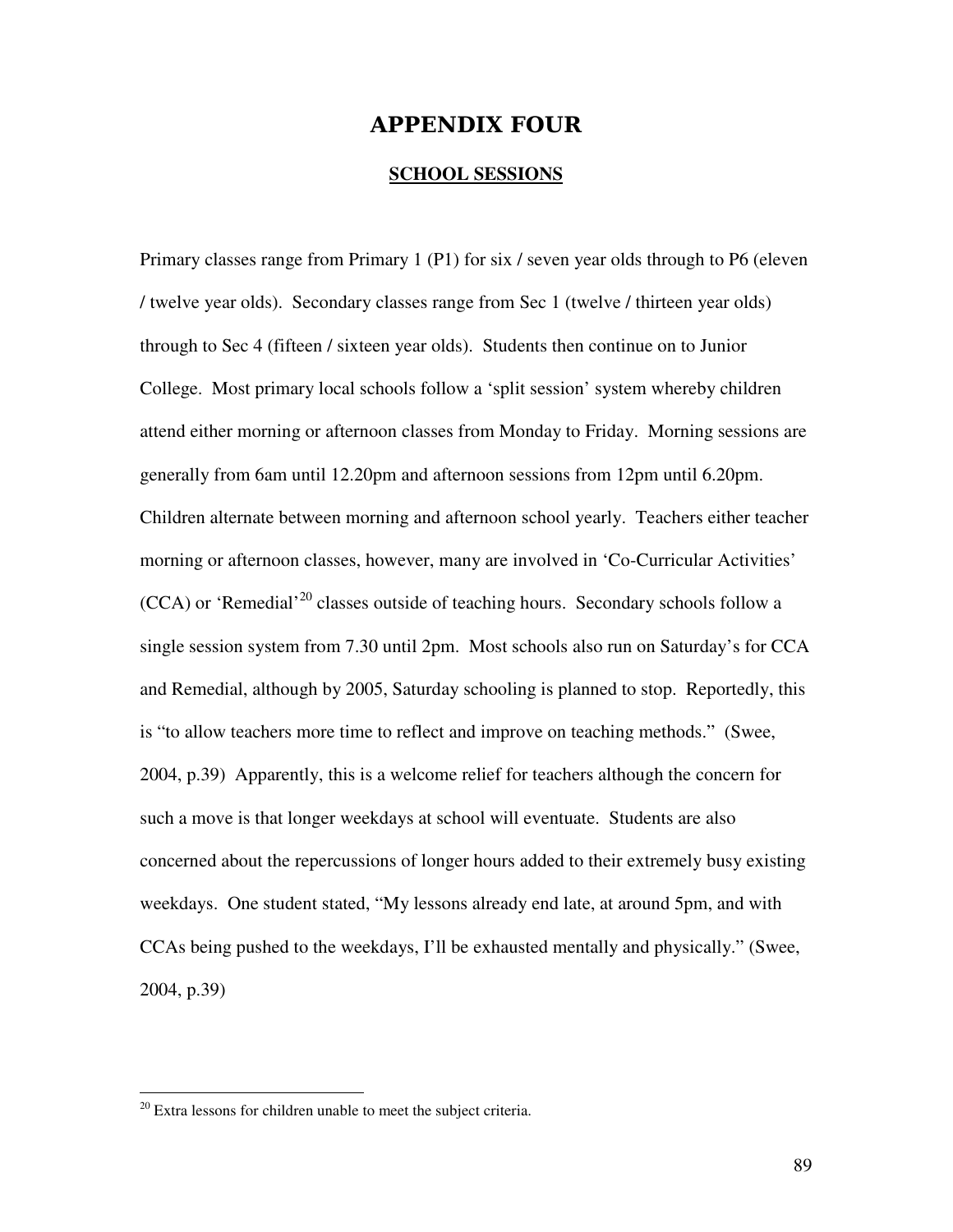Swee, D. (2004) Teens Want to go to School on Saturdays. The Sunday Times. Singapore Press Holdings Publication. Singapore. September 19<sup>th</sup>, p.39.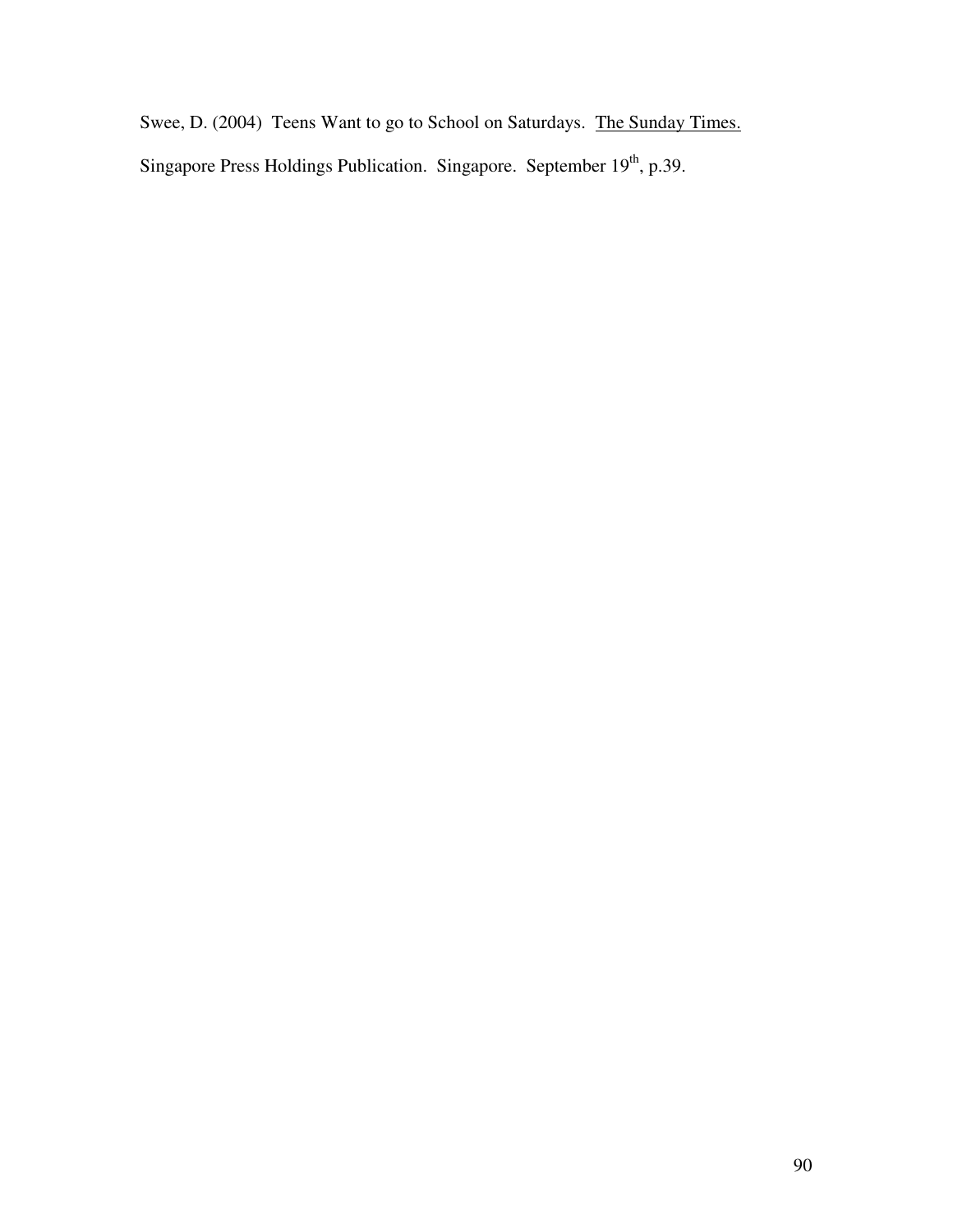## **APPENDIX FIVE**

## **SCHOOL SUPPORT ROLES**

A Discipline Master (DM) is an assigned class teacher who deals with all the discipline problems in school. Children are sent to the discipline master for 'punishment'. Every mainstream school has a DM. The DM is not required to undergo any training in behaviour management for this post.

#### Teacher Counselor (TC).

All teachers have basic counseling knowledge from their teacher training course. There are, however, two trained teachers in every school that are assigned as TC's. These teachers experience a three-day training course to gain this role. The TC's are classroom teachers who have to counsel children in addition to their normal teaching schedule. As a result, they rarely have time to counsel due to curriculum / syllabus pressures. Additionally, it is a restrictive service for the children as they can only see the TC outside of school teaching hours.

Schools are also at liberty to bring in free-lance counselors, once a week, from the Family Service Centre (FSC) and are provided money for this facility. Unfortunately, however, there is apparently a heavy stigma affiliated with seeing a counselor and most children are consequently reluctant to see one. As a result many schools no longer see the benefit of using this service.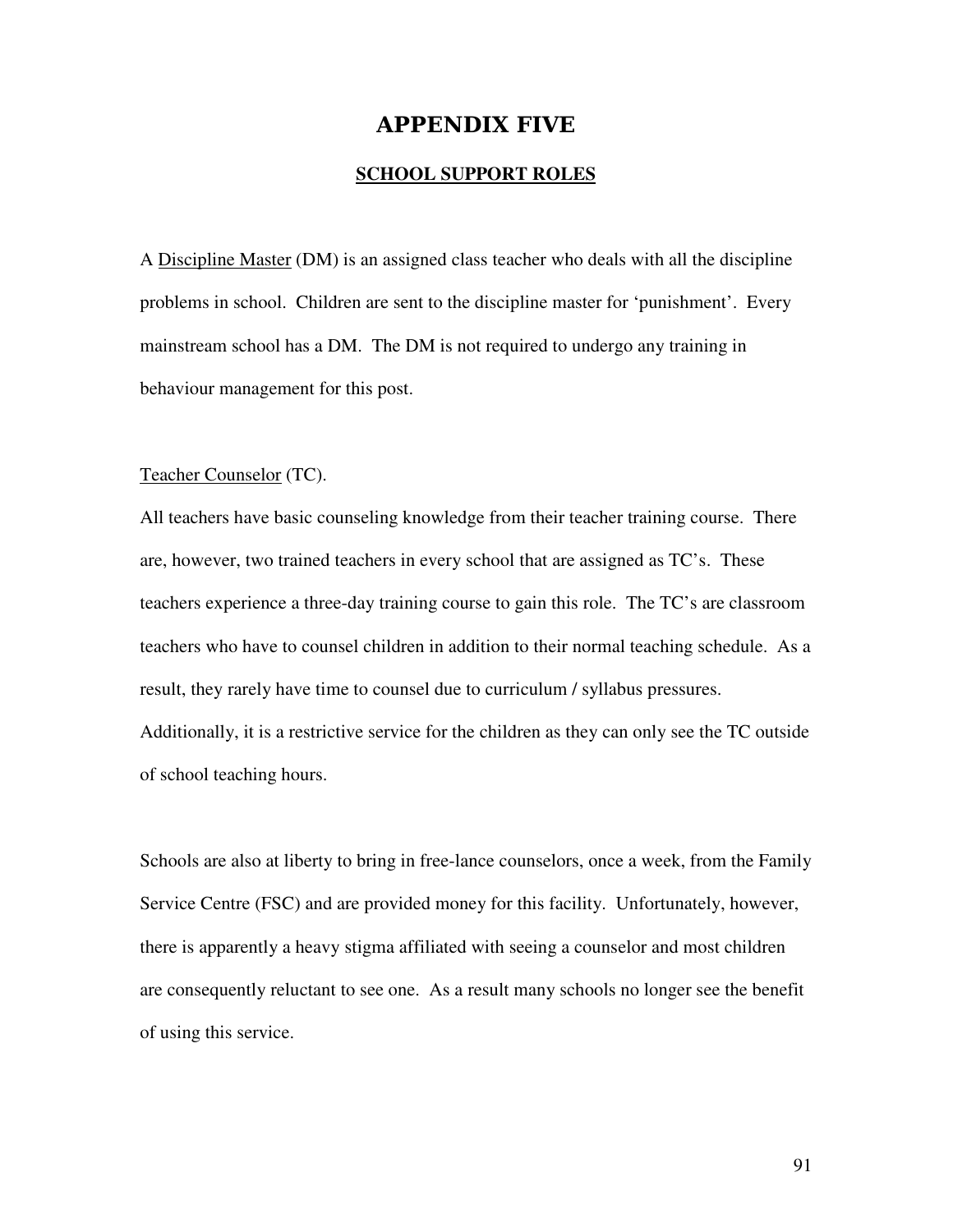A Learning Support Co-ordinator (LSC) is a mainstream teacher who is chosen by the principal to experience minimal training by the Psychiatry Service. Being a LSC is a full time position with which their class teaching is relinquished. LSC's will often become the case co-ordinator for all children in both the primary and secondary school who have SEN. According to the interviewee, this is a huge role and a difficult one for someone who has limited training in SEN. With someone in this role, however, it can allow for interventions to be followed up and reviews of children to be more viable. The LSC, according to the interviewee, is slightly comparable to a SENco although does not have as much training or experience. In some large schools two full-time LSC's are trained.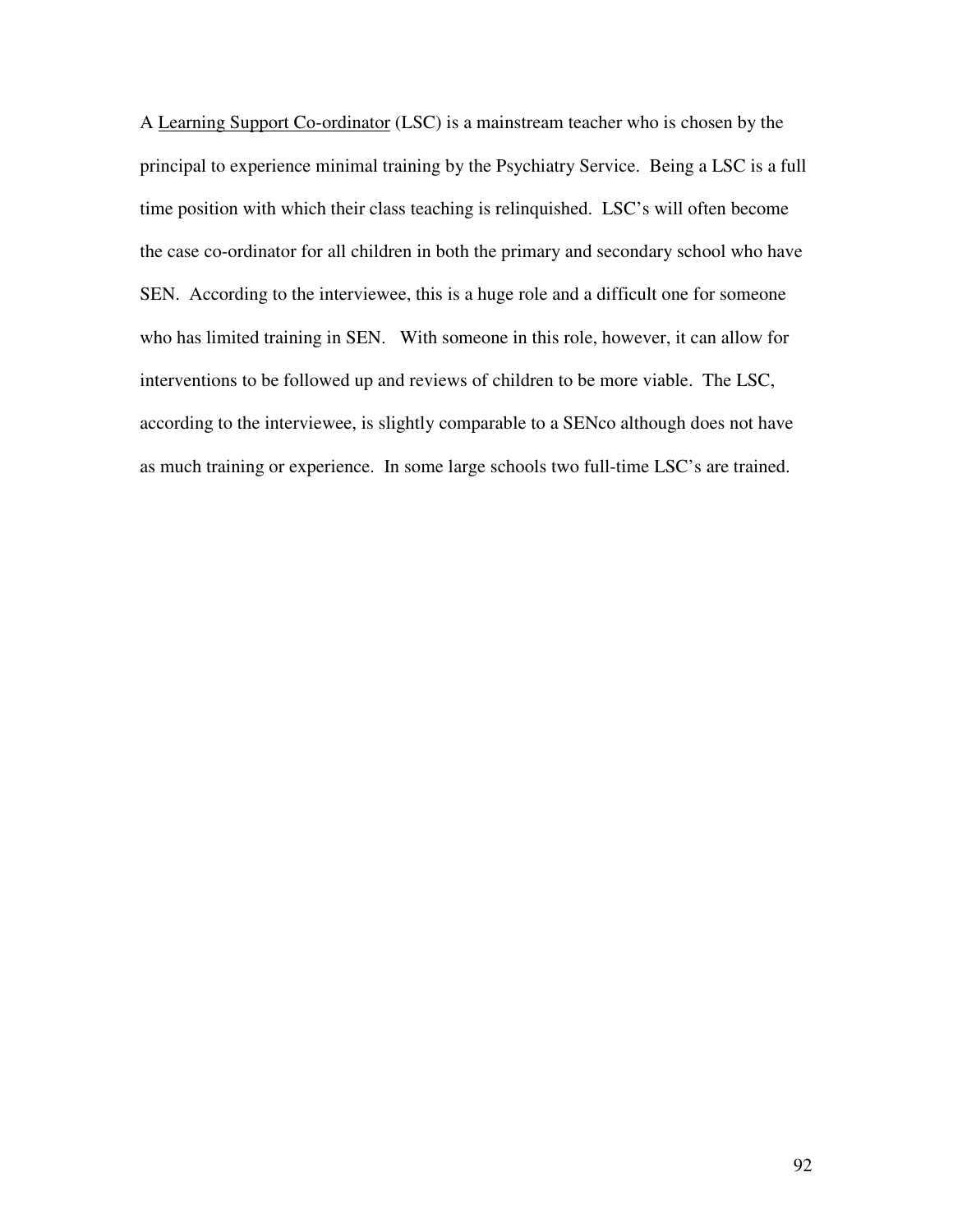## **APPENDIX SIX**

## **LOCAL SPECIAL NEEDS SCHOOLS IN SINGAPORE**

The twelve Voluntary Welfare Organisations are as follows:

- Asian Women's Welfare Association (AWWA)
- Association for Persons with Special Needs (APSN)
- Autism Resource Centre (ARC)
- Canossian Daughters of Charity (CDC)
- Metta Welfare Association (MWA)
- Movement for the Intellectually Disabled (MINDS)
- Presbyterian Community Services (PCS)
- Rainbow Centre (RC)
- Singapore Association for the Deaf (SADeaf)
- Singapore Association of the Visually Handicapped (SAVH)
- Spastic Children's Association of Singapore (SCAS)

## **Asian Women's Welfare Association (AWWA)**

The AWWA Special School runs an 'Early Intervention Programme for Infants and Children' (EIPIC), from birth to 4 years and a special educational 'Programme for Children with Multiple Handicaps' (PCMH) between the ages of 4 to 12 years. Also,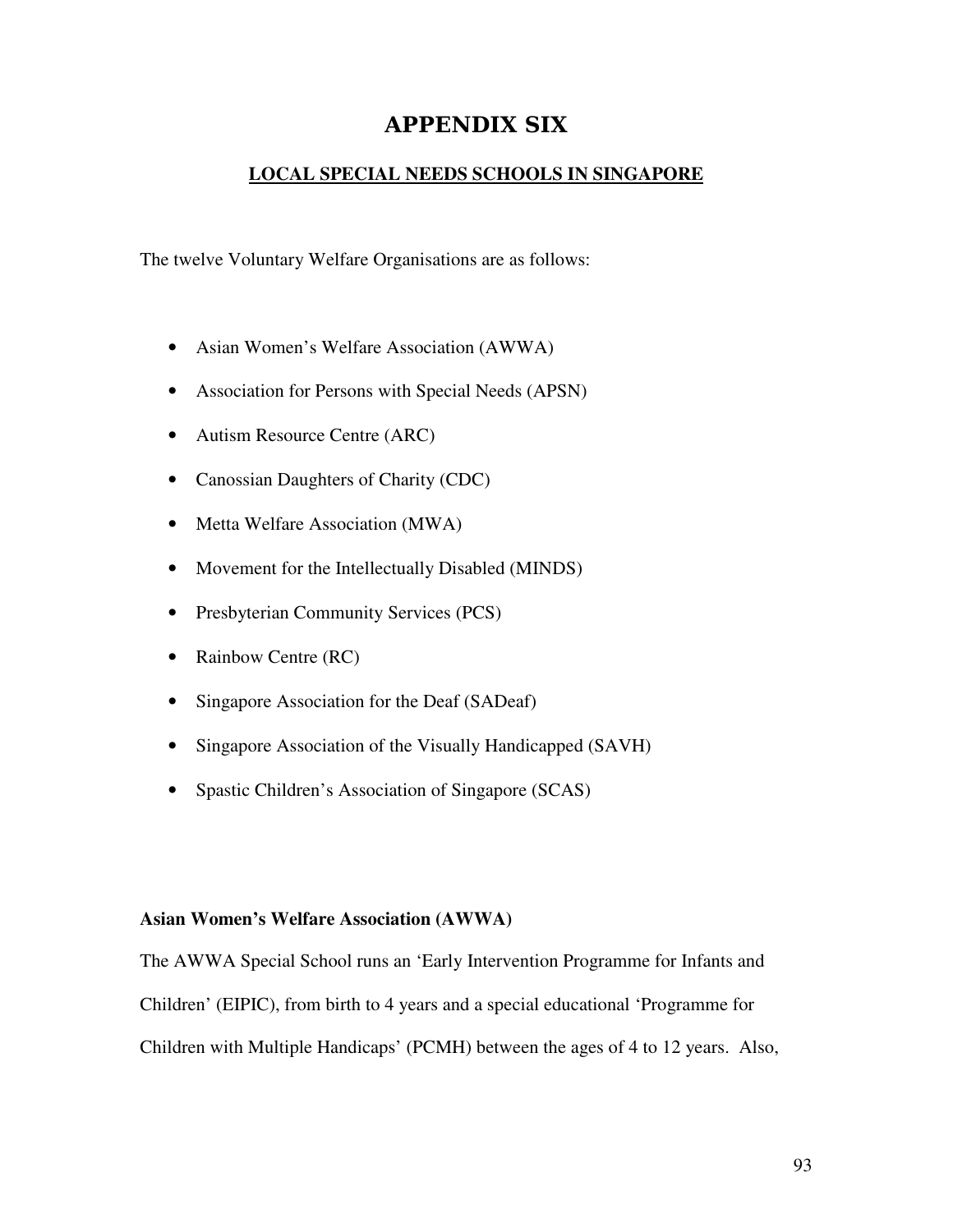since 2001 the school has catered for children with Autism and behavioural concerns under the title 'Project Challenge'.

### **Association for Persons with Special Needs (APSN)**

There are five APSN schools in Singapore, which cater for children with moderate <sup>21</sup>learning difficulties, with IQ's between 50 and 70. Children between the ages of 6 and 12 can either attend Chao Yang Special School, Jervois Special School or Katong Special School<sup>22</sup>. Children between the ages of 13 and 16 can attend Tanglin Special School and those between the ages of 17 and 19 can attend Delta Senior School, which prepares the students for employment through a range of pre-vocational training programmes.

### **Autism Resource Centre (ARC)**

The ARC are the latest to open a special needs school in Singapore. This is known as the 'Pathlight School', opened in 2004 and which caters for children between 6 and 16 who have an Autism Spectrum Disorder (ASD). Pathlight School offer's mainstream education for children with specific Special Educational Needs who have IQ's above 75. It caters for children cognitively able to cope with the mainstream syllabus, yet unable to cope socially and emotionally in mainstream school. Students are provided with autism friendly facilities, small class sizes and qualified teaching staff in the field of autism.

<sup>&</sup>lt;sup>21</sup> In Singapore 'Learning Difficulties' are often referred to as 'Intellectual Disabilities' and the abbreviation 'ID' is often used for persons who are 'intellectually disabled'.<br><sup>22</sup> Placement of a child into an APSN or MINDS school or a Day Activity Centre is generally based on the

geographical positioning of their family's home.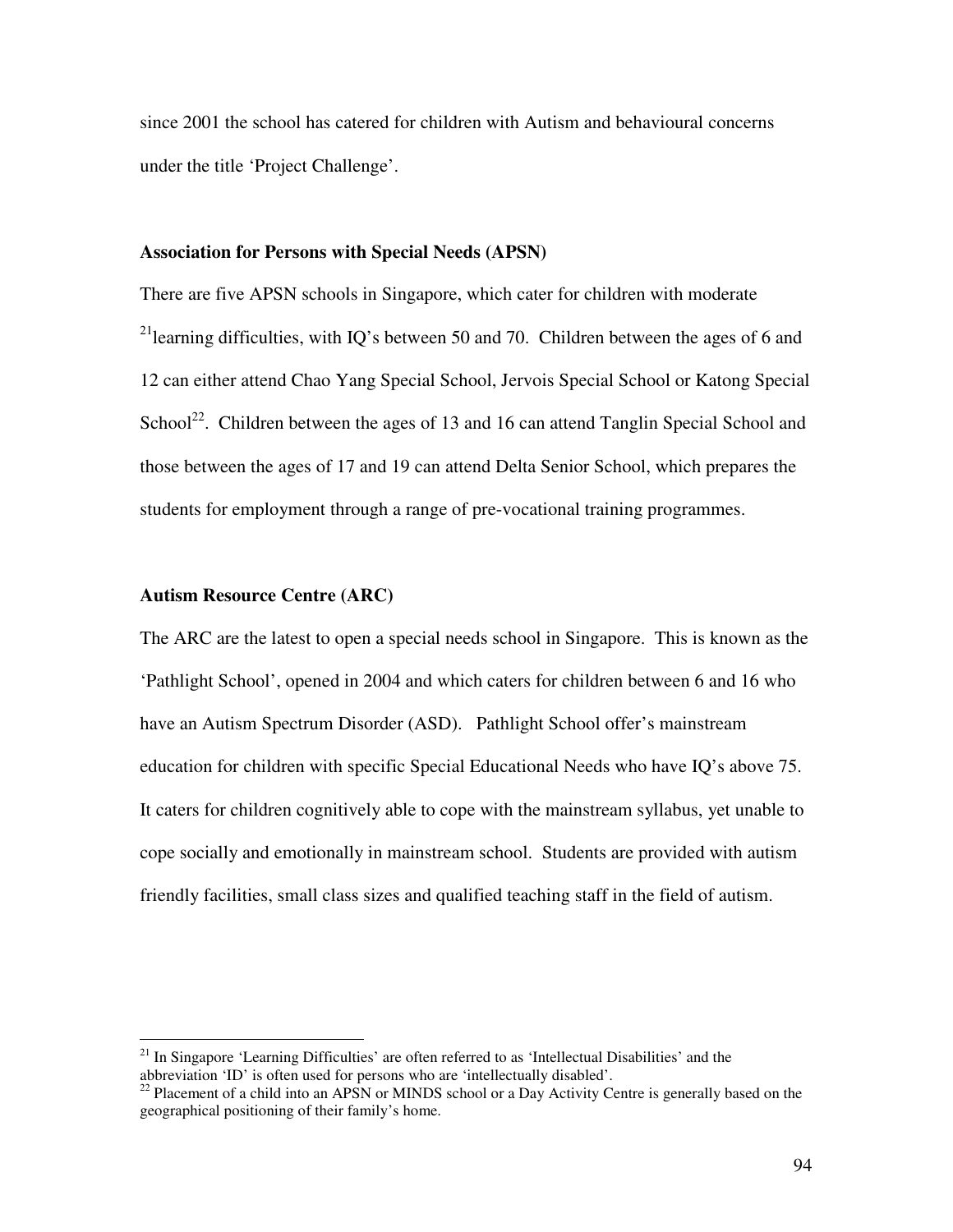## **Canossian Daughters of Charity (CDC)**

The CDC operates a primary school known as the 'Canossian School for the Hearing Impaired' (CSHI). On reaching Primary Six the pupils take the Primary School Leaving Exam (PSLE) and, depending on their results, will either transfer to a  $^{23}$  mainstream school catered for children with hearing impairment or to the 'Vocational School for the Handicapped'. The 'Magdalene Kindergarten' is a feeder school for pre-primary aged children with hearing impairment.

## **Metta Welfare Association (MWA)**

The MWA runs the 'Metta School' which caters for children with mild to moderate learning difficulties, with I.Q.'s between 55 and 75. The age range for the Metta School is 6 until 18 years old.

#### **Movement for the Intellectually Disabled (MINDS)**

There are five MINDS schools, which cater for children with moderate to severe learning difficulties, with IQ's below 50. Children between the ages of 4 and 18 can either attend Lee Kong Chian Gardens School, Jurong Gardens School, Guillemard Gardens School, Towner Gardens School or Yio Chu Kang Gardens School. On leaving school, students have the opportunity to either attend one of the two MINDS Day Activity Centres at Clementi or Ang Mo Kio, or attend one of the three MINDS Employment Development Centres / Sheltered Workshops.

<sup>&</sup>lt;sup>23</sup> Designated Secondary local schools, which cater for children with hearing impairments, are 'Boon Lay Secondary School' and 'Balestier Hill Secondary School'.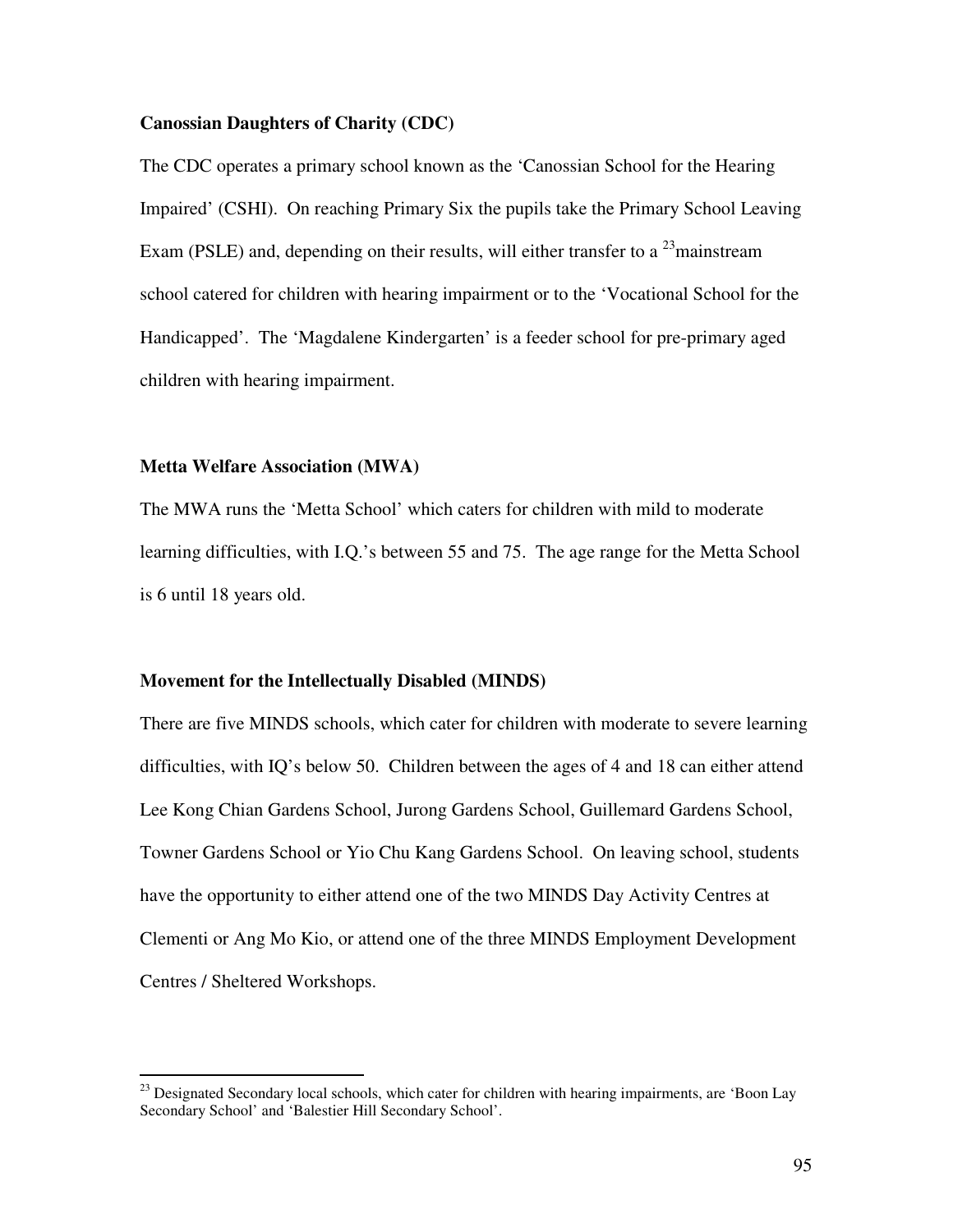### **Presbyterian Community Services (PCS)**

Since 2002, the PCS has run the 'Grace Orchard School' (GOS) for children between the ages of 7 and 16 years, with mild learning difficulties and IQ's from 55 to 70.

### **Rainbow Centre (RC)**

The Rainbow Centre operates two schools, namely, 'Margaret Drive Special School' (MDSS) and 'Balestier Special School' (BSS). Both schools cater for children with Cerebral Palsy, Down Syndrome, Autism Spectrum Disorders (ASD) and other neurological conditions. The schools follow three programmes: 1) 'Early Intervention for Infants and Children' under 4 years old; 2) 'Programme for Children with Multiple Handicaps' between 4 and 16 years; and 3) 'Structured Teaching for Exceptional Pupils' (STEP), for children with Autism up to the age of 12 years.

#### **Singapore Association for the Deaf (SADeaf)**

The SADeaf runs a primary school known as the 'Singapore School for the Deaf'. On reaching 14 years old the students can transfer to the 'Vocational School for the Handicapped' or, if able to pass the PSLE, can transfer to a designated mainstream school as listed in footnote 23, below.

#### **Singapore Association of the Visually Handicapped (SAVH)**

The SAVH operates a primary school known as the 'Singapore School for the Visually Handicapped'. The majority of students follow the mainstream curriculum, although there is also a remedial class for slow learners and a special class for children with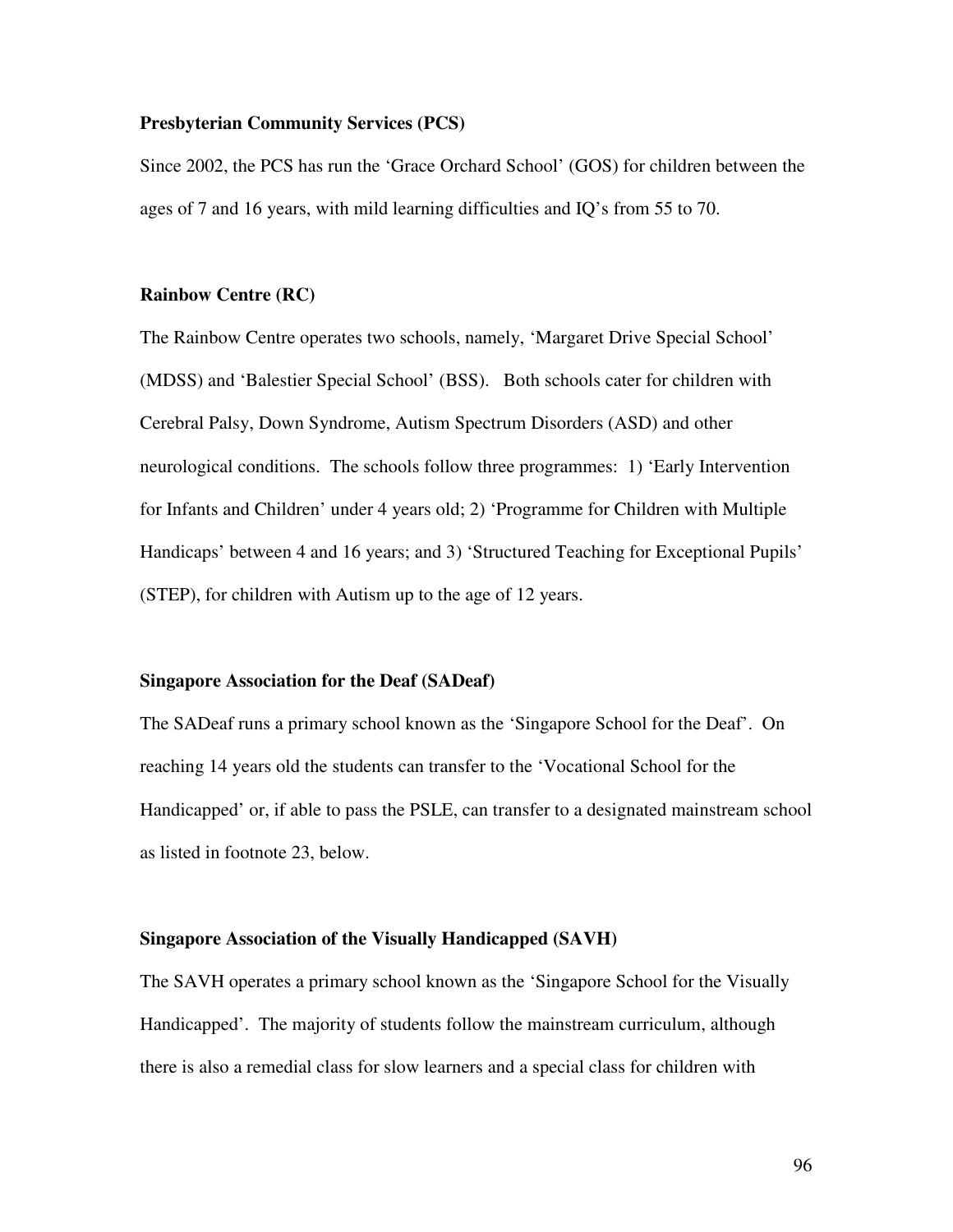multiple disabilities. On passing the PSLE the students can transfer to a  $24$  mainstream school. The SAVH also runs a 'Vocational Training Centre', which is for people with visual impairment aged 18 and above.

## **Spastic Children's Association of Singapore (SCAS)**

The SCAS runs the 'Spastic Children's Association School' for children with cerebral palsy between the ages of 5 and 18 years. The school curriculum is modified to meet the varying needs of each student. Vocational training and employment is also available at the SCAS 'Goodwill Rehabilitation and Occupational Workshop' (GROW).

The above information has been verified by telephone discussions with many of the listed schools Social Workers or Administry Departments.

 $24$  Designated Secondary local schools, which cater for children with visual impairment, are 'Ahmad Ibrahim Secondary School', 'Bedok South Secondary School', 'Dunearn Secondary School' and 'Ghim Moh Secondary School'.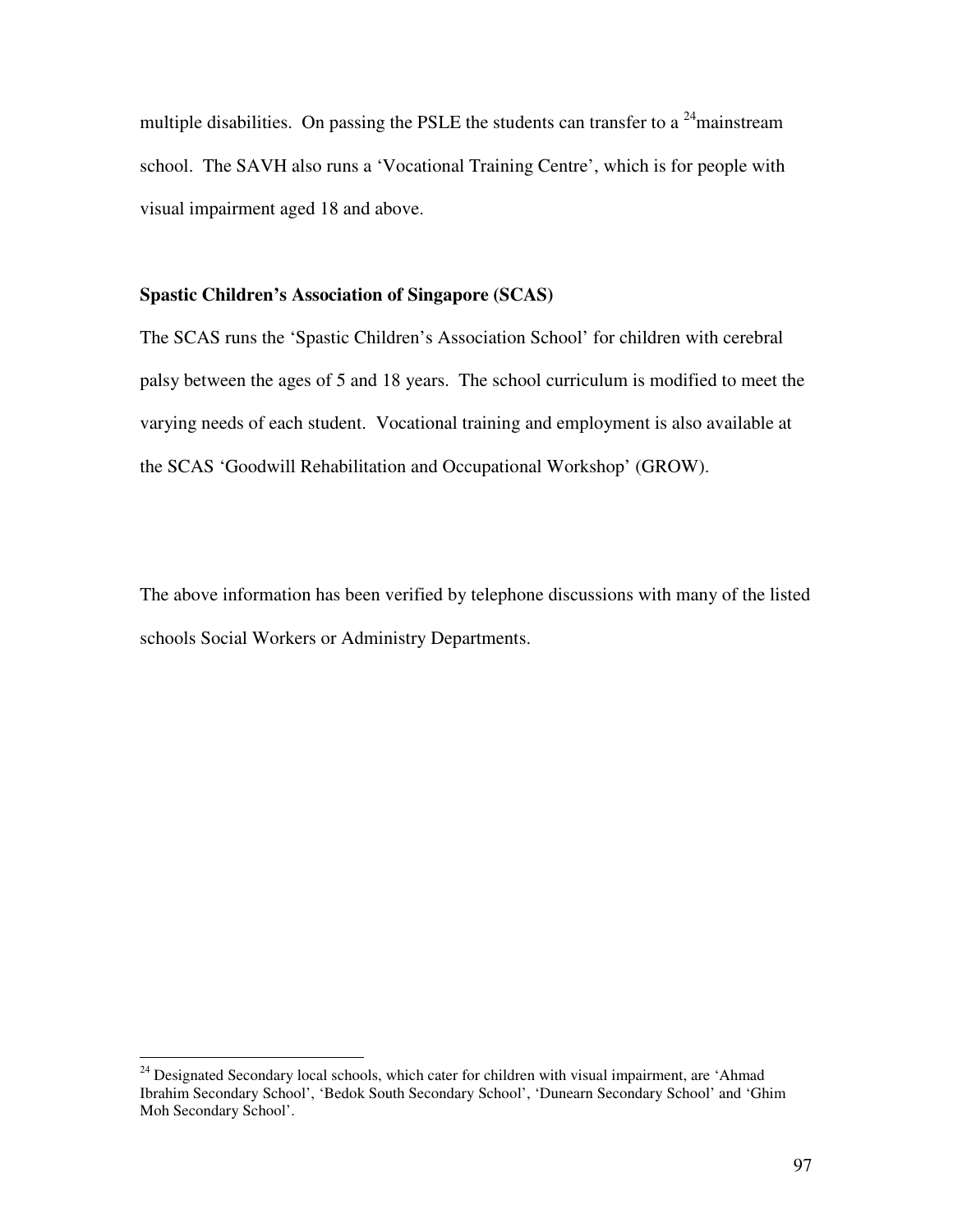## **APPENDIX SEVEN**

## **SINGAPORE: AN UNFRIENDLY DISABLED ENVIRONMENT**

For such a developed Country, provision, in terms of facilities, for people with physical disabilities, much like Government legislation, does not appear to be a priority, and is therefore behind many other Countries in terms of development. New buildings are now incorporating basic facilities for wheelchair users but often you will find that sufficient investigation of the needs of people with physical disabilities has not been fully carried out. Public transport is also exceptionally difficult for people in wheelchairs. Buses have high steps to alight and the train system, known as, Mass Rapid Transport (MRT) has escalators leading down to the platforms. In a recent telephone discussion, however, Glen Copsey from the 'Land Transport Authority' (LTA), claimed that all MRT stations are currently being installed with lifts as part of a rolling programme of upgrading. In an additional telephone conversation with Jonathan Wilcox, also from the LTA, the completion date for lifts to be installed within every MRT station was predicted to be by 2007. Mr. Wilcox, however, claimed that there were no plans towards making buses wheel chair accessible.

Similarly, 'outdoor' provision for wheelchair users, the elderly and parents with pushchairs for young children is very poor. Pavements are regularly uneven and slippery with high curbs and huge drains running along side the 'pathway' without barriers to prevent people from falling in. Similarly, many shops have steps leading to the entrance and shopping isles that are too narrow for wheelchairs. Unfortunately, this difficulty

98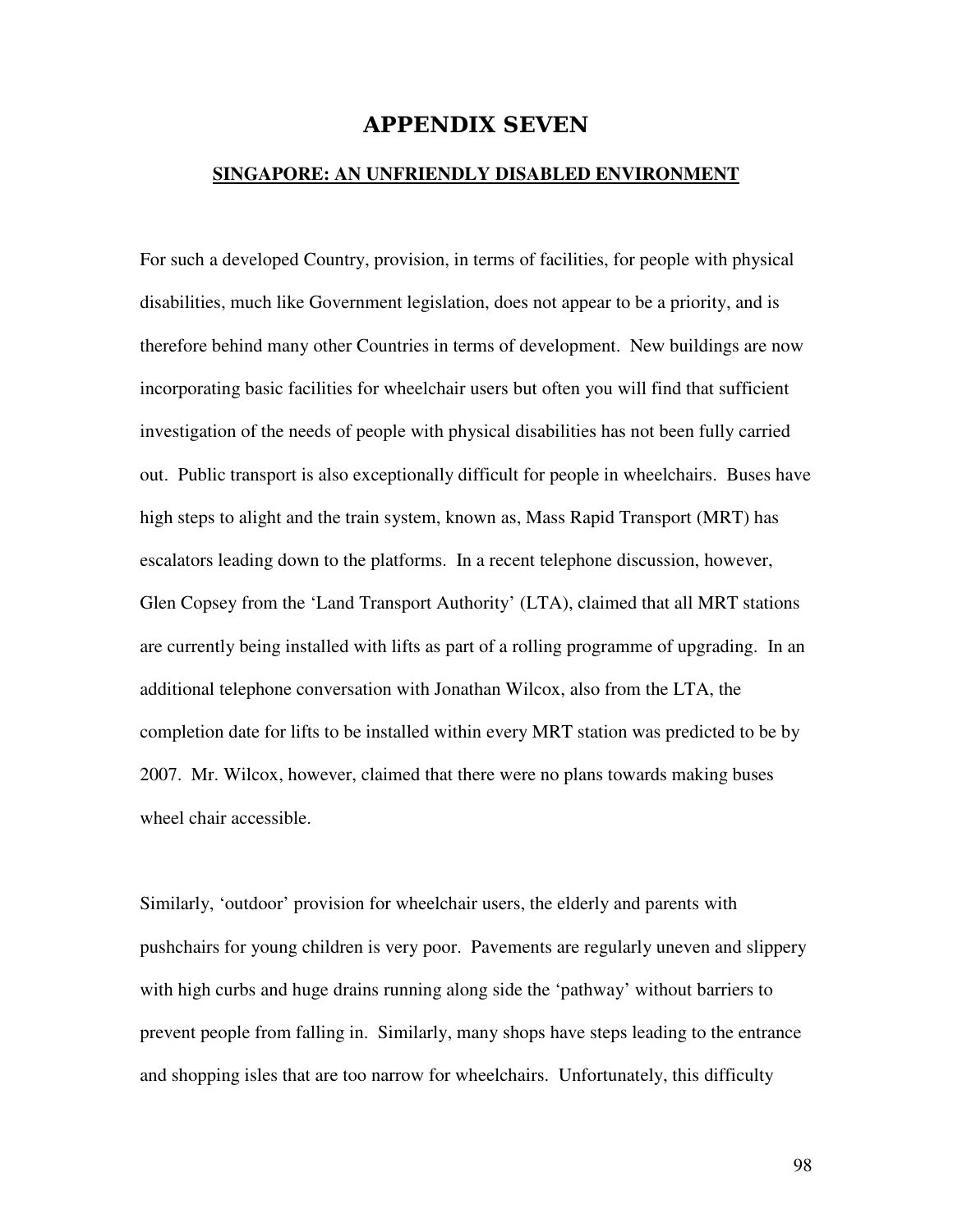extends further when the general public are often reluctant to help people in need. In an 'I-S Magazine' article written in 2000, the author, David Fullbrook describes his experiences in Singapore when he broke his leg and had to travel around on crutches. He commented on how people continually stared at him and never came to help. Unfortunately, cases such as Fullbrook's are not uncommon.

As part of the article by Fullbrook, Mr. Goh Chong Chia, the ex-president of the Singapore Institute of Architects (1993-1996) and current Nominated Member of Parliament, was contacted and asked if high costing is involved to make buildings disable-friendly. Mr. Goh's reply was that it is not expensive but it is the "loss of saleable area that affects developers. When social service facilities start encroaching on saleable areas, that's when developers resist." He claimed that in order to avoid this problem, the government needs to "change their ruling and not consider handicapfriendly facilities part of the allowed saleable area." Mr. Goh continued by saying, "we've definitely made an effort to make Singapore handicap-friendly – a lot of buildings now have ramps, lifts and handicap toilets". Mr. Fullbrook, however, stated,

"Sure, things are changing, but Singapore still has a long way to go. There are far too many lifts with buttons out of reach of the disabled – assuming they can get up the stairs to the lift lobby… Many corridors seem too narrow, cramming people in and making it difficult for disabled people to pass. Easy-to-miss lowlevel obstructions and slippery pavements are particularly hazardous."

Mr. Fullbrook suggestions to improve this situation included changing architects and designers views and priorities so that they focus on disabled facilities in all building plans. He also described the importance of making the able-bodied more aware of SEN and less reserved in offering help.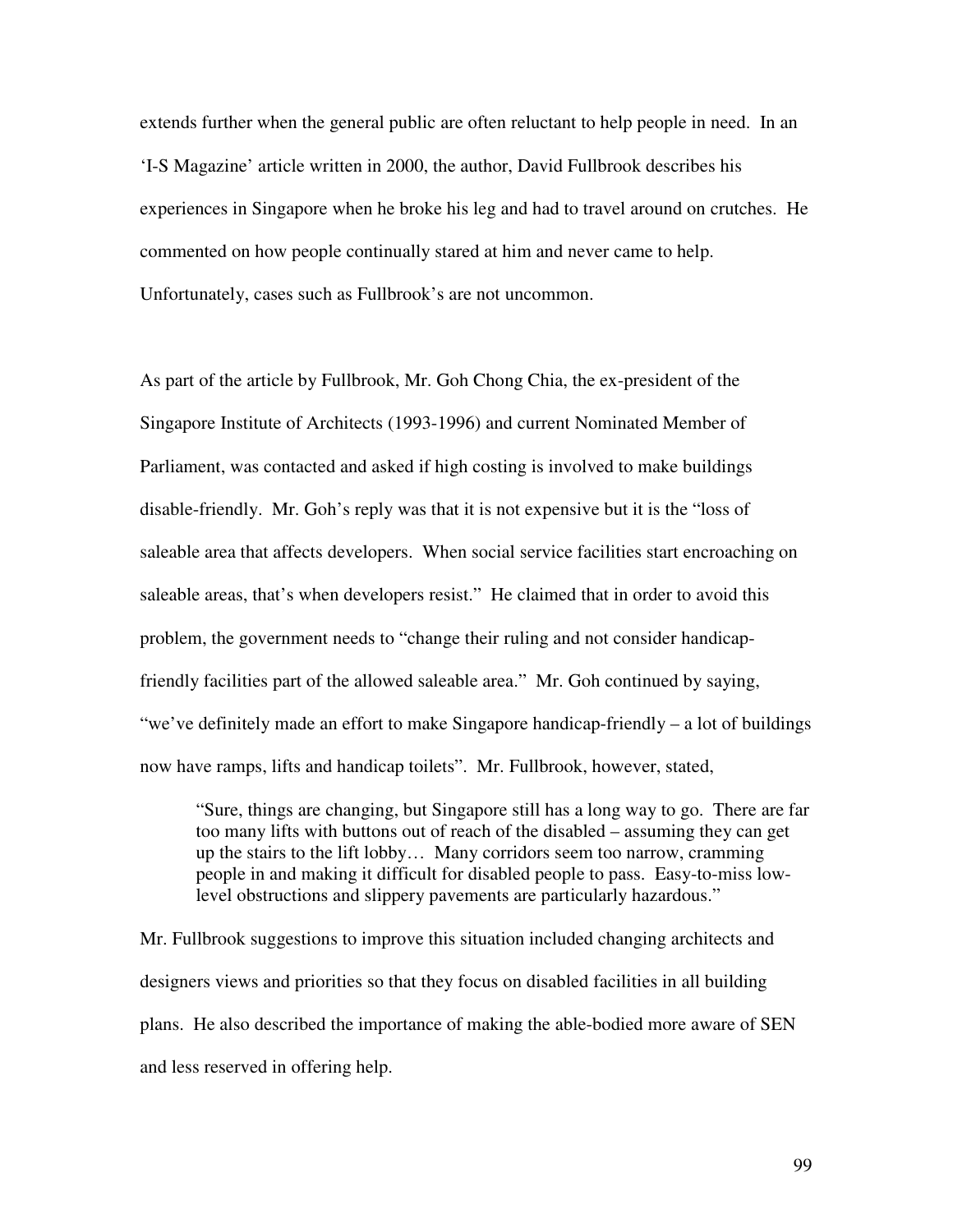In another interview between Mr. Fullbrook and Mr. Ron Chandran-Dudley, chairman of

the Disabled People's Association, who is visually impaired, Mr. Chandran-Dudley's

views on whether Singapore is disable-friendly were:

"In terms of accessibility, it has certainly developed… from the time of dinosaurs! But it has not developed in tandem with the rate at which it has developed for the non-disabled. In terms of global transportation, we cannot call ourselves World Class."

On the transport system he states:

"There is no way people with disabilities here can travel by bus. The bus driver's here swerve ruthlessly, don't know how to stop near the curb and the steps are too high – we need low-floor buses. The MRT is fine – if you can get to the station! And because there are no lifts in the MRT stations, how are people in wheelchairs and crutches meant to get to the platform? And taxis, though the most appropriate means for now, are expensive compared to traveling by bus or MRT – and that's before you add on the booking charges."

He continued to say "Many places are inaccessible… the pavements are unnecessarily

inaccessible and the drains enormous."

When asked what legislators, developers and transport authorities should keep in mind

when designing for people with disabilities, Mr. Chandran-Dudley replied,

"Basically, the idea is independence – to allow those who can to travel independently. As long as there are inaccessible pathways and transport systems, people with disabilities become prisoners in their own apartment. These are more than just architectural barriers."

When questioned on what the answer is to this situation, Mr. Chandran-Dudley suggested

a 'Transportation Day' in which free petrol and diesel is supplied to taxi drivers for one

day and the earnings from each taxi driver to be donated to a centralized fund. The

money collected would then be exchanged for taxi coupons and distributed to people with

disabilities through social workers and welfare groups in order for them to benefit from